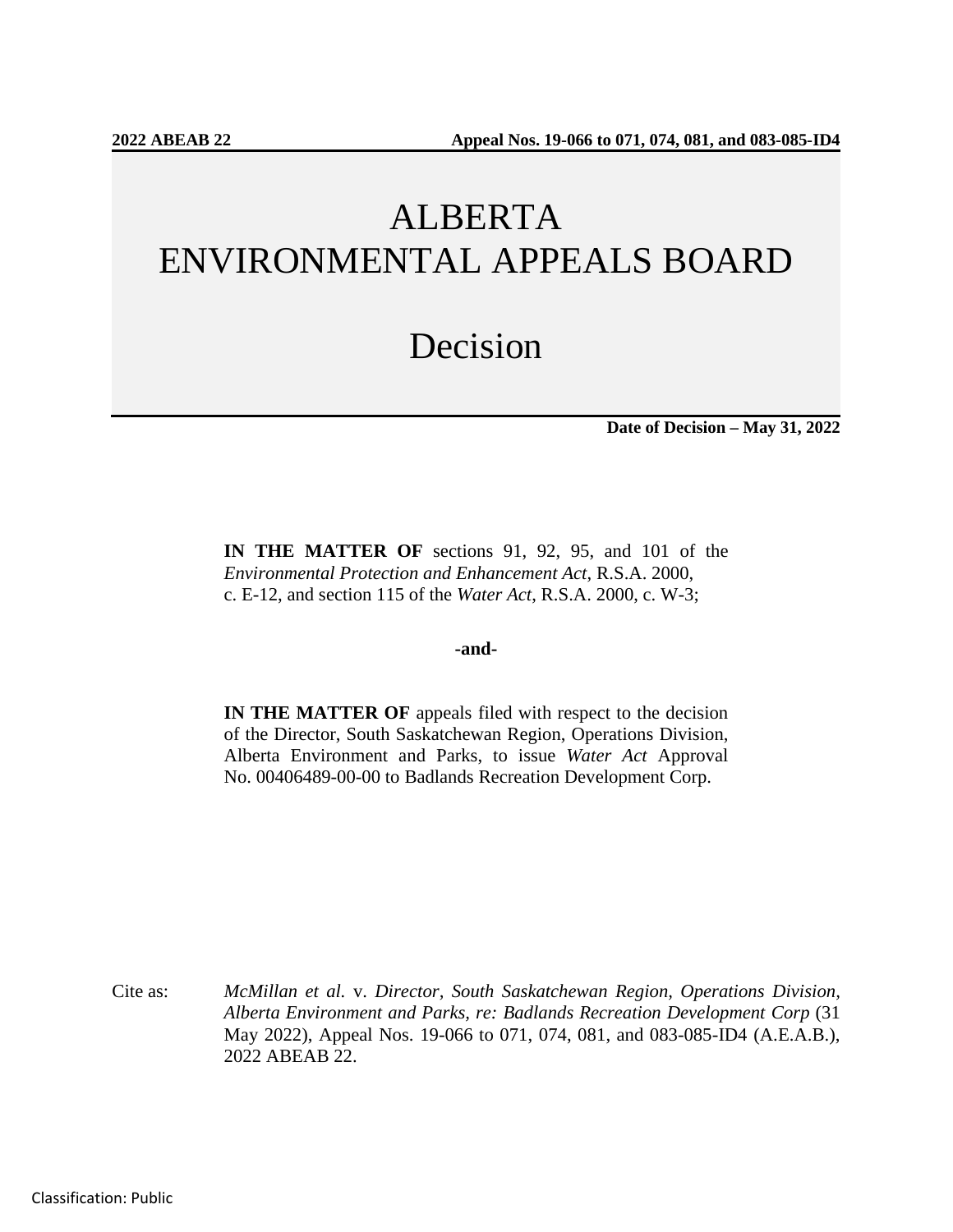| <b>BEFORE:</b>                               | Ms. Meg Barker, Panel Chair;<br>Ms. Tamara Bews, Board Member; and<br>Mr. Chris Powter, Board Member.                                                                                                                                                         |
|----------------------------------------------|---------------------------------------------------------------------------------------------------------------------------------------------------------------------------------------------------------------------------------------------------------------|
| <b>SUBMISSIONS BY:</b><br><b>Appellants:</b> | Mr. Derek McMillan, Ms. Linda Skibsted,<br>Mr. Rick Skibsted, Spruce Coulee Farms Ltd.,<br>Mr. Richard Clark, Ms. Wendy Clark, and<br>Half-Diamond HD Limited, represented by<br>Mr. Richard Harrison, Wilson Laycraft LLP.                                   |
| <b>Applicants:</b>                           | Ms. Ruth Bellamy, Will Farms Ltd.,<br>Mr. Jon Groves, Ms. Shauna Kenworthy,<br>Ms. Shauna Murphy, Mr. Harvey Poulsen,<br>Ms. Della Poulsen, Cactus Coulee Farms Inc.,<br>and Mr. Stanley Riegel, represented by<br>Mr. Richard Harrison, Wilson Laycraft LLP. |
| <b>Approval Holder:</b>                      | Badlands Recreation Development Corp.<br>represented by Mr. James Zelazo, Badlands<br>Recreation Development Corp., and<br>Mr. R. Bruce Brander, Brander Law.                                                                                                 |
| Director:                                    | Mr. Todd Aasen, Director, South<br>Saskatchewan Region, Operations Division,<br>Alberta Environment and Parks, represented by<br>Ms. Nicole Hartman and Mr. Paul Maas,<br>Alberta Justice and Solicitor General.                                              |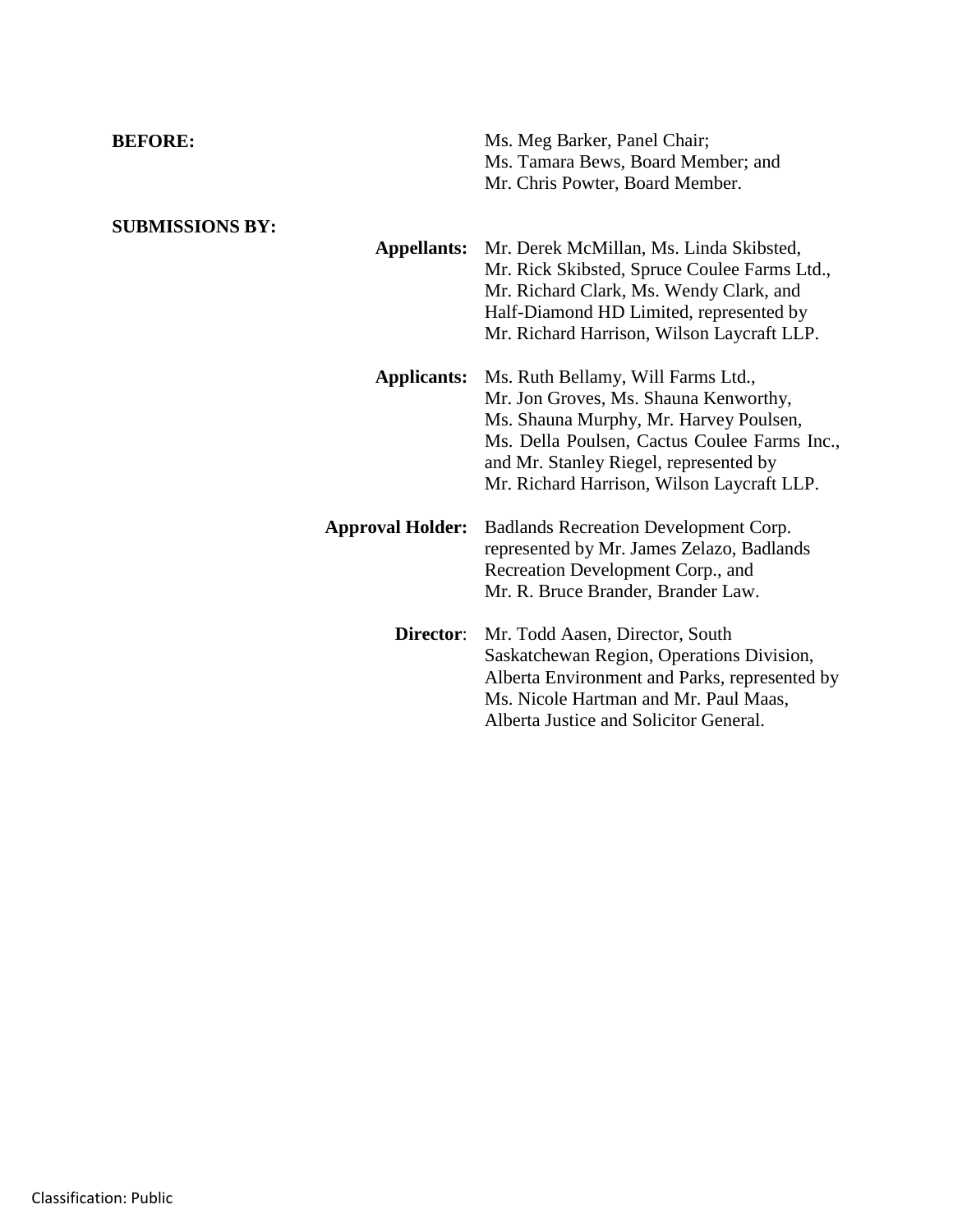#### **EXECUTIVE SUMMARY**

Alberta Environment and Parks ("AEP") issued an Approval under the *Water Act*, R.S.A. 2000, c. W-3, to Badlands Recreation Development Corp. (the "Approval Holder") allowing for the infilling of two wetlands, modification of three wetlands, and the construction, operation, and maintenance of a stormwater management system near Rosebud, Alberta. The Environmental Appeals Board (the "Board") received 27 Notices of Appeal. Nine of the appellants who were previously dismissed for not directly affected (the "Applicants") filed a reconsideration motion because of the Alberta Court of Appeal's decision in *Normtek Radiation Services Ltd.* v. *Alberta Environmental Appeal Board,* 2020 ABCA 456 ("*Normtek"*), which changed the Board's interpretation of its standing rules. The reconsideration motion was made under section 101 of the *Environmental Protection and Enhancement Act*, R.S.A. 2000, c. E-12.

The Board considered three preliminary motions, which request the following relief:

- 1. reconsideration of the Board's decision dated April 1, 2020, where the Applicants were denied "directly affected" status;
- 2. striking out a portion of AEP's written submissions on the basis that the role of AEP in an appeal should be limited; and
- 3. requiring further and better information as to what the witnesses of the Approval Holder and AEP would testify.

By letter dated February 10, 2021, the Board advised the *Normtek* decision provided the *prima facie* basis for the Board to undertake a reconsideration of its April 1, 2020 decision, which dismissed the notices of appeal of the Applicants for not being directly affected. As a result, the Board proceeded to conduct the reconsideration motion on its merits.

After reviewing the written submissions, legislation, and relevant case law, the Board granted the reconsideration motion of the Applicants (in part). The Board granted standing to Mr. Jon Groves and Ms. Shauna Kenworthy. The Board denied standing to Ms. Ruth Bellamy, Will Farms Ltd., Ms. Shauna Murphy, Ms. Della Poulsen, Cactus Coulee Farms Inc., and Mr. Stanley Riegel. Mr. Harvey Poulsen was not identified as a party to the April 1, 2020 Board Decision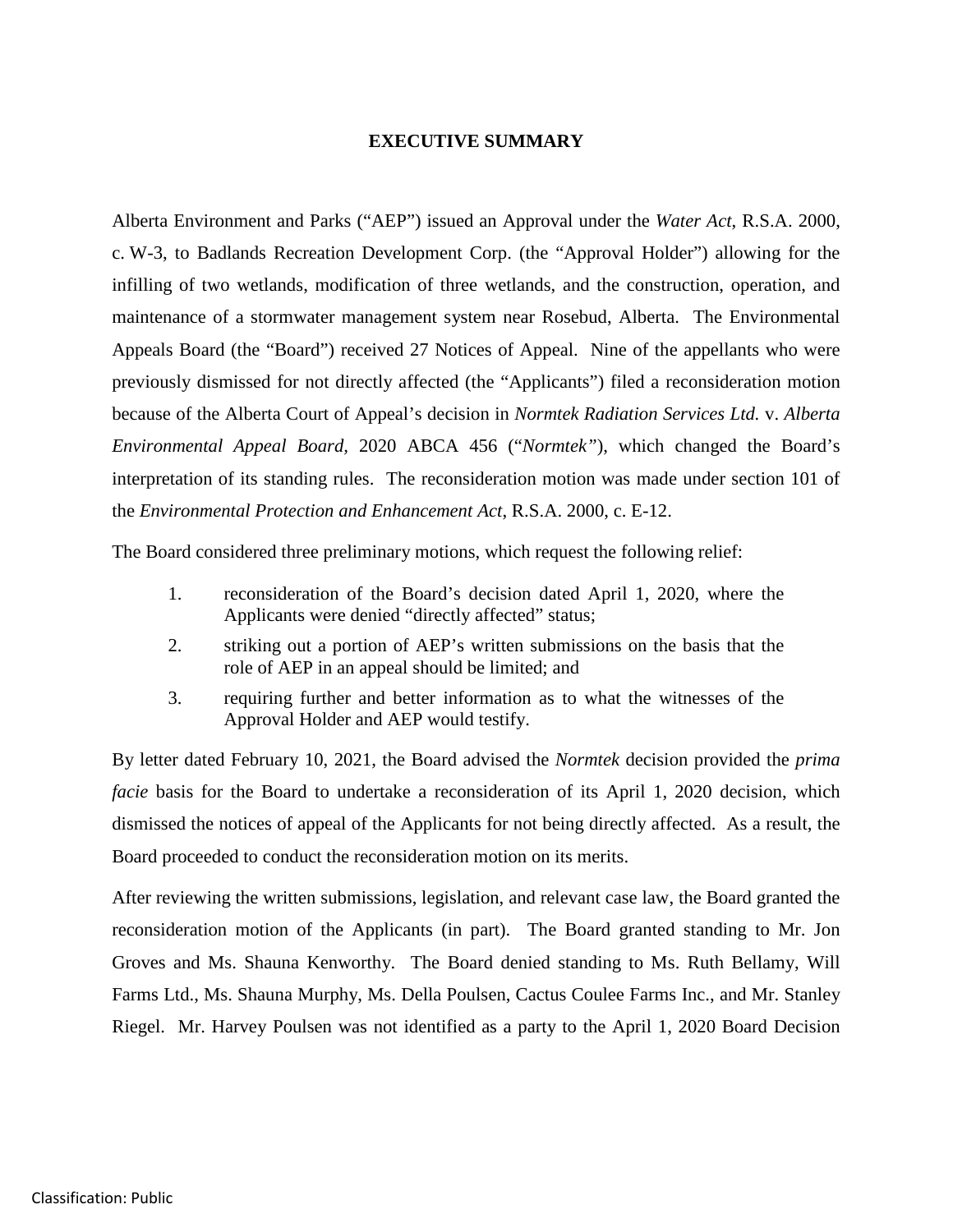because he did not originally file a Notice of Appeal to the Board. Accordingly, the Board found Mr. Poulsen did not have status and was not considered in this proceeding.

The Board denied the second motion limiting AEP's participation in the appeals. AEP is considered a full party to an appeal pursuant to section 1(f) of the *Environmental Appeal Board Regulation*, Alta. Reg. 114/1993.

The Board denied the third motion being a requested further and better information as to what the witnesses of the Approval Holder and AEP would testify. The Board found that the submissions provided met the requirements of the Board's *Rules of Practice*.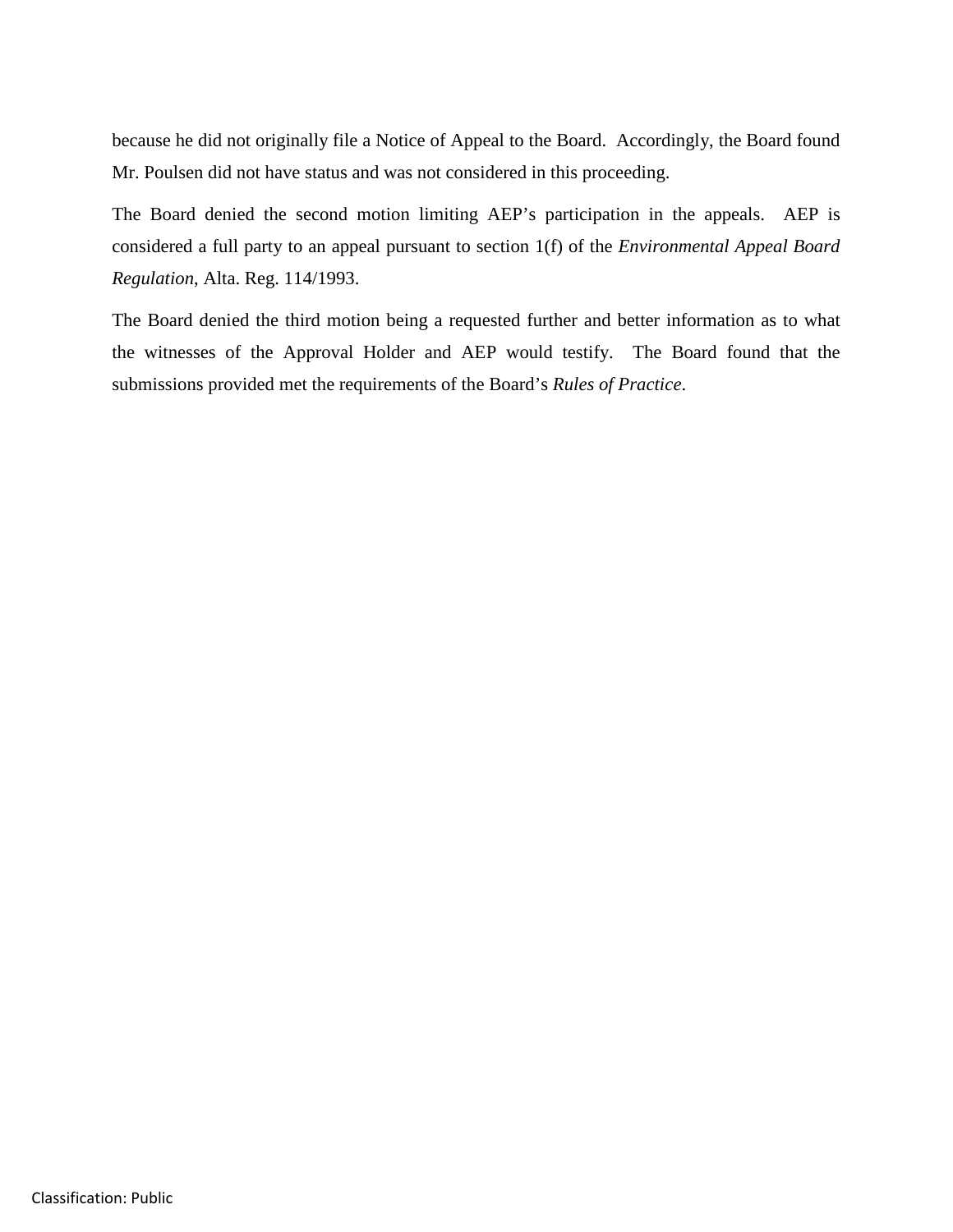## **TABLE OF CONTENTS**

| $\mathbf{I}$ . |                 |                             |  |  |
|----------------|-----------------|-----------------------------|--|--|
| Π.             |                 |                             |  |  |
| III.           |                 |                             |  |  |
|                |                 |                             |  |  |
|                |                 |                             |  |  |
|                | A.              |                             |  |  |
|                |                 | 1.<br>2.<br>3.<br>4.        |  |  |
|                | <b>B.</b>       |                             |  |  |
|                |                 | 1.<br>2.5<br>3.<br>4.<br>6. |  |  |
|                | $\mathcal{C}$ . |                             |  |  |
| V.             |                 |                             |  |  |
|                | A.              |                             |  |  |
|                |                 | 1.<br>2.<br>3.<br>4.        |  |  |
|                | <b>B.</b>       |                             |  |  |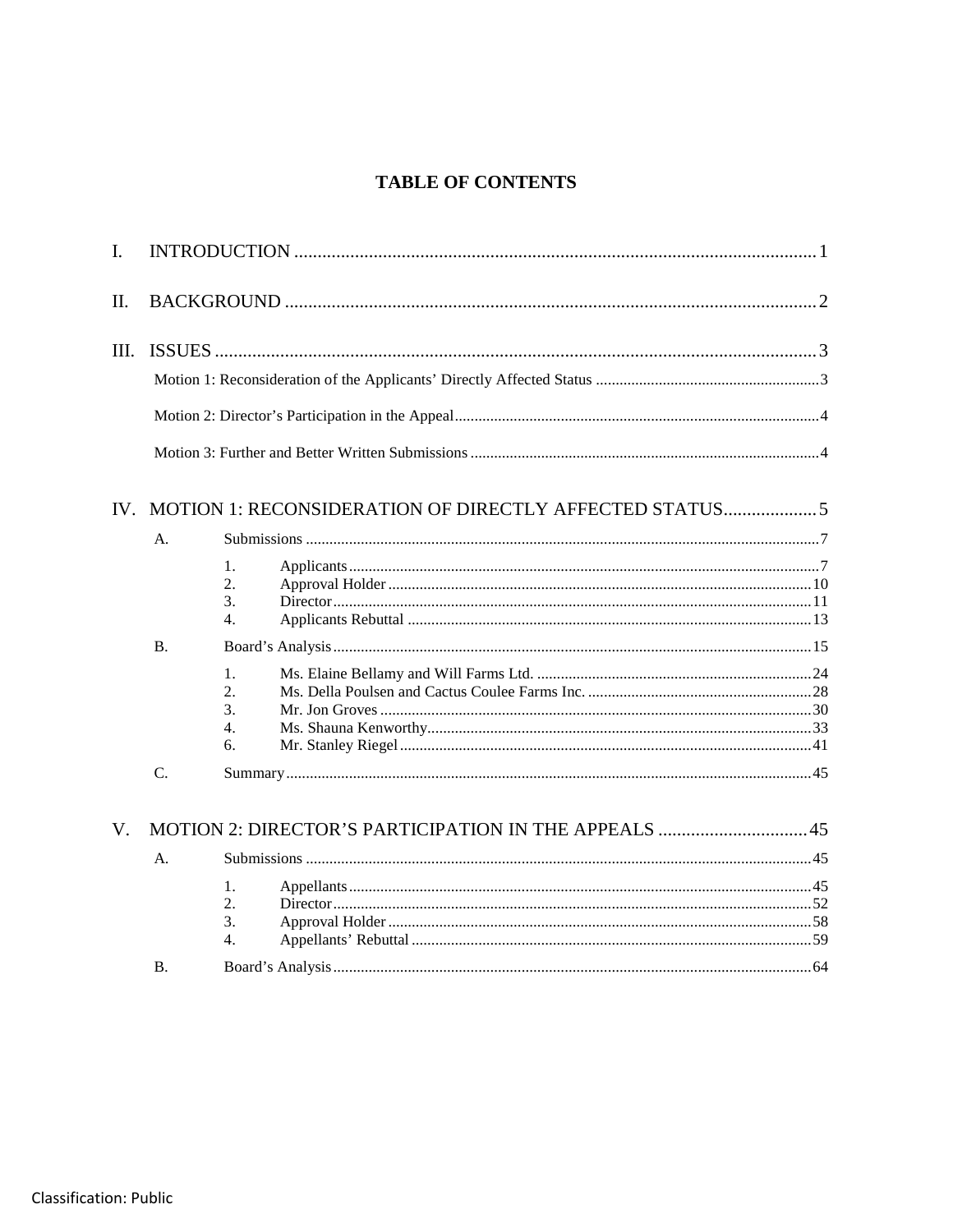|  | A.        |                                         |    |  |
|--|-----------|-----------------------------------------|----|--|
|  |           | 2.<br>$\mathcal{F}$<br>$\overline{4}$ . |    |  |
|  | <b>B.</b> |                                         |    |  |
|  |           |                                         |    |  |
|  |           |                                         |    |  |
|  |           |                                         | 82 |  |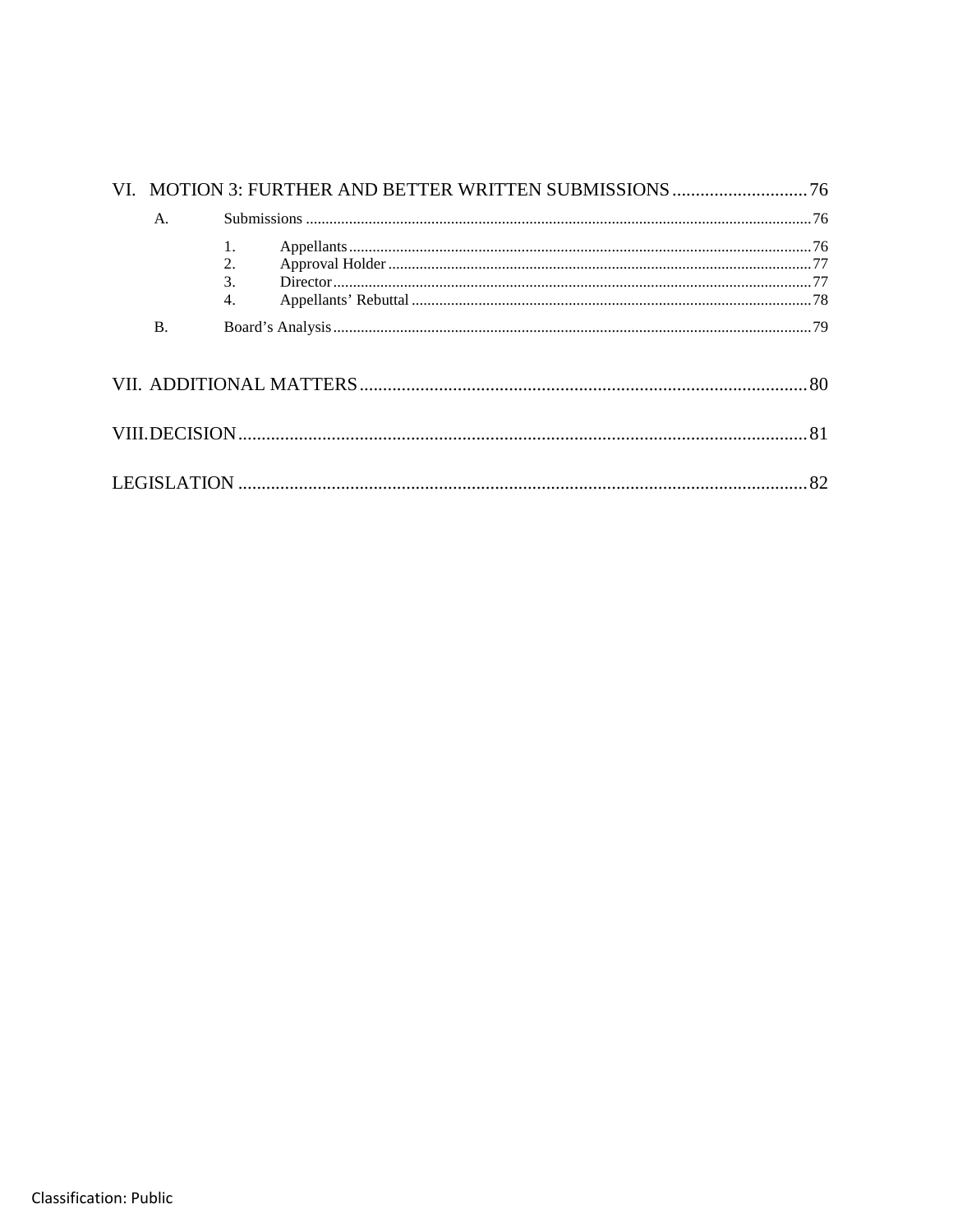#### **I. INTRODUCTION**

[1] These appeals concern Approval No. 00406489-00-00 (the "Approval"), which was issued on January 8, 2020, by the Director, South Saskatchewan Region, Operations Division, Alberta Environment and Parks (the "Director") under the *Water Act*, R.S.A. 2000, c. W-3, to Badlands Recreation Development Corp. (the "Approval Holder"). The Approval allows for the infilling of two wetlands, modification of three wetlands, and construction, operation, and maintenance of a stormwater management system at 22-27-21-W4M (the "Activity"), near Rosebud, Alberta. The Activity is the only matter before the Environmental Appeals Board (the "Board").

[2] The Board received 27 Notices of Appeal.<sup>[1](#page-6-0)</sup> Nine appellants previously dismissed for being found not directly affected (the "Applicants") filed a reconsideration motion because of the Alberta Court of Appeal's decision in *Normtek Radiation Services Ltd.* v. *Alberta Environmental Appeal Board,* 2020 ABCA 456 ("*Normtek*"), which changed the Board's interpretation of its standing rules . The reconsideration motion was made under section 101 of the *Environmental Protection and Enhancement Act*, R.S.A. 2000, c. E-12 ("EPEA"). Section 101 of EPEA provides: "Subject to the principles of natural justice, the Board may reconsider, vary or revoke any decision, order, direction, report, recommendation or ruling made by it."

[3] This decision of the Board considers three preliminary motions, which request the following relief:

<span id="page-6-0"></span> <sup>1</sup> In *Andrew Reiffenstein et al.* v*. Director, South Saskatchewan Region, Operations Division, Alberta Environment and Parks* (28 April 2020), Appeal Nos. 19-059-085-IDl (A.E.A.B.), 2020 ABEAB 16 ("*Reiffenstein*"), the Board found the following appellants were directly affected: Mr. Derek McMillan; Ms. Linda Skibsted and Spruce Coulee Farms Ltd.; Mr. Rick Skibsted and Spruce Coulee Farms Ltd.; Mr. Richard Clark and Half Diamond HD Limited; and Ms. Wendy Clark and Half-Diamond HD Limited (collectively, the "Appellants").

Further, the Board found the following appellants were not directly affected and their appeals were dismissed: Ms. Ruth Bellamy and Will Farms Ltd.; Mr. Jonathon Groves; Ms. Shauna Kenworthy; Ms. Shauna Murphy; Ms. Della Poulsen and Cactus Coulee Farms Inc.; and Mr. Stanley Riegel (collectively, the "Applicants").

Finally, the Board also dismissed the appeals of Mr. Andrew Reiffenstein, Ms. Joan Reiffenstein, Ms. Angela Chevrier, Ms. Ann Gray-Elton, Mr. John Elton, Ms. Debbie Schwartz, Mr. Miles Shwartz, Ms. Samantha Andersen and H&A Andersen Farms Ltd., Mr. Vincent Andersen and H&A Andersen Farms Ltd., Mr. Barry Pallesen and Dalbey Farms Ltd.; Ms. Pauline Pallesen and Dalbey Farms Ltd.; Mr. George Constock; Ms. Jacqueline Skytt and 1688732 Alberta Ltd., Mr. Jim Eskeland, Ms. Julie Eskeland, and Mr. Patrick Murphy. These individuals and corporations did not participate in the motions before the Board.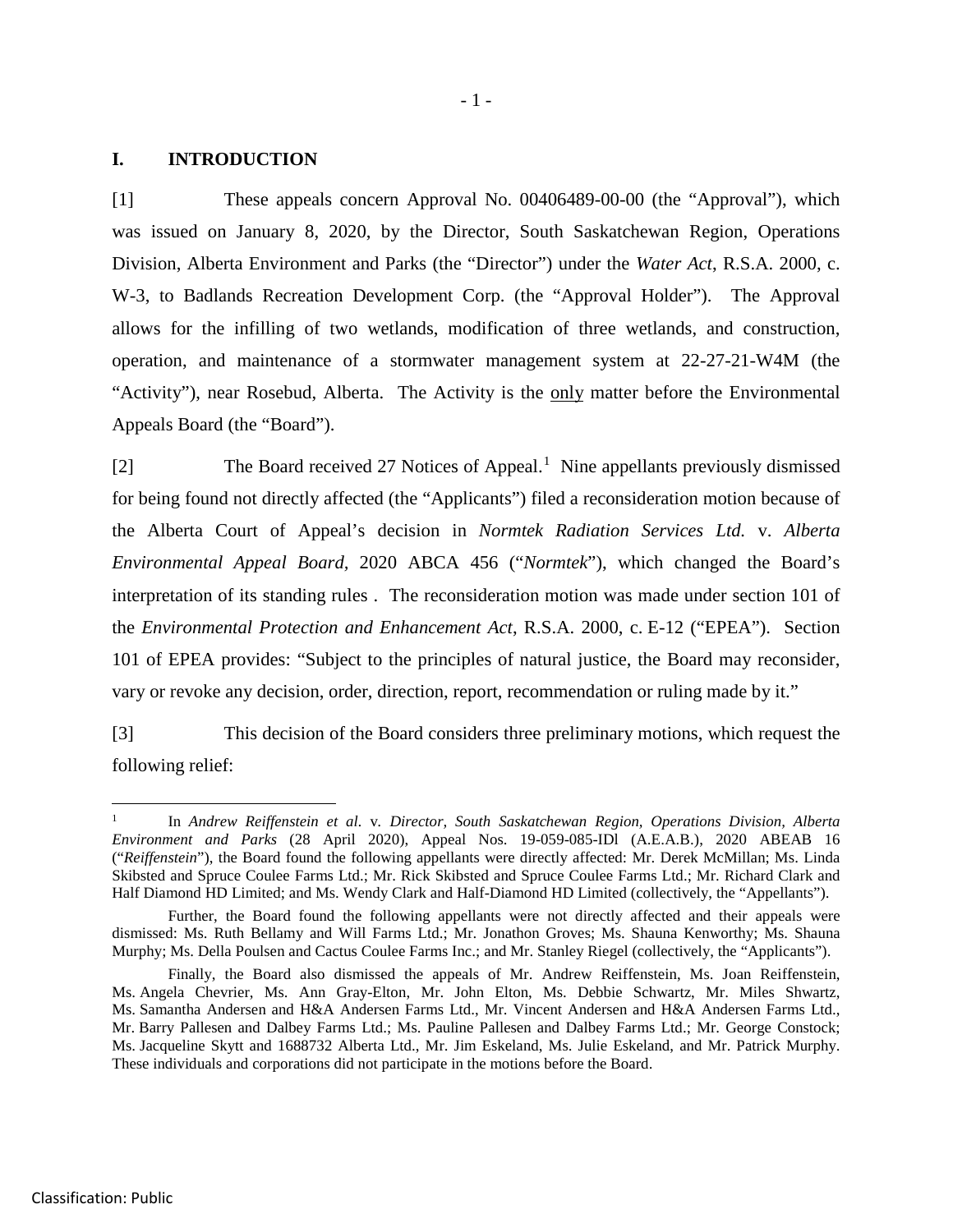- 1. reconsideration of the Board's decision dated April 1,  $2020$  $2020$ , where the Applicants were denied "directly affected" status;
- 2. striking out portions of the Director's written submissions on the basis that the role of the Director in an appeal should be limited; and
- 3. requiring further and better information as to what the witnesses of the Approval Holder and Director will testify.

The Board's decision also addresses the Director's request that, if the third motion is granted, then the Appellants should also be required to submit detailed summaries of the evidence each of their witnesses, including their experts, intend to present.

## **II. BACKGROUND**

[4] On April 1, 2020, the Board issued a decision letter in which the Board denied directly affected status to the following persons:

- Mr. Jonathon Groves;
- Ms. Angela Chevrier;
- Ms. Shauna Kenworthy;
- Ms. Ruth Bellamy and Will Farms Ltd.;
- Mr. Vincent Andersen, Ms. Samantha Andersen, and H&A Andersen Farms Ltd.;
- Mr. Miles and Ms. Debbie Schwartz;
- Mr. Stanley Riegel;
- Ms. Jacqueline Skytt and 1688732 Alberta Ltd.;
- Mr. George Comstock;
- Ms. Della Poulsen and Cactus Coulee Farms Inc.;
- Mr. John Elton and Ms. Ann Gray Elton;
- Ms. Andrew Reiffenstein and Ms. Joan Reiffenstein;
- Mr. Patrick Murphy and Ms. Shauna Murphy;
- Mr. Jim Eskeland and Ms. Julie Eskeland; and
- Ms. Pauline Pallesen, Mr. Barry Pallesen, and Delbey Farms.

[5] On July 8, 2020, the Board denied a previous reconsideration application dated

May 25, 2020, which included the Applicants.<sup>[3](#page-7-0)</sup>

<span id="page-7-0"></span> <sup>2</sup> The Board issued its decision in a letter dated April 1, 2020, and provided its reasons in *Andrew Reiffenstein et. al.* v*. Director, South Saskatchewan Region, Operations Division, Alberta Environment and Parks*  (28 April 2020), Appeal Nos. 19-059-085-IDl (A.E.A.B.), 2020 ABEAB 16.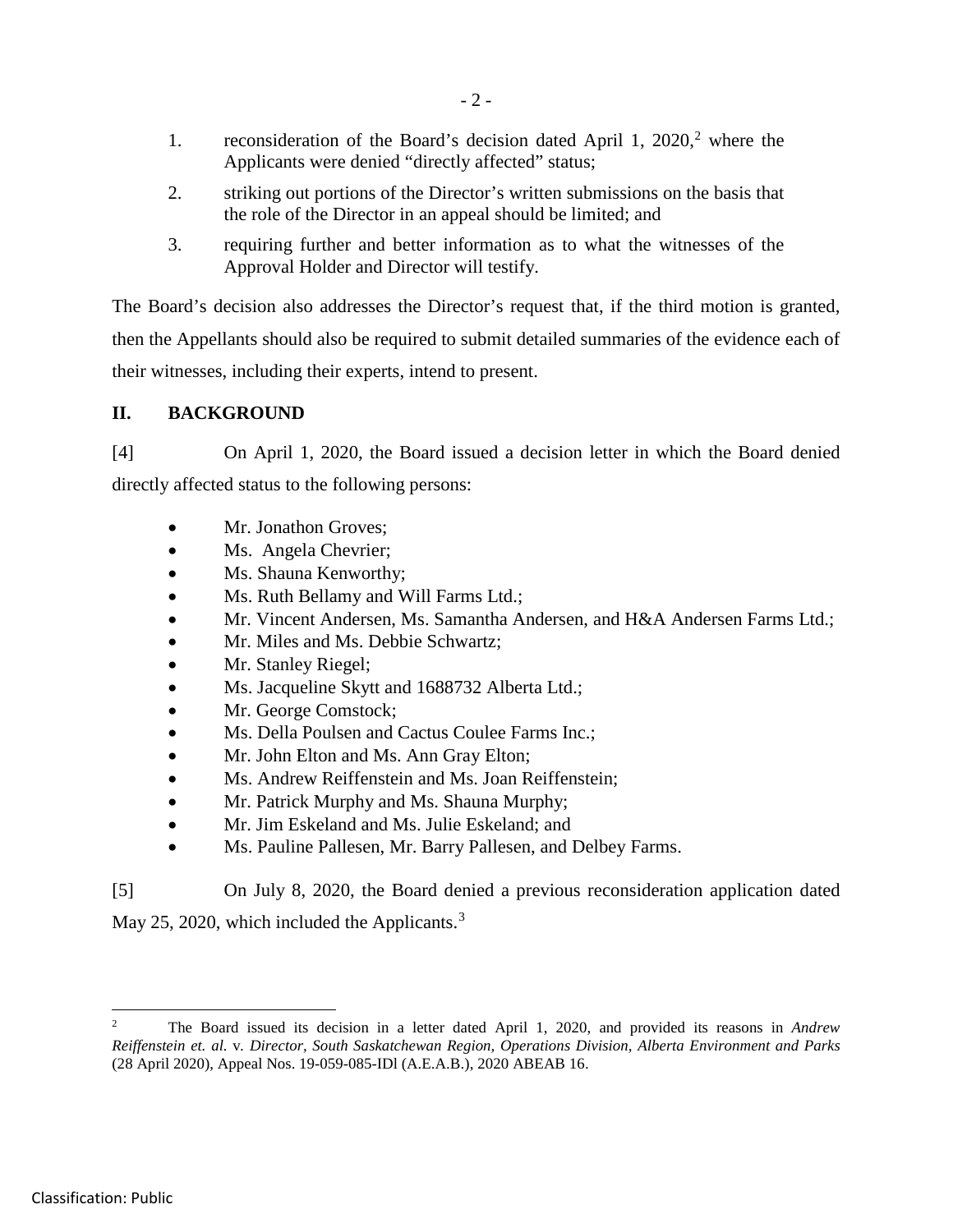[6] On March 3, 2021, the Applicants filed an amended reconsideration request of the Board's April 1, 2020 decision.

[7] In the March 3, 2021 reconsideration request, Mr. Harvey Poulsen was listed as seeking a reconsideration of the Board's previous decision. However, the Board notes that Mr. Poulsen did not file a Notice of Appeal with the Board. The first time Mr. Poulsen appeared in the Board's process was as one of the Applicants applying for reconsideration. As such, Mr. Poulsen did not have a valid appeal before the Board and, therefore, was not considered by the Board in these reasons.

[8] The Applicants based their reconsideration motion on the decision of the Alberta Court of Appeal in *Normtek*. They argued the *Normtek* decision provided the legal basis to find the Board made an error in law in its April 1, 2020 decision by misinterpreting the definition of who is directly affected.

[9] In support of their reconsideration motion, the Applicants filed letters of concern dated between April 27, 2018 and May 1, 2020.

[10] The Board requested and received the Approval Holder's response submission dated March 23, 2021, and the Director's response submission dated March 24, 2021, regarding the motions, and the Applicants and Appellants submitted a rebuttal submission dated April 15, 2021.

[11] The Director took no position on the Applicants' application for the reconsideration of their directly affected status.

#### **III. ISSUES**

#### **Motion 1: Reconsideration of the Applicants' Directly Affected Status**

[12] With respect to the first motion, the primary issue to be determined on reconsideration was whether some or all the Applicants should be granted standing under

 <sup>3</sup> The first reconsideration request predated the Alberta Court of Appeal decision in *Normtek*. The Applicants did not ask for a reconsideration of the Board's July 8, 2020 decision denying the first reconsideration request.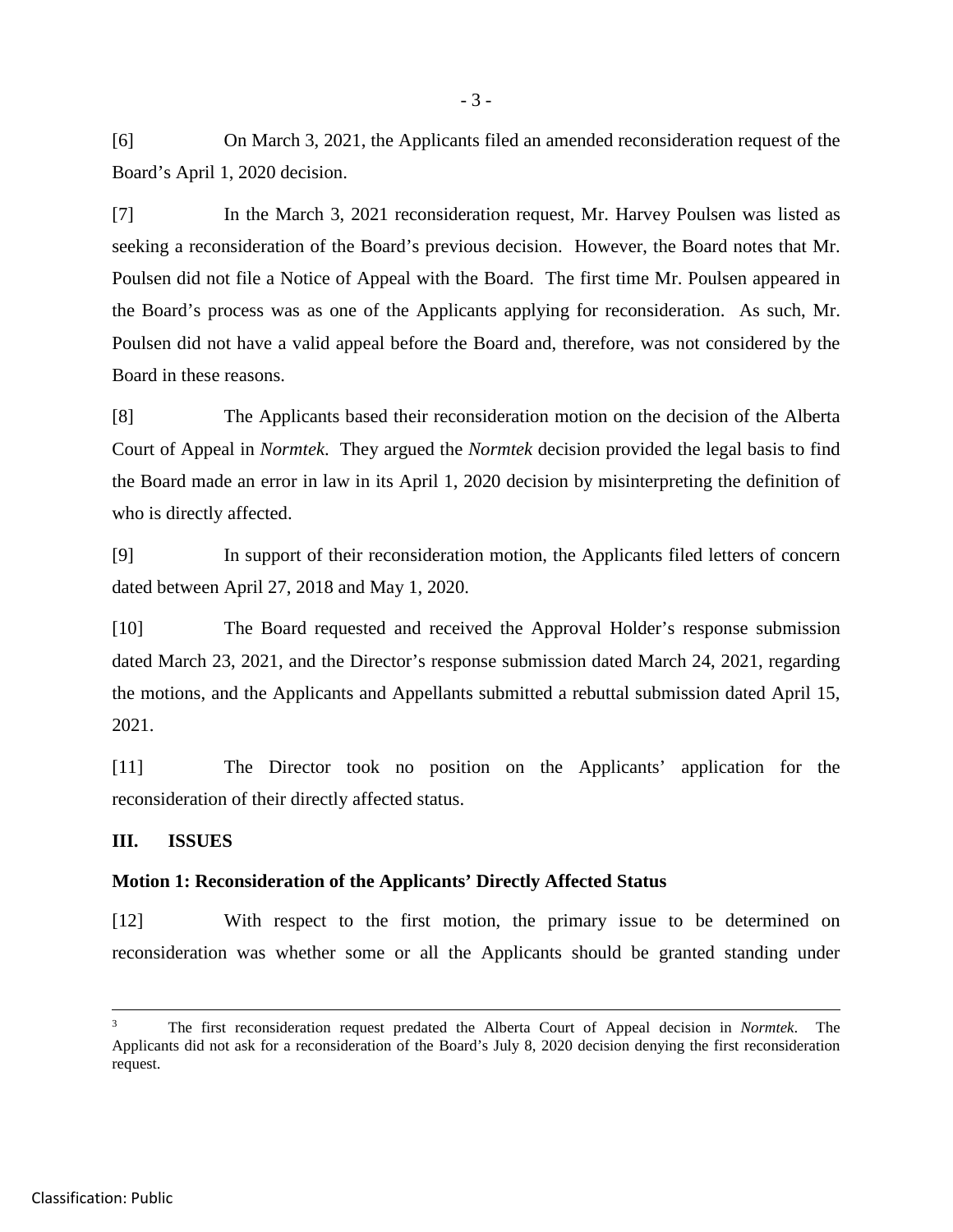section 115(1)(a)(i) of the *Water Act* to appeal the Director's decision to issue the Approval based on the Court of Appeal's decision in *Normtek*. [4](#page-9-0)

[13] To have standing, the Applicants must be directly affected by the Director's decision to issue the Approval or the Activity authorized by the Director's decision. The Board examined the submissions provided by the Applicants, Appellants, Approval Holder, and Director (collectively, the "Parties") and identified the following questions raised in their submissions:

- 1. What is the test to determine if a person is directly affected and has standing to bring an appeal considering the *Normtek* decision?
- 2. How should the Director's decision on directly affected be considered in the Board's decision-making on directly affected?
- 3. Are the Applicants directly affected by the Director's decision to issue the Approval or the Activity authorized by the Director's decision, given the guidance set out in *Normtek*?

#### **Motion 2: Director's Participation in the Appeal**

- [14] With respect to the second motion, the issues are:
	- 1. Should the Board limit the Director's participation in these appeals to submissions relating to the statutory scheme and the standard of review?
	- 2. If yes, should portions of the Director's submissions be struck?

## **Motion 3: Further and Better Written Submissions**

- [15] With respect to the third motion, the issues are:
	- 1. Should the Director and the Approval Holder be required to provide further written submissions as to their intended testimony, including a list of witnesses and a summary of each witness' testimony, pursuant to Rule 19 of the Board's *Rules of Practice*?

<span id="page-9-0"></span>This decision addresses three different provisions that relate to directly affected. The first is section 115(1)(a)(i) under the *Water* Act, which is the provision governing the decision regarding directly affected in these appeals. The second is section 91(1)(a)(i) of EPEA, which is the provision under which the *Normtek* decision was made. It is effectively the same as section 115(1)(a)(i) of the *Water Act*, but deals with approvals issued under EPEA. The third is section 95(5)(a)(ii) of EPEA, which authorizes the Board to dismiss an appeal under section 115(1)(a)(i) of the *Water Act* or section 91(1)(a)(i) of EPEA where the Board determines the person filing the appeal is not directly affected.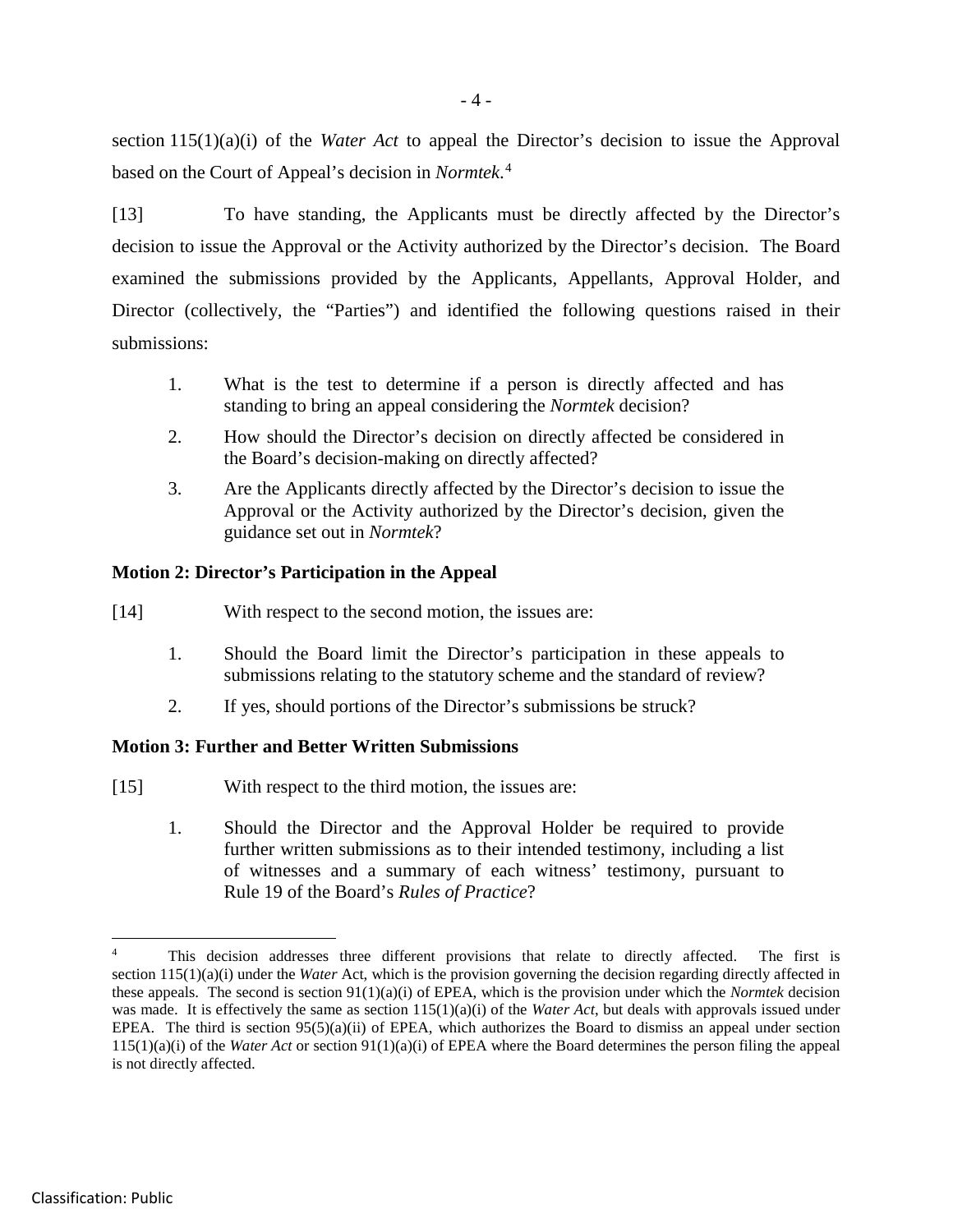2. If yes, should the Appellants be required to provide detailed summaries of the evidence each of their witnesses, including their three experts, intend to present?

## **IV. Motion 1: Reconsideration of Directly Affected Status**

[16] The Applicants' motion for the reconsideration of the Board's April 1, 2020 decision was made pursuant to section 101 of EPEA and was based on the Court of Appeal's decision in *Normtek*. With respect to its reconsideration process, the Board has developed a twopart test, which was detailed in the Board's letter dated February 10, 2021:

"The first step determines whether the person asking for the reconsideration has met the legal requirement for the Board to undertake the reconsideration. The legal requirement to undertake the reconsideration is (a) the Board has made an error in interpreting the law that was the basis of the original decision, or (b) new information that was not available at the time of the original decision has become available. …

The second step is only undertaken if the legal requirement of the first step has been met. The second step is the actual reconsideration itself – the review of the law or the review of the new information, and the making of a new decision."

The Board discussed the two-part test in Whitefish Lake First Nation Request for Reconsideration, *Whitefish Lake First Nation* v. *Director, Northwest Boreal Region, Alberta Environment*, re: *Tri-Link Resources Ltd*. (28 September 2000) Appeal No. 99-009-RD  $(A.E.A.B.).$ 

[17] In *Normtek*, the Court of Appeal overturned *Normtek Radiation Services Ltd* v. *Alberta (Environmental Appeals Board)*, 2018 ABQB 911 ("*Normtek QB*"), where the Board had refused standing to the appellant by finding the appellant was not directly affected as required by EPEA. In its decision, the Court of Appeal considered the meaning and application of the phrase "directly affected" in section 91(1)(a)(i) of EPEA. The Court of Appeal modified the Board's directly affected test to require considerations beyond an appellant's use of a natural resource near the approved activity. The Board's previous test was based on *Court* v. *Alberta Environmental Appeal Board*, 2003 ABQB 456 ("Court"). These additional considerations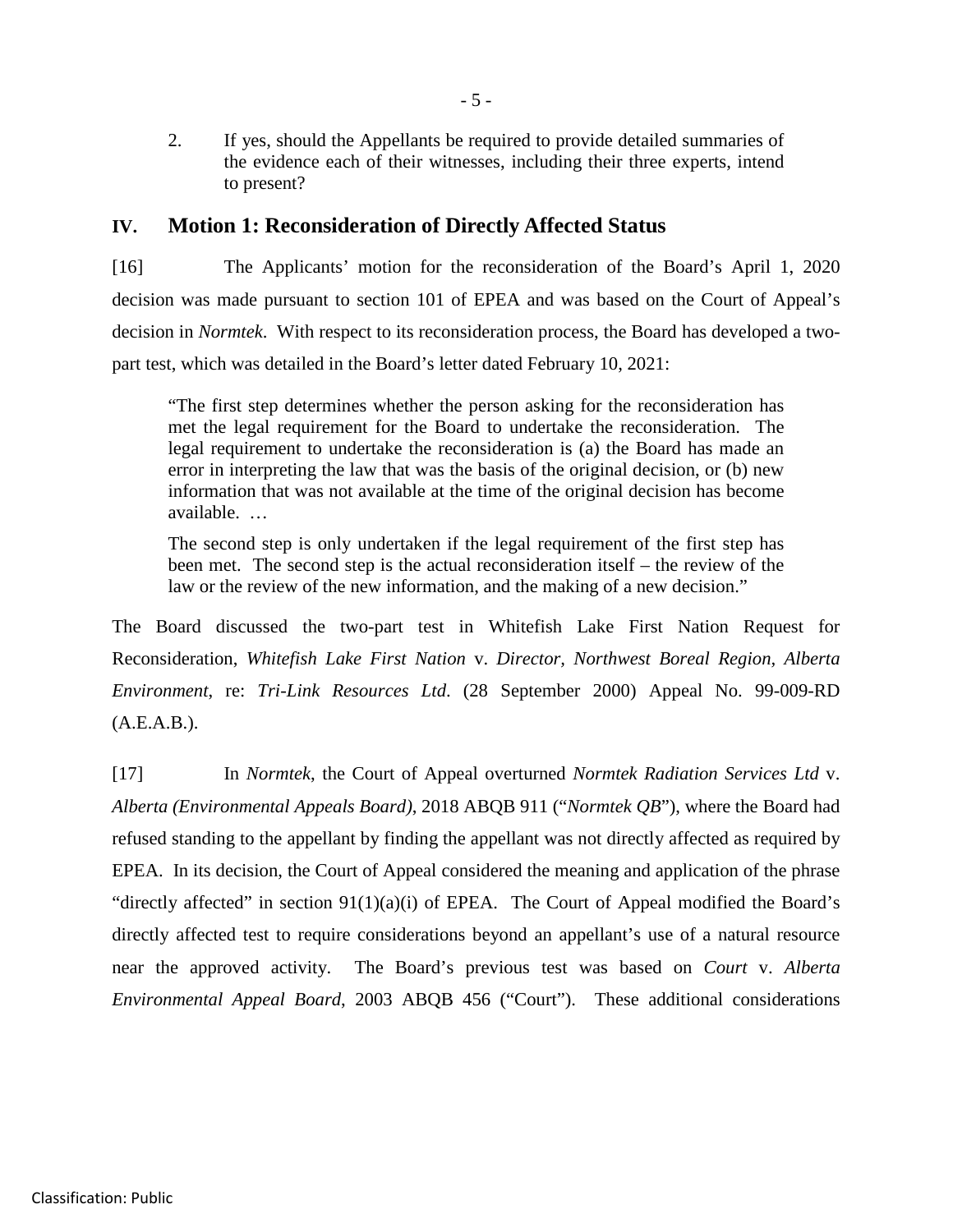- 6 -

include adverse effects on the environment, safety, human health, or property,  $5$  and any social, economic, and cultural impacts of the activity<sup>[6](#page-11-1)</sup> if those impacts directly affect the appellant's identified interest.

[18] By a letter dated February 10, 2021, the Board advised the Parties that the *Normtek* decision provided the *prima facie* basis for the Board to undertake a reconsideration of its April 1, 2020 decision, which dismissed the Notices of Appeal of the Applicants for not being directly affected. The first part of the reconsideration test had been met, and the Board proceeded to the second part of the test and conducted the reconsideration on its merits.

[19] The Board must first assess: "What is the test to determine if a person is directly affected and has standing to bring an appeal, in light of the *Normtek* decision?"

<span id="page-11-0"></span> <sup>5</sup> See *Normtek Radiation Services Ltd.* v*. Alberta Environmental Appeal Board,* 2020 ABCA 456, where is states:

<sup>&</sup>quot;[83] What is defined and employed is the term 'adverse effect'. It is defined in s 1(b) of [EPEA] as the impairment of or damage to the environment, human health, safety or property. In other words, if one's health, safety or property is potentially impaired by the decision of the Director's approving an activity, that person may be directly affected and therefore have standing to appeal the Director's decision, regardless of whether that person's use or enjoyment of the environment or a natural resource is likely to be impacted.

<sup>[84]</sup> Another indication of the kinds of effects which were intended by the legislature's use of the phrase 'directly affected' is found in the Director's power to amend a term or condition of an approval. Section  $70(3)(a)(i)$  of [EPEA] states that the Director may amend an approval if, in his or her opinion, an adverse effect (an impairment of or danger to the environment, human health, safety or property) is occurring or may occur. It would be incongruous for the Director to be conferred with jurisdiction to interpret the phrase 'directly affected' in section 73(1) of [EPEA] more broadly than the Board in section  $95(5)(a)(ii)$ ." (Emphasis added by the Board.)

<span id="page-11-1"></span><sup>6</sup> See *Normtek Radiation Services Ltd*. v. *Alberta Environmental Appeal Board*, 2020 ABCA 456, where it states:

<sup>&</sup>quot;[85] Section 40 of [EPEA] also provides some indication of what effects might have been contemplated as causing a person to be directly affected. Section 40 states that the purpose of environmental assessment, among other things, is to predict the environmental, social, economic and even cultural consequences of a proposed activity and to assess plans to mitigate any adverse impacts resulting from the activity. While the proposed activity in this case was not deemed to have warranted consideration under the formal environmental impact assessment process established under Division 1 of the Act (ss 40-59), the Director is nevertheless obliged by the Act to consider the environmental, social, economic and cultural consequences, if any, resulting from the proposed activity, as well as issues related to human health…." (Emphasis added by the Board.)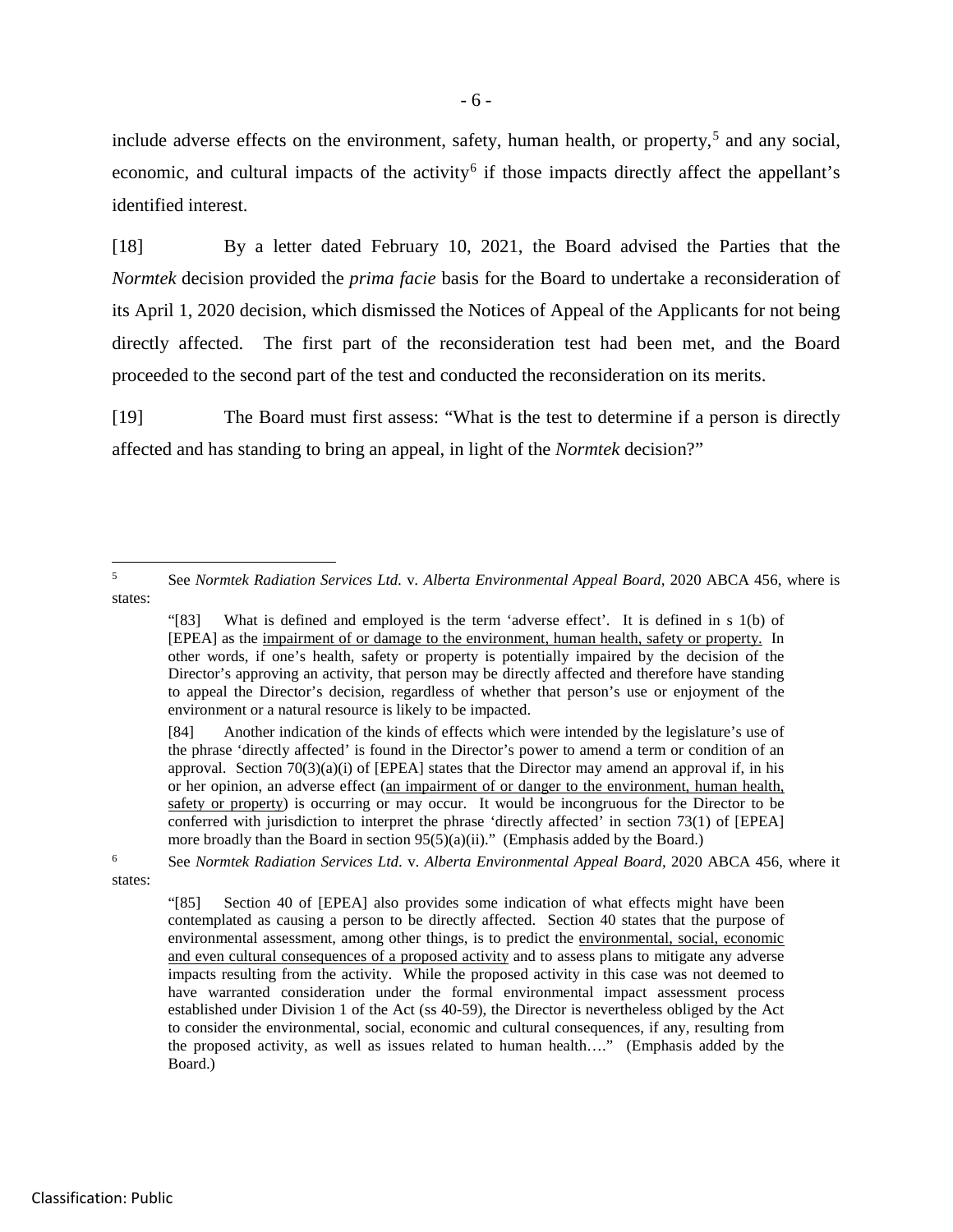#### - 7 -

#### **A. Submissions**

#### 1. Applicants

[20] The Applicants noted that the Court of Appeal in *Normtek* began its interpretation of the term directly affected with an analysis of the proper approach to statutory interpretation:

"[75] At the heart of this appeal is an issue of statutory interpretation: the interpretation of what 'directly affected' means. The so-called modern approach to statutory interpretation can be found in *Rizzo & Rizzo Shoes Ltd. (Re)*, [1998] 1 SCR 27 at para[graph] 21, 154 DLR (4th) 193, citing Elmer Driedger, *Construction of Statutes*, 2nd ed (Toronto: Buttersworth, 1983) at [page] 87:

Today there is only one principle or approach, namely, the words of an Act are to be read in their entire context and in their grammatical and ordinary sense harmoniously with the scheme of the Act, the object of the Act, and the intention of Parliament.

As Iacobucci J observed in *Rizzo*, this means statutory interpretation is not simply an exercise in reviewing the words of the legislation in isolation. Instead, a court must ask what is the purpose of this legislation, and in light of that purpose, what must the words mean? If a possible meaning runs counter to the scheme of the legislation, then that potential interpretation may be suspect.

[76] Ruth Sullivan, in *Sullivan on the Construction of Statutes*, 6th ed. (Markham: LexisNexis, 2014) suggested the central principle articulated by Driedger and the courts has three elements. A valid interpretation of legislation must be:

- 1. plausible in that it complies with the legislative text,
- 2. efficacious in that it promotes the legislative intent, and
- 3. matches accepted legal norms in that the interpretation is reasonable and just."

[21] The Applicants noted that, given the modern approach to statutory interpretation,

the Court of Appeal in *Normtek* held the proper interpretation of directly affected is as follows:

"[82] It can be seen from the forgoing that limiting 'directly affected' to impacts on the appellant's use of natural resources affected by the activity approved by the Director is not supported by a plain reading of  $s \theta(1)(a)(i)$  of [EPEA] which requires only that the appellant be 'directly affected by the Director's decision', however that direct effect manifests itself.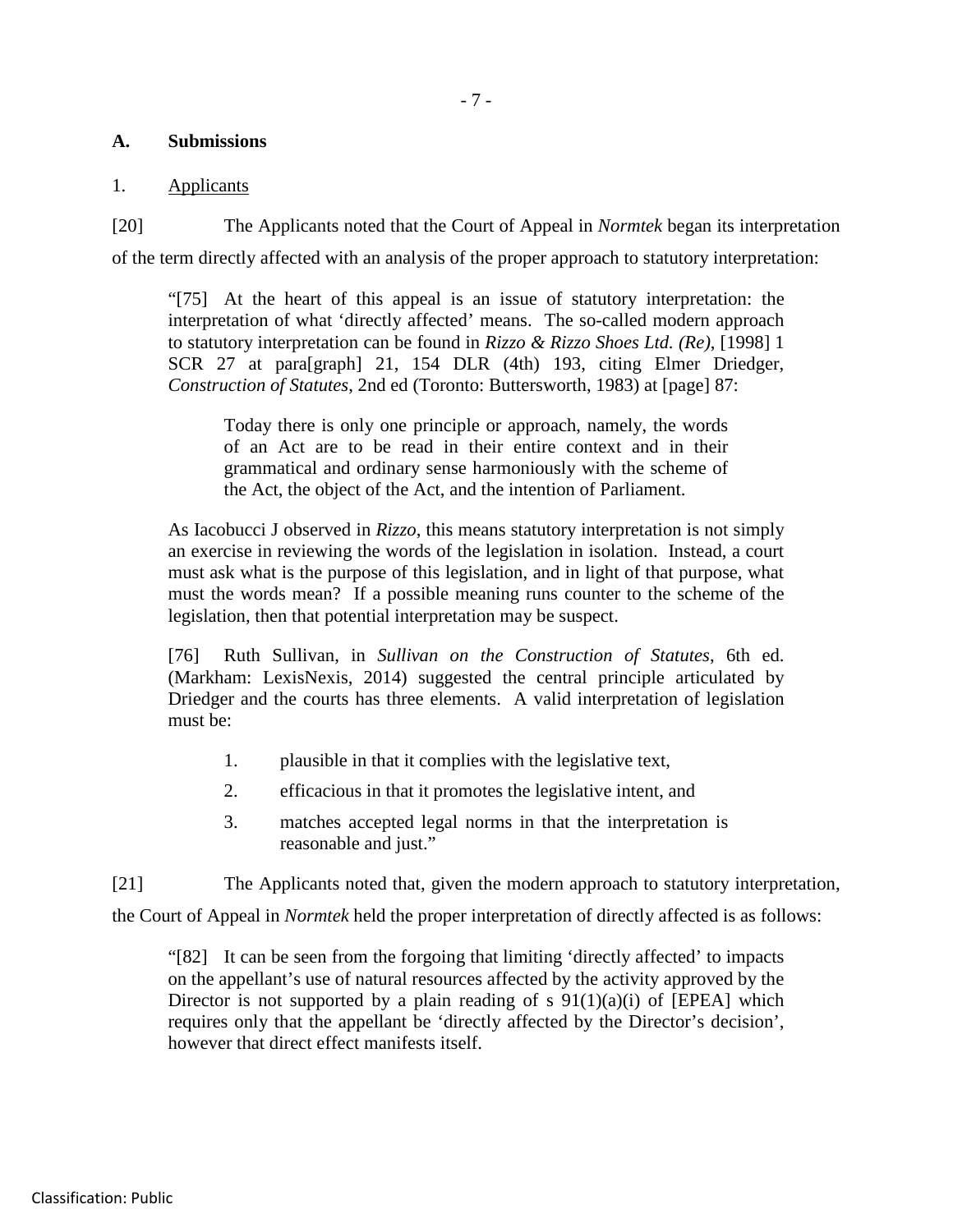[83] Nor does [EPEA] itself support a limitation based on a person's use of a 'natural resource' in the vicinity of the approved activity. Nowhere in [EPEA] are the impacts on natural resources inextricably linked to standing. The term 'natural resource' is rarely, if ever, employed in [EPEA]. What is defined and employed is the term 'adverse effect'. It is defined in s 1(b) of [EPEA] as the impairment of or damage to the environment, human health, safety or property. In other words, if one's health, safety or property is potentially impaired by the decision of the Director's approving an activity, that person may be directly affected and therefore have standing to appeal the Director's decision, regardless of whether that person's use or enjoyment of the environment or a natural resource is likely to be impacted.

[84] Another indication of the kinds of effects which were intended by the legislature's use of the phrase 'directly affected' is found in the Director's power to amend a term or condition of an approval. Section  $70(3)(a)(i)$  of [EPEA] states that the Director may amend an approval if, in his or her opinion, an adverse effect (an impairment of or danger to the environment, human health, safety or property) is occurring or may occur. It would be incongruous for the Director to be conferred with jurisdiction to interpret the phrase 'directly affected' in section 73(1) of [EPEA] more broadly than the Board in section  $95(5)(a)(ii)$ .

[85] Section 40 of [EPEA] also provides some indication of what effects might have been contemplated as causing a person to be directly affected. Section 40 states that the purpose of environmental assessment, among other things, is to predict the environmental, social, economic and even cultural consequences of a proposed activity and to assess plans to mitigate any adverse impacts resulting from the activity. While the proposed activity in this case was not deemed to have warranted consideration under the formal environmental impact assessment process established under Division 1 of [EPEA] (ss 40-59), the Director is nevertheless obliged by [EPEA] to consider the environmental, social, economic and cultural consequences, if any, resulting from the proposed activity, as well as issues related to human health. Considerations relevant to the granting of an approval for a designated activity are not confined to impacts on natural resources. Nor are they even confined to impacts on the environment. And so the phrase 'directly affected' could not be limited to impacts on one's use of natural resources. Social, economic, cultural, safety, human health effects, if established, could also ground standing, as could adverse effects on property rights. They are all specifically mentioned in [EPEA]. If the direct effect on the person seeking to appeal a Director's decision is economic, cultural, safety or health-related or is on a property right, then standing to appeal may be available whether or not there is any connection to an environmental impact to a natural resource proximate to the site of the approval as suggested by the Board and the reviewing court. ...

[101] In *Court*, Justice McIntyre, citing *Bildson*, might unwittingly have been perceived to have elevated the proposition that an appellant may show that the approved activity will harm a natural resource in order to be accorded standing to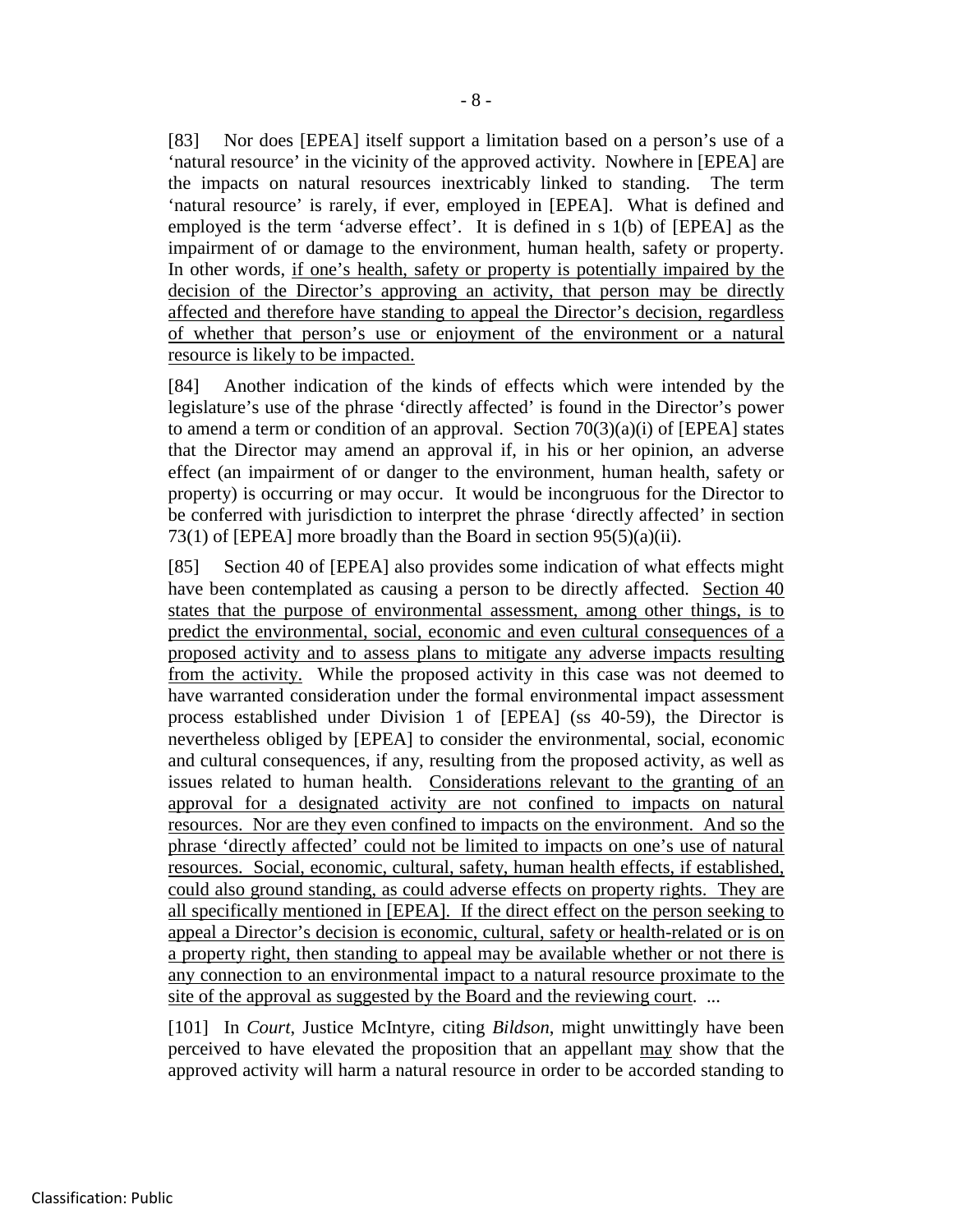the proposition that an appellant must show that it will do so. The Board in *Normtek*, relying on *Court*, certainly appears to have considered this the test which must be met in order to be accorded standing. (Emphasis made by the Court). …

[105] In short, we are of the view that the Board and the chambers judge were unreasonable in concluding that an adverse impact cannot qualify a person as being 'directly affected' unless the adverse impact is on the appellant's actual use of a natural resource near the activity which the Director has approved. The Board's view is not supported by [EPEA] or its own jurisprudence. Nor does Justice McIntyre's decision in *Court* justify the adoption of such a test for standing. ...

[140] As indicated above, the Board pointed to Rule 29 of its *Rules of Practice*, suggesting that it is clear that the onus is on the appellant to prove that it is directly affected. Strictly speaking, that is not correct. What the Rule states is this:

In cases which the Board accepts evidence, any Party offering such evidence shall have the burden of introducing appropriate evidence to support its position. Where there is conflicting evidence, the Board will decide which evidence to accept and will generally act on the preponderance of the evidence.

The only onus this Rule imposes is to adduce evidence in support of one's position. The appellant did that. The approval-holder and the Director submitted little, if any evidence which conflicted with the evidence of Normtek. Indeed, both the Director and the approval holder expressly declined to engage the appellant on the merits of its objection. By way of example, Normtek argued that the Director's decision approving the landfilling of certain high level naturally occurring radioactive wastes would adversely affect its business of decontaminating equipment of those wastes and disposing of them in subterranean geological formations. In support of this submission, Normtek supplied the Board with the relative costs of the two disposal methods. That evidence was not contradicted by any evidence adduced by the approval-holder or the Director."<sup>[7](#page-14-0)</sup> (Emphasis added by Applicants)

[22] In the Applicants' Initial Submission, dated March 3, 2021, at paragraph 23, they argued that

"... the 'directly affected' test following *Normtek* is whether they are potentially subject to an adverse impact. That impact may be socio, cultural, economic or environmental. It may be to their property rights and there the Court was careful

<span id="page-14-0"></span> <sup>7</sup> See also *Court* v. *Alberta Environmental Appeal Board*, 2003 ABQB 456, and *Bildson* v. *Alberta (Acting Director, North Eastern Slopes Region)*, (19 October 1998) Appeal No. 98-230-D (A.B.E.A.B.), 1998 ABEAB 42.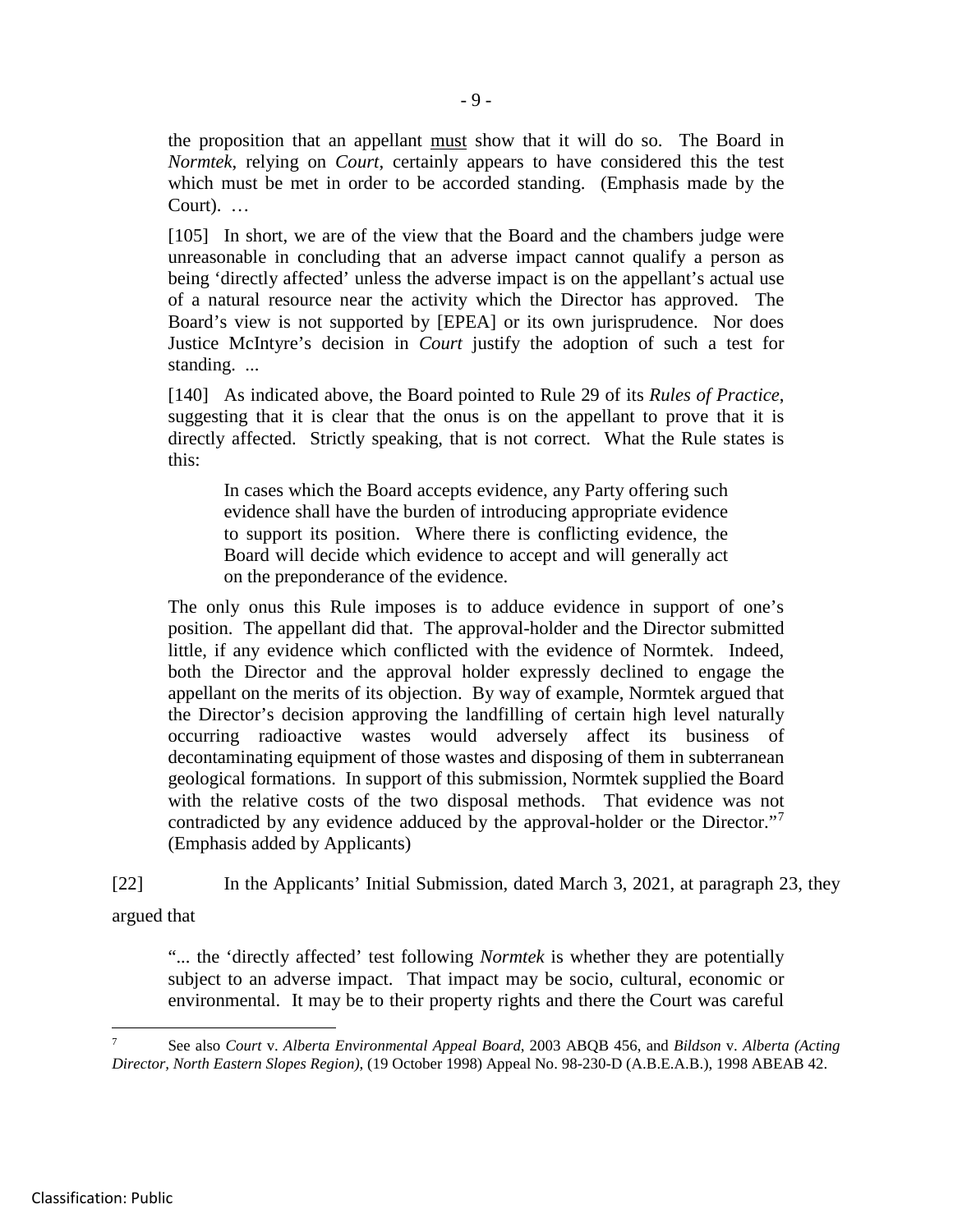not to put a limit on the types of impacts that would qualify an Appellant from obtaining directly affected status."

[23] In the Applicants' Initial Submission, dated March 3, 2021, at paragraph 24, they argued that the Court of Appeal in *Normtek* applied a purposive approach to interpreting directly affected and interpreting the term in the context of the entirety of EPEA. The intent behind EPEA was to provide a forum where a party subject to a wide array of effects may test the findings and conclusions of the Director in a *de novo* hearing conducted by the Board. Further, the Board ought to consider whom the Director found was directly affected. The Board should not be applying an interpretation of directly affected more limited than the Director.

#### 2. Approval Holder

[24] In the Approval Holder's Submission, dated March 23, 2021, at page 2, they submitted that in *Normtek*, at paragraph 141, the Court of Appeal observed: "… the onus is on the appellant to establish a reasonable possibility that it will be directly affected by the Director's decision." The Approval Holder argued this was a case where the concerns raised in *Normtek* should apply. The Board should give the Applicants the opportunity to participate in the hearing so they can file evidence to support their claims for directly affected status, be challenged on that evidence by way of cross-examination, and address the "merits" of the appeals which they believed might be relevant to their claims for standing. At the end of the hearing, the Parties can then make submissions on standing to the Board.

[25] In addition, in the Approval Holder Submissions, at page 2, citing paragraphs 135 and 136 of the *Normtek* decision, they submitted:

"While it appears from the case law summarized in Normtek that there has sometimes been a reluctance in the past to deal with the 'merits' of the appeal as part of the preliminary issue of 'directly affected', the Court of Appeal is clear in Normtek that, at times, it will be necessary to do so, and it could be necessary to go through the hearing process to properly determine the standing issue."

The Approval Holder argued these appeals were the type of cases where it might be necessary to hear the full merits of the appeals to determine if the Applicants were directly affected.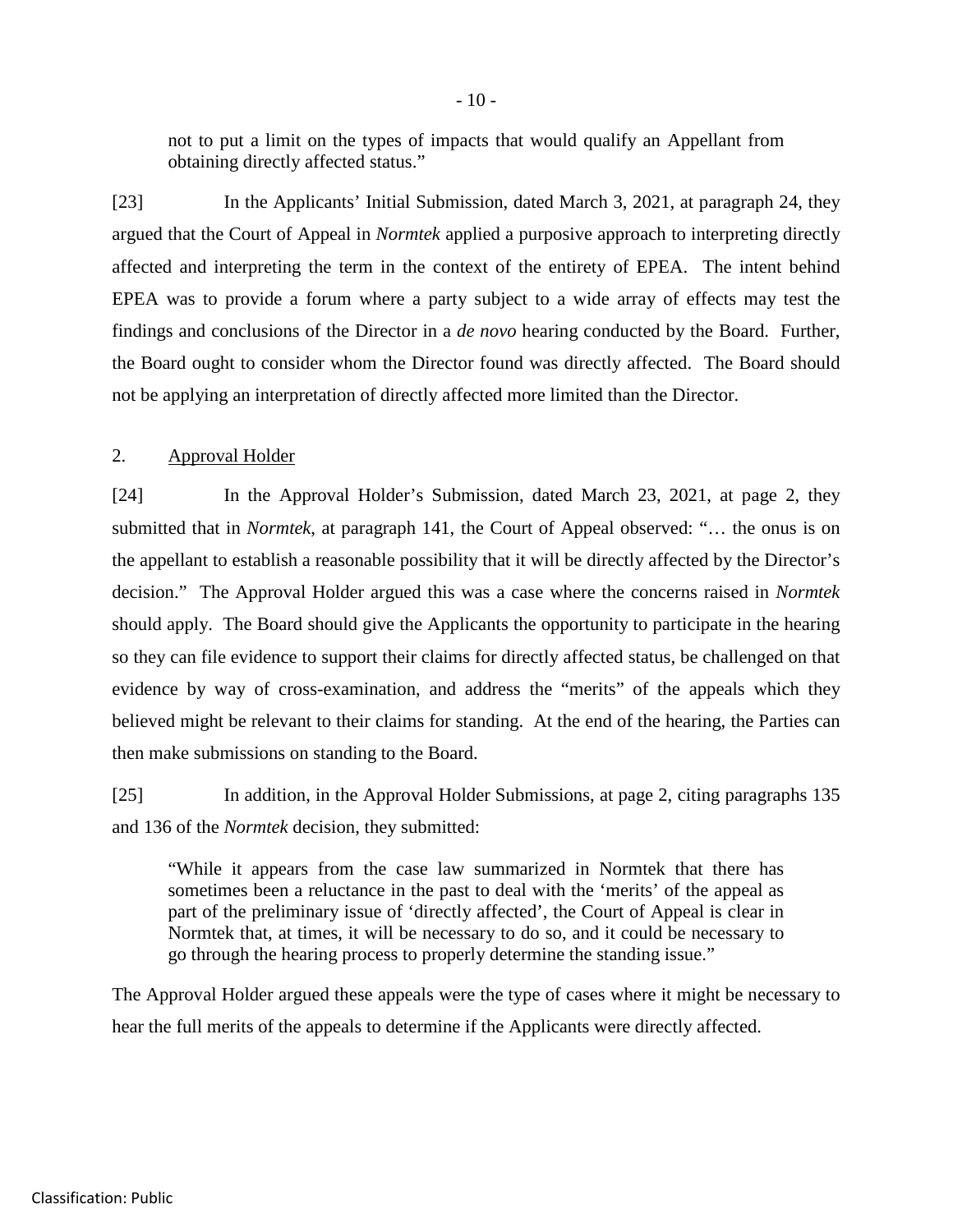[26] The Approval Holder submitted allowing the Applicants to be granted provisional standing was an efficient way to deal with whether they were directly affected by the Approval.

#### 3. Director

[27] The Director took no position as to whether the Applicants were directly affected by the Director's decision to issue the Approval. However, according to the Director, he had an interest in the reasonable application of the test for determining an appellant's directly affected status.

[28] The Director provided comments on the impact of the *Normtek* decision to assist the Board but was mindful of comments of the Court of Appeal regarding the Director's role in making submissions on whether an appellant is directly affected. Specifically, in *Normtek*, at paragraph 47, it stated: "But here, the Director, who had already ruled that Normtek was not directly affected by Secure Energy's landfill approval application, took a position on Normtek's directly affected status. Whether that is appropriate, we will leave for another day...."

[29] The Director noted that in *Normtek,* the Court of Appeal considered the meaning of directly affected under EPEA. When a person appeals certain decisions of a director under EPEA, that person must demonstrate to the Board that they are directly affected before the appeal can proceed. The Director confirmed directly affected is another way of referring to an appellant as having standing or the right to appeal.

[30] The Director stated the *Water Act* uses the same language as EPEA in terms of being directly affected to appeal certain decisions of the Director to the Board. As such, the Director believed the general principles from *Normtek* would apply to persons, such as the Applicants, appealing a Director's decision under the *Water Act.*

[31] The Director stated the Court of Appeal in *Normtek* modified the Board's directly affected test to include considerations beyond an appellant's use of a natural resource near the approved activity. These additional considerations, as found in the *Normtek* decision at paragraphs 83, 85, and 135, include adverse effects on safety, human health, or property rights, and any environmental, social, economic, and cultural impacts of the Activity, if those impacts directly affect the potential appellant.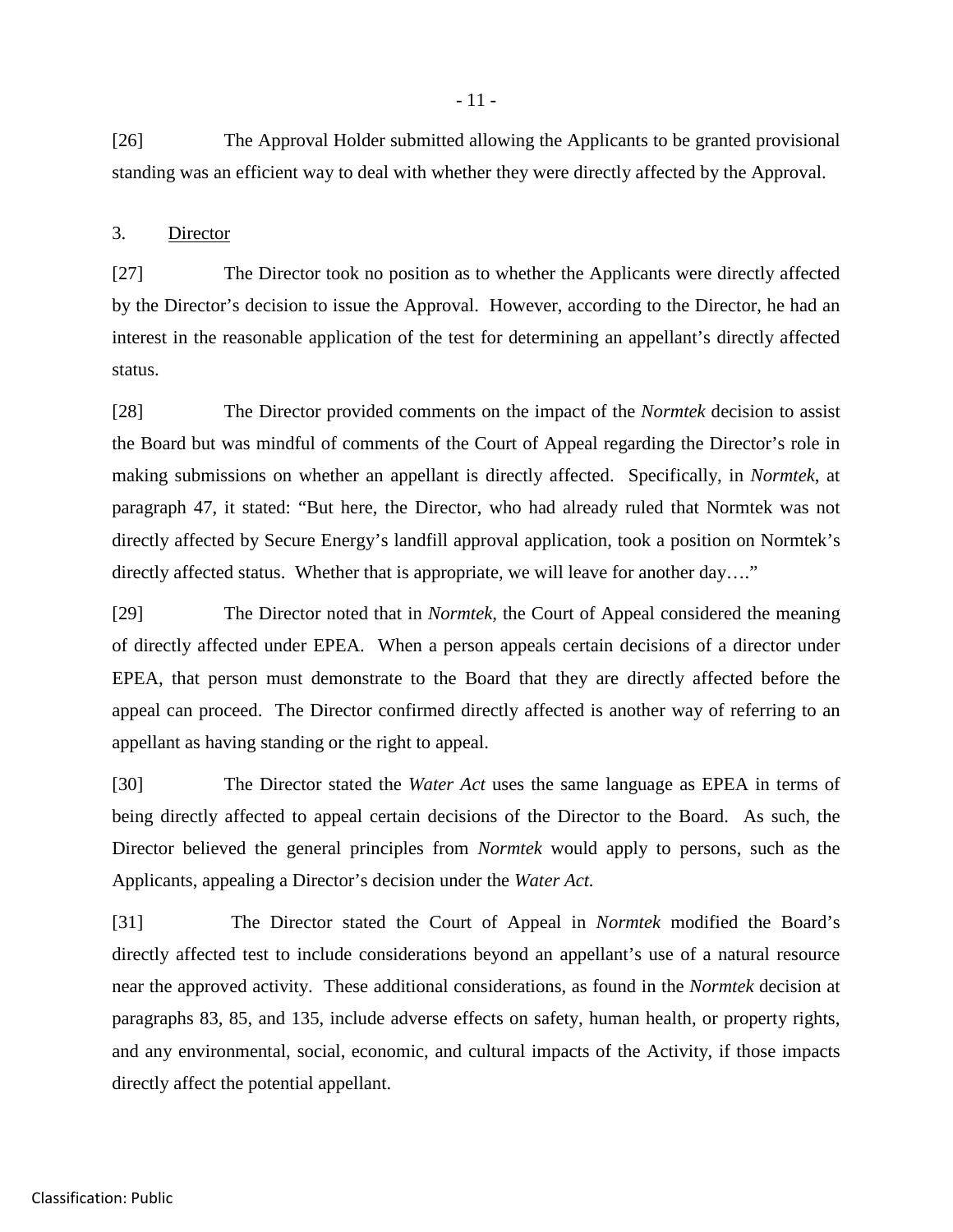[32] The Director argued the Court of Appeal in *Normtek* modified the Board's previous directly affected test from another decision, *Court* in two key ways:

- 1. The appellant no longer needs to show the Director's decision causes harm to a natural resource the appellant uses, as required by *Court*. Evidence of harm to a natural resource the appellant uses may be good evidence an appellant is directly affected, but it is not a pre-requisite to establish standing before the Board.<sup>[8](#page-17-0)</sup>
- 2. If the direct effect on the person seeking to appeal a Director's decision is economic, cultural, safety, or health-related or is on a property right, then standing to appeal may be available whether or not there is any connection to an environmental impact to a natural resource proximate to the site of the approval.<sup>[9](#page-17-1)</sup>

[33] The Director submitted the general principles on standing from previous cases (including *Court*), can be summarized as follows:

- 1. the onus is on the appellant to demonstrate to the Board there is a reasonable possibility they will be directly affected by the Director's  $decision:$ <sup>[10](#page-17-2)</sup>
- 2. in deciding whether someone is directly affected, the Board may examine social, economic, cultural, safety, human health adverse effects, or adverse effects on property rights along with evidence of harm to a natural resource the appellant uses; $^{11}$  $^{11}$  $^{11}$  and
- 3. the effect must be reasonable and possible. It is not sufficient to show an appellant is possibly affected; they must also show the possibility is reasonable. An affect that is too remote, speculative, or is not likely to impact the appellant's interests will not form the basis to find a person directly affected.<sup>[12](#page-17-4)</sup>

<span id="page-17-0"></span> <sup>8</sup> *Normtek Radiation Services Ltd.* v*. Alberta Environmental Appeal Board,* 2020 ABCA 456, at paragraphs 82 to 83, and 96.

<span id="page-17-1"></span><sup>9</sup> *Normtek Radiation Services Ltd.* v*. Alberta Environmental Appeal Board,* 2020 ABCA 456, at paragraph 85.

<span id="page-17-2"></span><sup>10</sup> *Normtek Radiation Services Ltd.* v*. Alberta Environmental Appeal Board,* 2020 ABCA 456, at paragraph 141.

<span id="page-17-3"></span><sup>11</sup> *Normtek Radiation Services Ltd.* v*. Alberta Environmental Appeal Board,* 2020 ABCA 456, at paragraph 85.

<span id="page-17-4"></span><sup>12</sup> *Kostuch* v. *Alberta (Director, Air & Water Approvals Division*, Environmental Protection) (1996), 182 AR 384, 35 Admin LR (2d) 160 ABQB at paragraphs 25 and 26.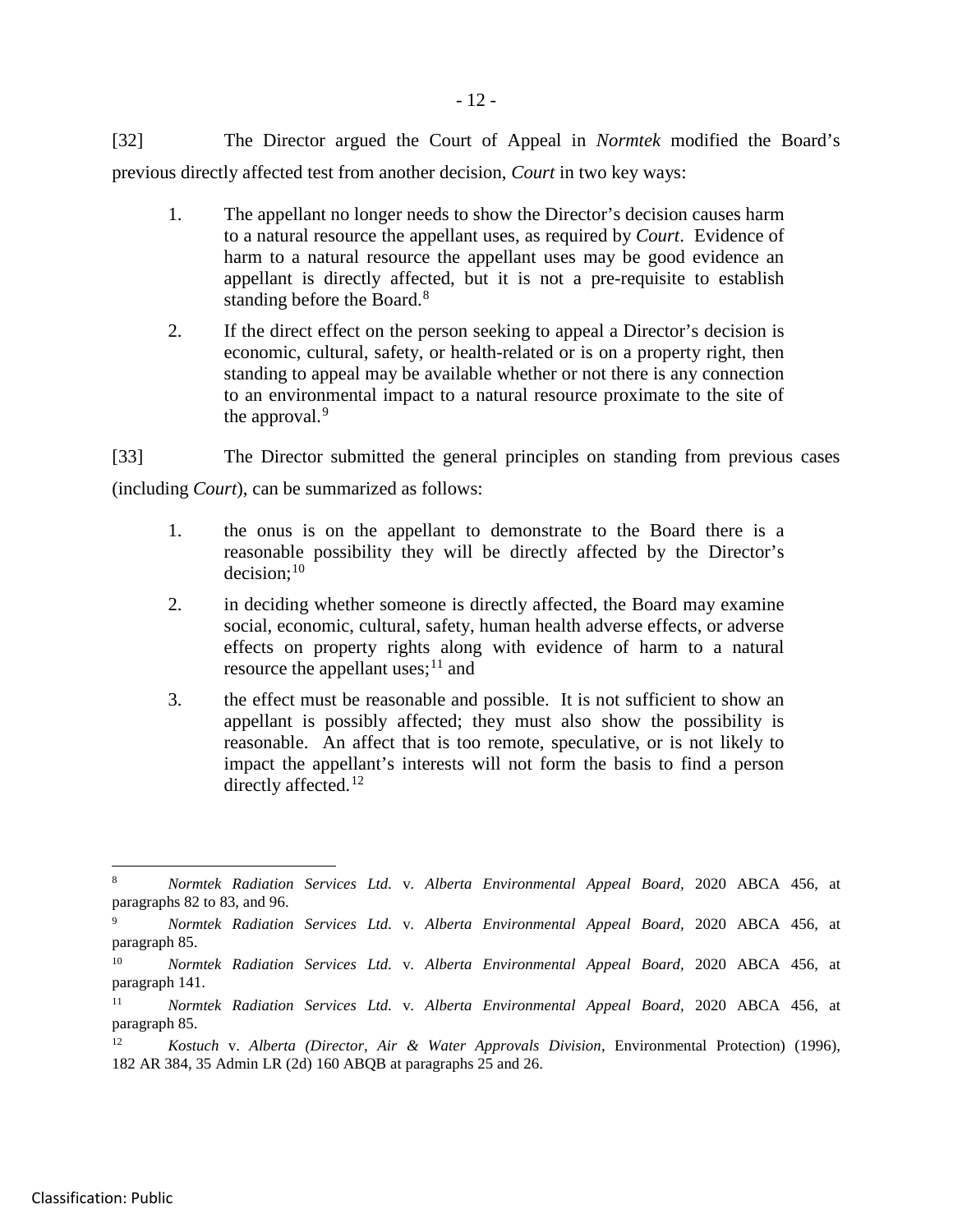4. Applicants Rebuttal

[34] In their rebuttal, the Applicants submitted they only took issue with paragraphs 15 and 17 of the Director's submissions with respect to directly affected. Citing *Normtek* at paragraph 141 and *Kostuch* at paragraphs 25 and 26, the Applicants argued:

- "15. The onus is on the appellant to demonstrate to the Board that there is a reasonable possibility that they will be directly affected by the Director's decision. …
- 17. The effect must be reasonable and possible. It is not sufficient to show an appellant is possibly affected, they must also show the possibility is reasonable. An affect that is too remote, speculative, or is not likely to impact the appellant's interests will not form the basis to find a person is directly affected."

[35] With respect to the paragraph 17, the Applicants, in paragraph 20 of their Submission, dated April 15, 2021, noted the Court of Appeal in *Normtek* discussed remoteness as follows:

"[81] The adverb, 'directly' also restricts or limits the effects which can give rise to standing. *The Concise Oxford Dictionary* defines 'directly' as meaning 'in a direct manner'. It defines 'direct' as 'straight, not crooked or roundabout, following an uninterrupted chain of causes and effect'. There also appears to be a temporal aspect to 'direct' and 'directly'. 'Direct' is defined as 'immediate'. And 'directly' is defined as 'at once, without delay.' It is acknowledged that some types of prospective harm may be too remote or too speculative, but not all will be." (Emphasis added by Applicants.)

[36] According to the Applicants, the test as outlined in *Normtek* permits prospective harm.

[37] Concerning the Approval Holder's submissions on provisional standing, the Applicants responded the Board may not have the authority to grant it because of the operation of section 95(6) of EPEA.

[38] The Applicants noted they were denied directly affected status pursuant to section  $95(5)(a)(ii)$  of EPEA. They submitted section  $95(5)(a)(ii)$  of EPEA gives the Board the authority to consider a party's affected status on its own initiative.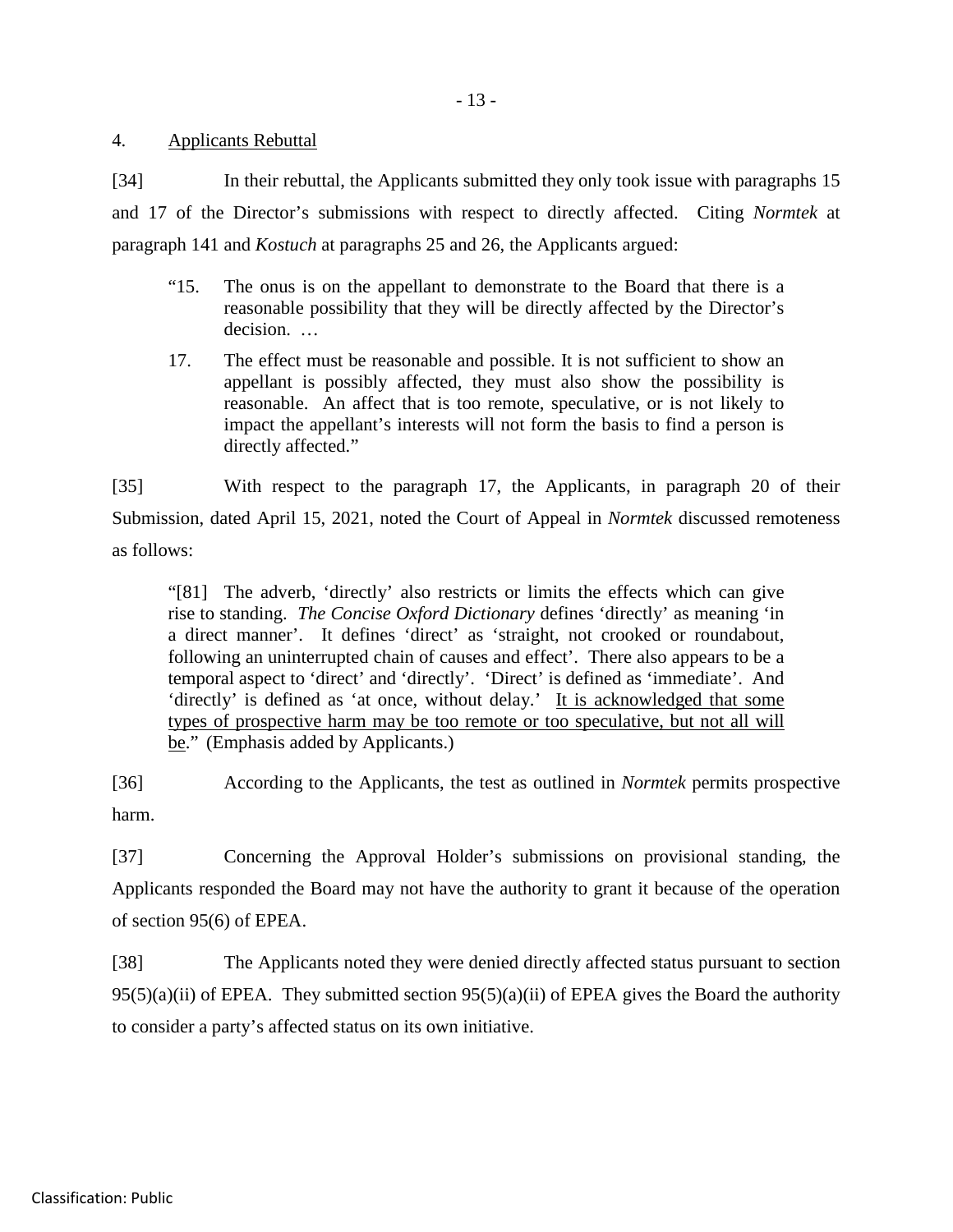[39] The Applicants submitted that if the Board does not dismiss an appeal under section 95(5), it is required, pursuant to section 95(6), to "give the opportunity to make representations on the matter before the Board to any persons who the Board considers should be allowed to make representations."

[40] Finally, the Applicants argued it would be an inefficient use of resources to require the parties to participate in an entire hearing, only to find they were not directly affected.

[41] Concerning the Approval Holder's submissions on evidence and burden, the Applicants, in their Submission, dated April 15, 2021, at paragraph 7, citing *Normtek* stating:

"[139] …That legislative scheme may call for some caution in summarily dismissing an appeal where there is a possibility that the person appealing may be directly and adversely affected. The opportunities to mitigate direct adverse effects once the designated activity has been approved and undertaken may be limited. As the Board pointed out in its decision, when an appeal is dismissed because the Board is of the opinion that the appellant is not directly affected by the Director's decision, the Director's decision is then final. It does not go to the Minister for his consideration. The Minister is deprived of the appellant's input and the Board's recommendation.

[140] As indicated above, the Board pointed to Rule 29 of its *Rules of Practice*, suggesting that it is clear that the onus is on the appellant to prove that it is directly affected. Strictly speaking, that is not correct. What the Rule states is this:

In cases which the Board accepts evidence, any Party offering such evidence shall have the burden of introducing appropriate evidence to support its position. Where there is conflicting evidence, the Board will decide which evidence to accept and will generally act on the preponderance of the evidence.

The only onus this Rule imposes is to adduce evidence in support of one's position. The appellant did that. The approval holder and the Director submitted little, if any evidence which conflicted with the evidence of Normtek. Indeed, both the Director and the approval holder expressly declined to engage the appellant on the merits of its objection. By way of example, Normtek argued that the Director's decision approving the landfilling of certain high level naturally occurring radioactive wastes would adversely affect its business of decontaminating equipment of those wastes and disposing of them in subterranean geological formations. In support of this submission, Normtek supplied the Board with the relative costs of the two disposal methods. That evidence was not contradicted by any evidence adduced by the approval-holder or the Director.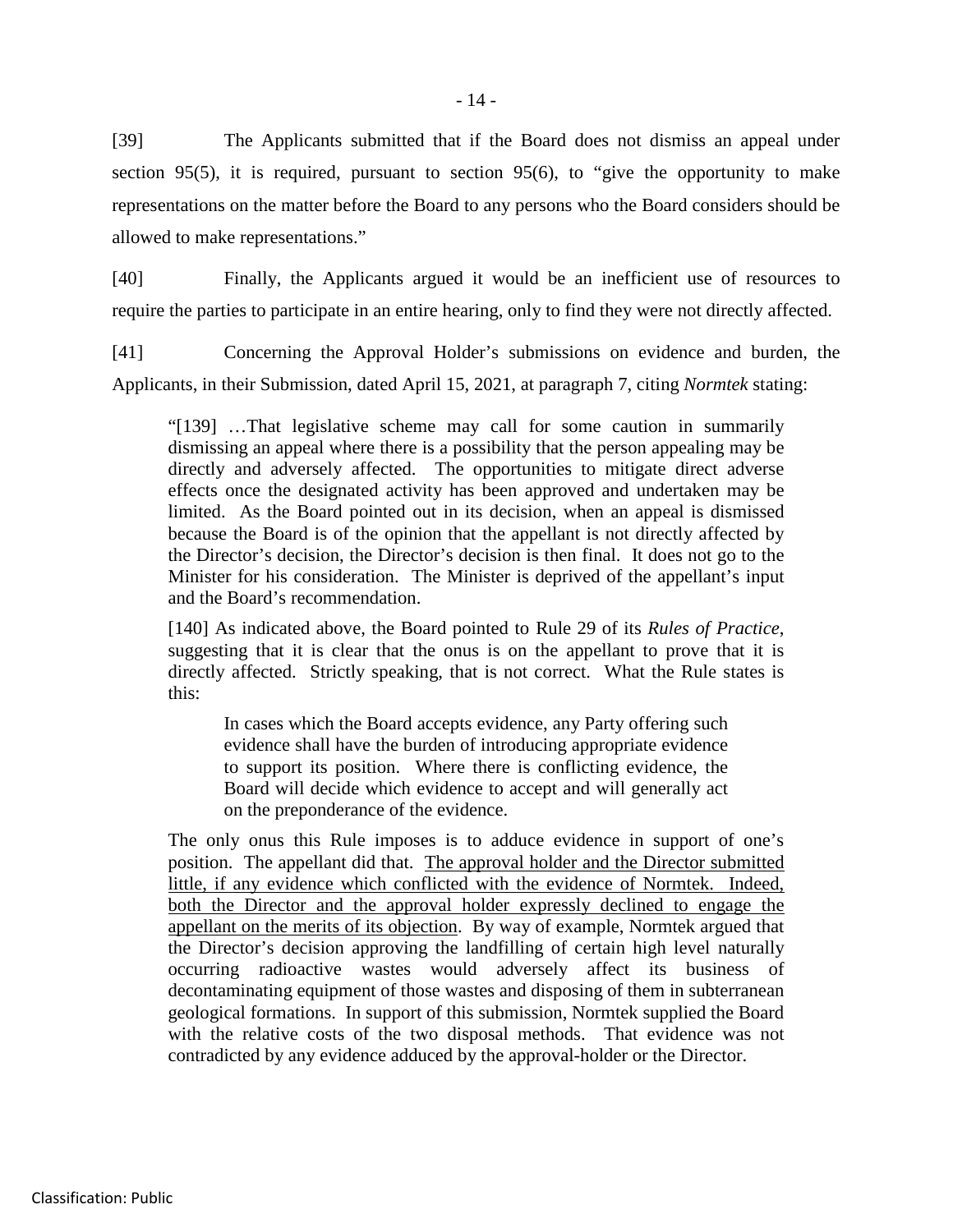[141] As indicated above, the merits of Normtek's objection were relevant to its directly affected status. The approval holder and the Director expressly declined to get into the merits and so there was very little, if any, 'conflicting evidence' which would engage the second part of the Rule. Furthermore, the onus on the appellant, when its standing is challenged, is not to prove conclusively that it is directly affected. As the Board stated in *Mizera* v *Director* at paragraphs 24 and 26, relying on this Court's decision in *Leduc (County No 25)*, the onus is on the appellant to establish a reasonable possibility that it will be directly affected by the Director's decision."[13](#page-20-0) (Emphasis added by the Applicants).

[42] According to the Applicants, *Normtek* contained two holdings: first, appellants are only required to show a reasonable possibility they will be directly affected, and second, each party is required to adduce evidence to support its position.

[43] The Applicants argued that if the Approval Holder had evidence the Applicants were not truthful or evidence contradicting the Applicants' evidence, the Approval Holder should put that evidence forward.

[44] The Applicants submitted they provided evidence and the Approval Holder did not. Therefore, pursuant to Rule 29 of the Board's *Rules of Practice*, the Approval Holder did not put forward any basis to substantiate its position that the Applicants ought not to be granted directly affected status.

[45] The Applicants submitted that, since the Approval Holder and Director did not provide evidence on why the Applicants were not directly affected, the Board must consider the Applicants' evidence, in isolation, against the standard of whether there was a reasonable possibility they would be directly affected by the Director's decision.

## **B. Board's Analysis**

[46] In this reconsideration motion, the Board must consider whether the Applicants are directly affected by the Director's decision or the Activity authorized by the Director's decision, considering the *Normtek* decision.

<span id="page-20-0"></span> <sup>13</sup> See also *Mizera et al* v*. Director, Northeast Boreal and Parkland Regions, Alberta Environmental Protection, re: Beaver Regional Waste Management Services Commission* (21 December 1998), Appeal No. 98-231-98-234-D; and *Leduc (No 25)* v. *Local Authorities Board* (1987), 84 AR 361, Alta LR (2d) 396 (ABCA).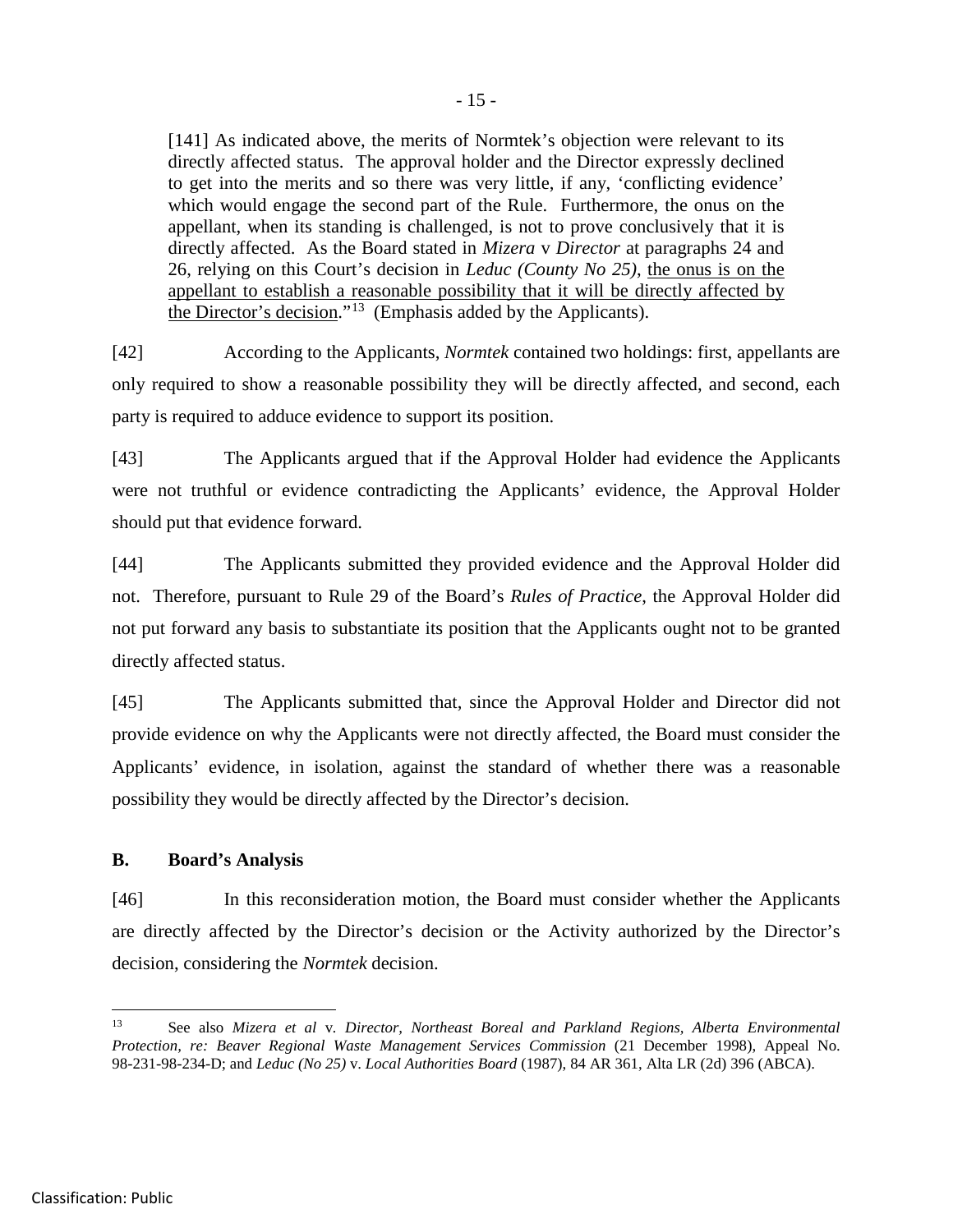[47] When the Board considered the question of directly affected in *Reiffenstein,* the Board wrote:

"[99] The Board relies on the principles articulated in the *Court* decision when determining whether or not a person has standing to bring an appeal. The onus is on the appellant to demonstrate to the Board that there is a reasonable possibility that they will be directly affected by the decision of the Director. The effect must be plausible and relevant to the jurisdiction of the Board in order for the Board to consider it sufficient to grant standing. The Board will examine how the appellant uses the environment where the project will be located, how the project will affect the environment, and how the effect on the environment will affect the appellant's use of the area. The closer these elements are connected (their proximity), the more likely the person is directly affected. The onus is on the appellant to present a *prima facie* case that he or she is directly affected."<sup>[14](#page-21-0)</sup>

[48] When the Board decided who was directly affected in *Reiffenstein,* the Board

wrote:

"[121] The Board finds that the following Appellants: Mr. Richard Clark, Ms. Wendy Clark, Half-Diamond HC Limited, Mr. Rick Skibsted, Ms. Linda Skibsted, Spruce Coulee Farms Ltd., and Derek McMillan, have demonstrated, on a *prima facie* basis, that they are directly affected by the Director's decision to issue the Approval. The proposed stormwater management system may interfere with the flow of surface water from their lands, which may have an impact on the lands of these Appellants.

[122] The remaining Appellants have based their position on the question of whether they are directly affected on the potential impacts to the intrinsic value and enjoyment of the Rosebud River valley. Respectfully, these concerns relate to the impact the race track will have on their use [and] enjoyment of the river valley, and not the impact of the work authorized under the Approval. The Board finds that [these] Appellants have failed to show that they are personally directly affected by the decision to issue the Approval that is being appealed."

[49] In the Board's view, those portions of the *Reiffenstein* decision that solely considered whether the Applicants were directly affected based on their use of the natural environment (i.e., how the appellant uses the environment where the project will be located and how the effect on the environment will affect the appellant's use and enjoyment of the area) are

<span id="page-21-0"></span> <sup>14</sup> See also *Westridge Utilities Inc.* v. *Director, Southern Region, Environmental Management, Alberta Environment*, re: *Rocky View County* (30 November 2011), Appeal No. 10-032-D (A.E.A.B.) at paragraph 60; *Court*  v. *Alberta (Director, Bow Region, Regional Services, Alberta Environment)* (2003), 1 C.E.L.R. (3d) 134, 2 Admin. L.R. (4d) 71 (Alta. Q.B.) at paragraph 75.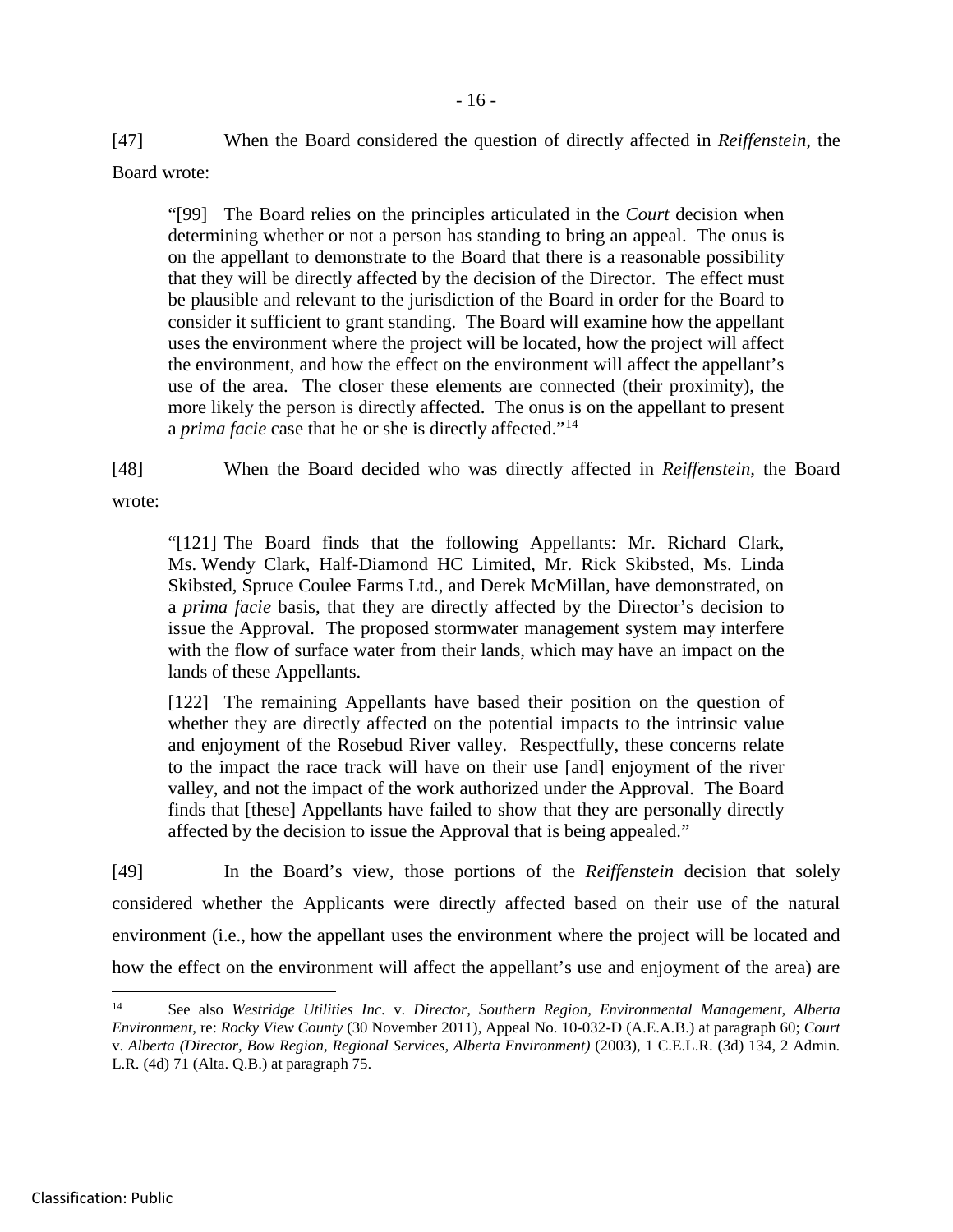no longer sufficient after the *Normtek* decision. In *Normtek*, the Alberta Court of Appeal found the Board's test for determining if an appellant was directly affected was too restrictive. The Court of Appeal was concerned with the Board's interpretation of directly affected, which required the appellant to establish the director's decision would harm the appellant's use of a natural resource near the approved activity.

[50] The Court of Appeal in *Normtek* reviewed section 91(1)(a)(i) of EPEA and stated:

"[82] It can be seen from the forgoing that limiting 'directly affected' to impacts on the appellant's use of natural resources affected by the activity approved by the Director is not supported by a plain reading of s  $91(1)(a)(i)$  of [EPEA] which requires only that the appellant be 'directly affected by the Director's decision', however that direct effect manifests itself."

[51] Further, the Court of Appeal stated:

"[96] We do not suggest that harm to a natural resource which an appellant uses or harm to an appellant's use of natural resource would not be sufficient to establish directly affected status. It is simply not a necessary prerequisite to establishing standing where other adverse effects are alleged."

[52] The Board sees similarities between the decision in *Reiffenstein,* which examined the Appellants' and Applicants' use of the environment or use of the area, and the Board's decision in *Normtek,* where the Board rejected Normtek's standing because it was not using a natural resource near the proposed activity. In *Normtek,* in paragraphs 83, 84, 85, and 135, the Court of Appeal was clear other interests may result in a person getting standing.

[53] In *Normtek*, the Court of Appeal approved the Board's interpretation of "affected" as stated by the Board in *Bildson* v. *Alberta (Acting Director, North Eastern Slopes Region)*, (19 October 1998) Appeal No. 98-230-D (A.E.A.B.), 1998 ABEAB 42:

"[79] The dictionary employed by the Board yielded 'harmed or impaired' as one meaning for 'affected'. On that basis, the Board concluded that an appellant must be harmed or impaired by the activity authorized by the approval being appealed. In other words, the Board interpreted 'affected' to mean adversely affected. The distinction between directly affected and adversely affected arises when others who are directly benefitted by the approval seek standing to support the Director's decision which is being appealed by a party who is directly and adversely affected. The *Concise Oxford Dictionary* which we consulted similarly defines the adjective 'affected' as 'attacked (as by a disease)' or 'acted upon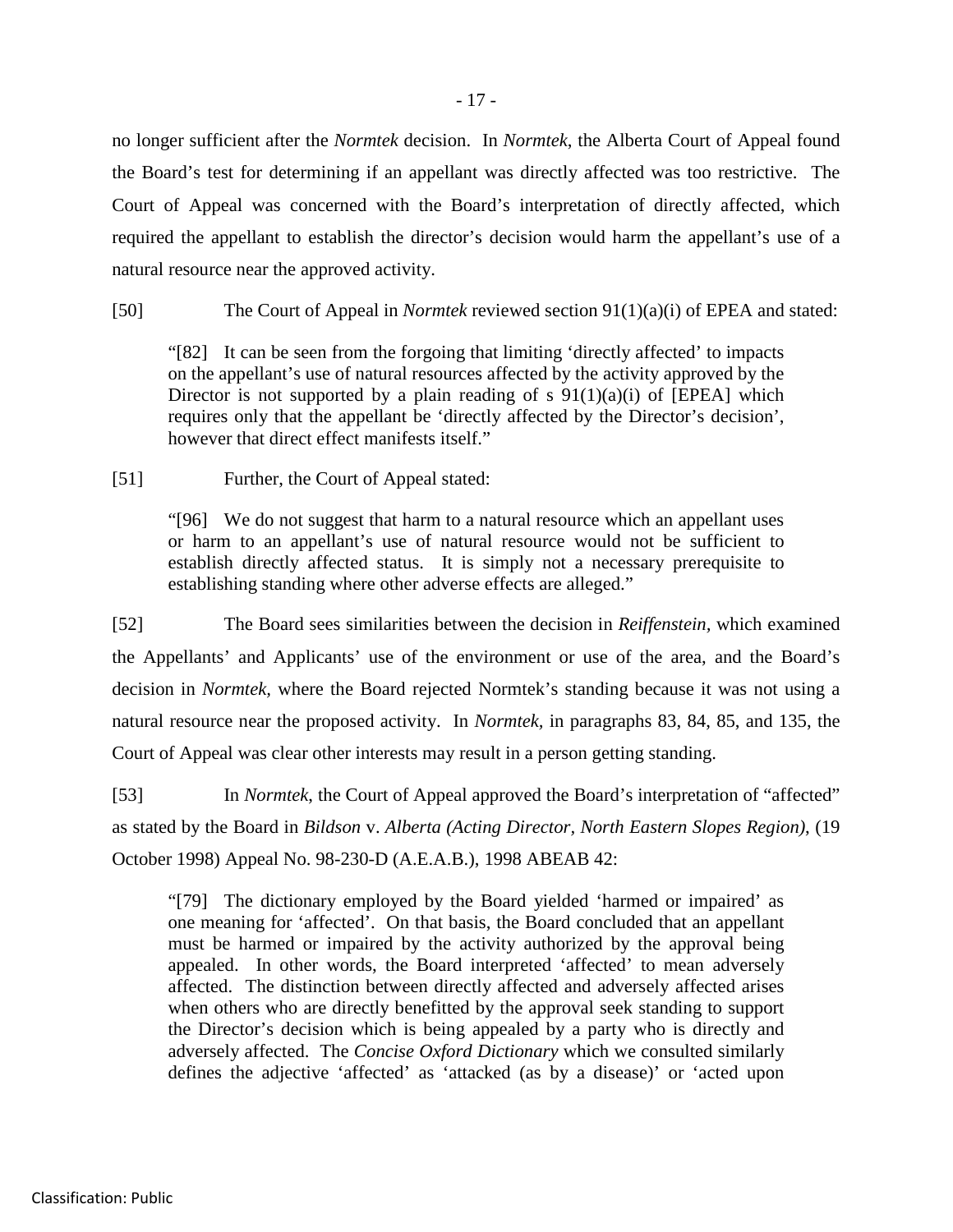physically'. It defines the verb 'affect' as 'attack (as disease)' and as 'producing a material effect on'. These meanings are not unlike those found by the Board over 20 years ago. And so, we too conclude that, without more, 'directly affected' connotes directly affected in an adverse fashion."

[54] The *Water Act* and EPEA both require an appellant to be directly affected, which the Court of Appeal in *Normtek* found, at paragraph 79, implies adversely affected.

[55] Having considered the *Water Act* and the implications of the *Normtek* decision on the *Reiffenstein* decision, the Board finds its directly affected test should be broadened to consider interests beyond an appellant's use of a natural resource in the vicinity of the approved activity. [15](#page-23-0) These additional considerations, as detailed in *Normtek* at paragraphs 83, 84, 85, and 135, include adverse effects on safety, human health, or property rights, and any environmental, social, economic, or cultural impacts of the activity, if those impacts directly affect the potential appellant.

[56] The Board reviewed the Court of Appeal's guidance in *Normtek*, including its consideration and agreement with the reasoning in *Kostuch* and *Leduc No. 25* v. *Local*  Authorities Board, as it relates to a party's standing.<sup>[16](#page-23-1)</sup> Based on this review, the Board finds the directly affected test provided in section 115(1) of the *Water Act* and section 91(1) of EPEA has three components:

- 1. whether there is an interest being asserted by the person consistent with those identified in *Normtek*; [17](#page-23-2)
- 2. whether the person demonstrated on a *prima facie*[18](#page-23-3) basis there was an adverse impact on the identified interest; and

<span id="page-23-0"></span> <sup>15</sup> See *Court* v. *Alberta Environmental Appeal Board*, 2003 ABQB 456, at paragraph 70.

<span id="page-23-1"></span><sup>16</sup> See *Normtek Radiation Services Ltd.* v*. Alberta Environmental Appeal Board,* 2020 ABCA 456; *Kostuch* v. Alberta (Director, Air and Water Approvals Division, Environmental Protection) (1995) 17 C.E.L.R. (N.S.) 246 (A.E.A.B.); and *Leduc No. 25* v. *Local Authorities Board*, 1987 ABCA 172.

<span id="page-23-2"></span><sup>17</sup> The interests identified in *Normtek* include adverse effects on environment, safety, human health, or property, and any social, economic, and cultural interests that are directly affected.

<span id="page-23-3"></span><sup>18</sup> See *Black's Law Dictionary Free Online Legal Dictionary* (*2nd Ed.*), which provides:

<sup>&</sup>quot;PRIMA FACIE: [Latin] At first sight; on the first appearance; on the face of it; so far as can be judged from the first disclosure; presumably. …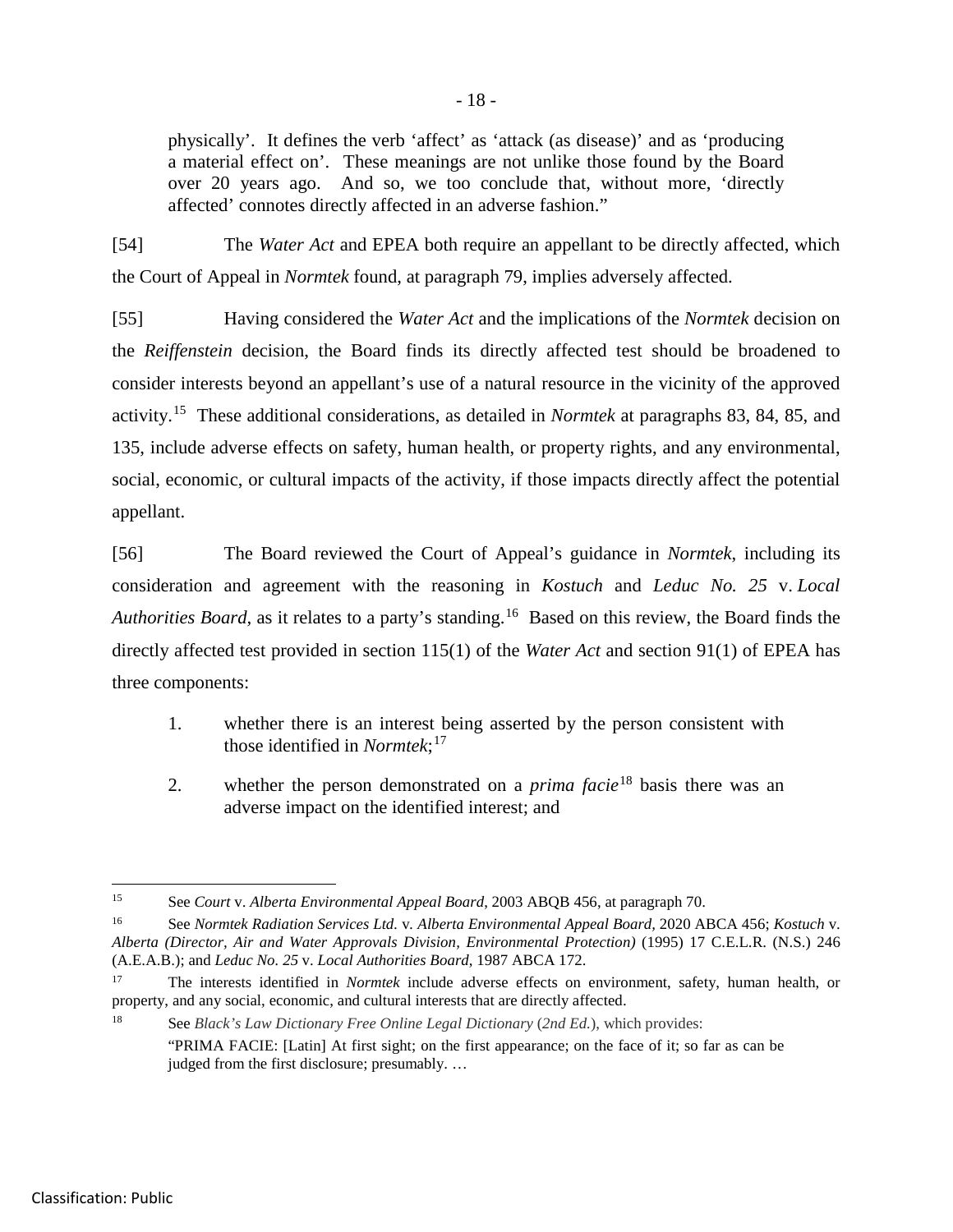3. whether the person demonstrated on a *prima facie* basis the impact on the identified interest was direct.

For a person to be directly affected, they must meet all three components.

[57] With respect to the interest being asserted that would be directly affected, it is important to remember that in *Kostuch*, at paragraph 28, the Board stated, "…the word 'directly' requires the Appellant establish, where possible to do so, a direct personal or private interest (economic, environmental or otherwise) that will be impacted or proximately caused by the Approval in question." However, as confirmed in *Normtek*, the qualifying interests might come from a number of sources, including the appellant's use of the natural resource in the vicinity of the approved activity and adverse effects on the appellant's economic, cultural, safety, or human health-related interests, or property rights. In *Kostuch*, at paragraph 34, one of the considerations was the interest of a directly affected person had to be greater than "the abstract interest of all Albertans in generalized goals of environmental protection."

[58] Trying to define in advance or limit the circumstances in which an appellant might be found directly affected is to be avoided.<sup>[19](#page-24-0)</sup> The Board will interpret directly affected as limiting the class of persons who can appeal a Director's decision.<sup>[20](#page-24-1)</sup> However, the Board retains broad discretion to determine who is directly affected.[21](#page-24-2) *Normtek* and other decisions provide several principles that will guide the Board's application of its directly affected test:

- 1. The Board will determine the directly affected status of an appellant on a case-by-case basis, considering the varying circumstances and facts of each appeal;
- 2. The Board will examine the adverse effects alleged by the appellant of the Director's decision or the activity authorized by the Director's decision on (a) the environment, (b) human health, (c) safety, or (d) property interests. The Board may also examine (a) social, (b) economic, and (c) cultural

 PRIMA FACIE EVIDENCE: … [E]vidence that is (1) an established fact but not conclusive, or (2) supportive of a judgement until the presentation of contradictory evidence."

<span id="page-24-0"></span><sup>19</sup> *Normtek Radiation Services Ltd.* v*. Alberta Environmental Appeal Board,* 2020 ABCA 456, at paragraph 78.

<span id="page-24-1"></span><sup>20</sup> *Normtek Radiation Services Ltd.* v*. Alberta Environmental Appeal Board,* 2020 ABCA 456, at paragraph 77.

<span id="page-24-2"></span><sup>21</sup> *Normtek Radiation Services Ltd.* v*. Alberta Environmental Appeal Board,* 2020 ABCA 456, at paragraph 78.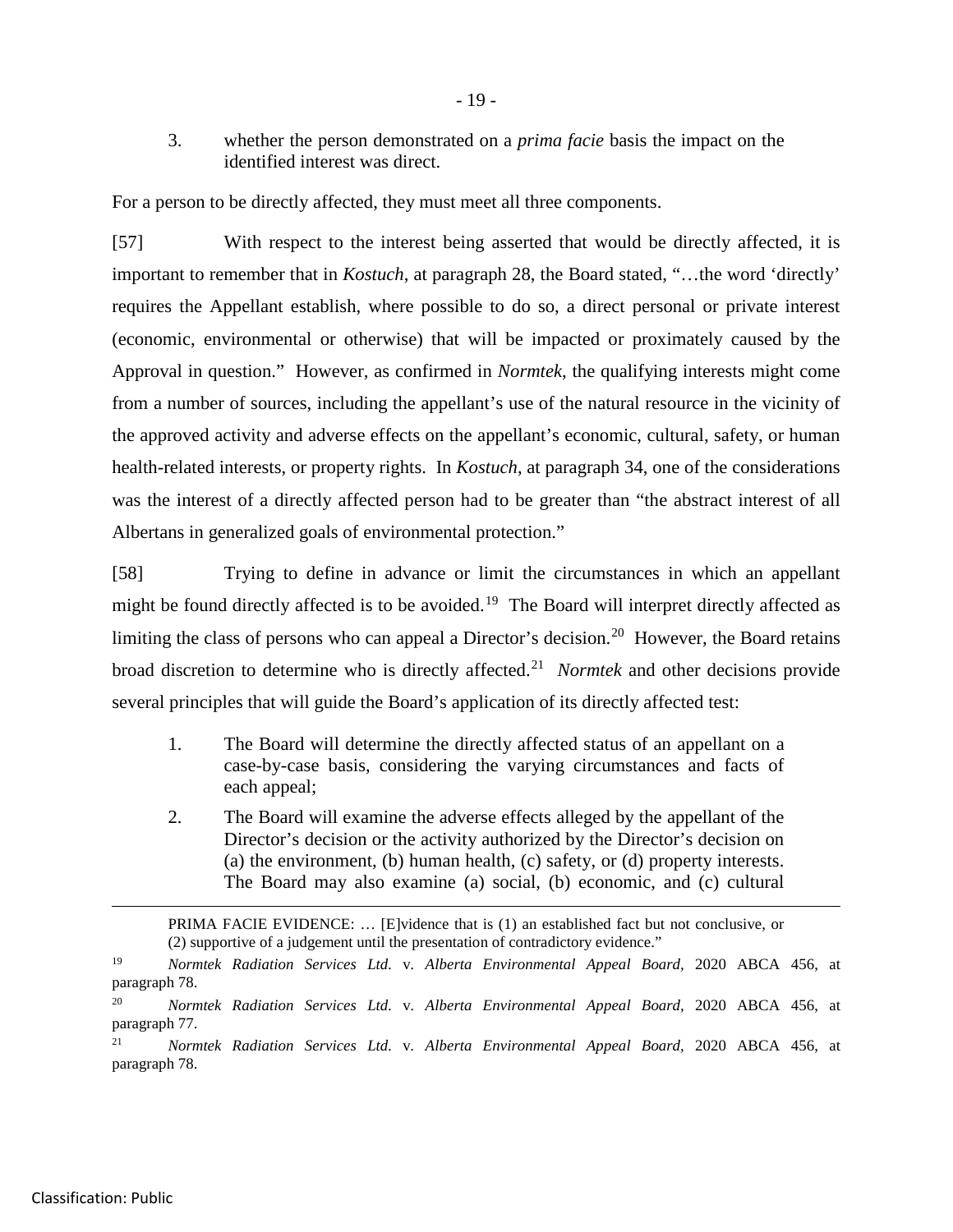impacts alleged by the appellants of the Director's decision or the activity authorized by the Director's decision if those impacts directly affect the appellant's identified interests;<sup>[22](#page-25-0)</sup>

- 3. The Board will examine the harm to a natural resource, which an appellant uses, or harm to an appellant's use of a natural resource. This may be sufficient to find an appellant directly affected, but it is not a prerequisite to establishing an appellant is directly affected where other adverse effects are alleged;
- 4. The Board will interpret "directly" as meaning the Director's decision must have a clear and uninterrupted chain of cause and effect, which links the decision to the appellant's identified interest. The effect must be one that will occur immediately or without delay and not at an undetermined time in the future. Some types of future harm, but not all, may be too remote or speculative to be considered direct;<sup>[23](#page-25-1)</sup>
- 5. The Board will interpret "affected" as meaning the Director's decision or the activity authorized by the Director's decision will harm or impair the appellant's identified interests.<sup>24</sup> Directly affected connotes an adverse impact; [25](#page-25-3)
- 6. The Board will consider the nature and merits of the appellant's notice of appeal when considering if they are adversely affected by the Director's decision or the activity authorized by the Director's decision.<sup>26</sup> The appellant must provide *prima facie* evidence to support their position they

<span id="page-25-0"></span> <sup>22</sup> *Normtek Radiation Services Ltd.* v*. Alberta Environmental Appeal Board,* 2020 ABCA 456, at paragraphs 79, 83, 85, and 135.

<span id="page-25-1"></span><sup>23</sup> *Normtek Radiation Services Ltd.* v*. Alberta Environmental Appeal Board,* 2020 ABCA 456, at paragraphs 79 and 81. As discussed in *Normtek*, the adverb "directly" restricts or limits the effects that can give rise to standing. The *Concise Oxford Dictionary* defines "directly" as meaning "in a direct manner." It defines "direct" as "straight, not crooked or roundabout, following an uninterrupted chain of causes and effect." There also appears to be a temporal aspect to "direct" and "directly." "Direct" is defined as "immediate." Further, "directly" is defined as "at once, without delay."

<span id="page-25-2"></span><sup>24</sup> *Normtek Radiation Services Ltd.* v*. Alberta Environmental Appeal Board,* 2020 ABCA 456, at paragraph 79; which cites *Bildson* v. *Acting Director of North Eastern Slopes Region, Alberta Environmental Protection, re: Smoky River Coal Limited* (19 October 1998), Appeal No. 98-230-D, (A.E.A.B.), 1998 ABEAB 42, at paragraph 25. The *Concise Oxford Dictionary* defines the adjective "affected" as "acting on physically" or "producing a material effect on." The Court in *Normtek* agreed with the Board previously defining "affected" as meaning "harmed or impaired."

<span id="page-25-3"></span><sup>25</sup> *Normtek Radiation Services Ltd.* v*. Alberta Environmental Appeal Board,* 2020 ABCA 456, at paragraph 79.

<span id="page-25-4"></span><sup>26</sup> *Normtek Radiation Services Ltd. v. Alberta Environmental Appeal Board, 2020 ABCA 456, at paragraph 135.*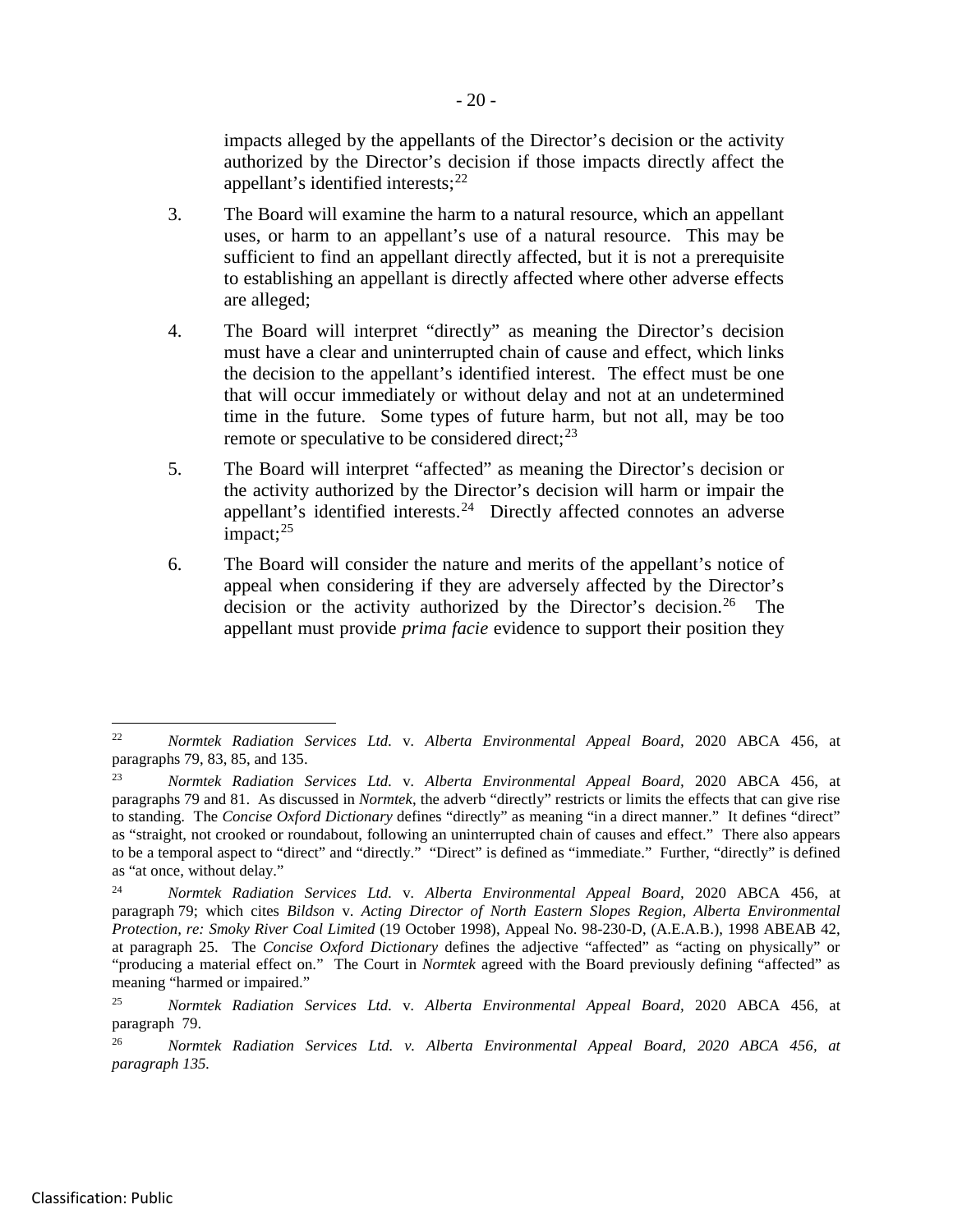are directly affected.<sup>27</sup> This evidence need only establish a reasonable possibility they will be directly affected;<sup>[28](#page-26-1)</sup> and

7. The Board may summarily dismiss a notice of appeal where it determines the appellant is not directly affected, but such summary dismissal can only be made after there has been some consideration of the merits of the appellant's appeal. $^{29}$  $^{29}$  $^{29}$ 

[59] The Board will apply these principles to its reconsideration of the directly affected status of each of the Applicants.

[60] The Board finds it must determine the issue of standing of the Applicants as a preliminary matter in this proceeding, given this issue is core to the motion before it. In the Board's view, it has no authority under EPEA to grant provisional standing to the Applicants. The case law is clear. The issue of standing must be decided first before the merits can be decided.

[61] The Board must also address: "How should the Director's decision on directly affected be considered in the Board's decision-making on directly affected?"

[62] The Applicants argued the Board should not be applying an interpretation of directly affected that is more limited than the Director's interpretation. They submitted only Ms. Shauna Murphy and Mr. Jon Groves were not found to be directly affected by the Director. The Applicants stated the Director held that Ms. Della Poulsen, Ms. Ruth Bellamy, Ms. Shauna Kenworthy, and their corporate entities were each directly affected.

[63] The Approval Holder and Director made no submissions on this issue.

[64] Section 115(1)(a)(i) of the *Water Act* stipulates two requirements to file a valid Notice of Appeal in response to the Director's decision to issue the Approval:

<span id="page-26-0"></span> <sup>27</sup> *Normtek Radiation Services Ltd.* v*. Alberta Environmental Appeal Board,* 2020 ABCA 456, at paragraph 140, and Rule 29 of the Board's *Rules of Practice.*

<span id="page-26-1"></span><sup>28</sup> *Normtek Radiation Services Ltd.* v*. Alberta Environmental Appeal Board,* 2020 ABCA 456, at paragraph 141. This paragraph referred to *Mizera et al.* v*. Director, Northeast Boreal and Parkland Regions, Alberta Environmental Protection,* re: *Beaver Regional Waste Management Services Commission*  (21 December 1998), Appeal Nos. 98-231-98-234-D*,* at paragraphs 24 and 26, and relied on *Leduc (No 25)* v. *Local Authorities Board* (1987), 84 AR 361 at paragraphs 11 and 12, 54 Alta LR (2d) 396 (ABCA).

<span id="page-26-2"></span><sup>29</sup> *Normtek Radiation Services Ltd.* v*. Alberta Environmental Appeal Board,* 2020 ABCA 456, at paragraph 136.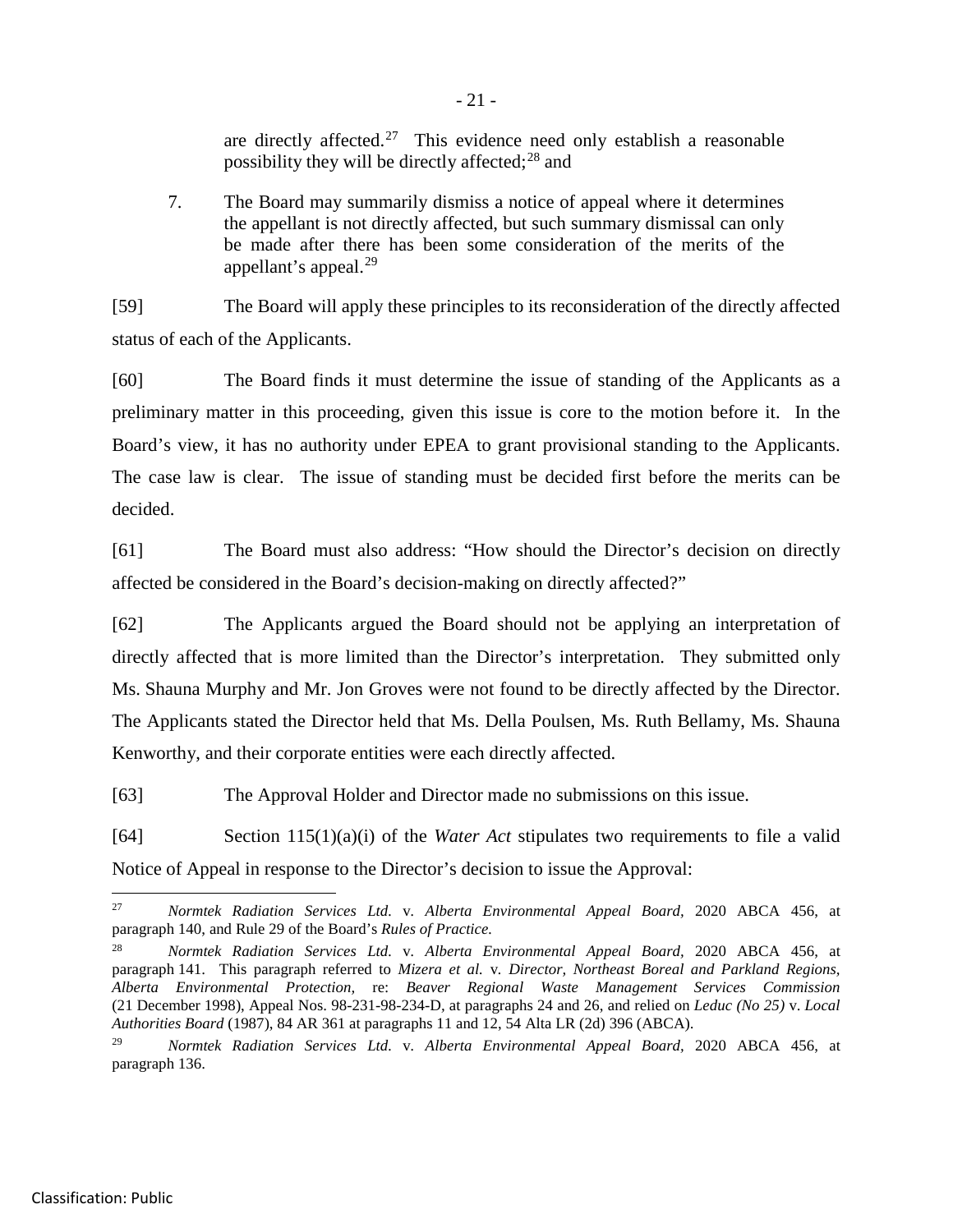- 1. the person filing the Notice of Appeal must have filed a Statement of Concern; and
- 2. the person filing the Notice of Appeal must be directly affected.

[65] The Applicants met the first part of the test under section  $115(1)(a)(i)$  of the *Water Act* – the requirement to file a Statement of Concern under section 109(1)(a). However, before a Statement of Concern is considered valid, the Director determines if the person filing the Statement of Concern is directly affected. Section 109(1)(a) of the *Water Act* reads as follows:

"If notice is provided

(a) under section 108(1), any person who is directly affected by the application or proposed amendment …

may submit to the Director a written statement of concern setting out that person's concerns with respect to the application or proposed amendment."

[66] The Board notes the Director accepted the Statements of Concern of Ms. Della Poulsen, Ms. Ruth Bellamy, Ms. Shauna Kenworthy, and their corporate entities on the basis that, in his view, they were directly affected. However, the Director did not accept the Statements of Concern of Ms. Shauna Murphy, Mr. Patrick Murphy, and Mr. Jon Groves on the basis that, in his view, they were not directly affected.

[67] The Board has previously noted in *Ouimet et al.* v. *Director, Regional Support, Northeast Boreal Region, Regional Services, Alberta Environment,* re: *Ouellette Packers (2000) Ltd.*, (28 January 2002) Appeal No. 01-076-D, 2002 ABEAB 1:

"[24] ...the decision-making function of the Director and the appellate function of the Board are different and that in keeping with this, it is appropriate for the Director to apply a more inclusive test with respect to directly affected than is applied by the Board. The purpose of the directly affected test with respect to the Statement of Concern process, and the Director's decision, is to promote good decision-making taking into account a broad range of interests. The process that the Director is engaged in is non-adversarial information collection – he is collecting information regarding the views and concerns of a broad range of parties to assist him in making a decision…."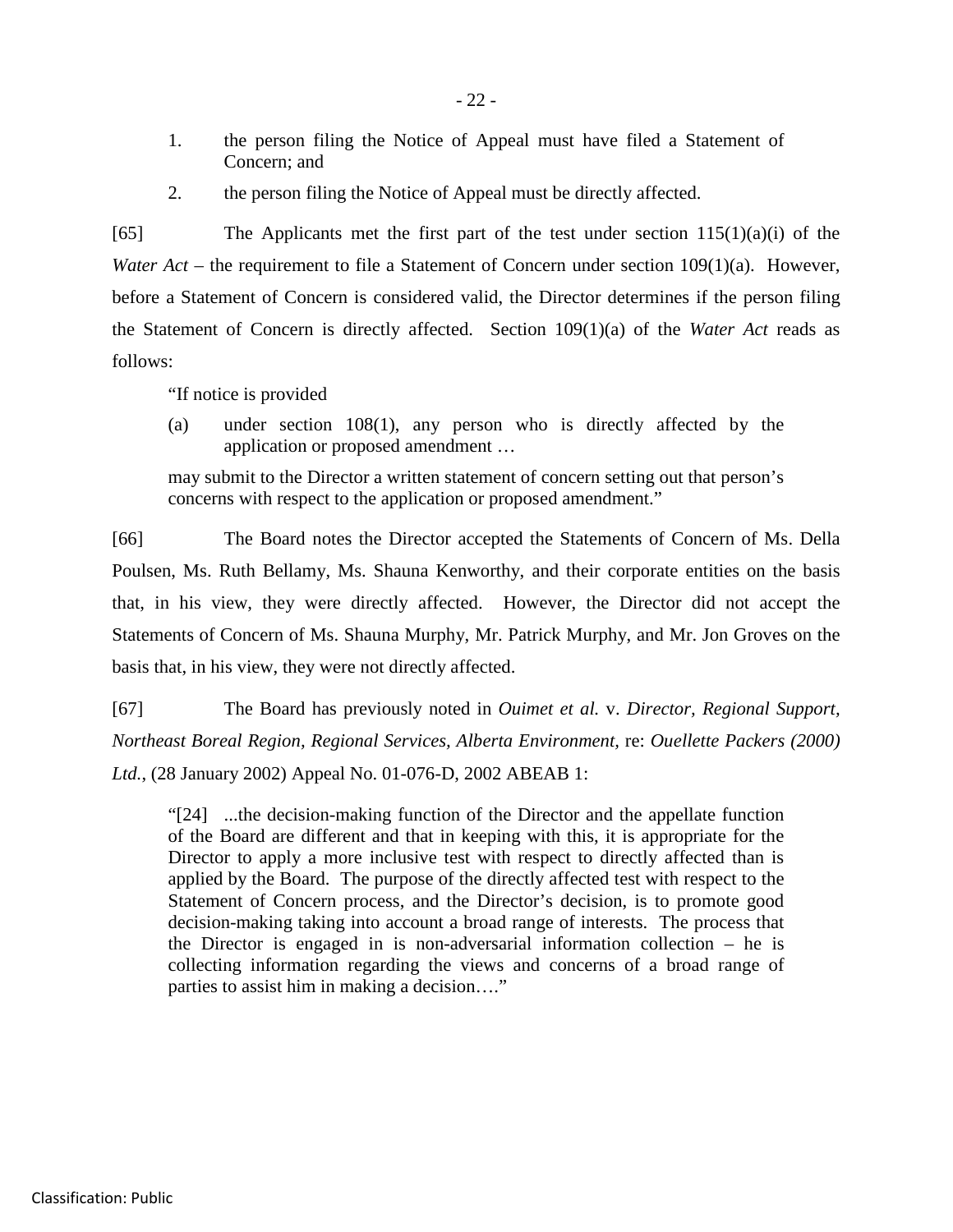[68] The Director's more inclusive approach to directly affected, for the purposes of his decisions, was entirely appropriate. In fact, it is to be encouraged and is in keeping with section 2 of the *Water Act*.

[69] The purpose of Statements of Concern and the Director's decision-making process are reflected in the "Administrative Policy: Statements of Concern (2014)," which is found at Tab 22 of the Director's Record. This policy, established by Alberta Environment and Sustainable Resource Development (now Alberta Environment and Parks ("AEP")), states:

"... The purpose of [a Statement of Concern] is to notify the Director and the project proponent of the person's concerns and to preserve the person's right to file an appeal following the Director's decision on the application or proposed amendment....

To be considered [a Statement of Concern], the submission must relate to the application or proposed amendment and must identify specific concern(s) with the application or proposed amendment.

Specific Considerations

Below is a listing of criteria to determine if [a Statement of Concern] should be considered valid.

| Directly<br>Affected | The person must demonstrate:<br>1. The application or proposed amendment<br>will affect the person<br>2. The effect will be to the person;<br>3. The effect will be direct; and<br>4. There is a reasonable probability of the<br>effect occurring. |
|----------------------|-----------------------------------------------------------------------------------------------------------------------------------------------------------------------------------------------------------------------------------------------------|
|                      |                                                                                                                                                                                                                                                     |

Considerable judgement needs to be exercised in determining what constitutes a valid [Statement of Concern] and where there is any doubt the submission should be considered [a Statement of Concern]...."

[70] The purpose of the directly affected test *vis-a-vis* the Board is somewhat different. The Board's decision respecting directly affected determines whether a person (or, in this case, the Applicants) has a right to appeal. As a quasi-judicial body, the Board must follow the Court of Appeal's decision in *Normtek*, and other court decisions regarding standing, and not the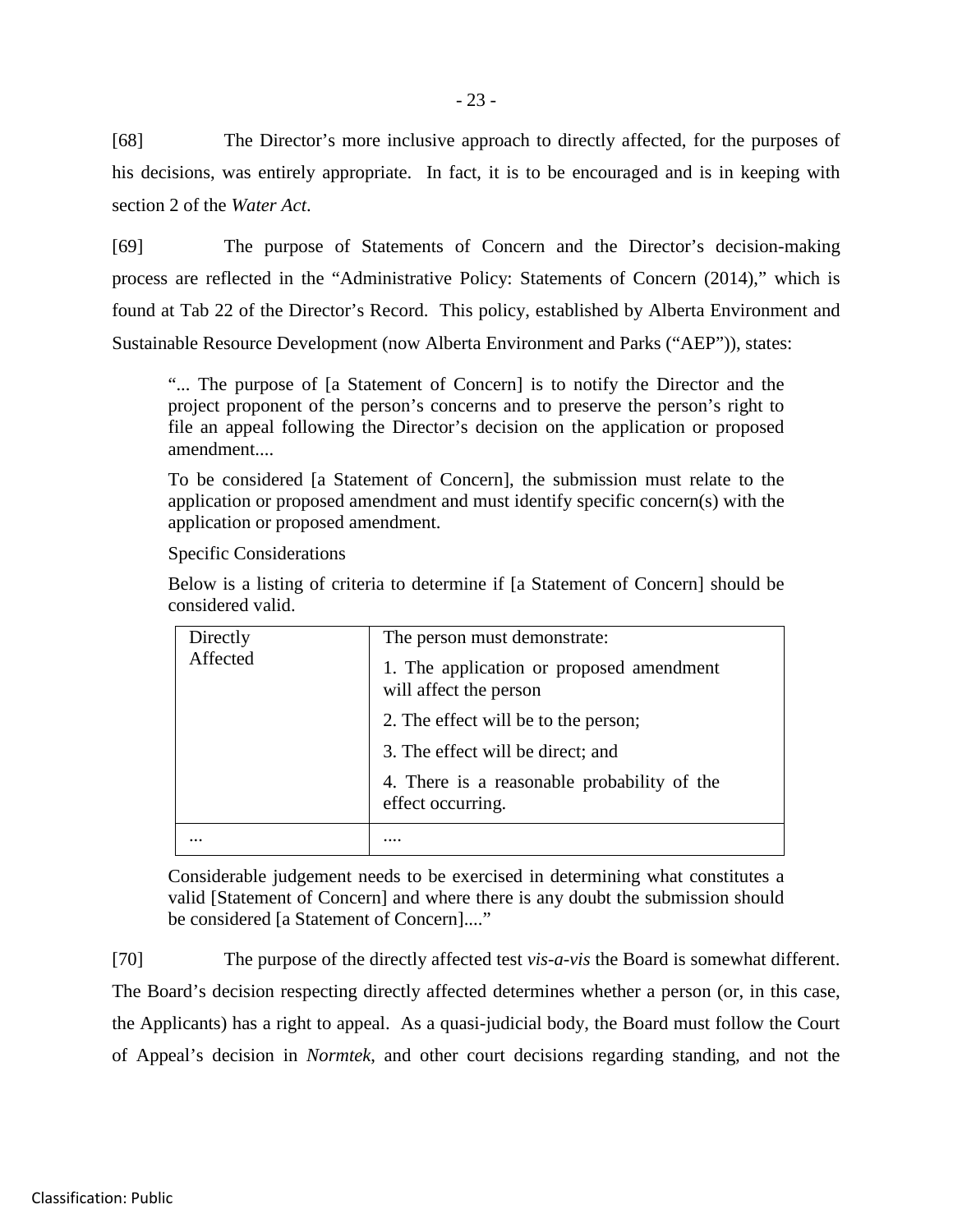Director's decisions, which were made prior to *Normtek*. It is important to note that the Board's appeal proceedings are more adversarial.

[71] The Board made its determination as to whether the Applicants were directly affected after a full submission process. As part of the Board's process, the Applicants provided their Notices of Appeal and an initial submission arguing how they were each directly affected. They had previously submitted Statements of Concern to the Director. Subsequently, the Approval Holder and Director provided their responses to the Applicants' submissions. Finally, the Applicants provided their rebuttal to the Approval Holder's and Director's submissions. As a result, the Board has more information than when the Director made his decisions.

[72] Having regard to the above, the Board's interpretation of the directly affected status for each of the Applicants must be based on the standing test guided by the principles identified in *Normtek* and other court decisions, and not the Director's interpretation.

[73] The Board must determine: "Are the Applicants directly affected by the Director's decision to issue the Approval, given the guidance set out in *Normtek*?"

[74] The Applicants stated the Board decided in *Reiffenstein* that the onus was on them to show they were directly affected. However, they argued the only onus Rule 29 of the Board's *Rules of Practice* imposed on them was to adduce evidence in support of their position that they were directly affected. The Applicant referred to paragraph 140 of *Normtek.*

[75] The Approval Holder did not file any submissions in response to the Applicants' submissions. Further, the Director made no submissions on this issue.

1. Ms. Elaine Bellamy and Will Farms Ltd.

i. Submissions

[76] Ms. Bellamy is the owner of Will Farms Ltd. Ms. Bellamy and Will Farms Ltd. own property in and around the Rosebud River Valley. One parcel of land is diagonally opposite and immediately east of the Approval Holder's property.

[77] By an application dated May 18, 2020, Ms. Bellamy applied to have a conservation easement placed on approximately 3,200 acres of her land in the Rosebud River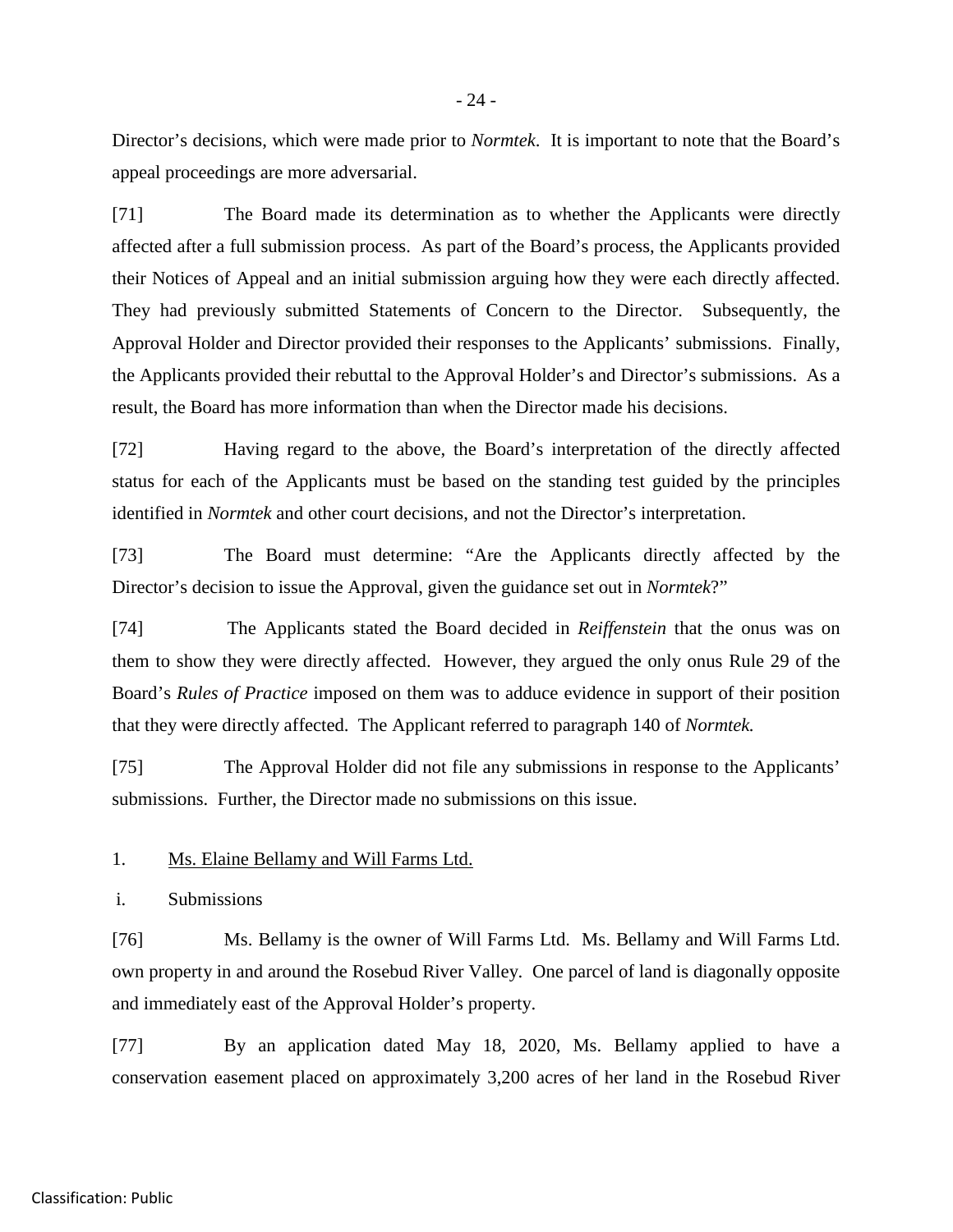Valley. She was concerned the Approval might impact her ability to place a conservation easement on her land. Her understanding was that, when determining whether to accept a conservation easement, one factor considered by the authorities was the ecological integrity of the land itself, as well as the surrounding land. Ms. Bellamy was concerned the Approval would taint the ecological integrity of the Rosebud River Valley and, in doing so, would negatively impact her land, as well as the surrounding land.

[78] Ms. Bellamy also indicated she participated in recreational activities in the Rosebud River Valley. Specifically, Ms. Bellamy stated she hikes throughout the Rosebud River Valley to view wildlife, including wildlife that depends on the habitat found on the Approval Holder's land.

[79] Ms. Bellamy advised she participated in the development of the *South Saskatchewan Regional Plan.* As a result, Ms. Bellamy argued she has a direct interest in ensuring the intent of the *South Saskatchewan Regional Plan* was met.

ii. Discussion

[80] The Board finds Ms. Bellamy and Will Farms Ltd., as the owners of land immediately opposite to the Approval Holder's property, have a property interest, which is one of the interests recognized in *Normtek*. Therefore, Ms. Bellamy and Will Farms Ltd. have met this component of the directly affected test.

[81] The Board also accepts Ms. Bellamy's argument that an interest may arise because of adverse social effects on a person as she uses the Rosebud River Valley for recreational purposes. Again, this is a personal interest that is recognized in Normtek, and as such, Ms. Bellamy has again met this component of the directly affected test.

[82] The second and third components of the "directly affected" test are factual. Have Ms. Bellamy and Will Farms Ltd. provided *prima facie* evidence which shows the Director's decision or the Activity may directly affect their property interests or Ms. Bellamy's social interests to recreate on in the Rosebud River Valley? The evidence provided must show a causal connection between the potential impact on these interests and the Director's decision or the Activity authorized by the Approval.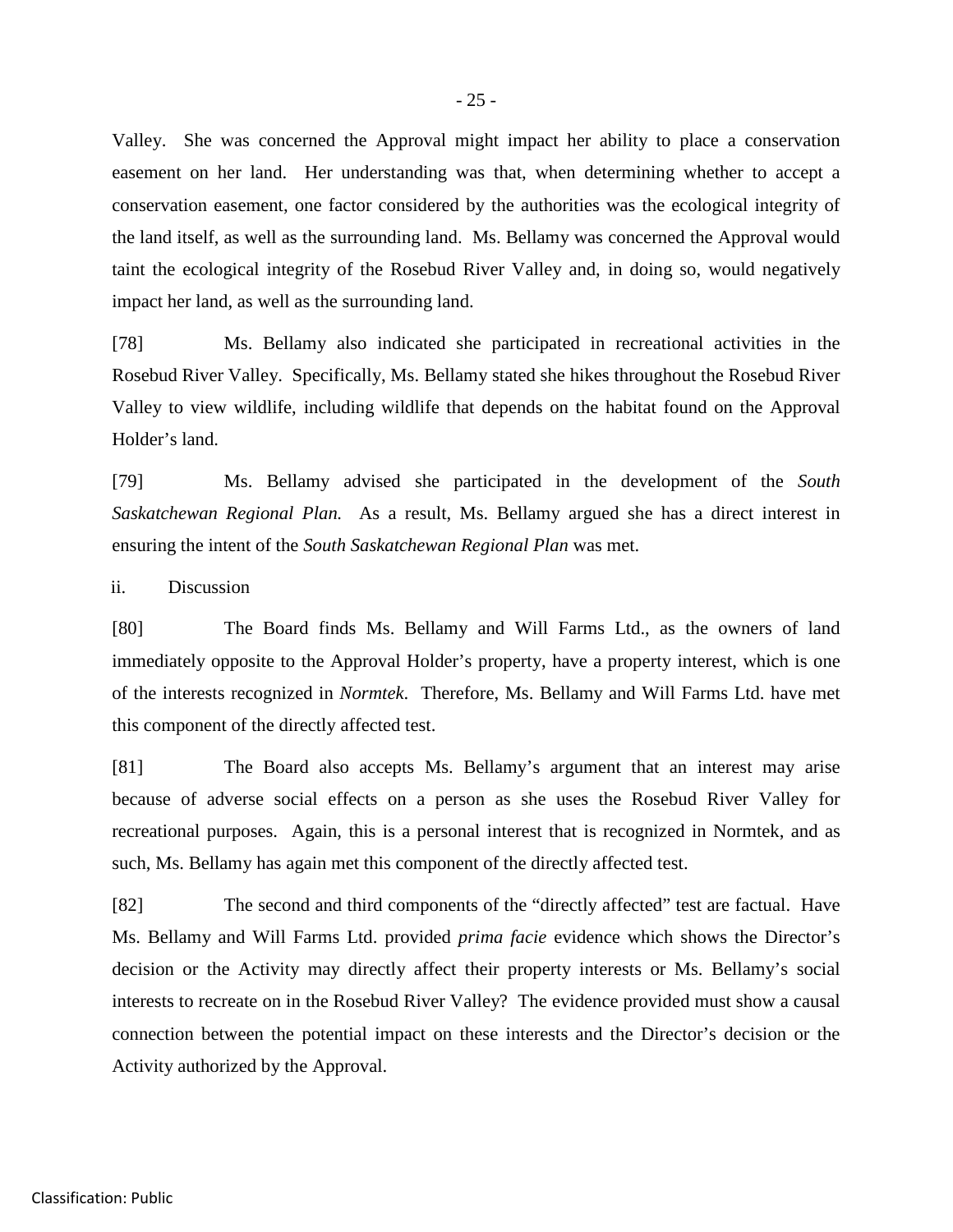[83] In the Board's view, Ms. Bellamy and Will Farms Ltd., as a landowner and as an individual exercising various recreation opportunities offered by her land and the Rosebud River Valley, have a property interest and social interest, both recognized in *Normtek.*

[84] Ms. Bellamy and Will Farms Ltd. claim these interests would be negatively impacted by the Activity as follows:

- 1. the Activity would negatively impact Ms. Bellamy by developing within an otherwise pristine environment on adjacent land;
- 2. the Activity would adversely affect their property rights, specifically their desire to place a conservation easement on their land, by diminishing the ecological value of their land and reducing the likelihood they would be able to successfully apply for a conservation easement; and
- 3. the Activity would negatively impact Ms. Bellamy's ability to enjoy the recreational opportunities offered by her land and the Rosebud River Valley.

[85] The Board finds the arguments provided by Ms. Bellamy and Will Farms Ltd. regarding the Activity negatively impacting their property interest are too remote. The evidence presented, even on a *prima facie* basis, did not show a sufficiently close causal connection between the Activity, specifically the infilling of the wetlands and the stormwater management system on the Approval Holder's lands, and its impacts on Ms. Bellamy's and Will Farms Ltd.'s interests, including placing a conservation easement.

[86] The potential impact of the Activity authorized by the Approval on Ms. Bellamy's and Will Farms Ltd.'s property interest is too remote. No evidence was presented to suggest that modifying and infilling wetlands 1, 2, 4, and 5, and the construction, operation, and maintenance of the proposed stormwater management system authorized by the Approval would interfere with the conservation easement. Ms. Bellamy and Will Farms Ltd. did not present any evidence to identify the ecological value of their land and how it would be diminished by the Activity on private lands located across the Rosebud River.

[87] Further, based on the submissions, the Board finds there was minimal or no evidence to conclude Ms. Bellamy's ability to enjoy recreational opportunities on her land would be negatively impacted by the Director's decision to grant the Approval. The Board finds Ms. Bellamy did not show her personal right or interest to recreate in the Rosebud River Valley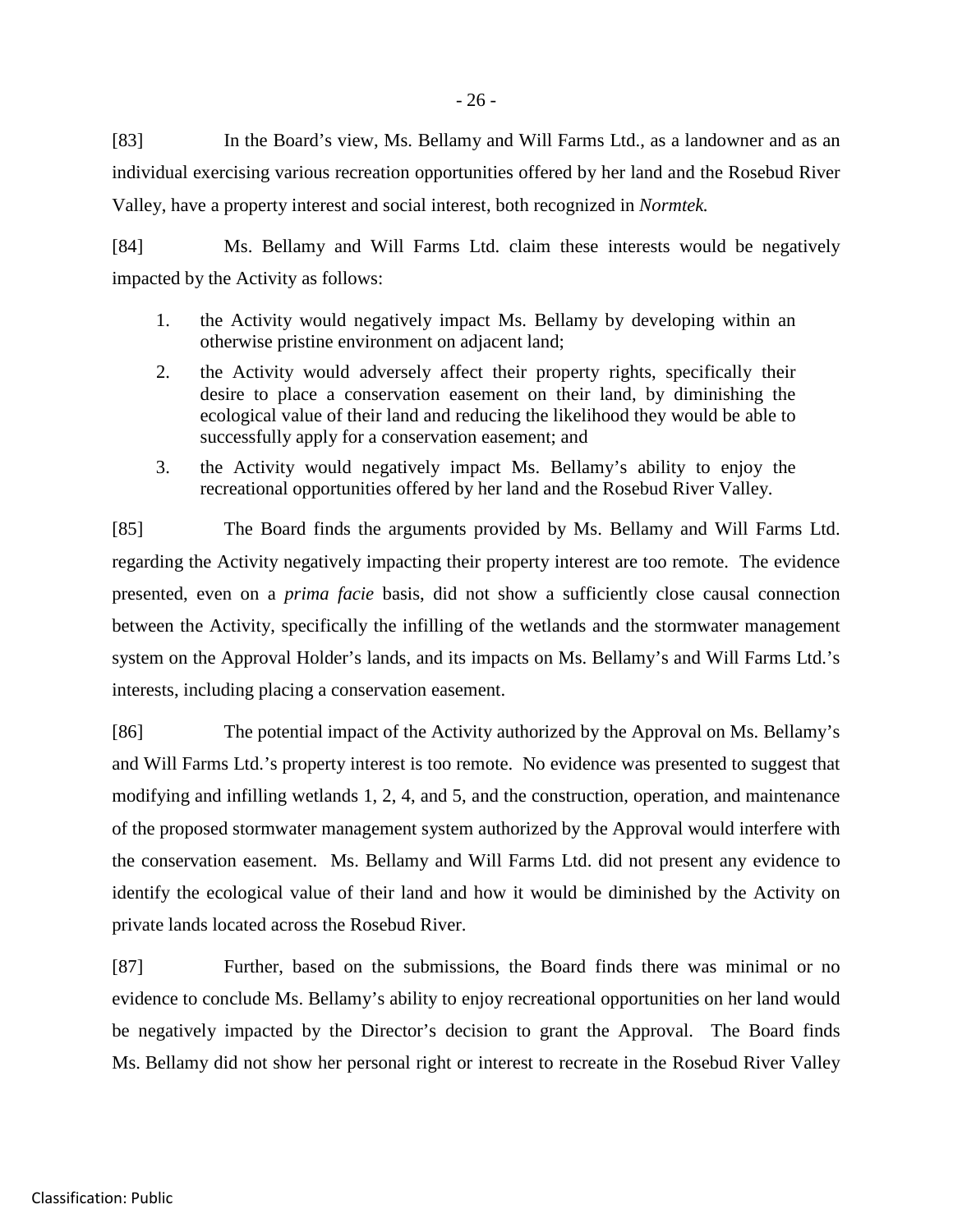was discernable from a general interest of other Albertans who recreate in the Rosebud River Valley, which may be impacted by the Activity. The Board finds the nature of Ms. Bellamy's interest is a general one.

[88] Although Ms. Bellamy submitted there was some connection to a wildlife corridor, she did not provide any evidence or site-specific factual details to support her claim. As a result, the Board finds Ms. Bellamy failed to meet her onus of providing *prima facie* evidence to demonstrate the Activity authorized by the Approval has the potential to adversely impact a wildlife corridor.

[89] Finally, with respect to Ms. Bellamy's arguments regarding her interest as a former panel member in ensuring the aims of the *South Saskatchewan Regional Plan* were complied with, the Board notes Ms. Bellamy did not provide any site-specific compliance concerns regarding the Activity. In the Board's view, the Government of Alberta's existing regulatory framework and processes, under EPEA or the *Water Act*, are the appropriate mechanisms for ensuring compliance, including addressing the legitimate concerns of individual Albertans. However, the Board finds Ms. Bellamy did not identify how the Activity could potentially impact the aims of the *South Saskatchewan Regional Plan*. Furthermore, the Board finds Ms. Bellamy's concerns regarding the regulatory regime are too remote. Ms. Bellamy's history as a former panel member of the *South Saskatchewan Regional Plan* does not, in the Board's view, entitle her to a special status of being "directly affected" for that reason alone.

[90] The Board finds Ms. Bellamy raised concerns regarding the Approval Holder's racetrack development. The Board does not have jurisdiction over the racetrack development. The only matter over which the Board has authority is whether Ms. Bellamy and Will Farms Ltd. are "directly affected" by the Director's decision to issue the Approval authorizing the Activities. Accordingly, all other issues regarding the Approval Holder's racetrack development raised by Ms. Bellamy are outside the Board's jurisdiction.

[91] The Board finds Ms. Bellamy and Will Farms Ltd. are not directly affected by the Approval or the Activity authorized by the Approval. Accordingly, the Board denies Ms. Bellamy and Will Farms Ltd. standing in the appeals.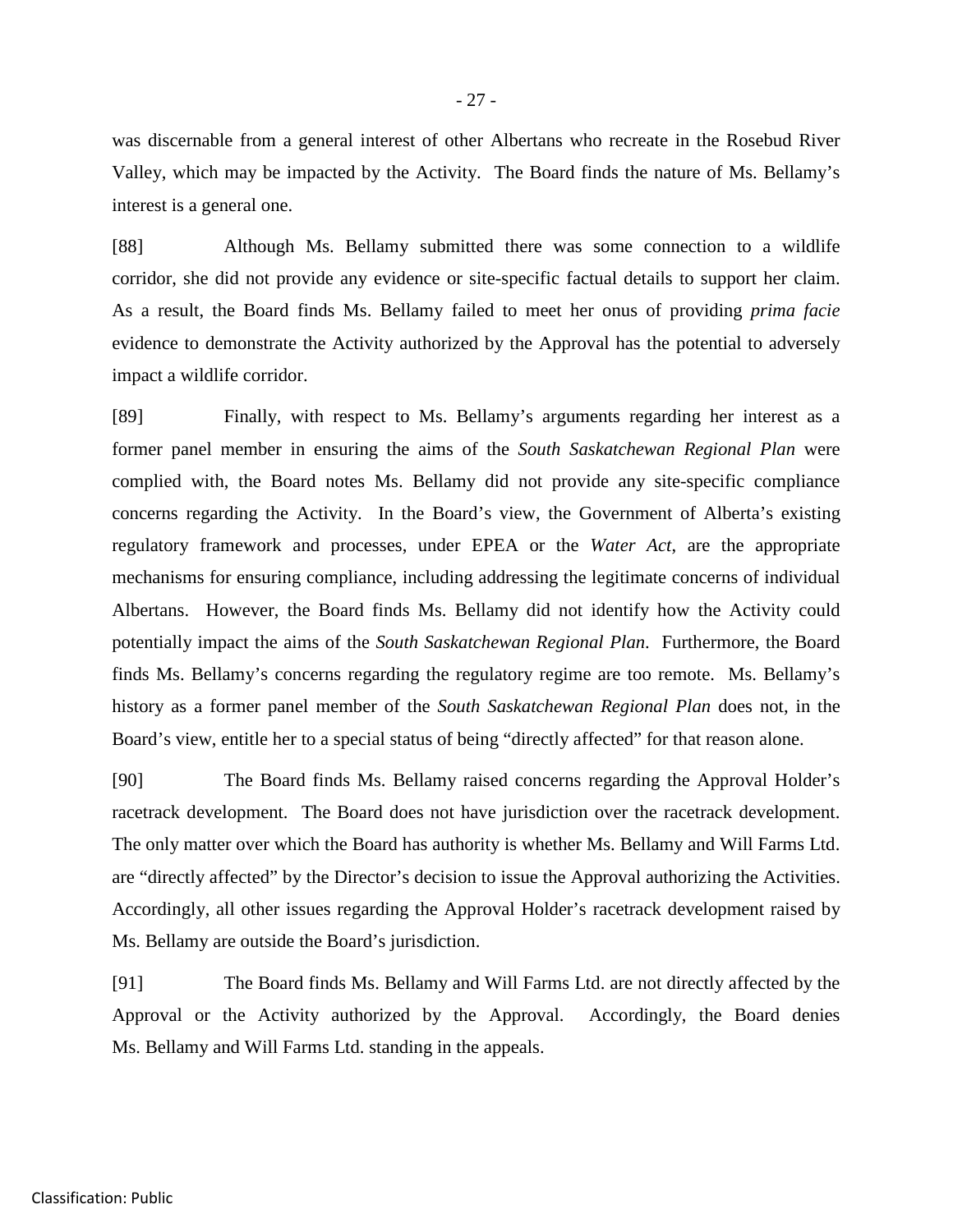- 28 -

#### 2. Ms. Della Poulsen and Cactus Coulee Farms Inc.

i. Submissions

[92] Ms. Della Poulsen and Cactus Coulee Farms Inc. own four sections of land four miles from the Activity. The Rosebud River runs through one section of the land downstream from the Activity.

[93] Ms. Della Poulsen explained her family and extended family use the Rosebud River for recreation purposes. They swim, canoe, hike, and camp along the Rosebud River through their property and neighbouring properties. They submitted the Rosebud River, as it currently flows, is pristine, and there are few sources of contaminants for the Rosebud River.

[94] As downstream users, they were concerned with the impact of particulates on the Rosebud River system from the proposed stormwater management system. They noted the system proposed only settles out particles larger than 75  $\mu$ m, which they believed is insufficient to protect the integrity of the Rosebud River Valley.

[95] As a condition to the Approval, they advocated for the retention of smaller particulates from the stormwater management system, including chemicals like oil and gas. Without retention of those particulates and chemicals, they were concerned their downstream use of the Rosebud River would be impacted, preventing them from making full use of their property rights. They argued more stringent controls in the proposed stormwater plan were needed to ensure the water their family was swimming in or using was not tainted with oil slicks, gasoline, or increased sediment.

ii. Discussion

[96] In the Board's view, the core grounds for Ms. Poulsen's and Cactus Coulee Farms Inc.'s concerns were that, as landowners and as an individual using the Rosebud River for recreation, they have a property interest and social interest, as recognized in *Normtek*, that could be negatively impacted by the Activity as follows:

1. the Activity (the stormwater management system) would negatively impact Ms. Poulsen's and her family's ability to use the Rosebud River for recreational purposes;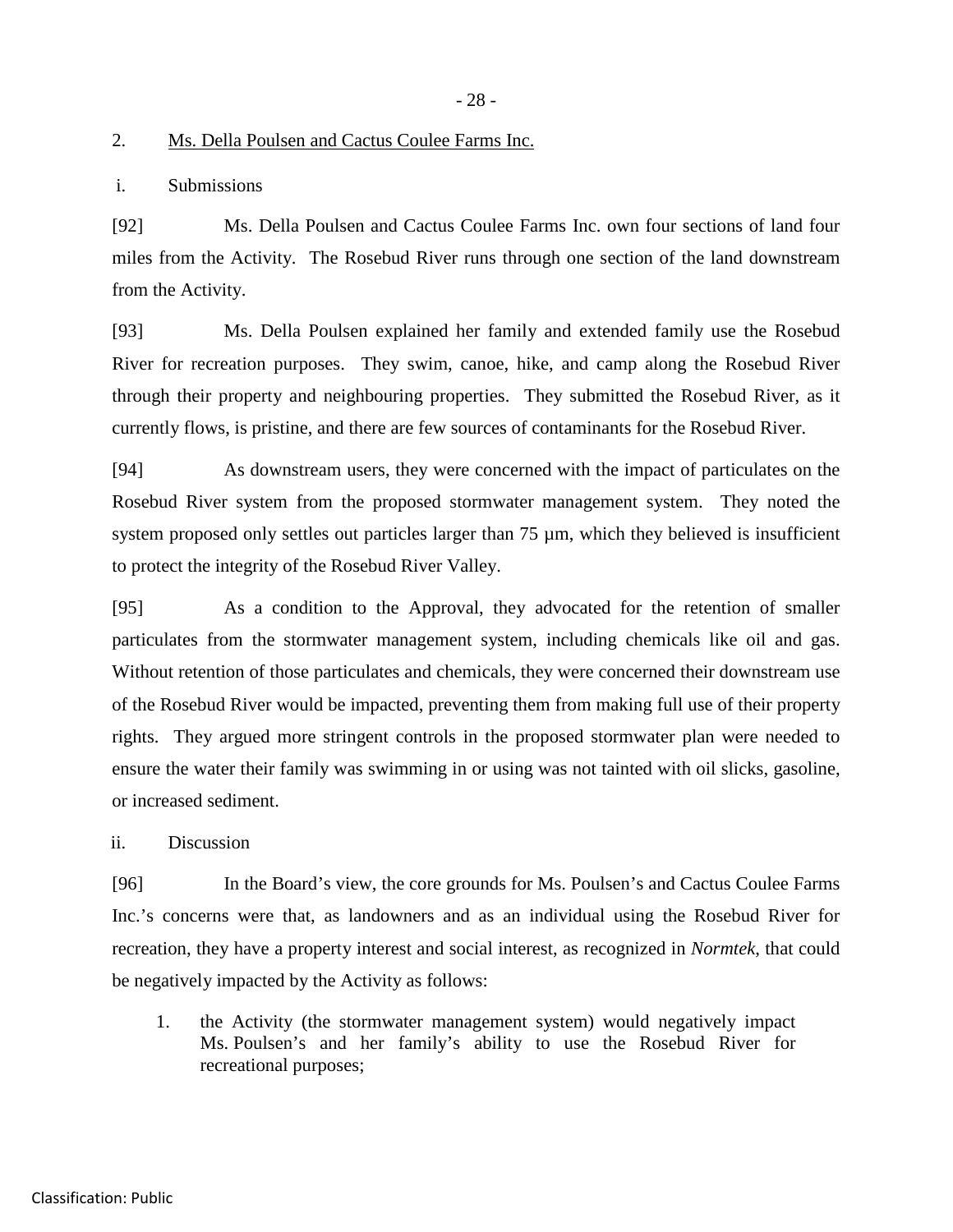- 2. the Activity and the conditions in the Approval would adversely affect their downstream property rights by preventing them from making full use of their property interest and social interests. Specifically, they advocated for more stringent controls in the Approval with respect to the proposed stormwater management system plan, specifically the retention of smaller particulates and chemicals, including oil and gasoline.
- 3. the Activity would negatively impact the Rosebud River system. They were concerned about the impacts sedimentation, particulate matter, and chemicals, including hydrocarbons, would have on the Rosebud River from the proposed stormwater management system.

[97] In addition, Ms. Poulsen and Cactus Coulee Farms Inc. raised general concerns regarding potential adverse effects arising from the Approval Holder's racetrack development.

[98] The Board finds Ms. Poulsen and Cactus Coulee Farms Inc., as owners of a section of land through which the Rosebud River runs, four miles downstream from the Approval Holder's property, have a property interest, which is one of the interests recognized in *Normtek*. Therefore, Ms. Poulsen and Cactus Coulee Farms Inc. have met this component of the directly affected test.

[99] The Board also accepts Ms. Poulsen's submission that an interest may arise regarding adverse impacts on a social interest, her recreational use of the land. Again, this is an interest that is recognized in *Normtek*, and as such, Ms. Poulsen has met this component of the directly affected test.

[100] Having found Ms. Poulsen and Cactus Coulee Farms Inc. have met the first component of the test, the Board will consider the second and third components of the "directly affected" test. These two components of the test are factual. Have Ms. Poulsen and Cactus Coulee Farms Inc. provided *prima facie* evidence which shows the Director's decision or the Activity authorized by the Approval may directly affect their property interests or Ms. Poulsen's interests to recreate in the Rosebud River adjacent to her lands? That is, has their evidence shown a reasonable possibility of a sufficiently close causal connection between the potential impact on their interests and the Director's decision or the Activity authorized by the Approval?

[101] The Board finds the concerns raised by Ms. Poulsen and Cactus Coulee Farms Inc. are too remote and speculative. Their concerns were based on the potential discharge of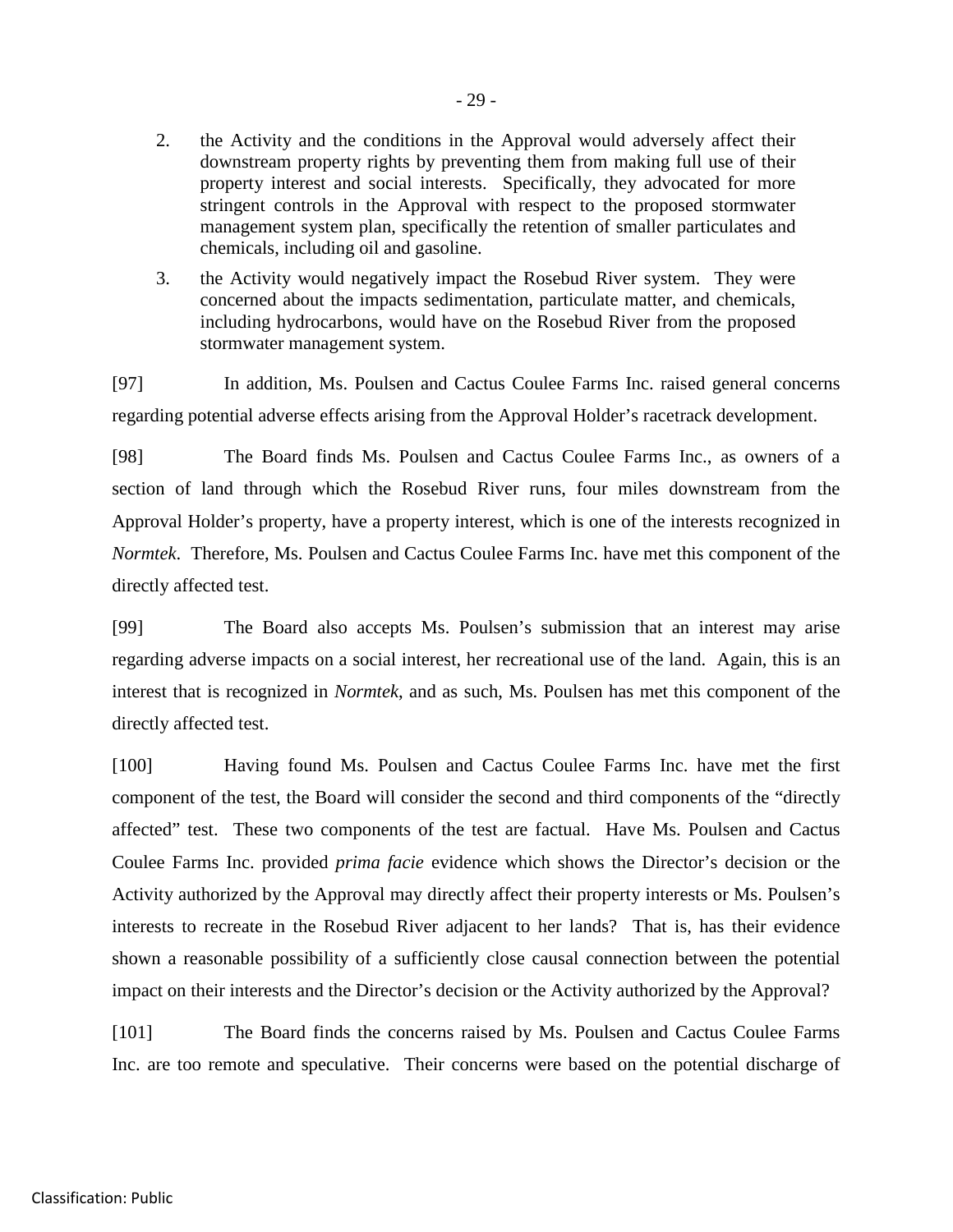sedimentation, particulate matter, and chemicals related to the proposed stormwater management system creating an adverse effect on their property interests four miles downstream. The Board finds that no evidence was presented to support the view that the construction, operation, and maintenance of the stormwater management system would impact the Rosebud River four miles downstream in such a way to impact Ms. Poulsen's right to use her land or enjoy recreational opportunities on her land. The Board finds no reasonable possibility there would be any impacts four miles downstream on Ms. Poulsen or Cactus Coulee Farms Inc.

[102] The Board interprets the term "directly" to mean there must be an unbroken chain of causation between the Director's decision or the Activity authorized by the Approval and the harm to Ms. Poulsen and Cactus Coulee Farms Inc. The stronger the links in the chain (i.e., the greater the proof Ms. Poulsen and Cactus Coulee Farms Inc. would be harmed and that harm stems from the Approval or the Activity in question), the more likely the Board will find they have standing.

[103] In the Board's opinion, Ms. Poulsen and Cactus Coulee Farms Inc. have not established a sufficiently close causal connection between the Director's decision or the Activity and the impact on Ms. Poulsen and Cactus Coulee Farms Inc.

[104] Further, the Board finds the Activity on the Approval Holder's private land will not impact Ms. Poulsen's or her family's ability to recreate along the Rosebud River.

[105] Having regard to the above, the Board finds Ms. Poulsen and Cactus Coulee Farms Inc. are not directly affected by the Activity authorized by the Approval. Accordingly, the Board denies Ms. Poulsen and Cactus Coulee Farms Inc. standing in the appeals.

#### 3. Mr. Jon Groves

i. Submissions

[106] Mr. Jon Groves is a professional photographer, naturalist, and ecotourism guide who operates in the Rosebud River Valley. He lives three kilometres east-northeast of the Activity site. Mr. Groves submitted the Activity affects his economic interests in two ways: as a tour group operator and as a wildlife photographer.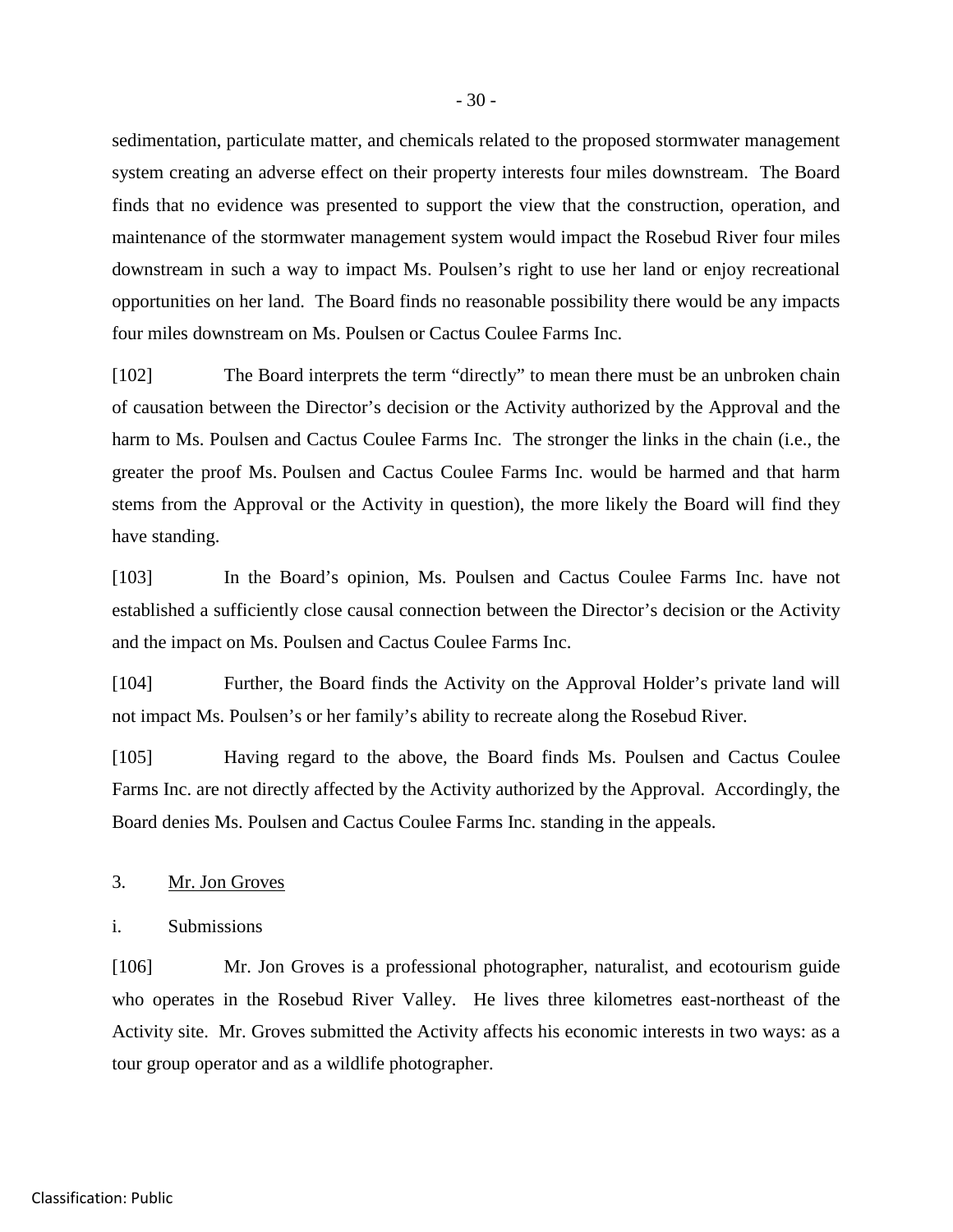[107] Mr. Groves explained he runs three tours through the Rosebud River Valley per year. Each tour consists of three individuals, each of whom pays him \$500/day for five days. For example, prior to the pandemic, he had six individuals from the United States confirm their tour bookings for 2020.

[108] Mr. Groves stated he has agreements in place with landowners to run his tours through their properties. Those agreements cover the properties that are directly adjacent to the Approval Holder's property. Mr. Grove's tours often run along the Approval Holder's property line.

[109] Mr. Groves explained the biggest draw for his clients is the birds that inhabit the Rosebud River Valley, particularly the golden eagles that nest roughly one kilometre from the Approval Holder's property. The golden eagles are the principal reason clients will retain him to guide them through the Rosebud River Valley.

[110] Mr. Groves said the principal prey for the golden eagles are ducks that inhabit, forage, and rely upon wetlands 1, 2, 4, and 5 on the Approval Holder's property. According to Mr. Groves, the golden eagles reliably harvest the ducks located on wetlands 1, 2, 4, and 5, providing unique photographs and memories for his clients.

[111] Mr. Groves submitted that by modifying and infilling wetlands 1, 2, 4, and 5, the golden eagles would lose critical foraging habitat, and they may refuse to nest in the Rosebud River Valley going forward. Mr. Groves said if this occurred, it would have a significant impact on his economic interests.

[112] According to Mr. Groves, the bank swallows that nest along the Rosebud River on the Approval Holder's property are also a significant draw for his clients. The bank swallows' principal foraging habitat is wetlands 1, 2, 4, and 5. Infilling and modifying those wetlands would significantly curtail the bank swallows' population and their future ability to nest on the Rosebud River.

[113] In addition to the tour groups he operates, Mr. Groves stated he photographs the wildlife located in the Rosebud River Valley, including the golden eagles and bank swallows.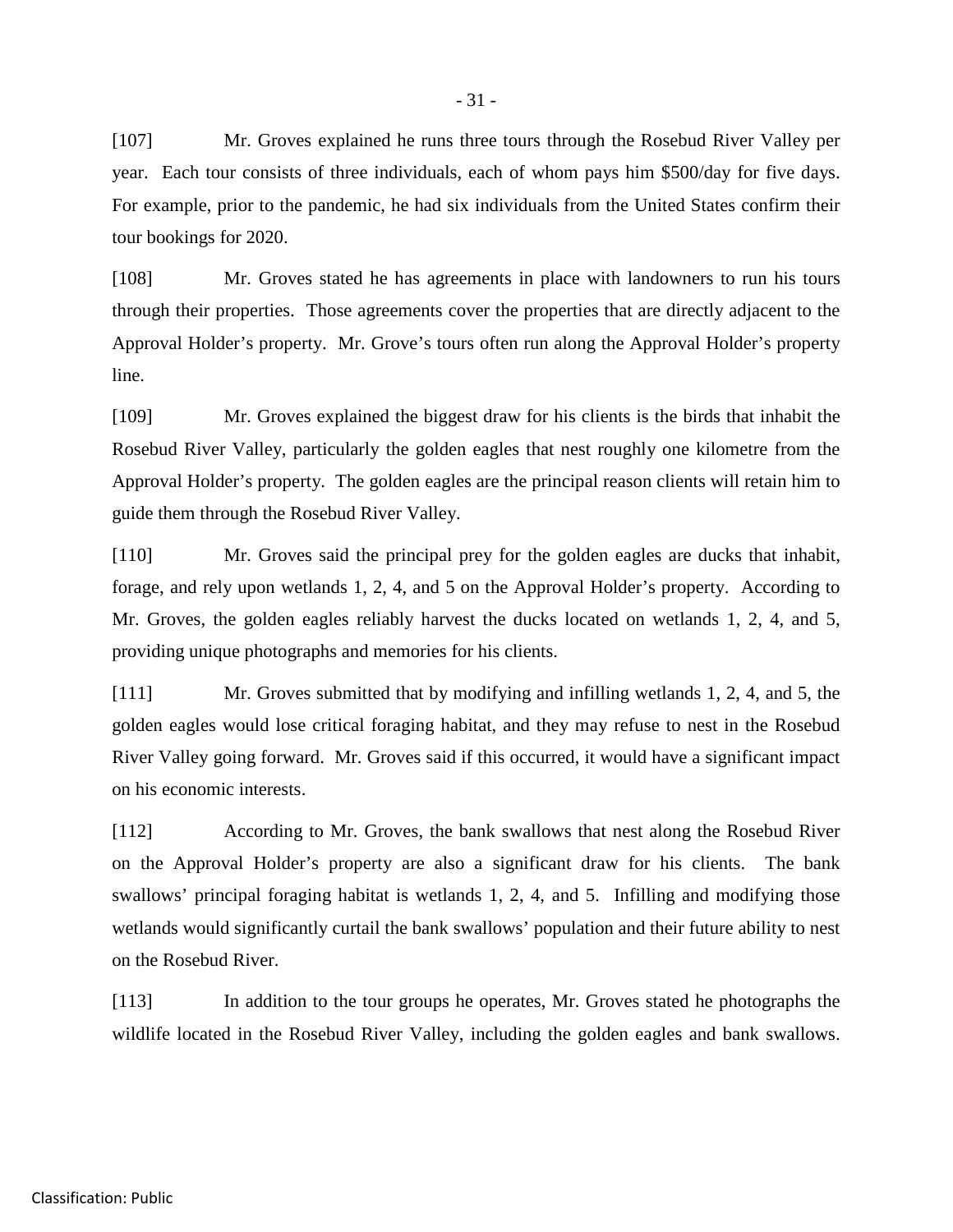Photography is a source of income for him. Mr. Groves noted infilling and modifying wetlands 1, 2, 4, and 5 would impact wildlife habitat in the river valley because that habitat would be lost.

[114] According to Mr. Groves, the Rosebud River Valley is unique in Southern Alberta, and there are few areas as untouched and pristine as that valley. It is a consistent draw for Mr. Groves' clients and his photography business. Mr. Groves stated infilling and modifying wetlands 1, 2, 4, and 5 would cause a significant adverse effect to his business by adversely affecting the Rosebud River Valley.

ii. Discussion

[115] In the Board's view, the core grounds for Mr. Groves' concerns are that, as a professional photographer, naturalist, and ecotourism guide that operates in the Rosebud River Valley, he has an economic interest as recognized in *Normtek*, which would be negatively impacted by the Activities authorized by the Approval as follows:

- 1. the Approval would negatively impact his economic interests as a tour group operator whose clients retain him principally to see the birds inhabiting the Rosebud River Valley. Mr. Groves indicated that by removing critical duck and bank swallows foraging habitat, the golden eagles that nest approximately one kilometre from the Approval Holder's property and the bank swallows that nest along the Rosebud River on the Approval Holder's Property would be particularly impacted; and
- 2. the Approval would negatively impact his economic interests as a wildlife photographer.

[116] The Board accepts Mr. Groves' submission that a right may arise regarding adverse economic effects on an individual with respect to his work as a photographer and tour guide.

[117] Having found Mr. Groves meets the first component of the test, the Board will consider the second and third components of the "directly affected" test. These components are factual. Has Mr. Groves provided *prima facie* evidence which shows the Director's decision or the Activity authorized by the Approval may directly affect Mr. Groves' economic interests? That is, the evidence provided must show a sufficiently close causal connection between the potential impact on Mr. Groves' economic interests and the Director's decision or the Activity.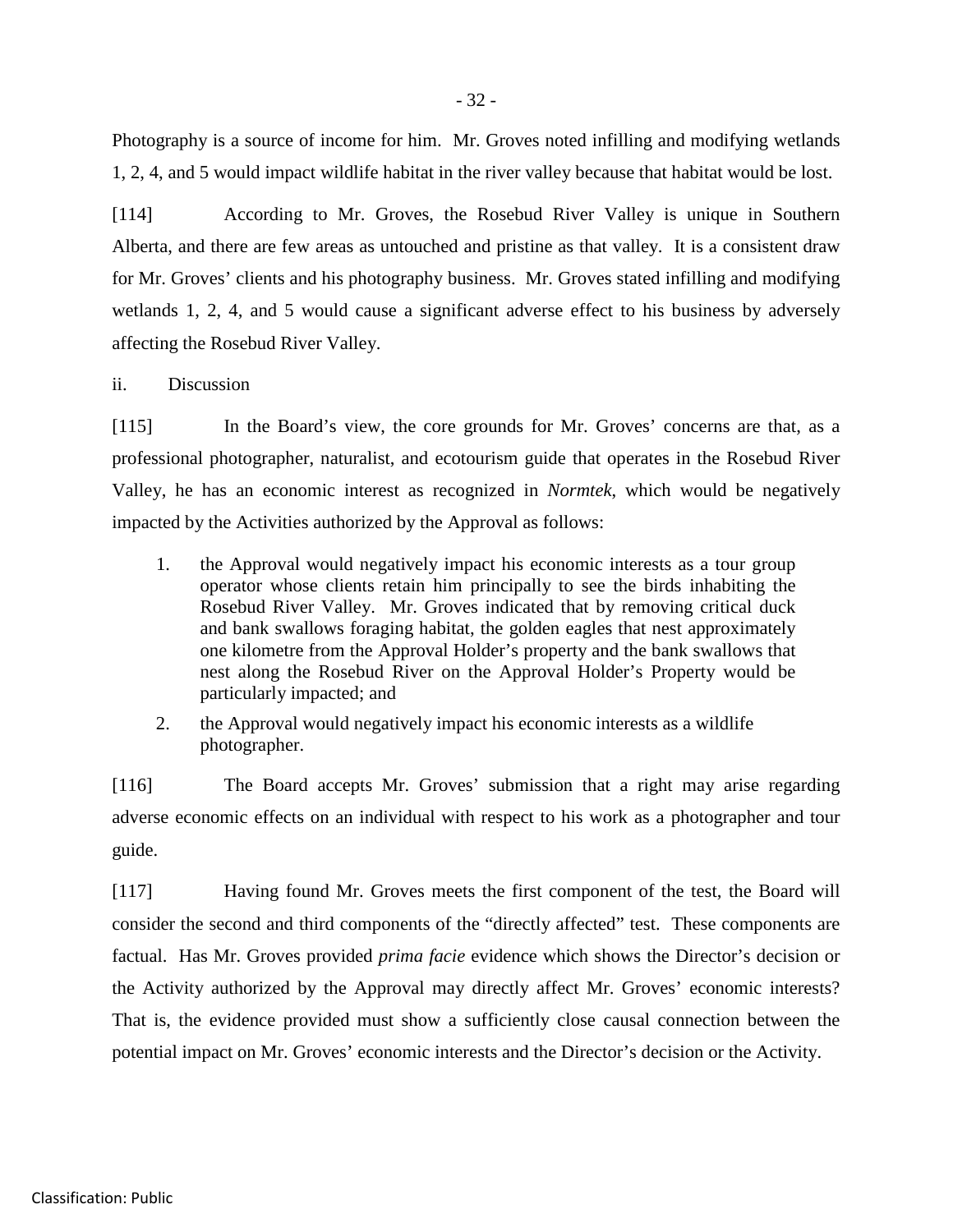[118] The Board finds the Approval, which allows for modifying and infilling of wetlands 1, 2, 4, and 5, may impact Mr. Groves' economic interests as a tour group operator and as a wildlife photographer. Mr. Groves provided evidence the Activity may adversely affect his economic interests as follows:

- 1. he operates a tour group business on third parties' lands (which he has agreements in place to use) which includes lands that are directly adjacent to the Approval Holder's property;
- 2. he will lose business because the golden eagles, ducks, and bank swallows that he depends upon to derive an income will no longer be able to use wetlands 1, 2, 4, and 5 as habitat;
- 3. the Approval will reduce the available habitat for the golden eagles, ducks, and bank swallows by infilling or modifying wetlands 1, 2, 4, and 5; and
- 4. the golden eagles, which are the principal reason Mr. Groves' clients retain him, nest approximately one kilometre from the Approval Holder's property, and reliably harvest the ducks located on wetlands 1, 2, 4, and 5, providing unique photographs and memories for Mr. Groves' clients.

[119] Having regard to the above, the Board finds Mr. Groves is directly affected by the Activity authorized by the Approval. The Board grants Mr. Groves standing in the appeals.

# 4. Ms. Shauna Kenworthy

i. Submissions

[120] Ms. Shauna Kenworthy is a licensed real estate agent. She currently lives on a parcel of land owned by Mr. Rick Skibsted and Ms. Linda Skibsted, which is directly adjacent to the Approval Holder's property. Ms. Kenworthy stated she lives on the same property the Board held, made Mr. Skibsted directly affected.

[121] Ms. Kenworthy argued she was directly affected by the Approval in three ways: as a licensed realtor, a photographer, and a recreational user.

[122] As a licensed realtor, Ms. Kenworthy submitted infilling and modifying wetlands and constructing a stormwater management system in the Rosebud River Valley would have economic consequences for surrounding land values. The primary draws for properties in the Rosebud River Valley are residential and recreational properties. She submitted the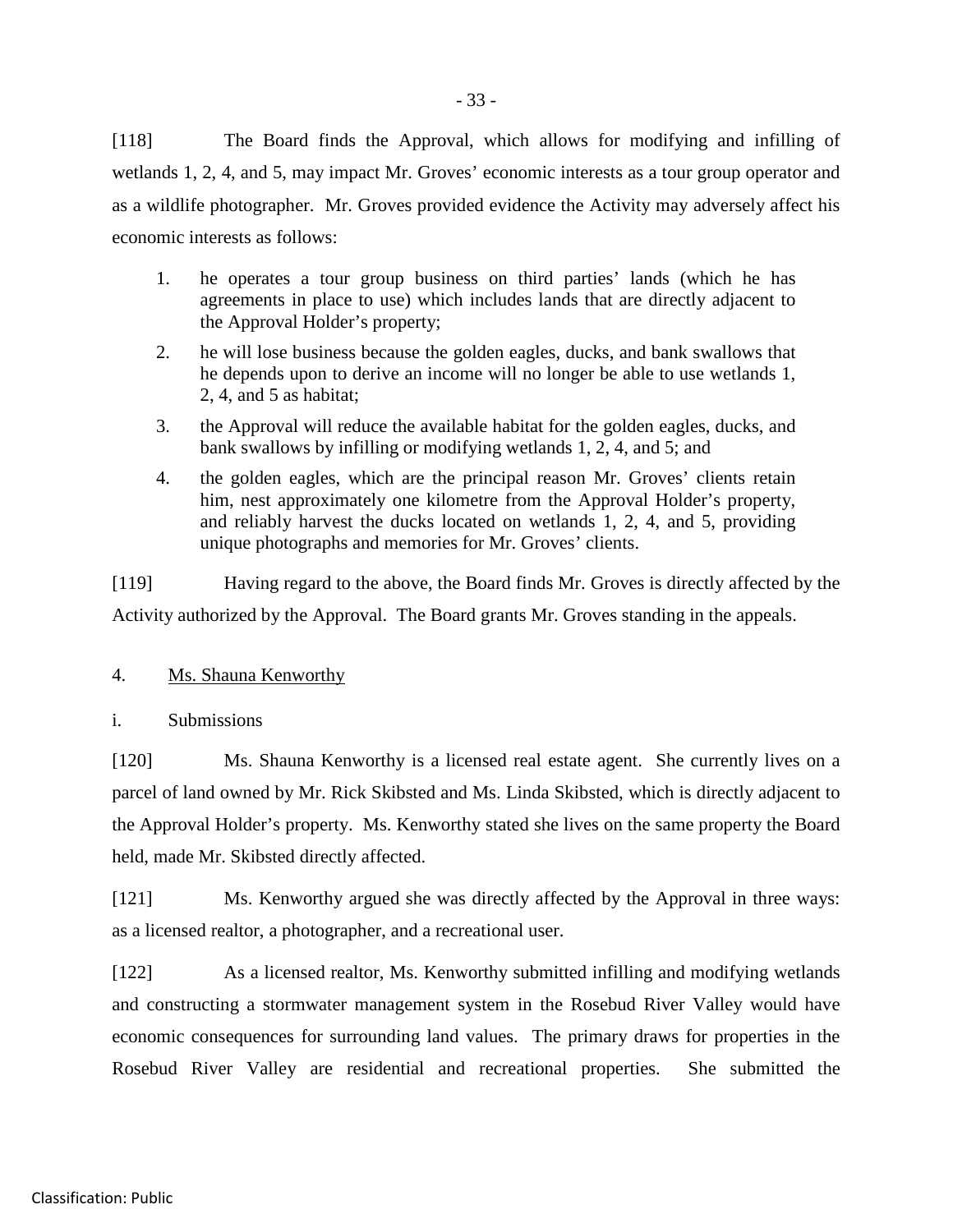consequences associated with the Activity would impact her ability to earn an income because it would diminish the ecological integrity of the Rosebud River Valley. If that integrity was threatened, the attraction of the Rosebud River Valley to prospective buyers would diminish.

[123] As a photographer, Ms. Kenworthy said she primarily photographs the landscape, birds, and flowers in the Rosebud River Valley. She typically sells the photographs or donates them to charity or cultural events. The birds she photographs are situated on or around the Approval Holder's property. Those birds, including bank swallows, golden eagles, and prairie falcons, depend upon the wetlands subject to the Approval. Without those wetlands, Ms. Kenworthy believed the birds she photographs would likely have insufficient habitat to survive and would relocate.

[124] As a recreational user, Ms. Kenworthy explained she uses the Rosebud River Valley, including the lands surrounding the Approval Holder's property, for recreational purposes, including hiking, canoeing, and fossil hunting.

[125] Ms. Kenworthy stated the wetlands on the Approval Holder's property are part of the habitat in the Rosebud River Valley that is ecologically untouched. She submitted infilling or modifying the wetlands would permanently change the valley by removing habitat for wildlife and changing the surrounding properties, including the property upon which she currently resides. She stated the wildlife and ecological integrity of the Rosebud River Valley are part of the reason she was able to derive enjoyment from recreating the valley, but once that is permanently changed, she would no longer be able to enjoy the Rosebud River Valley in the same way as she used to.

ii. Discussion

[126] The core grounds for Ms. Kenworthy's concerns are that, as an occupant residing on Mr. Skibsted's lands located directly adjacent to the Approval site, as a licenced realtor, as a photographer, as a philanthropist, and as a recreational user, she had property, economic, and social interests, as recognized in *Normtek*, which would be negatively impacted by the Activity authorized by the Approval as follows: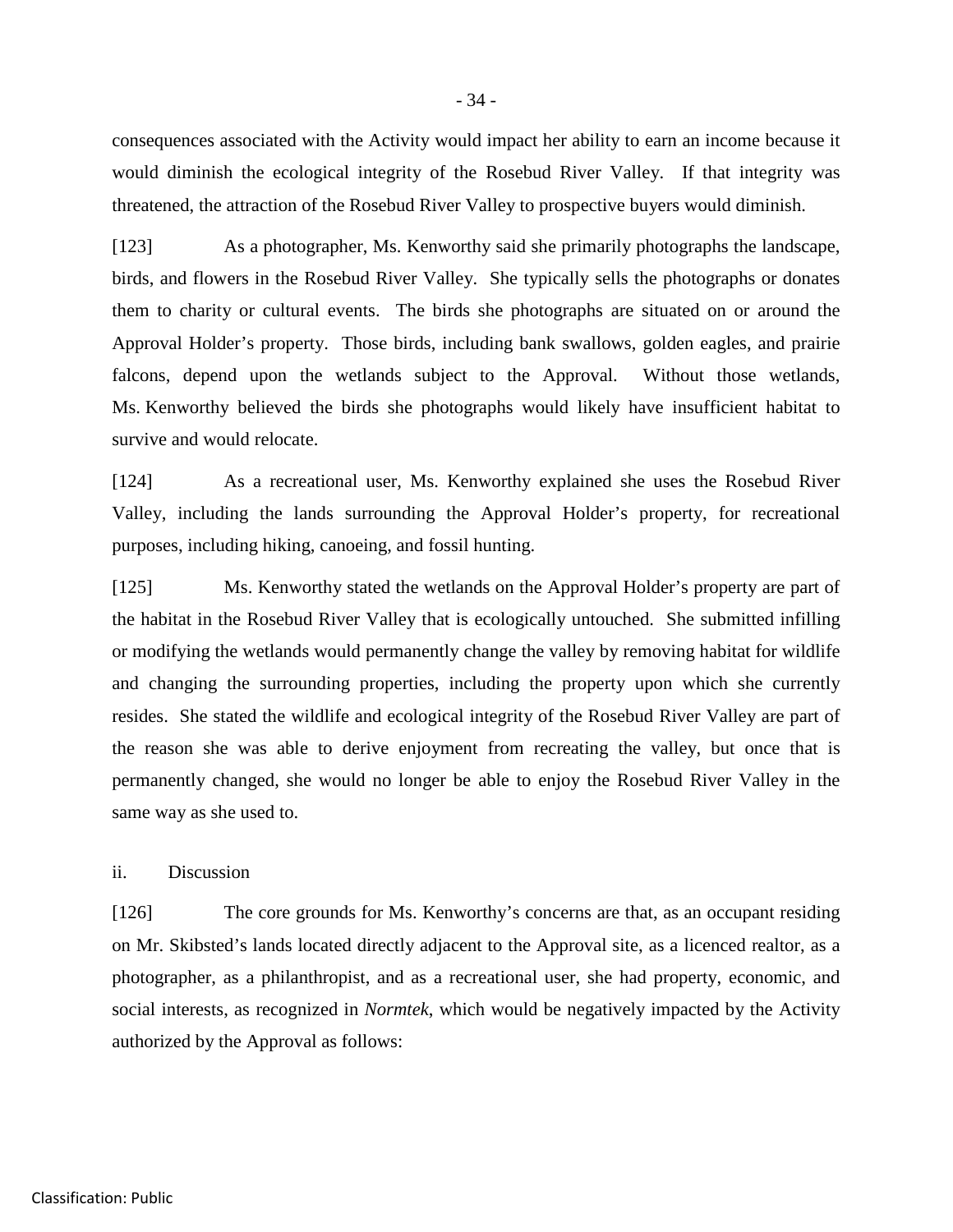- 1. the Activity authorized by the Approval would negatively impact her economic interests as a realtor;
- 2. the Activity would negatively impact her economic interests and social interests as a photographer;
- 3. the Activity would negatively impact her ability to use the Rosebud River Valley, including the property surrounding the Approval site, for recreational purposes; and
- 4. she believed the Activity authorized by the Approval would change the ecological integrity, wildlife habitat, and wildlife of the Rosebud River Valley, including the property Ms. Kenworthy currently resides, thereby impacting property, social, and economic interests for Ms. Kenworthy.

[127] The Board finds Ms. Kenworthy, as an occupant of land directly adjacent to the Approval site, has a property interest to satisfy the first component of the "directly affected" test.

[128] The Board accepts Ms. Kenworthy's submission that an interest may arise regarding adverse impacts on a social interest, her recreational use of the land. Accordingly, the Board finds the nature of Ms. Kenworthy's interest is a personal one and should be regarded as an interest as recognized in *Normtek.*

[129] The Board accepts Ms. Kenworthy's submission that the Activity could affect her economic interests as a photographer and social interest to recreate on the lands she resides on adjacent to the Approval Holder's property.

[130] Having found Ms. Kenworthy meets the first component of the test, the Board will consider the second and third components of the "directly affected" test. These components are factual. Has Ms. Kenworthy provided *prima facie* evidence which shows the Director's decision or the Activity authorized by the Approval may directly affect her economic, property, or social interests? That is, the evidence provided must show a causal connection between the potential impact on Ms. Kenworthy's interests and the Director's decision or the Activity.

[131] The Board finds the first concern raised by Ms. Kenworthy, arguing the Activity would negatively impact her economic interests as a realtor, is speculative and too remote. Ms. Kenworthy asserted, without any supporting evidence, that the Activity would have economic consequences on surrounding land values and, therefore, would negatively impact her business as a realtor. The specific impact or harm asserted by Ms. Kenworthy must be directly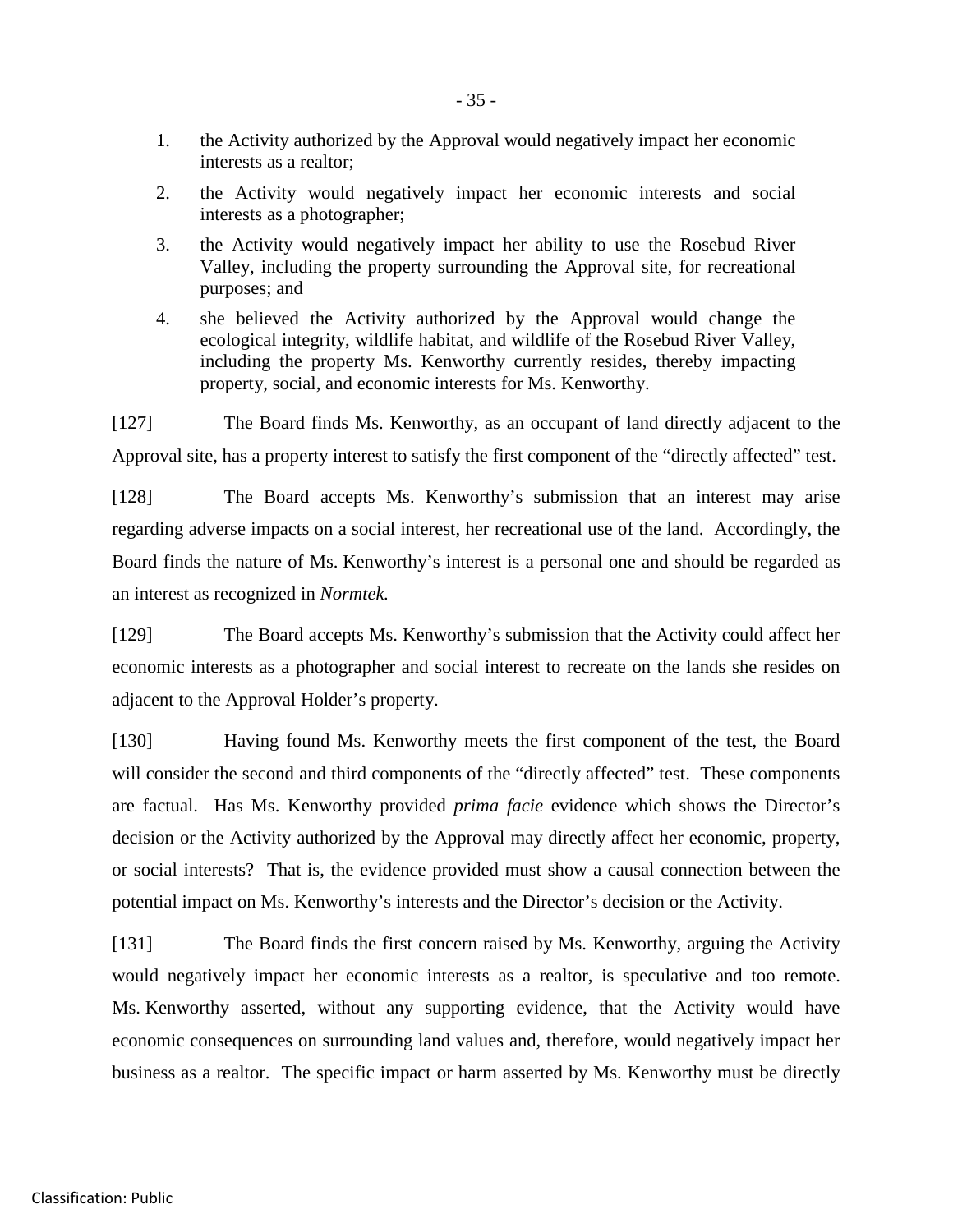attributable to the Activity, which is the infilling of two wetlands, the modification of three wetlands, and the construction, operation, and maintenance of a stormwater management system, and not the racetrack being built by the Approval Holder. The Board finds Ms. Kenworthy failed to establish a direct effect on her economic interest as a realtor that is directly attributable to the Activity.

[132] The Board accepts Ms. Kenworthy's concern regarding the Approval having a direct effect on her economic interests as a photographer. Ms. Kenworthy provided evidence the Activity would adversely affect her economic interest as follows:

- 1. she photographs bank swallows, golden eagles, and prairie falcons which depend on the five wetlands situated on the Approval Holder's property. She sells or donates the photographs to charity or cultural events; and
- 2. without those wetlands, the colonies of birds she photographs would likely have insufficient habitat to survive and would relocate.

[133] The Board rejects Ms. Kenworthy's argument the Activity would negatively impact her ability to use the Rosebud River Valley, including the property surrounding the Approval site, for recreational purposes. Based on her submissions, the Board finds there was minimal or no evidence to conclude Ms. Kenworthy's ability to enjoy recreational opportunities offered on these lands would be negatively impacted by the Director's decision to grant the Approval. Furthermore, the evidence Ms. Kenworthy provided did not show her use of the Rosebud River Valley was different from that of the ordinary Albertan, as per *Kostuch.* On that basis, the Board concludes Ms. Kenworthy has not shown a causal connection between Ms. Kenworthy's concerns regarding recreational use on surrounding lands and the Approval or the Activity authorized by the Approval.

[134] The Board rejects Ms. Kenworthy's concerns that the Approval would change the ecological integrity, wildlife habitat, and wildlife of the Rosebud River Valley, including the property where Ms. Kenworthy currently resides. Ms. Kenworthy did not provide any evidence to support her claims. As a result, the Board finds Ms. Kenworthy failed to meet her onus of establishing *prima facie* evidence for the purpose of demonstrating the Approval would change the ecological integrity, wildlife habitat, and wildlife of the Rosebud River Valley, including the property where Ms. Kenworthy currently resides.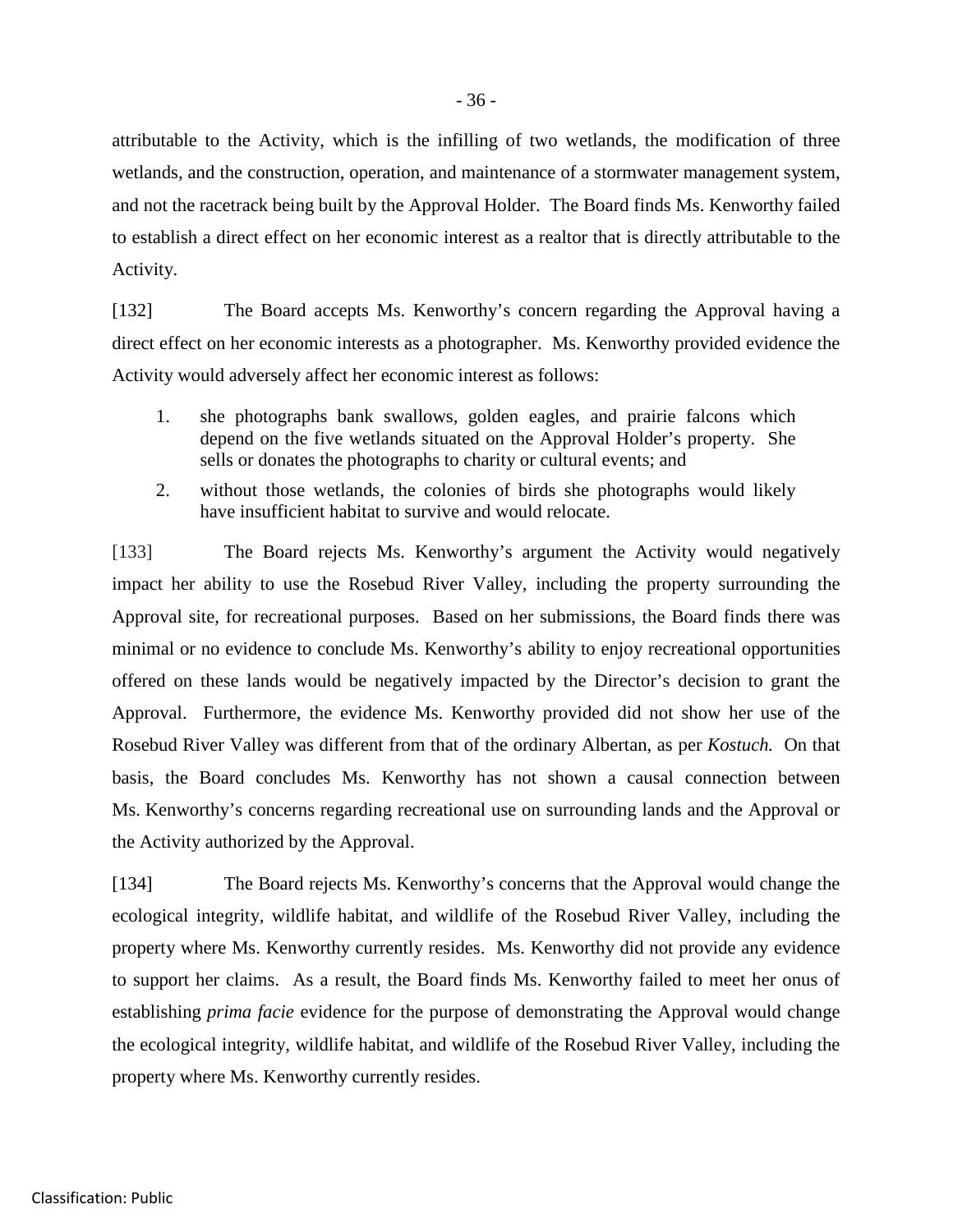[135] As noted by the Court of Appeal in *Normtek*, the enabling legislation does not confer discretion to the Board to hear an appeal of an approval by a person who is not directly affected by that approval based on a general public interest standing.

[136] In the Board's view, Ms. Kenworthy cannot base her standing on a general interest or desire to prevent any ecological, wildlife habitat, and wildlife harms resulting from the Approval. Rather, Ms. Kenworthy must show these harms "directly affect" her. This requires Ms. Kenworthy to show a discernible effect, i.e., some interest other than the abstract interest of all Albertans in generalized goals of environmental protection as discussed in *Kostuch*.

[137] The Board notes Ms. Kenworthy now resides on the land owned by Mr. Skibsted, whose land was previously found by the Board as potentially impacted by the proposed stormwater management system. Ms. Kenworthy argued that given Mr. Skibsted was granted standing; she should also be granted standing for residing on his land.

[138] The Board accepts this argument. As an occupant, Ms. Kenworthy has the right to use Mr. Skibsted's land. Her use of Mr. Skibsted's land is a property interest, as identified in *Normtek*, which is not like any other Albertan except for Mr. Skibsted. In making this finding, the Board notes Ms. Kenworthy's use of this land may be different from Mr. Skibsted's use of the land.

[139] Having regard to Ms. Kenworthy's economic interest as a photographer, the Board finds she is directly affected by the Activity authorized by the Approval. Accordingly, the Board grants Ms. Kenworthy standing in the appeals.

5. Ms. Shauna Murphy

i. Submissions

[140] Ms. Shauna Murphy is a professional musician who lives in the Hamlet of Rosebud. She plays the piano for the Rosebud Theatre and teaches piano in and around the Hamlet of Rosebud.

[141] Ms. Murphy submitted she was negatively affected by the Approval in two ways: as a professional musician, and as a recreational user.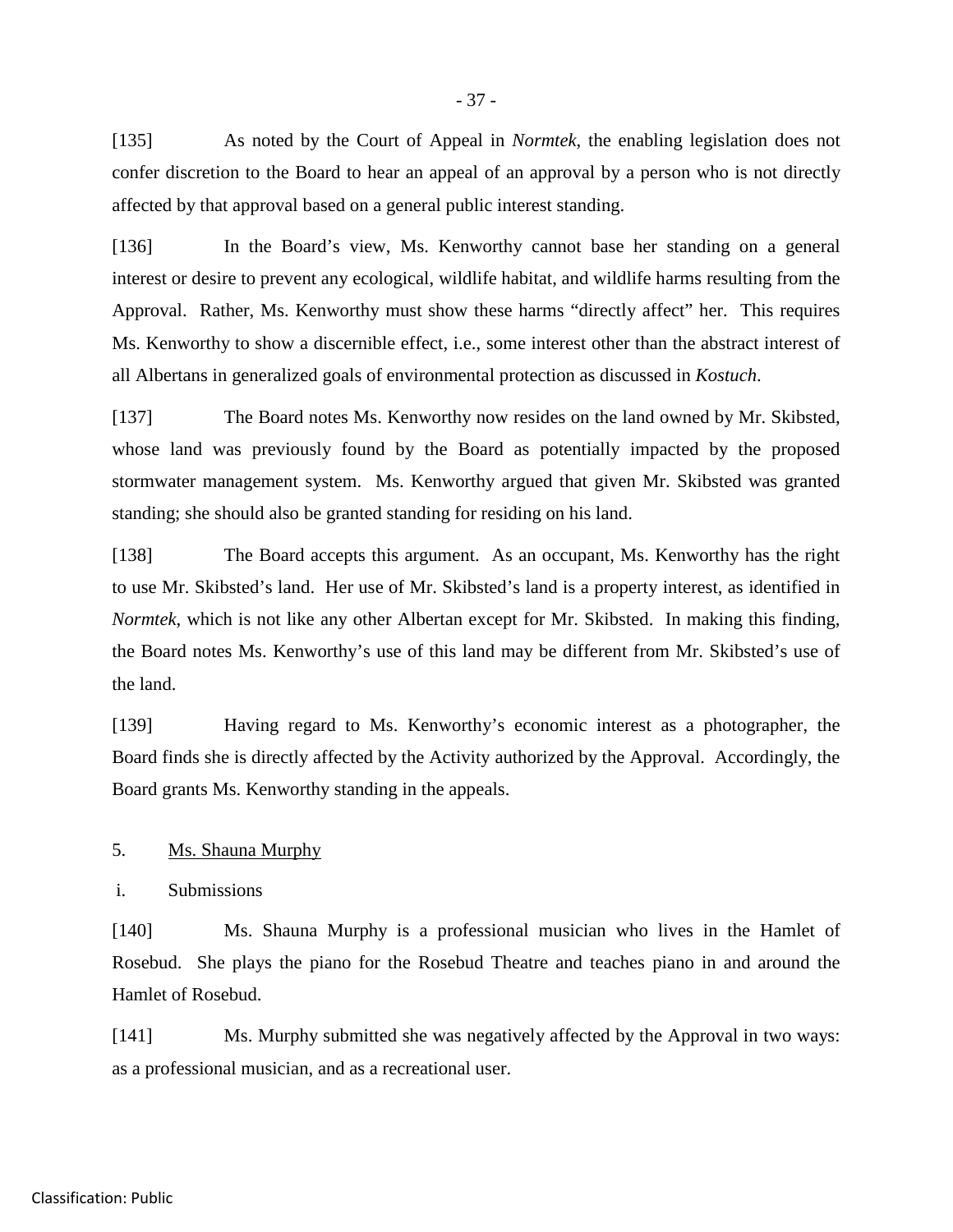[142] As a professional musician, she stated her ability to earn an income was dependent on the success of the Rosebud Theatre. She explained, on average, the theatre welcomes 20,000 to 30,000 patrons per year. In its best year, the theatre exceeded 40,000 patrons. Ms. Murphy submitted the ecological integrity of the Rosebud River Valley was key to sustaining the Rosebud Theatre. Without it, one major draw for patrons would be lost. She submitted those patrons expect the beauty of the Rosebud River Valley, and they might otherwise not attend the theatre if the Rosebud River Valley were altered by the Approval.

[143] Ms. Murphy attached two surveys, one from the Hamlet of Rosebud and one from the Rosebud Theatre. With respect to the Hamlet of Rosebud's survey, she stated that 22 percent of respondents selected natural beauty and outdoor activities as either first or second of the most important reasons they visit the hamlet. With respect to the Rosebud Theatre's survey, she stated the responses repeatedly mentioned the peaceful ecology as a driving factor for visitation. She argued the surveys confirmed maintaining the integrity of the Rosebud River Valley was key for the Hamlet of Rosebud and the Rosebud Theatre patrons.

[144] As a recreational user, she said she often brings visitors to the edge of the Approval Holder's property to show them the rare birds and other animals that depend upon the wetlands that are the subjects of the Approval. Ms. Murphy stated she hikes or canoes immediately adjacent to the Approval Holder's property because the wetlands on that property are unique in the Rosebud River Valley and the otherwise dry region around the valley.

[145] In her original Statement of Concern, Ms. Murphy stated she believed the Approval Holder's racetrack proposal would negatively affect her life.

ii. Discussion

[146] The core grounds for Ms. Murphy's concerns are that, as a professional musician who lives and works in the Hamlet of Rosebud and as a recreational user of the Rosebud River Valley, she has economic and social interests, as recognized in *Normtek*, which would be negatively impacted by the Approval and the Activity authorized by the Approval as follows:

1. the Approval would negatively impact her ability to earn an income as a professional pianist playing at the Rosebud Theatre; and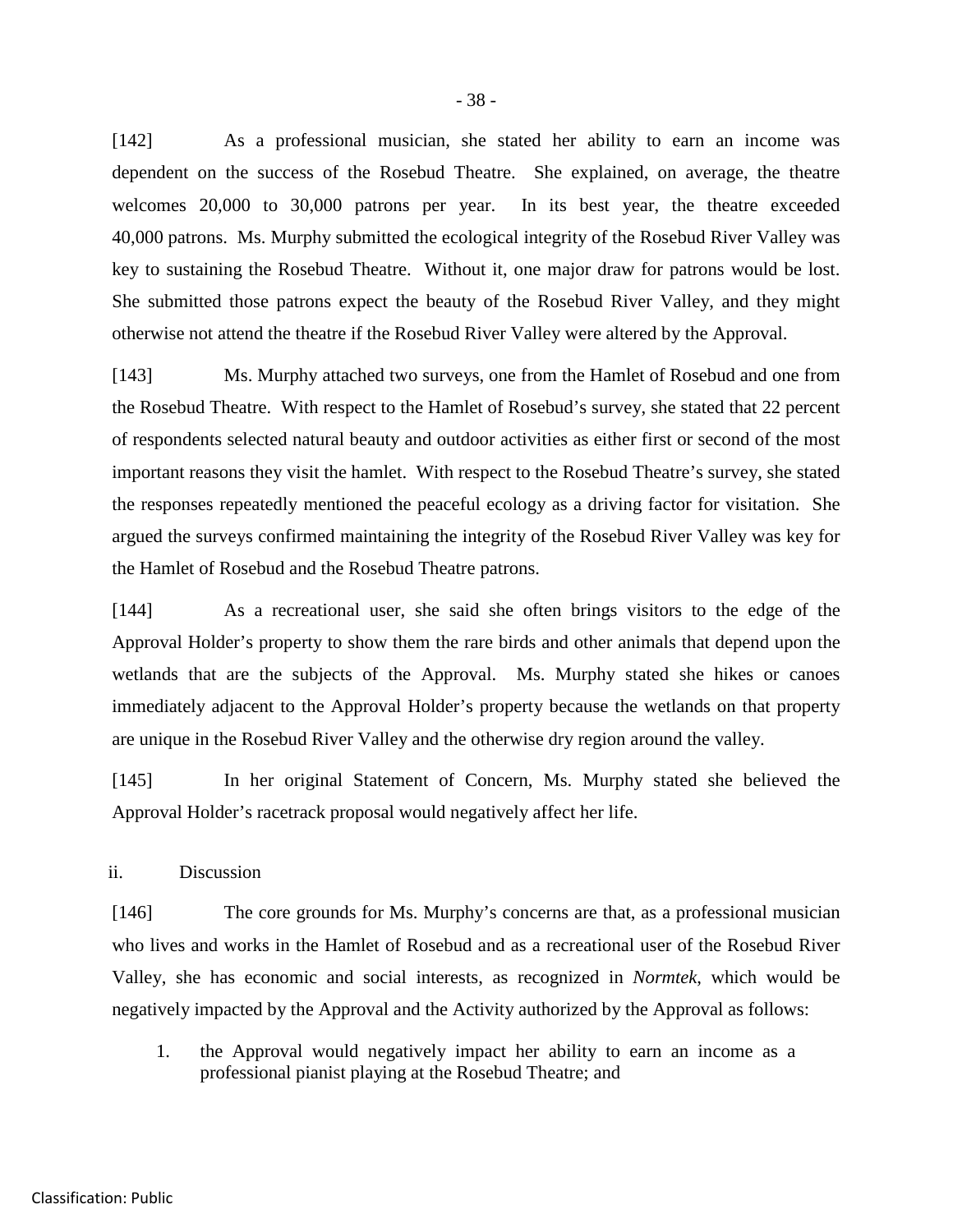2. the Approval would negatively impact her ability to use adjacent land and the Rosebud River Valley for recreational purposes.

[147] The Board accepts Ms. Murphy's submission that an interest may arise regarding adverse social effects on her recreational use. Accordingly, the Board finds the nature of Ms. Murphy's interest is a personal one and should be regarded as an interest within the meaning of *Normtek*.

[148] Second, the Board accepts Ms. Murphy's submission that a right may arise regarding adverse economic effects on an individual as a professional musician.

[149] Having found Ms. Murphy meets the first component of the test, the Board will consider the second and third components of the "directly affected" test. These components are factual. Has Ms. Murphy provided *prima facie* evidence which shows the Director's decision or the Activity authorized by the Approval may directly affect her economic or social interests? That is, her evidence must show a causal connection between the potential impact of the Director's decision or the Activity and Ms. Murphy's interests.

[150] In the Board's view, Ms. Murphy has not met this test. In reviewing her submissions, the Board finds Ms. Murphy was concerned with the racetrack development in general. However, as the Board noted earlier, general concerns regarding the racetrack development are beyond the Board's authority in these appeals.

[151] Ms. Murphy argued that, based on two surveys, one conducted for the Hamlet of Rosebud and the other for the Rosebud Theatre, the Approval would harm the Rosebud Theatre and, therefore, negatively impact her income as a professional pianist playing at the Rosebud Theatre. However, the Board finds the attached surveys did not clearly support her arguments or conclusions.

[152] With respect to the first survey, the Board's review indicates it provided a compilation of responses from unidentified individuals regarding the Rosebud community (e.g., events, businesses, location, etc.). With respect to the second survey, the Board's review indicates it provided a compilation of 146 responses from unnamed individuals from various places in Alberta, British Columbia, Saskatchewan, Ontario, and California regarding feedback on their Rosebud visitor experience. There is no discussion in these surveys of a connection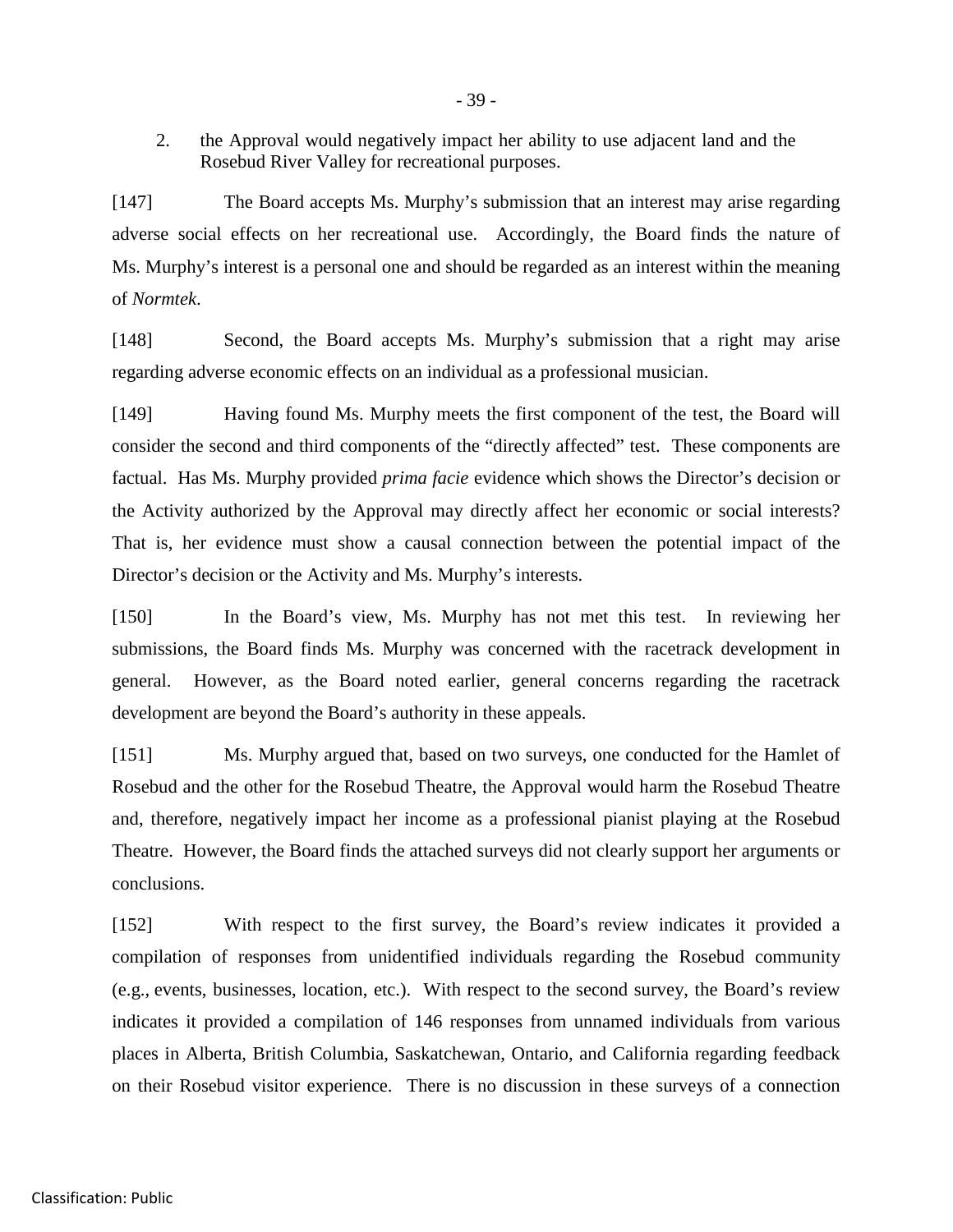between Ms. Murphy's concerns regarding potential impacts on Rosebud Theatre attendance and the Approval or the Activity authorized by the Approval.

[153] In the Board's view, the specific economic impact or harm argued by Ms. Murphy must be directly attributable to the Approval under appeal, which allows for the infilling of two wetlands, the modification of three wetlands, and the construction, operation, and maintenance of a stormwater management system at 22-027-21-W4M, and not the racetrack being proposed by the Approval Holder. Here, the Board finds Ms. Murphy failed to establish a direct effect on her interests which are directly attributable to the Approval, or the Activity authorized by the Approval, under appeal.

[154] Having regard to the above, the Board finds Ms. Murphy failed to meet her onus of providing *prima facie* evidence to demonstrate her ability to earn an income as a professional pianist playing at the Rosebud Theatre would be negatively impacted by the Director's decision or the Activity.

[155] The Board has not found a reasonable possibility that modifying and infilling wetlands 1, 2, 4, and 5 on the Approval Holder's private land would impact Ms. Murphy's ability to hike or canoe immediately adjacent to the Approval Holder's property.

[156] In her submissions, Ms. Murphy, who lives in the Hamlet of Rosebud, indicated she uses the Rosebud River and immediately adjacent land for various forms of recreation, including viewing rare birds and other animals on the wetlands identified in the Approval, canoeing, hiking, nature appreciation, and other aesthetic purposes related to the wetlands. She expressed concerns about the rare birds and other animals that depend upon the wetlands and the uniqueness of the wetlands in an otherwise dry region around the Rosebud River Valley.

[157] In the Board's view, the types of concerns expressed by Ms. Murphy are part of the generalized interest of all Albertans in protecting the environment, as in *Kostuch* at paragraph 25. The Board finds the generalized concerns identified by Ms. Murphy, in this case, were not specific enough to make a finding of directly affected.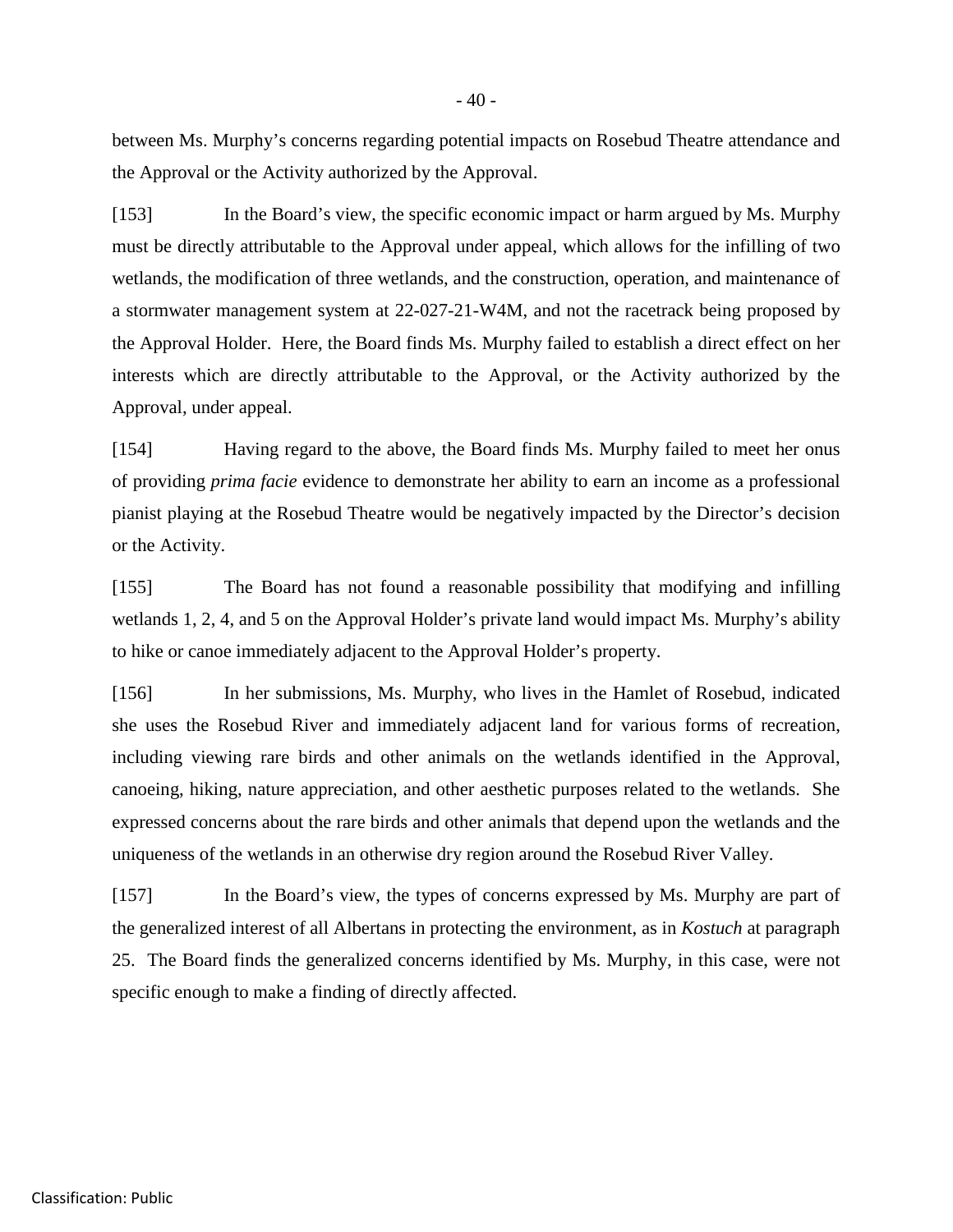[158] Having regard to the above, the Board finds Ms. Murphy is not directly affected by the Approval or the Activity authorized by the Approval. Accordingly, the Board denies Ms. Murphy standing in the appeals.

#### 6. Mr. Stanley Riegel

i. Submissions

[159] Mr. Stanley Riegel resides in the Hamlet of Rosebud. Mr. Riegel explained he is the proprietor of the Rosebud Pharmacy, a member of the Rosebud Community Enhancement Society, and a board member of the Rosebud Historical Society, which oversees the Rosebud & District Centennial Museum. Also, Mr. Riegel indicated he will be opening a train museum in the Hamlet of Rosebud.

[160] Mr. Riegel submitted he was negatively affected by the Approval in four ways: as a Rosebud Hamlet resident, as a business person, as a member of the Rosebud Community Enhancement Society, and as a board member of the Rosebud Historical Society.

[161] In his roles as a business person, a Rosebud Community Enhancement Society member, and a Rosebud Historical Society board member, Mr. Riegel stated that maintaining the ecological integrity of the Rosebud River Valley is key. He stated the long-term vision for the Hamlet of Rosebud is heavily reliant on maintaining and protecting the Rosebud River Valley.

[162] Mr. Riegel said Rosebud is not a town or city and, therefore, it is governed by Wheatland County. He explained the Rosebud Community Enhancement Society works with Wheatland County to develop the community. Mr. Riegel indicated this Society specifically assists Wheatland County with developing tourism within and around the hamlet.

[163] Mr. Riegel submitted the principal goal of the Rosebud Community Enhancement Society is to make the hamlet a place where people want to visit, then decide to stay because they have experienced the beauty of the area. Based on his personal discussions with visitors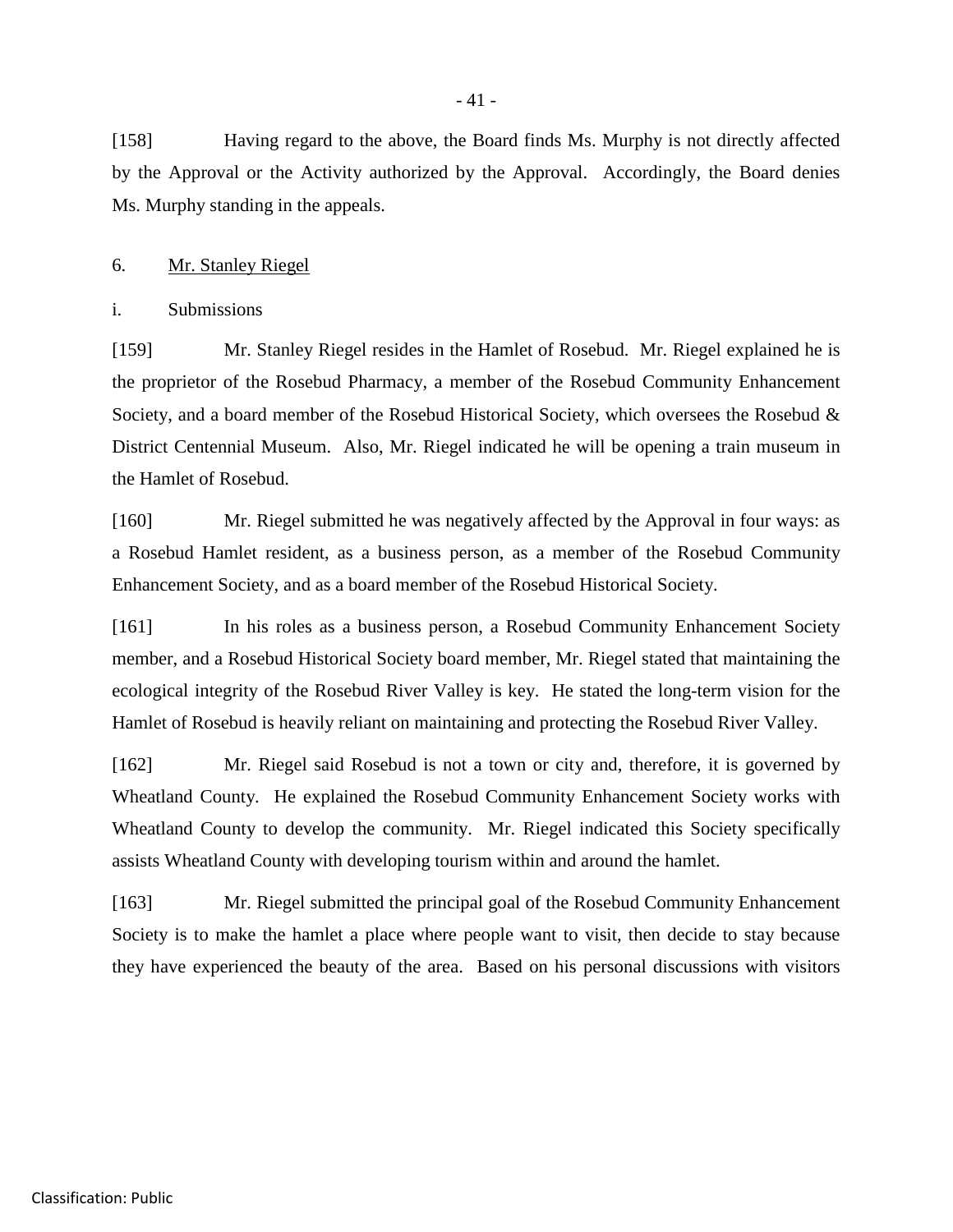and a survey conducted by the Hamlet of Rosebud,  $30$  Mr. Riegel stated persons come to the community because they are interested in two things: the theatre and the natural environment, specifically the peace they feel as they descend into the valley. Mr. Riegel indicated he has had many conversations with bird watchers in particular.

[164] Mr. Riegel submitted the Rosebud Community Enhancement Society sees the natural environment as a key contributor to developing tourism. Mr. Riegel indicated they are working with Wheatland County to build walking trails throughout the Rosebud River Valley, and they are promoting Rosebud River Valley as an ecological jewel in the region.

[165] Mr. Riegel submitted there are few other areas in the region that boast a river valley akin to the Rosebud River Valley. He indicated the valley supports a diverse array of rare species and provides tremendous recreational activities, including canoeing, hiking, swimming, and bird watching, the latter being a draw for tourists.

[166] Mr. Riegel stated the work contemplated by the Approval would damage the ecological integrity of the Rosebud River Valley. Mr. Riegel submitted the Activity would spoil an otherwise natural environment that has largely escaped development, and it would damage the Hamlet of Rosebud's reputation as a place that promotes the environment and has access to an environmental jewel in the Rosebud River Valley. Mr. Riegel submitted the Approval would harm the Rosebud Community Enhancement Society's ability to promote the community as a place where natural beauty meets culture.

## ii. Discussion

[167] The core grounds for Mr. Riegel's concerns are that, as a resident of the Hamlet of Rosebud, a Hamlet of Rosebud business owner, a member of the Rosebud Community Enhancement Society, and a board member of the Rosebud Historical Society, his economic, social, and cultural interests, as recognized in *Normtek*, would be negatively impacted by the Activity as follows:

<span id="page-47-0"></span>See Hamlet of Rosebud Visitor Experience Feedback and Collated Responses to the Community Survey, Appellants' submissions, dated March 3, 2021.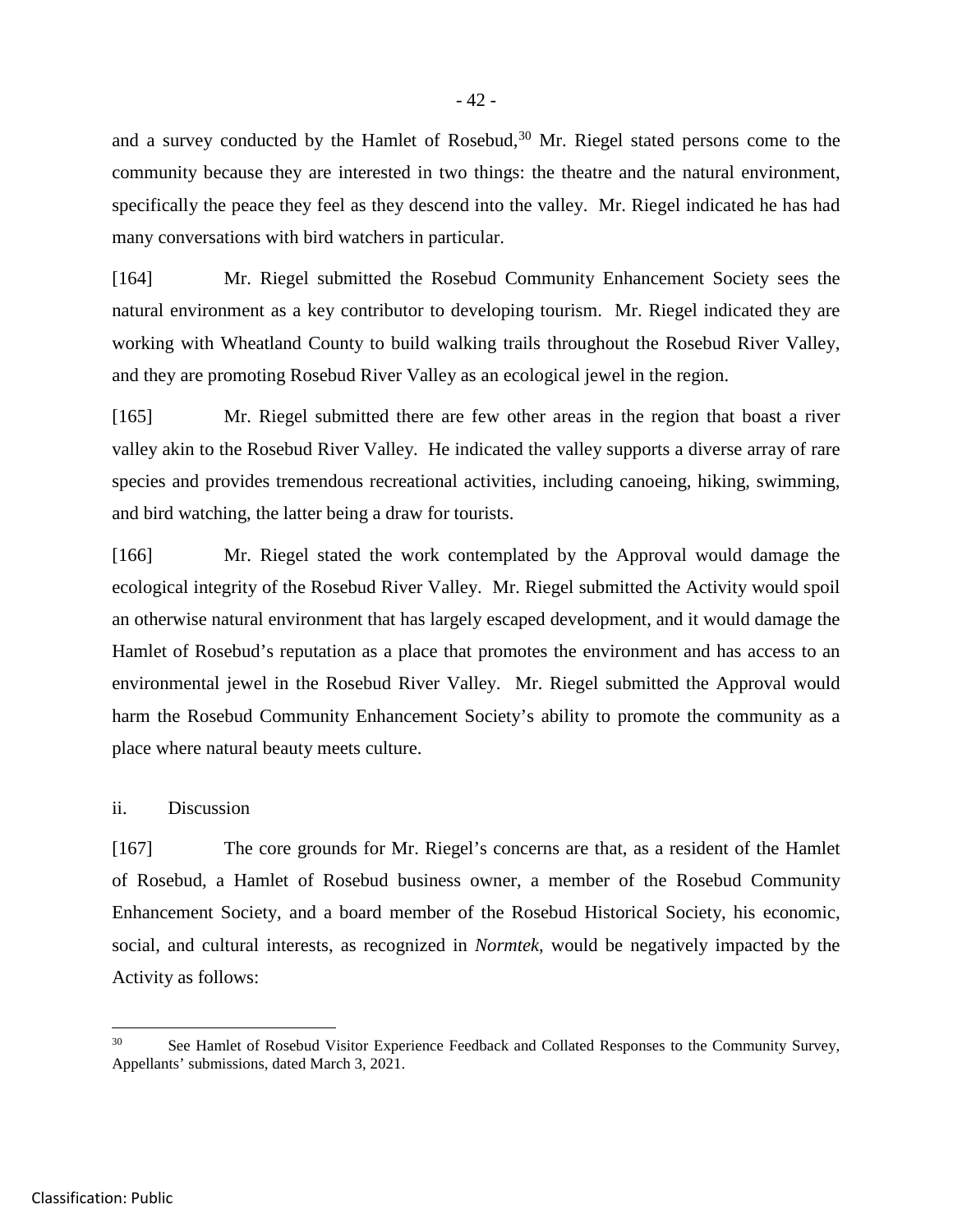- 1. the Activity authorized by the Approval would damage the ecological integrity of the Rosebud River Valley by developing an otherwise natural environment, which would result in damage to the Hamlet of Rosebud's reputation as a place that promotes the environment and access to the Rosebud River Valley. In doing so, the Approval would harm the Rosebud Community Enhancement Society's ability to promote the community as a place where natural beauty meets culture;
- 2. the Activity authorized by the Approval would damage the ecological integrity of the Rosebud River Valley, which would negatively impact the Rosebud Community Enhancement Society's ability to promote the Rosebud River Valley and develop tourism opportunities within and around the Hamlet of Rosebud; and
- 3. the Activity would affect Mr. Riegel's role as a businessperson in the Hamlet of Rosebud and as a Rosebud Community Enhancement Society member to maintain and protect the ecological integrity of the Rosebud River Valley.

[168] In addition, Mr. Riegel raised general concerns regarding potential adverse effects arising from the racetrack development, including disturbance from any construction that would exacerbate the potential for damage, irrevocably altering habitat.

[169] The Board finds Mr. Riegel, owner of the Rosebud Pharmacy and a residence in the Hamlet of Rosebud, which is approximately three miles from the Approval site, has a property right that satisfies the first component of the "directly affected" test.

[170] The Board accepts Mr. Riegel's submission that a personal right or private interest may arise regarding cultural, economic, and social effects on Mr. Riegel, as an individual member of the Rosebud Community Enhancement Society or as a board member of the Rosebud Historical Society, as per *Ouimet*.

[171] Having found Mr. Riegel meets the first component of the test, the Board will now consider the second and third components of the "directly affected" test. These components are factual. Has Mr. Riegel provided *prima facie* evidence that shows the the Director's decision or the Activity may have a direct effect on his cultural, economic, or social interests? That is, the evidence provided must show a reasonably close causal connection between the potential impact of the Approval or Activity authorized by the Approval and Mr. Riegel's interests. The Board must consider the status of Mr. Riegel to determine if he is individually and personally affected by the Approval or the Activity authorized by the Approval.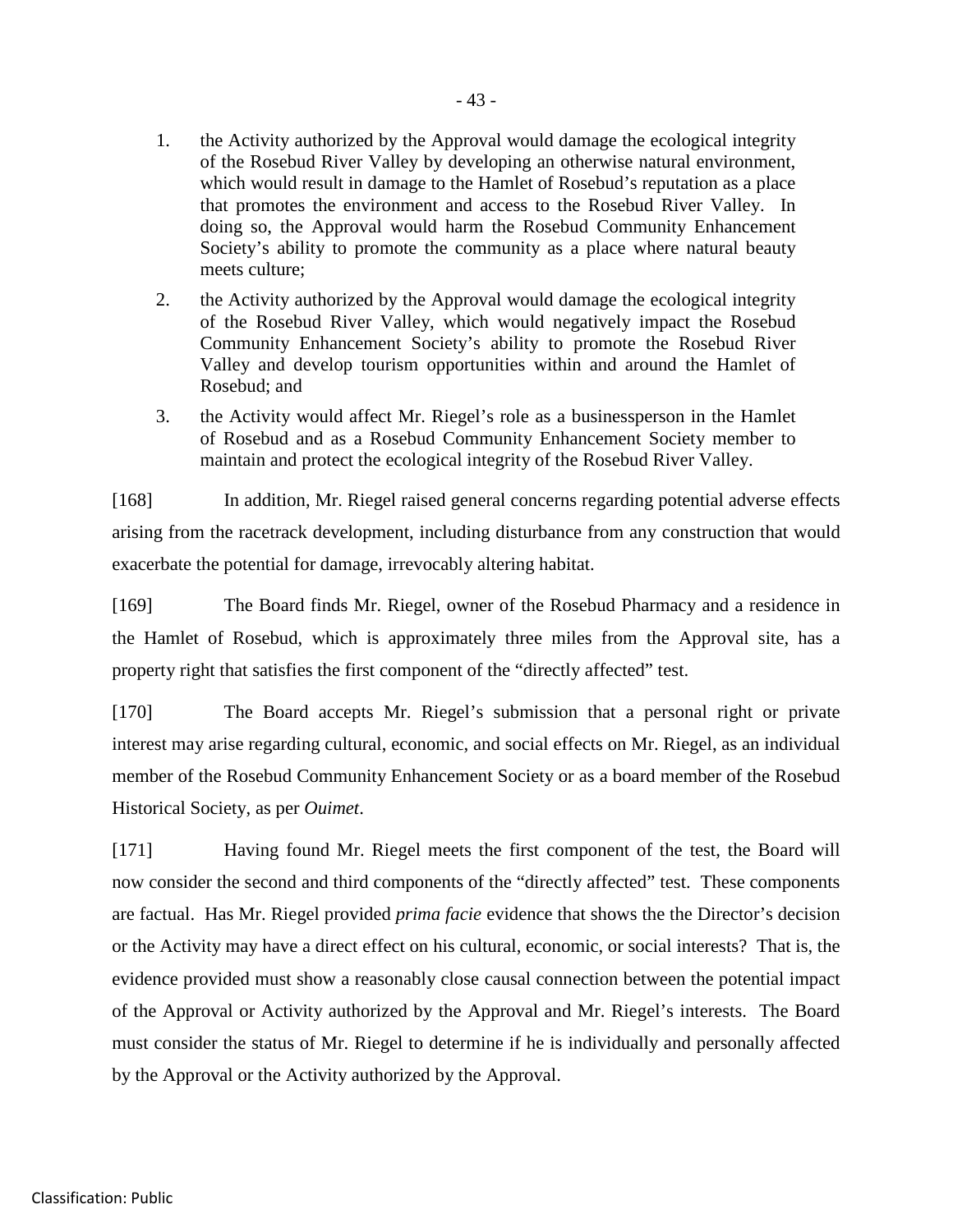[172] In the Board's view, Mr. Riegel has not met this test. In reviewing his submissions, Mr. Riegel is concerned with the racetrack development in general. However, as the Board noted earlier, general concerns regarding the racetrack development are beyond the Board's authority in these appeals.

[173] Concerning Mr. Riegel's position as a member of the Rosebud Community Enhancement Society and a board member of the Rosebud Historical Society, there is no evidence to show Mr. Riegel is authorized to represent the Rosebud Community Enhancement Society or the Rosebud Historical Society in these appeals. Accordingly, the Board finds any submissions or evidence attributed to the Rosebud Community Enhancement Society or the Rosebud Historical Society by Mr. Riegel must be given minimal weight, as these two societies are not properly before the Board in these appeals. The Board notes no Notices of Appeal were filed on behalf of the societies.

[174] Concerning his first issue, Mr. Riegel argued, based on the survey conducted by the Hamlet of Rosebud, that the Approval would harm the Rosebud Community Enhancement Society's ability to promote the community as a place where natural beauty meets culture. However, this survey does not clearly support this argument.

[175] As noted above, the Board's review of the survey indicated that the Hamlet of Rosebud's survey provided a compilation of responses from unidentified individuals regarding the Rosebud community (e.g., events, businesses, location, etc.). There was no discussion in this survey of a connection between Mr. Riegel's concerns regarding potential impacts to the Rosebud Community Enhancement Society's ability to promote the Rosebud River Valley and develop tourism opportunities within and around the Hamlet of Rosebud and the Director's decision or the Activity. The specific impacts or harms argued by Mr. Riegel must be directly attributable to the Approval under appeal, which allows for the infilling of two wetlands, the modification of three wetlands, and the construction, operation, and maintenance of a stormwater management system, and not the racetrack being proposed by the Approval Holder. Here, the Board finds Mr. Riegel failed to establish a direct effect on him that is directly attributable to the Approval under appeal or the Activity.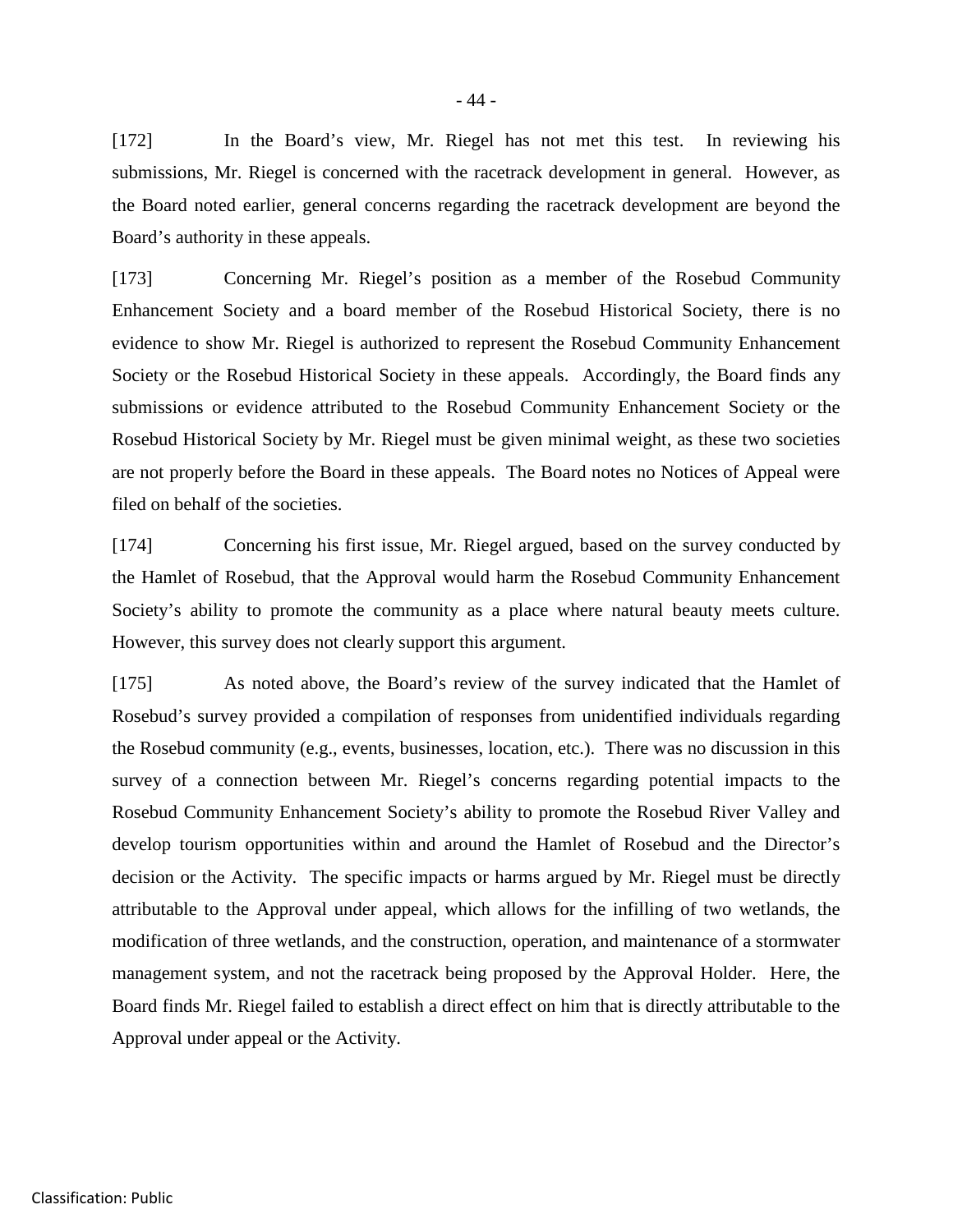[176] The Board has not found a reasonable possibility that modifying and infilling wetlands on the Approval Holder's private land would impact Mr. Riegel personally, his business in the Hamlet of Rosebud, or as a member of the Rosebud Community Enhancement Society or Rosebud Historical Society. The Board finds Mr. Riegel is not directly affected by the Approval or the Activity authorized by the Approval. Accordingly, the Board denies Mr. Riegel standing in the appeals.

## **C. Summary**

[177] After reviewing the written submissions, legislation, and relevant case law, the Board grants standing to Mr. Jon Groves and Ms. Shauna Kenworthy. The Board denies standing to Ms. Ruth Bellamy, Will Farms Ltd., Ms. Shauna Murphy, Ms. Della Poulsen, Cactus Coulee Farms Inc., and Mr. Stanley Riegel.

# **V. Motion 2: Director's Participation in the Appeals**

#### **A. Submissions**

## 1. Appellants

[178] The Appellants asked for an Order striking portions of the Director's submission filed on January 8, 2021, on the basis that portions of the submission were improper, irrelevant, unnecessary, and prejudicial to the Appellants.

[179] With respect to the Director's standing in the appeals, the Appellants believed the Director should be limited to making submissions on issues related to the standard of review, bias, and the statutory regime. They argued making substantive submissions to defend his decision was abusing the Director's role as a decision-maker of first instance.

[180] The Appellants argued the Director's submissions were an attempt at *post facto* rationalization in that he was providing further rationalization to his decision to grant the Approval.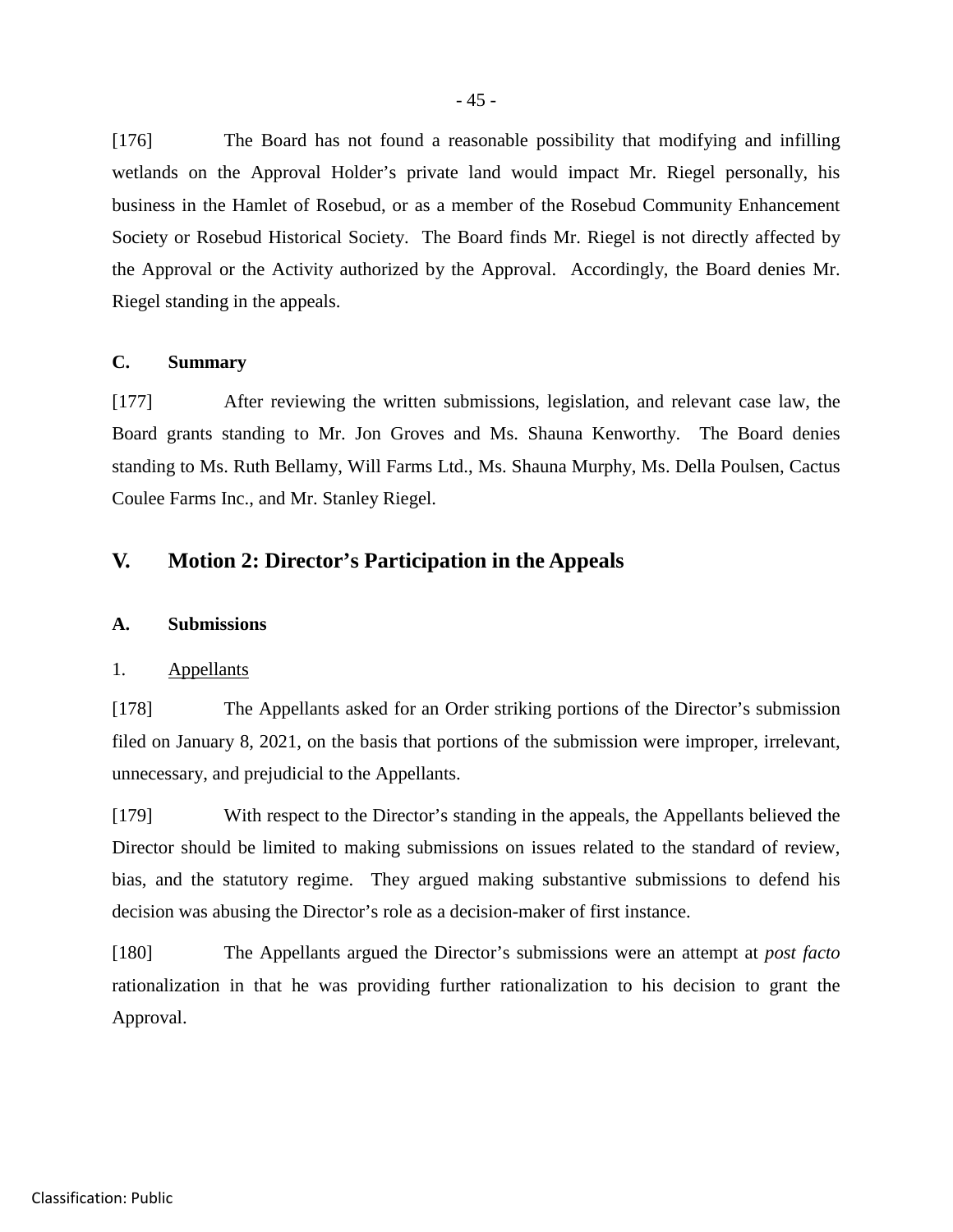[181] The Appellants submitted the sections of the Director's submission regarding the burden of proof, economic analysis, the scope of the hearing, and *post facto* decision-making should be struck. The Appellants took no issue with the Director providing a submission on bias.

[182] Concerning the burden of proof, the Appellants referred to the Director's submission, which read: "[t]he Appellants have not met the onus of proof required to justify a recommendation from the Board to reverse or vary the Director's decision to issue the Approval…,"<sup>[31](#page-51-0)</sup> and the Director's subsequent arguments that the expert reports filed on behalf of the Appellants were irrelevant and insufficient to merit any changes to the Approval.

[183] Concerning economic analysis, the Appellants referred to the Director's submission where the Director stated, "the Board has no jurisdiction to take into account the economic analysis and that the BDO Report is outside the scope of the issue set by the Board."<sup>[32](#page-51-1)</sup>

[184] Concerning the scope of the hearing, the Appellants noted the Director provided submissions on two issues: the applicability of the *Species at Risk Act,* S.C*.* 2002, c. 29; and the *South Saskatchewan Regional Plan*.

[185] Concerning *post facto* decision making, the Appellants' position was that a significant portion of the Director's submissions was an attempt by the Director to add or provide further reasons for his decision. They cited three examples:

"255 Upon review of the Appellants' written submission and the Chu Review, the Director submits he would not have made a different decision in approving the stormwater management system or changed the terms and conditions, had he reviewed these documents during the Application process. The Appellants have provided no evidence that would justify applying a higher standard than established AEP stormwater management policies. ...

274 The Director's opinion is that the stormwater management system will not adversely impact the aquatic environment or have a significant adverse hydraulic, hydrological or hydrogeological effects. …

<span id="page-51-0"></span> <sup>31</sup> Appellants' submission, dated March 3, 2021, at paragraph 42, citing the Director's submission, dated January 8, 2021, at paragraph 84.

<span id="page-51-1"></span>Appellants' submission, dated March 3, 2021, at paragraph 42, citing the Director's submission, dated January 8, 2021, at paragraph 94. The BDO Report was commissioned by the Badlands Recreation Development Corp. to assess the economic viability of the proposed racetrack facility.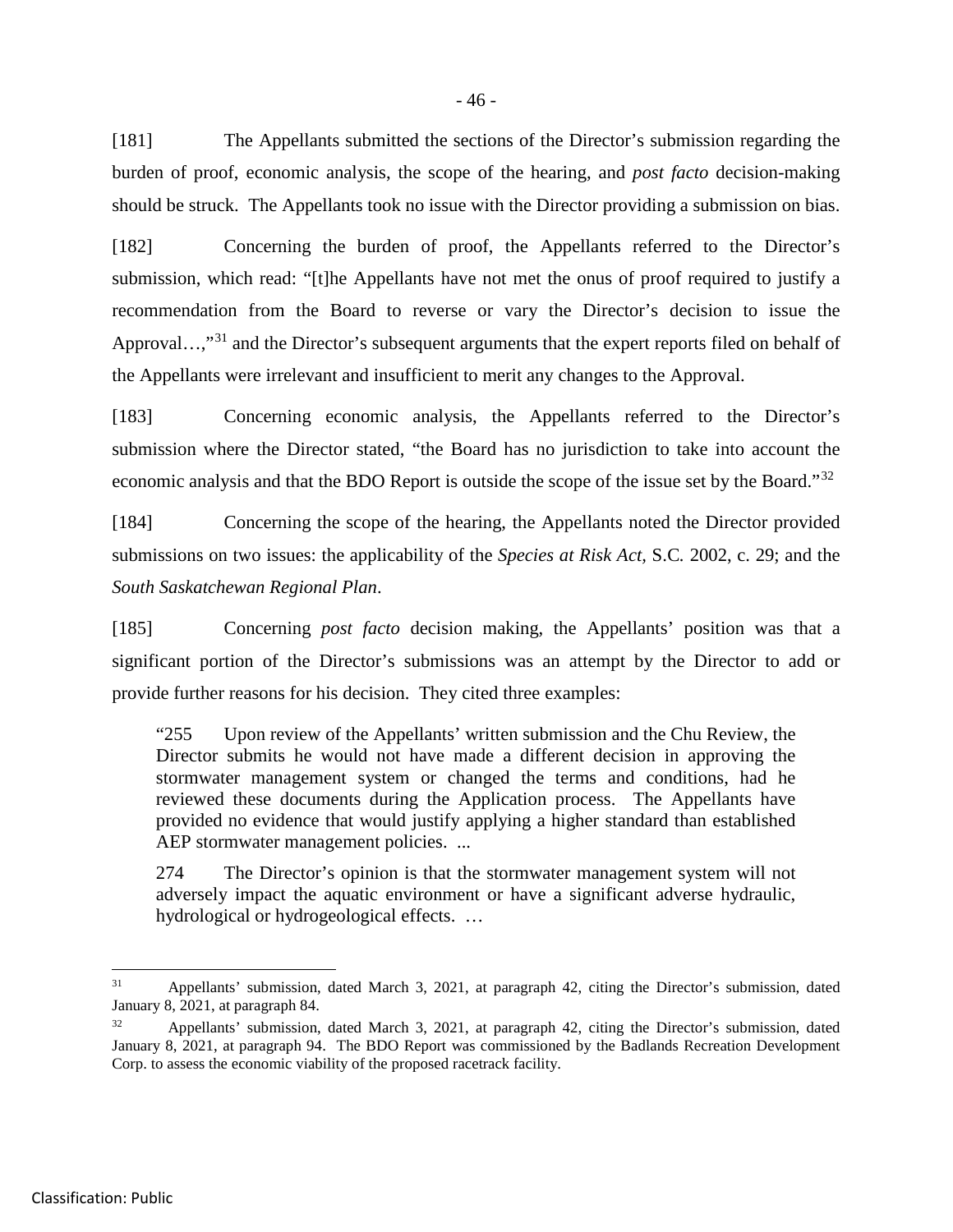275 The Director's opinion is that the infilling of two wetlands and modification of three wetlands will not have a significant adverse effect on the aquatic environment, other water users, or wildlife species at risk...."<sup>[33](#page-52-0)</sup>

They also argued the Director mischaracterized the Appellants' submission.

[186] The Appellants noted the Director's Decision Statement, found at the Director's Record at Tab 35, is 2.5 pages in length and was signed by the Director as his reasons for his decision. They argued the Director's submission represented an attempt to have the Director supplement his Decision Statement through his counsel, without any authority to do so.

[187] The Appellants argued the Approval Holder provided substantive arguments on each of the issues raised by the Director. The Appellants' stated there was significant overlap and alignment between the arguments of the Director and the Approval Holder in their respective briefs regarding jurisdiction to consider economics, the applicability of the *Species at Risk Act*, the applicability of the *South Saskatchewan Regional Plan*, and the terms and conditions of the Approval.

[188] The Appellants submitted the test for determining a body's ability to make submissions was articulated in *Leon's Furniture Limited* v*. Alberta (Information and Privacy Commissioner)* 2011 ABCA 94 ("*Leon's*"), where the Court of Appeal of Alberta considered the issue of tribunal standing on review:

"[16] …The appellant challenges the standing of the respondent Commissioner to make submissions on the merits of the appeal. The appellant relies on a long series of cases which hold that an administrative tribunal is free to argue issues of jurisdiction or to explain the record when its decisions are subject to judicial review, but it should not enter the arena and argue the correctness of its decision. That line of cases starts with *Northwestern Utilities* v*. Edmonton (City)*, 1978 CanLII 17 (SCC), [1979] 1 S.C.R. 684, and the issue was recently discussed in *Brewer v. Fraser Milner Casgrain LLP*, 2008 ABCA 160, 90 Alta. L.R. (4th) 201, 432 A.R. 188."

[189] The Appellants argued the Director's ability to make submissions to the Board should be limited to certain instances, based on the Court of Appeal's holding in *Leon's*:

<span id="page-52-0"></span> <sup>33</sup> Appellants' submission, dated March 3, 2021, at paragraph 42, citing the Director's submission, dated January 8, 2021.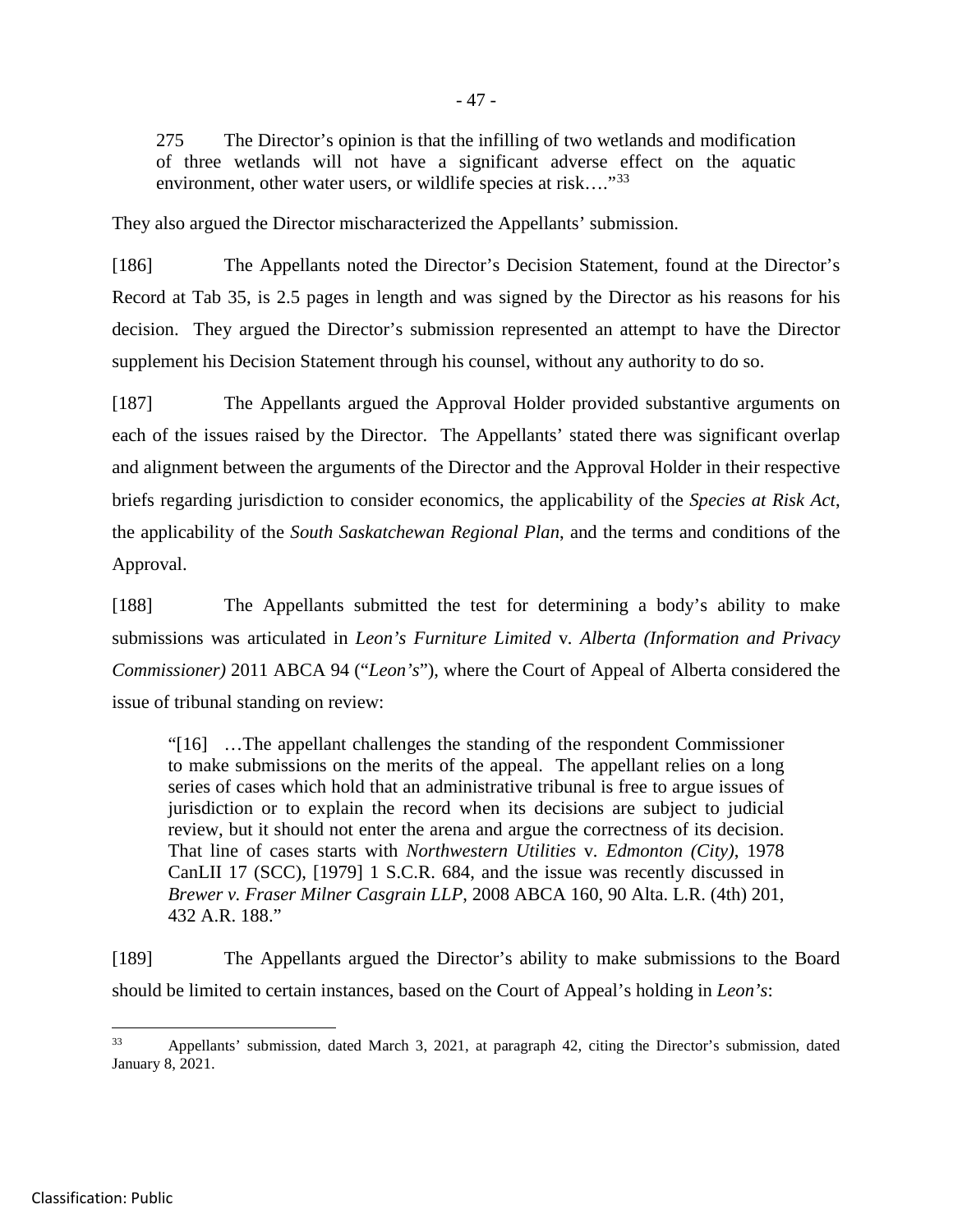"[28] I agree that the law should acknowledge the multifaceted roles of many modern administrative tribunals, and the realities of the situation. The *Northwestern Utilities* case should be used as a 'source of the fundamental considerations'. Its principle will often be applied with full vigour to administrative tribunals that are exercising adjudicative functions, where two adverse parties are present and participating. While the involvement of a tribunal should always be measured, there should be no absolute prohibition on them providing submissions to the court. Whether the tribunal will be allowed to participate, and the extent to which it should participate involves the balancing of a number of considerations.

[29] It is not possible to compile a list of all the relevant factors to consider when the appropriate level of participation of a tribunal is being established. The existence of other parties who can effectively make the necessary arguments is a central consideration. For example, in *Skyline Roofing* the challenge was to a decision of the Workers' Compensation Appeals Commission, and the Workers' Compensation Board (not the Commission) was the appropriate party to make the arguments. Maintaining the appearance of independence and impartiality of the tribunal is also a key consideration. The effect of tribunal participation on the overall fairness (in fact and in appearance) of the proceedings is a relevant consideration. Of importance too is the role assigned to the tribunal under the statute. Where the statute effectively gives carriage of the proceedings to the tribunal, a greater level of participation is tolerable: *British Columbia Teachers' Federation v. British Columbia (Information and Privacy Commissioner)*, 2005 BCSC 1562, 50 B.C.L.R. (4th) 151 at para. 45. The nature of the proposed arguments is important. A tribunal should not be allowed to supplement its reasons for decision, or to attempt to provide fresh justifications for the result: *Bransen Construction* at para. 33. While the tribunal, like any other party, can offer interpretations of its reasons or conclusion, it cannot attempt to reconfigure those reasons, add arguments not previously given, or make submissions about matters of fact not already engaged by the record. A tribunal can, within those limits, attempt to rebut arguments about how it reasoned and what it decided." (Emphasis added by the Appellants.)

[190] Based on the Appellants' application of the factors outlined in *Leon's*, they argued there was no basis to grant the Director standing:

- 1. Existence of Other Parties: The Approval Holder was opposing the appeals;
- 2. Maintaining the Appearance of Impartiality: Should the Minister refuse to grant the Approval, the Approval Holder may reapply. Any further proceedings would be tainted by the Director taking a substantive position on these proceedings;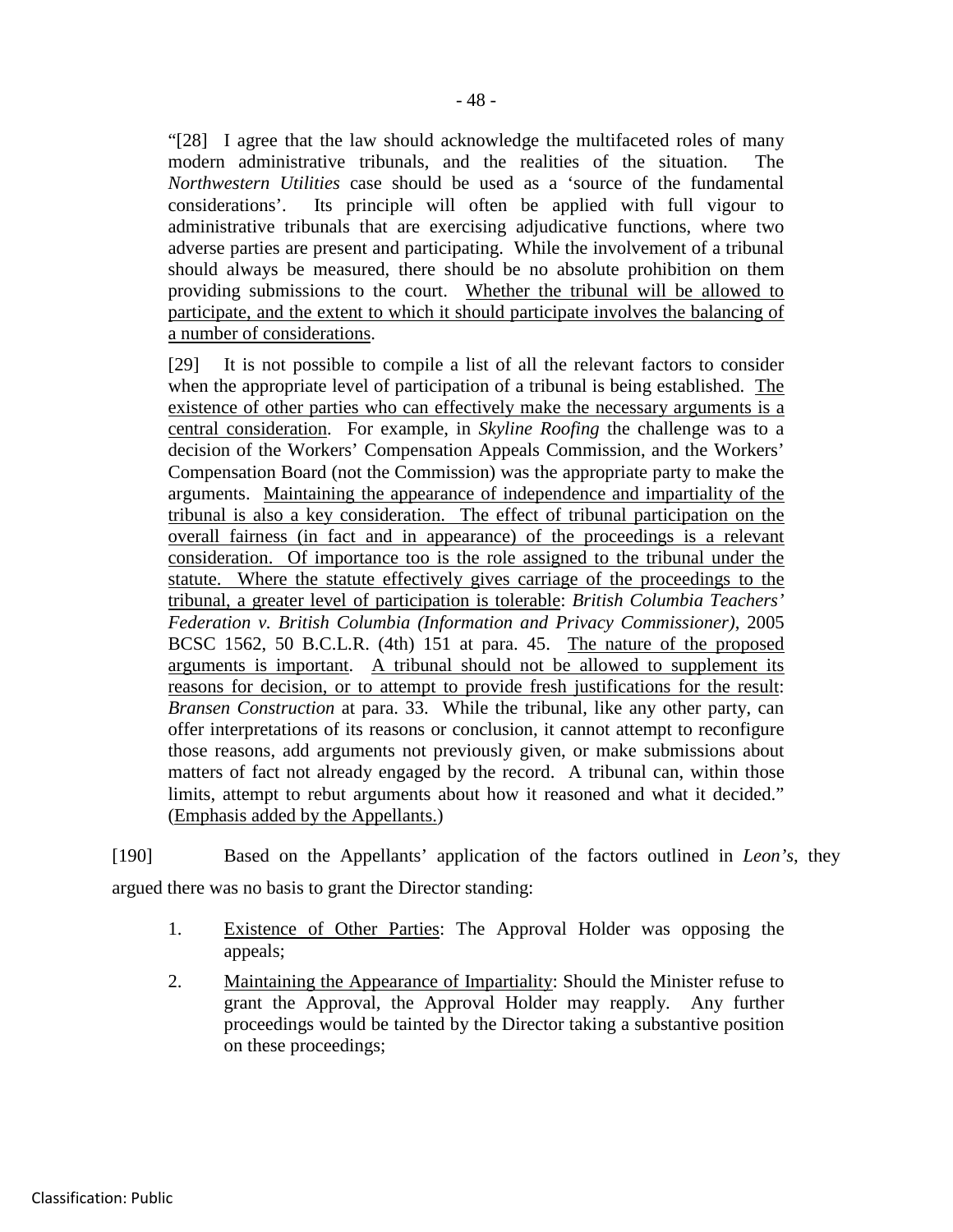- 4. Role of the Tribunal in the Statute: The Director is the authority of first approval. It is not the final authority - that role, as noted in the Director's submissions, lies with the Minister. This is not a situation like *Leon's,* where the privacy commissioner made its decision in the absence of a complainant; and
- 5. Nature of Arguments: The vast majority of the Director's arguments were focused on a critique of the Appellants or the manner in which they decided to make their submissions. The Director has made very few substantive submissions addressing the arguments raised by the Appellants:
	- i. the environmental impacts outweigh the Approval's economic benefits;
	- ii. the proximity of species at risk to the impugned wetlands and the significant biodiversity dependent upon those wetlands raise the value of the wetlands;
	- iii. properly applying the precautionary principle requires consideration of the species at risk; and
	- iv. the Approval is contrary to the *South Saskatchewan Regional Plan*.

[191] The Appellants relied on *obiter* comments of the Court of Appeal in *Normtek* and findings made by the Court of Queen's Bench judicial review decision, *Normtek Radiation Services Ltd* v. *Alberta (Environmental Appeals Board)*, 2018 ABQB 911 ("*Normtek QB*"), to support their arguments regarding the Director's standing in these appeals.

[192] When determining whether the Director should be given participatory rights in these appeals, the Appellants submitted the Board should consider the Court of Appeal's *obiter*  comments in *Normtek*:

"[47] As an aside, one of the reasons the Director has typically been accorded 'party' status on appeals of Director's decisions is that in order to assess the merits of an appeal of a Director's decision, the Environmental Appeal Board needs to understand the approval and the reasons therefor. But here the Director, who had already ruled that Normtek was not directly affected by Secure Energy's landfill approval application, took a position on Normtek's directly affected status. Whether that was appropriate, we leave for another day, although we note that it also troubled the reviewing judge. If the Director participates in a Board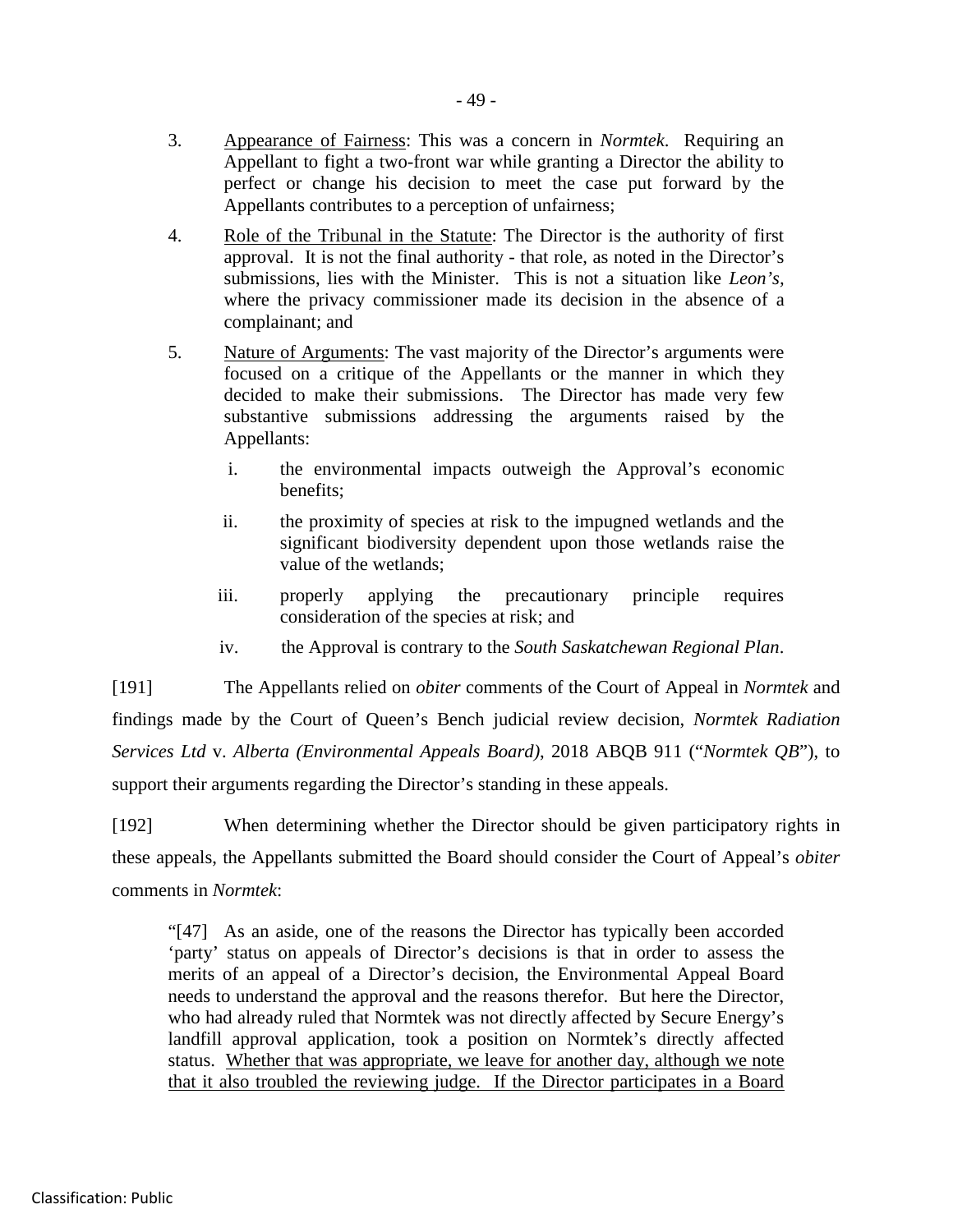proceeding to determine a would-be appellant's standing, its contribution might appropriately be in the form of a response to the merits of the appellant's appeal, not in the form of an adoption of the position of the approval-holder with respect to the appellant's standing. Here the Director failed to assist the Board by not addressing the merits of Normtek's claims. Had the Director done so, it might have become apparent whether Normtek was directly affected or not." (Emphasis added by the Appellants.)

[193] When determining whether to limit the Director to making submissions on issues relating to the standard of review, bias, and the statutory regime, the Appellants submitted that the Board should consider the findings made by the Court of Queen's Bench in *Normtek QB*:

"[25] However, the Director has already decided in a previous proceeding that Normtek was not 'directly affected' by the proposed amendment. There may be a perception of unfairness that the Director is now allowed to try and further convince this Court of the reasonableness of the Board's decision that Normtek is not 'directly affected'. This perception may exist even though counsel for the Director assumed an appropriate tone in both written and oral argument. Given this perception, and as Secure Energy is a sophisticated party capable of providing the Court with full submissions it is appropriate to limit the Director to arguments on the standard of review, the statutory regime and any arguments framed as jurisdictional." (Emphasis added by the Appellants.)

[194] The Appellants argued the basis for the Court of Queen's Bench judicial review decision in *Normtek QB* was twofold: (1) the ability for a regulator to make substantive comments on its decisions is *post facto* rationalization; and (2) there was a party capable of making those arguments on appeal (the Approval Holder).

[195] The Appellants argued both circumstances exist in these appeals. The Director's submissions amounted to no more than an attempt to issue new reasons supporting his original decision. The Appellants stated the Approval Holder was more than capable of defending the Director's decision.

[196] Furthermore, the Appellants cited *Imperial Oil Limited v. Alberta (Minister of Environment)* ("*Imperial Oil*"), 2003 ABQB 388, to support their arguments the Director's standing should be limited. They submitted that, as noted in *Imperial Oil*, at paragraph 7, the historical approach is "a body whose decision is under review should be restricted to producing its record and making submissions on very restricted areas."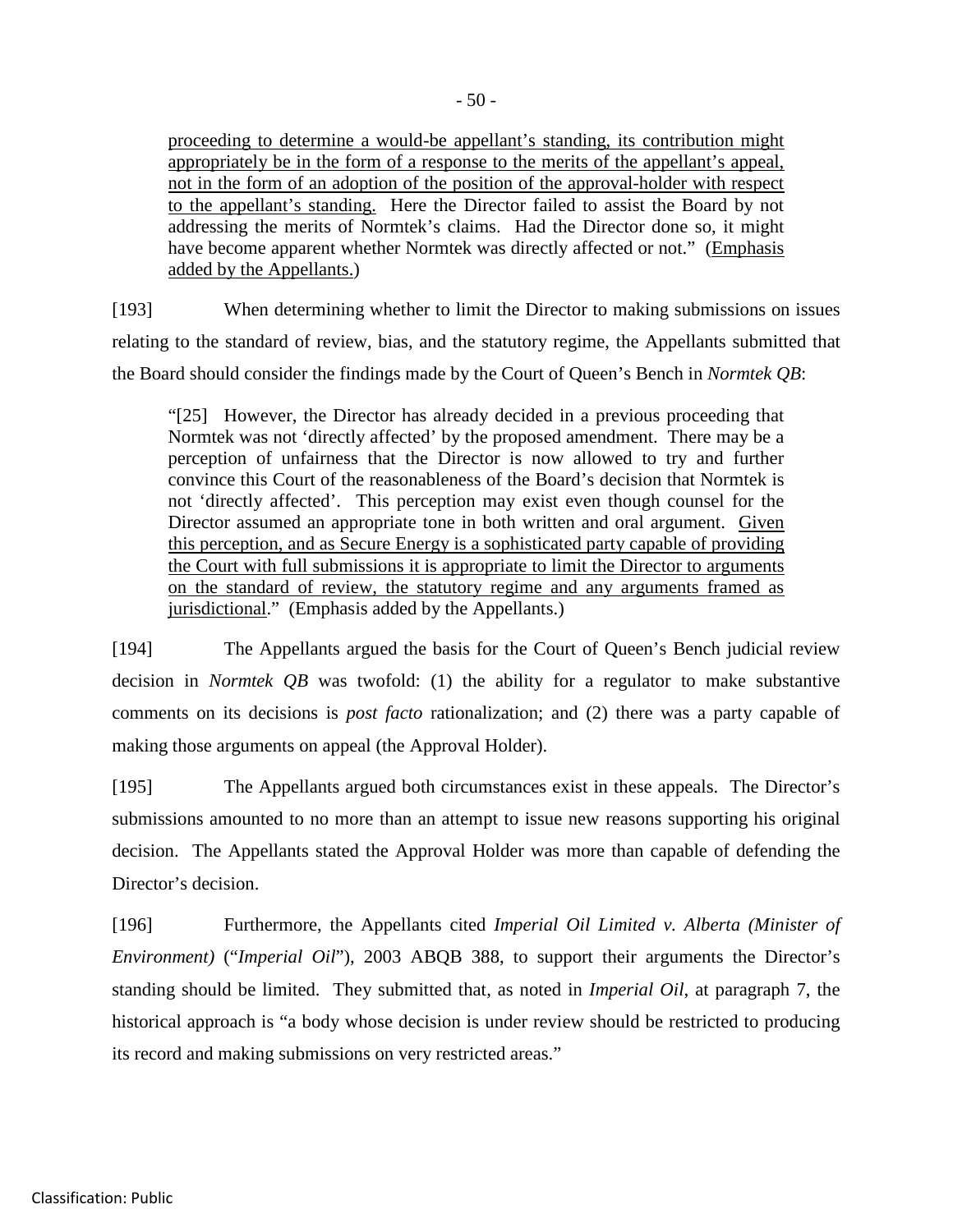[197] The Appellants' position was that the Director, in this case, exceeded the traditional role of standing (i.e., only speaking to the standard of review and providing the appellate body with assistance with the applicable statutory framework). They argued there was no basis to justify this because the Approval Holder was capable and had made submissions that mirrored the Director's submission.

[198] In support of their arguments, the Appellants relied on *Normtek,* where the Court of Appeal reviewed the substantive submissions made by the Director before the Board and the Court of Appeal and held the Director's submissions mirrored the Approval Holder's submission, advanced the position that Normtek's arguments were "speculative and hypothetical" and lacked evidence, and failed to provide any substantive response to Normtek's arguments and, instead, advanced largely procedural objections.

[199] The Appellants argued the factual circumstances outlined in *Normtek* were applicable here.

[200] In these appeals, the Appellants argued the Director provided reasons outlining his decision to grant the Approval, but he went beyond assisting the Board in understanding his decision. The Appellants submitted the Director made extensive substantive arguments criticizing the Appellants and the positions they were advocating. They stated the Director argued:

- 1. the Appellants' submissions did not meet the standards required by the Board;
- 2. the Appellants' arguments on economics were not raised in their Notices of Appeal (factually incorrect);
- 3. the Appellants' arguments on economics and species at risk were beyond the jurisdiction of the Board;
- 4. the Appellants' submissions on the *South Saskatchewan Regional Plan* were inapplicable; and
- 5. the Appellants' suggested terms were erroneous.

[201] The Appellants' argued that four-fifths of the Director's submission was unrelated to the substantive positions advocated by the Appellants. They argued there was little basis for the Director to claim he has any role in these proceedings because the Director provided reasons for his decision. This was particularly so since the Director had, thus far: (1) critiqued the nature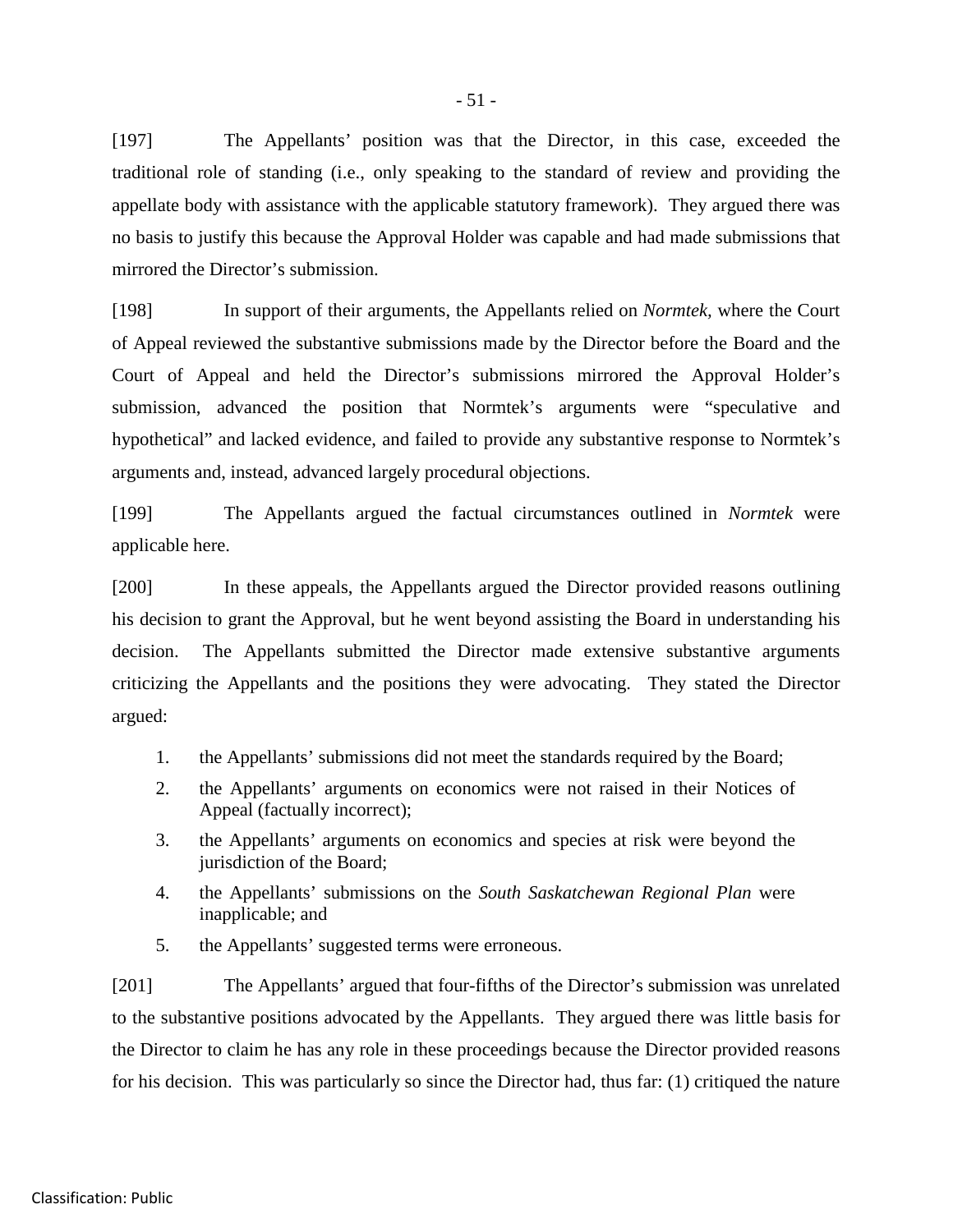of the Appellants' submissions instead of arguing the substantive positions advanced by the Appellants; and (2) mirrored the submissions advocated by the Approval Holder.

[202] The Appellants referred to section 95(6) of EPEA to support their argument the Board is granted broad discretionary authority to determine a party's entitlement to make submissions before it.

[203] In conclusion, the Appellants argued:

- 1. the Director's submissions were inappropriate and ought to be struck because they were an attempt by the Director to rationalize his decision following receipt of the Appellants' Notices of Appeal; and
- 2. the Board ought to exercise its discretion to strike the Director's submissions pursuant to section 95(6) of EPEA.

#### 2. Director

[204] The Director argued the Appellants' motion to strike large portions of the Director's written submission was entirely without merit and should be dismissed by the Board.

[205] The Director submitted he has standing, by virtue of the legislation governing the Board, to participate fully and substantively on the merits of the appeal of the Director's decision to issue the Approval, both in written and oral submissions. Also, the governing legislation explicitly affords the Director party status in appeals before the Board.

[206] The Director noted section l(f)(ii) of the *Environmental Appeal Board Regulation*, Alta. Reg. 114/1993 (the "Regulation") defines "party" to include "the person whose decision is the subject of the notice of appeal" - that is, the Director. The Director submitted the Appellants' submission neglected to mention the Regulation and this critical definition. Further, the Director's status as a full party to an appeal is further evidenced throughout the Regulation.

[207] The Director noted sections 10(1) and (3) of the Regulation provide that all parties to a hearing must provide written submissions and contemplates that each party will bring forward and rely upon facts and evidence at the hearing.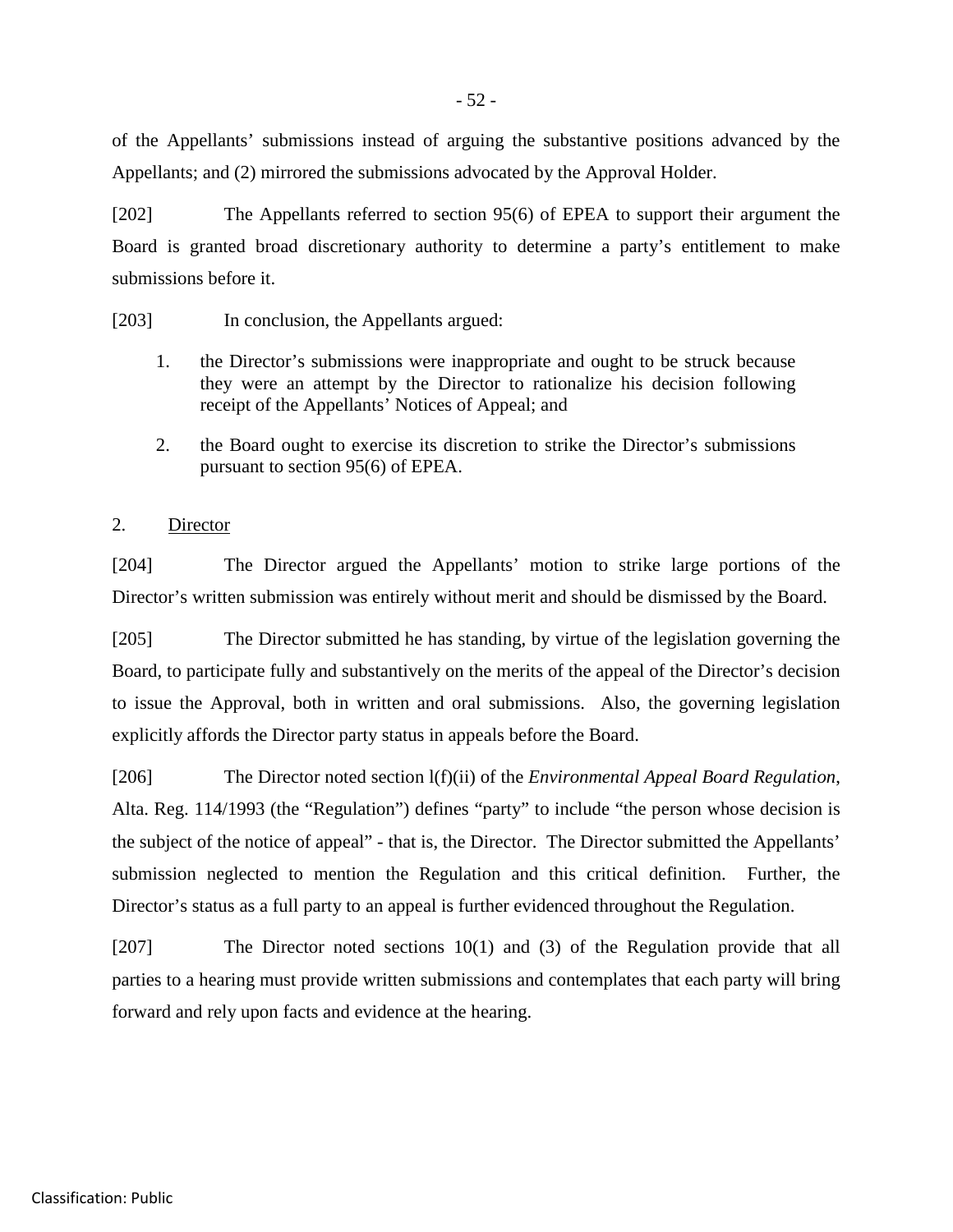[208] The Director noted the Regulation makes no distinction between the roles of parties, and it in no way limits the participation of the Director in an appeal as compared to an appellant or approval holder.

[209] The Director cited the Board's decision in *Brookman and Tulick* v. *Director, South Saskatchewan Region, Alberta Environment and Parks*, re: *KGL Constructors, A Partnership* (24 November 2017), Appeal Nos. 17-047 and 17-050-R (A.E.A.B.) ("*Brookman*"), where the appellants' counsel made a similar attempt to restrict the Director's role in a hearing before the Board:

"[200] ... As stated, the Appellants are of the view the role of the Director in the hearing process should be limited in manner like that of a tribunal being reviewed on judicial review. As has been discussed, the role of the Board in reviewing the Director's decision is not the same as the Court undertaking a judicial review, nor is it the same as the Court of Appeal undertaking a statutory appeal of the Public Utilities Board as occurred in the *Northwestern Utilities* case. Ultimately, the Board's role is to provide the best possible advice to the Minister to make her decision. In the Board's view, the active participation of the Director, where there is new evidence before the Board, is the best way to support this. Specifically, the Board also relies on the provision of the *Environmental Appeal Board Regulation*, Alta. Reg. 114/1993, section l(d).

…

The regulation makes the Director a party to the appeal and makes no distinction between the role of the Director, the appellant, and the project proponent.

[201] This is expressly different from the legislation governing the Public Utilities Board in *Northwestern Utilities*. The Supreme Court of Canada stated:

'Section 65 no doubt confers upon the Board the right to participate in appeals from its decisions, but in the absence of a clear expression for the Legislature, the right is a limited one. The Board is given *locus standi* as a participant in the nature of an *amicus curiae* but not a party. That this is so is made evident by [section] 63(2) of the *Public Utilities Board Act*....

Under [section] 63(2) a distinction is drawn between 'parties' who seek to appeal a decision of the Board or were represented before the Board, and the Board itself. The Board has a limited status before the Court, and may not be considered a party, in the full sense of that term, to an appeal from its own decision.' [Footnote removed]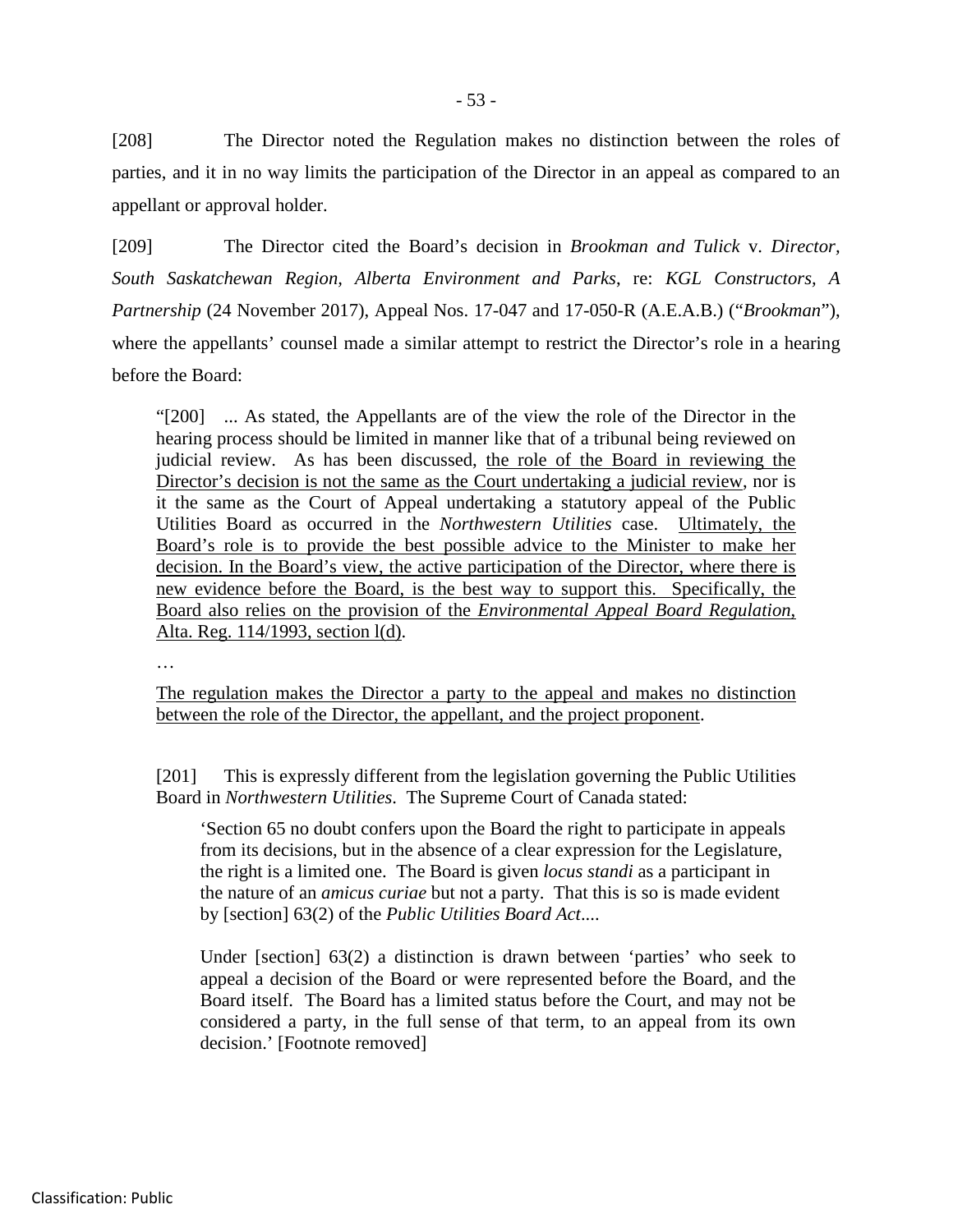Given this difference in legislation and the purpose of the Board's process, the Board does not accept the arguments of the Appellants. The Director is a full party to the Board's proceedings." (Emphasis added by the Director.)

[210] The Director submitted the rationale for including the Director as a party to an appeal is clear. The Director is in the best position to explain to the Board the Approval and the Director's reasons for issuing it. This means not only outlining the general regulatory scheme but also explaining the details underlying the Director's decision to issue the Approval, including AEP's review and assessment of the Approval Holder's application and supporting technical documents.

[211] The Director argued a decision to limit the Director's role before the Board in the extreme manner proposed by the Appellants would be in direct opposition to a plain reading of section 1(f)(ii) of the Regulation and the clear legislative intent expressed throughout the Regulation.

[212] Further, the Director argued the Appellants relied on an overbroad and incorrect interpretation of the Court of Queen's Bench judicial review decision in *Normtek QB* and the *Normtek* decision in support of their preliminary motion.

[213] The Director said the *Normtek* decisions relate to the discrete preliminary issue of determining whether an appellant is directly affected and, thus, eligible for standing as a party before the Board. The *Normtek* decisions contained no rulings striking the Director's submissions on that matter or otherwise limiting the Director's ability to participate substantively at a hearing on the merits. The Director stated that, contrary to the Appellants' submission, the *Normtek* decisions cannot be broadly applied to significantly limit the Director's role and submissions at a Board hearing, particularly if such application disregards or conflicts with the legislation.

[214] The Director stated that to the limited extent the Court of Queen's Bench decision in *Normtek QB* applies to this motion, the Court confirmed the Director's role as a full party to an appeal before the Board. The Director said, after examining the legislative scheme, including the applicable provisions of the Regulation, the Court of Queen's Bench found the following on the Director's standing and role before the Board: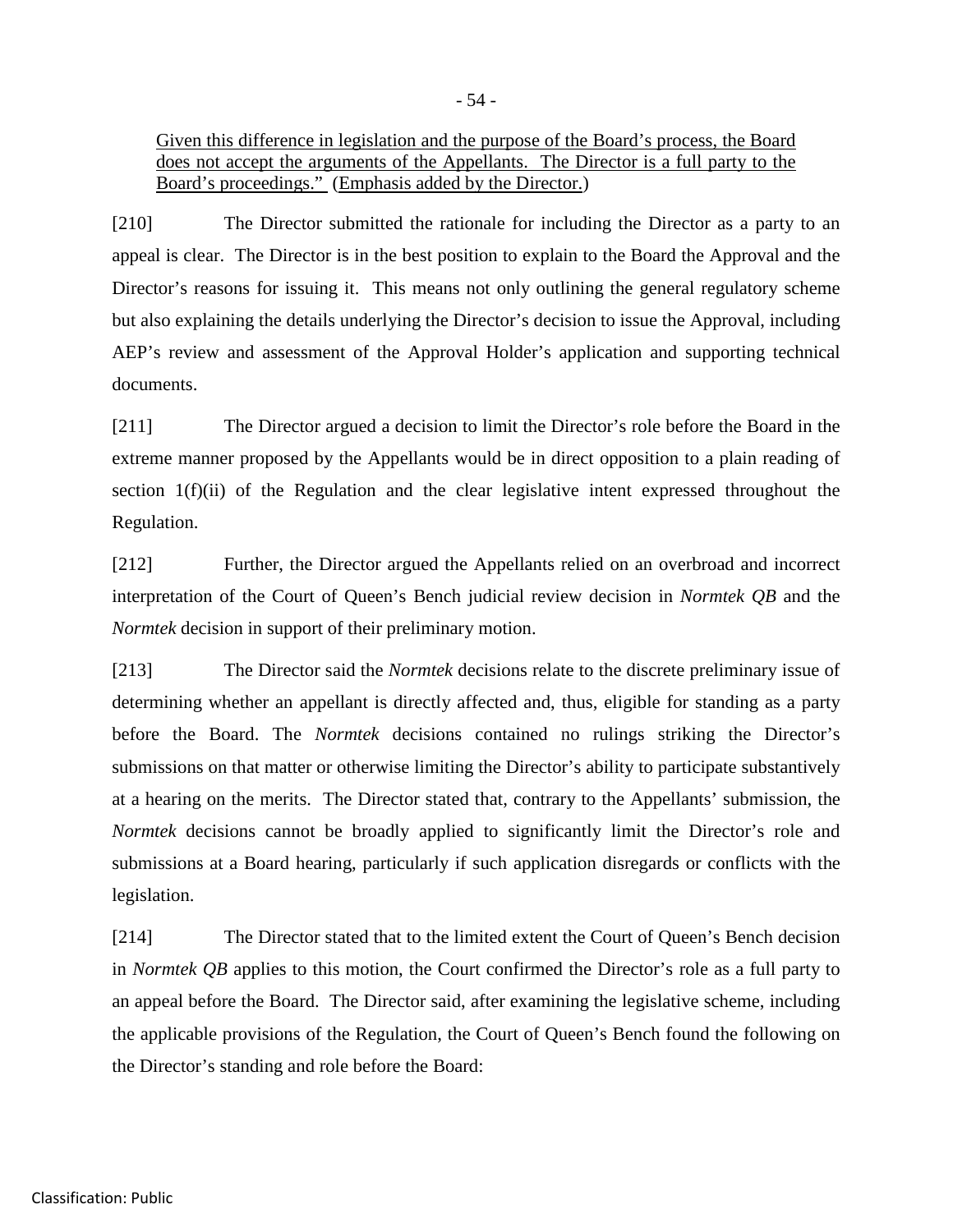"[24] …The [EPEA] gives the Director status, at the Board level, as a party because the Director rendered the decision on the Amending Approval, which is the subject of the appeal. Party status allows the Director to provide submissions on the merits of its decision to grant the Amending Approval. This status also likely extends to a determination regarding preliminary issues on the appeal such as standing." (Emphasis added by the Director.)

[215] The Director submitted the Appellants ignored the Court of Queen's Bench finding in their submission, and this finding was undisturbed by the Court of Appeal in *Normtek.* The Director stated the Court of Appeal noted (in *obiter*) one of the reasons the Director is given party status at a Board appeal:

"[47] As an aside, one of the reasons the Director has typically been accorded 'party' status on appeals of Director's decisions is that in order to assess the merits of an appeal of a Director's decision, the Environmental Appeal Board needs to understand the approval and the reasons therefor. But here the Director, who had already ruled that Normtek was not directly affected by Secure Energy's landfill approval application, took a position on Normtek's directly affected status. Whether that was appropriate, we leave for another day, although we note that it also troubled the reviewing judge. If the Director participates in a Board proceeding to determine a would-be appellant's standing, its contribution might appropriately be in the form of a response to the merits of the appellant's appeal, not in the form of an adoption of the position of the approval-holder with respect to the appellant's standing. Here the Director failed to assist the Board by not addressing the merits of Normtek's claims. Had the Director done so, it might have become apparent whether Normtek was directly affected or not." (Emphasis added by the Director.)

[216] The Director argued the Appellants' submissions mischaracterized these *obiter* comments as the Court's "conclusion" or "ruling" and failed to acknowledge the comments:

- 1. explicitly state the Director has party status at Board appeals;
- 2. are focused on the preliminary matter of the Director's participation in determining a potential appellant's standing as directly affected;
- 3. indicated a preference for the Director to provide submissions on the merits of Normtek's claim for standing; and
- 4. did not contemplate, nor result in, striking the Director's submissions on that preliminary matter.

[217] The Director submitted that, even if *Normtek* applied more broadly to this preliminary matter, which it does not, the Appellants' argument would fail. The Director noted the portions of his submission the Appellants wanted to strike were all on the merits of the issues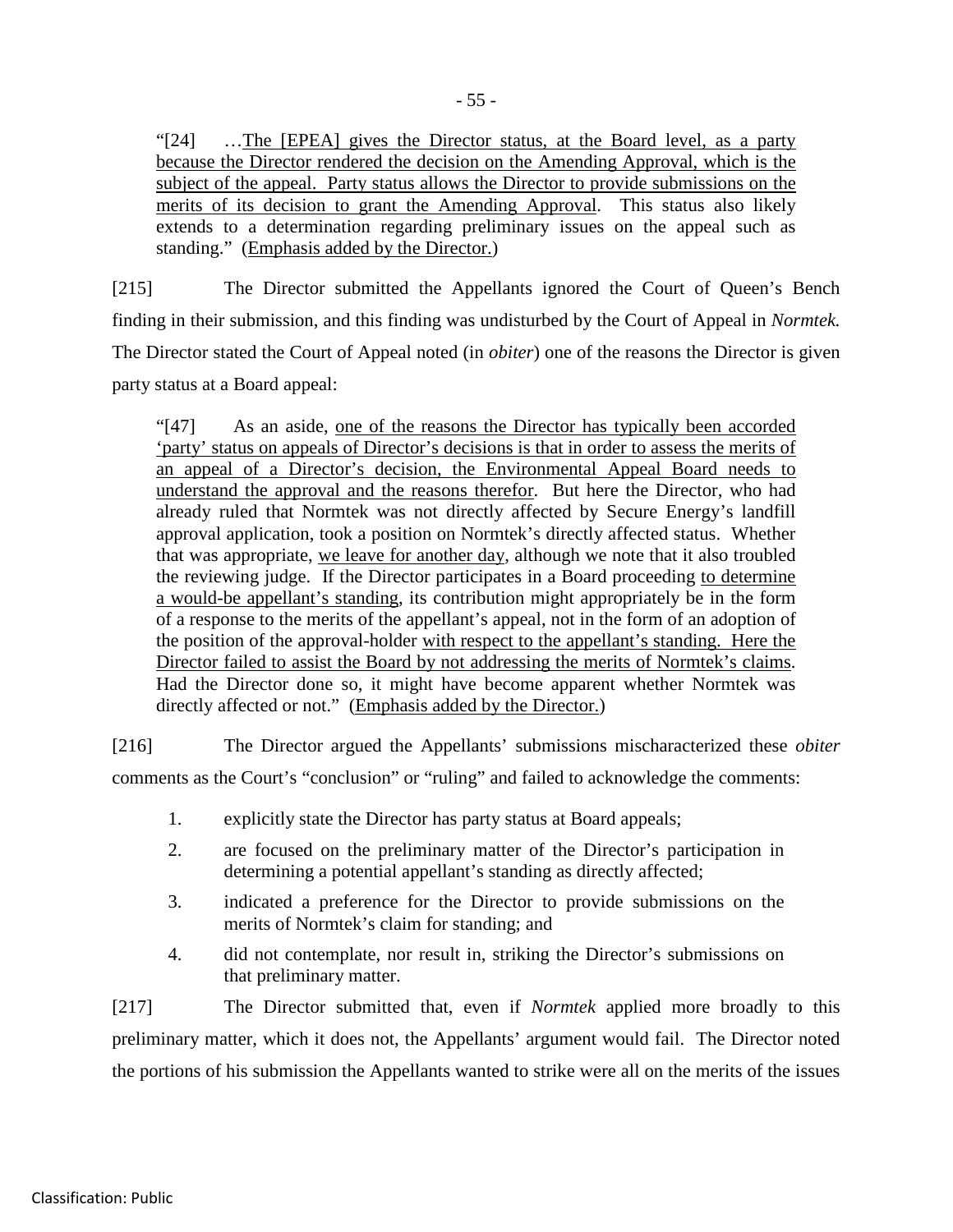set by the Board or in direct response to arguments and issues raised by the Appellants. The Director stated both *Normtek* decisions explicitly confirmed the Director's ability to provide submissions on the merits.

[218] The Director argued *Imperial Oil* and *Leon's* had no application to the present motion. The Director said *Imperial Oil* and *Leon's* pertained to the role of administrative tribunals upon judicial reviews of the tribunals' decisions, not to statutory decision-makers of first instance engaging in a statutory appeal.

[219] The Director explained *Imperial Oil* and *Leon's* were clearly distinguishable from the present situation, as in these appeals, the Director is participating, as he is statutorily entitled to do, in a review of his decision before an administrative tribunal, the Board. The Director stated that, just as the Board in *Brookman* found the Supreme Court of Canada's decision in *Northwestern Utilities* v*. Edmonton (City)*, 1978 CanLII 17 (SCC), [1979] 1 S.C.R. 684 ("*Northwestern Utilities*") did not apply to a statutory appeal, the cases cited by the Appellants likewise did not apply in this context.

[220] The Director noted the Appellants also relied on *Leon's* to raise a concern that, if the Minister reverses the Director's decision, a new application by the Approval Holder might be 'tainted' by the Director's role in these proceedings. The Director argued *Leon's* was not applicable to this preliminary motion as *Leon's* was a judicial review that spoke specifically to the independence and impartiality of an administrative tribunal exercising an adjudicative function.

[221] The Director submitted his role in these proceedings is to explain the decision he made, which is now under appeal. The Director stated he would consider any new application based on the individual merits of that application.

[222] The Director argued the cases raised by the Appellants did not form a basis for disregarding the Regulation that expressly defines the Director as a party. As a result, the Board should give these cases no weight with respect to this preliminary motion.

[223] The Director noted the Appellants alleged one "basis" of the Court of Queen's Bench's decision to restrict the Director's standing was that making substantive comments on its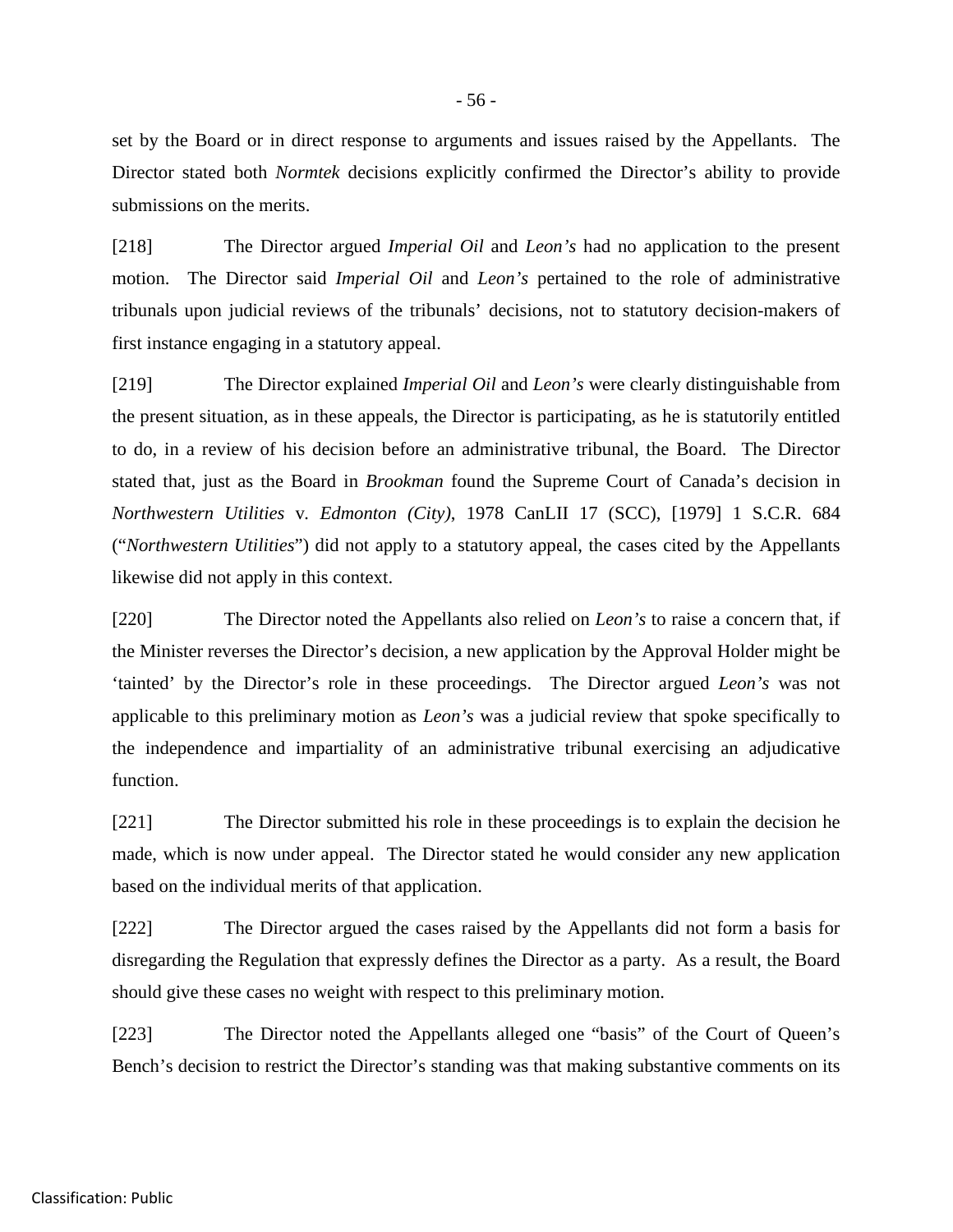decision is *post facto* rationalization." The Director submitted this was a mischaracterization of the *Normtek QB* decision since the Court made no mention of "*post facto* rationalization," and the Appellants failed to cite any portion of *Normtek QB* that supported this assertion, or even any explanation as to what "*post facto* rationalization" entails.

[224] The Director stated, at paragraph 49 of the March 24, 2021 Submission:

"Critically, the Court in *Normtek ABQB* was not examining the Director's submissions on the reasonableness of his own decision. Rather, [Justice] Ashcroft found it appropriate to limit the Director's arguments before the Court on 'the reasonableness of *the Board's decision* that Normtek is not 'directly affected' (emphasis added, [paragraph] 25) at the *judicial review* of that decision. The Court did not limit the Director's standing before the Board to make submissions on the merits of the appeal."

[225] The Director submitted that *ex post facto* rationalization does not appear to be an established concept in administrative law. Nonetheless, the Director argued his submissions did not constitute new or additional reasons that did not exist at the time he made the decision to issue the Approval.

[226] The Director referred to his Decision Statement and the other documents he considered as described in that Decision Statement, found in the Director's Record, at Tab 32. The Director stated there is a distinction between explaining a decision with reference to supporting documents, which is occurring in the present appeals and creating new reasons to justify a decision after the fact.

[227] The Director submitted the *de novo* nature of Board hearings means the parties need to address new information or evidence submitted after the decision was made. The Director explained this did not mean the Director was providing new reasons but rather providing AEP's position on new evidence to assist the Board in providing the best possible advice to the Minister.

[228] The Director stated that should the Board find the Director's written submission offers reasons unsupported by the Director's Record and not present at the material time of his decision to issue the Approval, the Board may determine what weight to give those submissions, rather than to strike them in advance.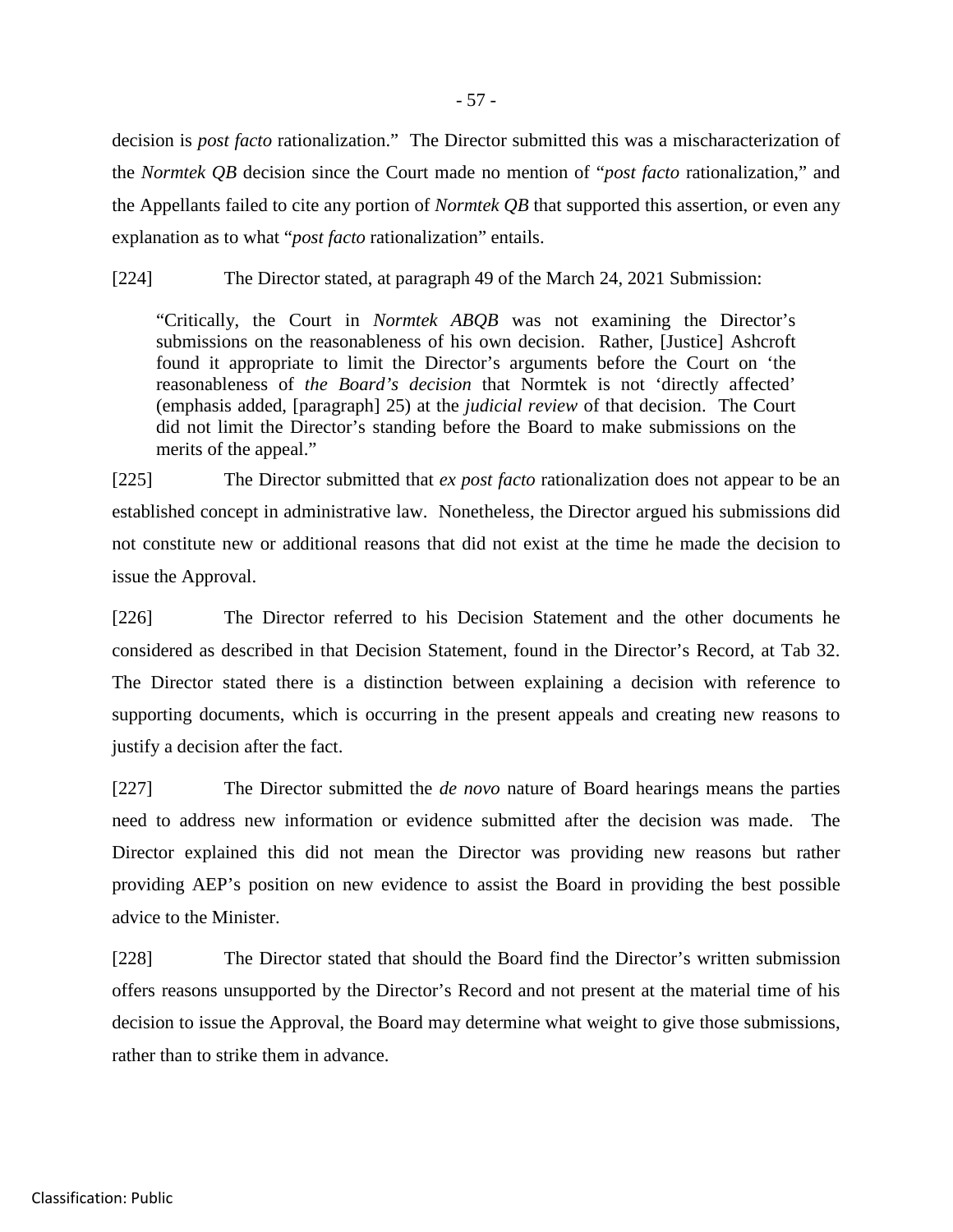- 58 -

#### 3. Approval Holder

[229] At paragraphs 47 and 49 of their March 3, 2021 Submission, the Approval Holder submitted the Appellant's citation of *Normtek* did not support the Appellants' contention the Director's participation should be constrained in these appeals. They argued the Court of Appeal in *Normtek* was clearly dealing with the issue of the Director's participation in the matter of standing - i.e., whether *Normtek* was directly affected. The Court of Appeal specifically noted that, even in matters of standing, the Director could participate with respect to the merits of the appeal.

[230] The Approval Holder noted that, other than *Normtek*, nothing had changed since the Board determined the participation of the Director in *Brookman* and decided the Director was a proper party to the proceeding without the restrictions now proposed by the Appellants. The Approval Holder said it should not be necessary for parties to continue to incur costs re-litigating matters again and again.

[231] The Approval Holder noted the Appellants seemed surprised that both the Director and the Approval Holder addressed some similar issues in their submissions to the Board. The Approval Holder questioned whether the Appellants thought, in an appeal of the Approval, the Director or the Approval Holder would not address the terms and conditions of the Approval, address the jurisdictional questions posed by the Board with respect to economic viability, or address the Appellants' submissions on the *Species at Risk Act* or the *South Saskatchewan Regional Plan*.

[232] The Approval Holder asked what would be wrong if the Director and the Approval Holder reached similar conclusions on some issues. The Approval Holder said it quite routinely happens in all types of litigation involving multiple parties, including regulatory appeals, that some of the parties may reach similar conclusions on some issues, but what would not be routine is for any tribunal to limit the participation of a party on the grounds the party may reach the same conclusions as another party. The Approval Holder submitted the Board should be focusing on what information that party can provide to the Board to help it fulfill its mandate of providing recommendations to the Minister, and in that regard, the Director can provide unique information and perspective.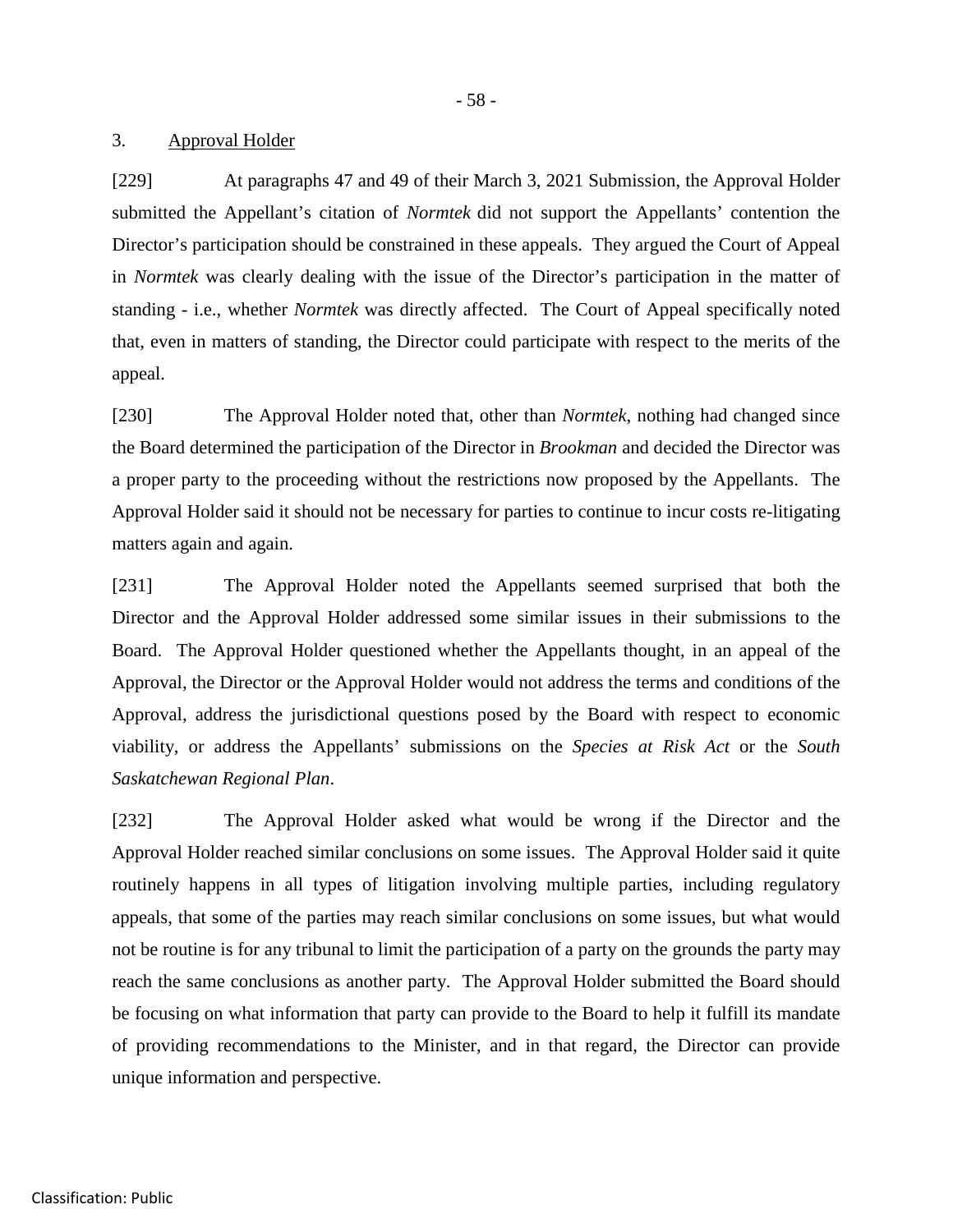- 59 -

## 4. Appellants' Rebuttal

[233] In response to the Approval Holder's submissions, the Appellants stated they were not "surprised" the Director's submissions matched those of the Approval Holder. The Appellants argued the Director did not need to make submissions because the Approval Holder was able to advocate the position.

[234] The Appellants stated the primary consideration in determining whether a tribunal may be granted standing on appeal was stated in *Leon's,* at paragraph 29, it stated: "The existence of other parties who can effectively make the necessary arguments is a central consideration." (Emphasis added by the Appellants.)

[235] The Appellants argued that, when considering whether to grant the Director standing to make substantive submissions, the Board should apply the test set out in *Leon*'s together with the requirement in section 95(6) of EPEA.

[236] The Appellants submitted that, ultimately, the Board would not be applying the principles of natural justice if it:

- 1. forced the Appellants to address submissions advocated by the Approval Holder and the Director;
- 2. allowed the Director to engage in *post-facto* rationalization; and
- 3. allowed the Director to take substantive positions, knowing that, should the Board refuse to grant an Approval, the Approval Holder may reapply to that same Director.

[237] Concerning the Director's submissions on the Regulation, the Appellants responded they were applying for a remedy under section 95(6) of EPEA.

[238] The Appellants stated it is contrary to the principles of natural justice for the Board: (1) to require them to respond to two sets of substantive submissions; (2) permit the Director to supplant his reasons for his decision; and (3) colour the role of the Director when the Appellants may be back before him on another application from the Approval Holder.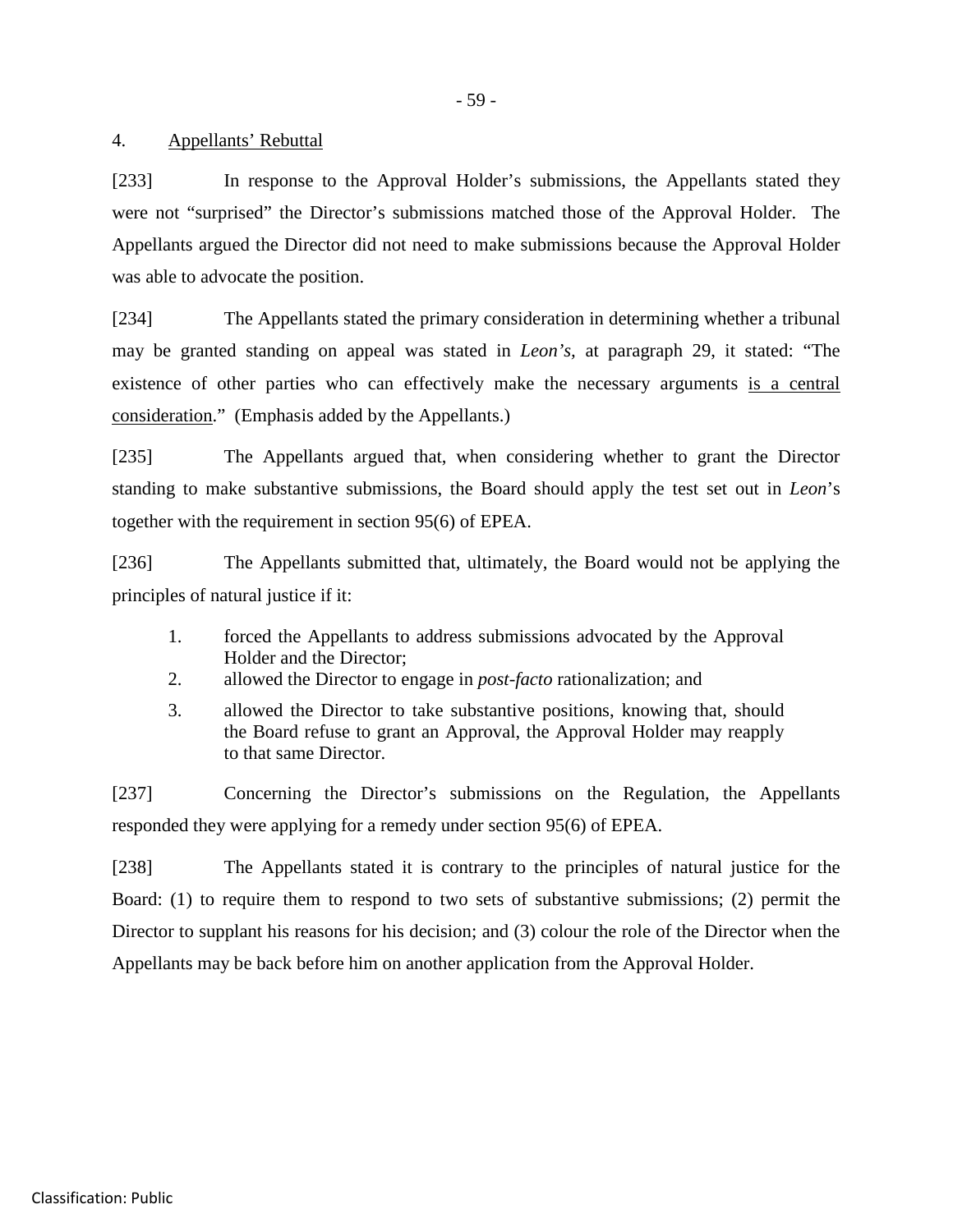[239] When balancing the Regulation against EPEA, the Appellants stated the Board's enabling legislation, EPEA, would prevail in all instances.<sup>[34](#page-65-0)</sup> Therefore, if the requirement for the Board to hear from a party conflicts with the principles of natural justice as set out in EPEA, then the Regulation is irrelevant. However, the Appellants acknowledged that EPEA and the Regulation do not conflict.

[240] Concerning the Director's submissions on sections 10 to 15 of the Regulation, the Appellants argued nothing in these sections outlines what submissions a party is required to make. For example, there is nothing that requires the Director to make submissions on his *post facto* rationalization.

[241] Concerning the Director's submissions on the *Brookman* decision, the Appellants referred to *Northwestern Utilities* to argue there was no basis for the Board to conclude the Director's submissions may be any more than a "limited one."

[242] The Appellants argued the Legislature made no clear expression permitting the Director to make substantive submissions on each aspect of the Appellants' appeals. Rather, the Legislature only stated the Director shall give "a summary of the facts and evidence to be relied on by the person filing the submission," as per the Regulation, section 10(3).

[243] The Appellants agreed the Director may outline the statutory scheme. However, they argued there was no statutory authority under EPEA or the Regulation that would allow the Director to make submissions on any other aspect of his decision.

[244] The Appellants submitted the *Brookman* decision, relied upon by the Director and Approval Holder, should be distinguished for the following reasons:

- 1. on the issue of the Director's participation, *Brookman* was decided before *Normtek*;
- 2. the Director's January 8, 2021 merit submissions argued the Board should ignore *Brookman* and revisit the standard of review; and

<span id="page-65-0"></span> <sup>34</sup> The Appellants cited Sullivan R., *Statutory Interpretation*, 3d ed (Toronto: Irwin Law, 2016) at page 329, to support their position. The Board notes the passage cited by the Appellants also states: "…the paramountcy of statutes over legislation operates as a presumption. In the event of a conflict, the statute is presumed to prevail, but this presumption is rebuttable by clear evidence of a contrary intent."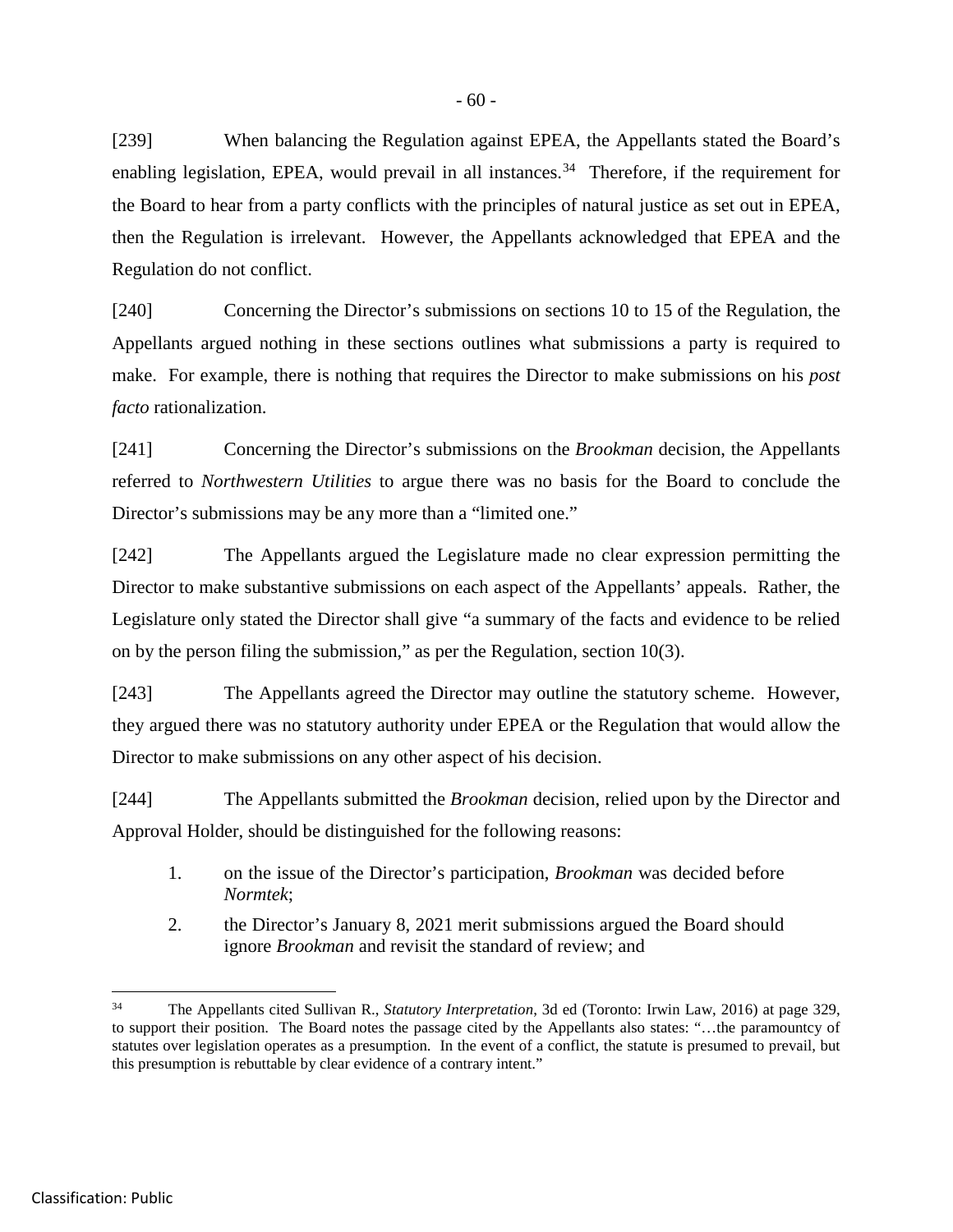3. the Board in *Brookman* did not appear to have considered section 95(6) of EPEA.

[245] The Appellants agreed the Director has standing and may make submissions, but the issue, in this case, was what submissions the Director should be allowed to make. The Appellants argued the Director's submissions went far beyond what the Court in *Normtek*  envisioned. The Appellants noted the Director's submission was 46 pages in length, but the reasons for his decision were less than three pages in length.

[246] The Appellants believed the Director took substantive positions. In the Appellants' Submission, dated April 15, 2021, at paragraph 35, they cited the following examples from the Director's submissions:

"84. The Appellants have not met the onus of proof required to justify a recommendation from the Board to reverse or vary the Director's decision to issue the Approval.

…

133. Much of the Appellants' submission focuses on the federal *Species at Risk Act* (*SARA*) and the alleged reliance of two SARA listed species, the Bank Swallow and the Little Brown Myotis, on the wetlands approved to be impacted in accordance with the Approval.

134. However, *SARA* is outside the scope of this appeal.

…

158. The Appellants' submission appears to allege the Approval fails to properly apply the South Saskatchewan Regional Plan (SSRP).

…

231. In order to establish the Approval conditions are inadequate to protect the environment, the Appellants must first provide evidence that the Approval activities will have a significant adverse impact. The Appellants have not met the onus to demonstrate that the construction and maintenance of the stormwater management system or the infilling and modification of wetlands, as allowed under the Approval, will have a significant adverse effect on the aquatic environment.

…

249. The Appellants have not met the onus to demonstrate the stormwater management system as approved will have a significant adverse effect on the aquatic environment. Further, although the Appellants' written submission does not refer to Dr. Chu's comments, the Director submits the Chu Review provides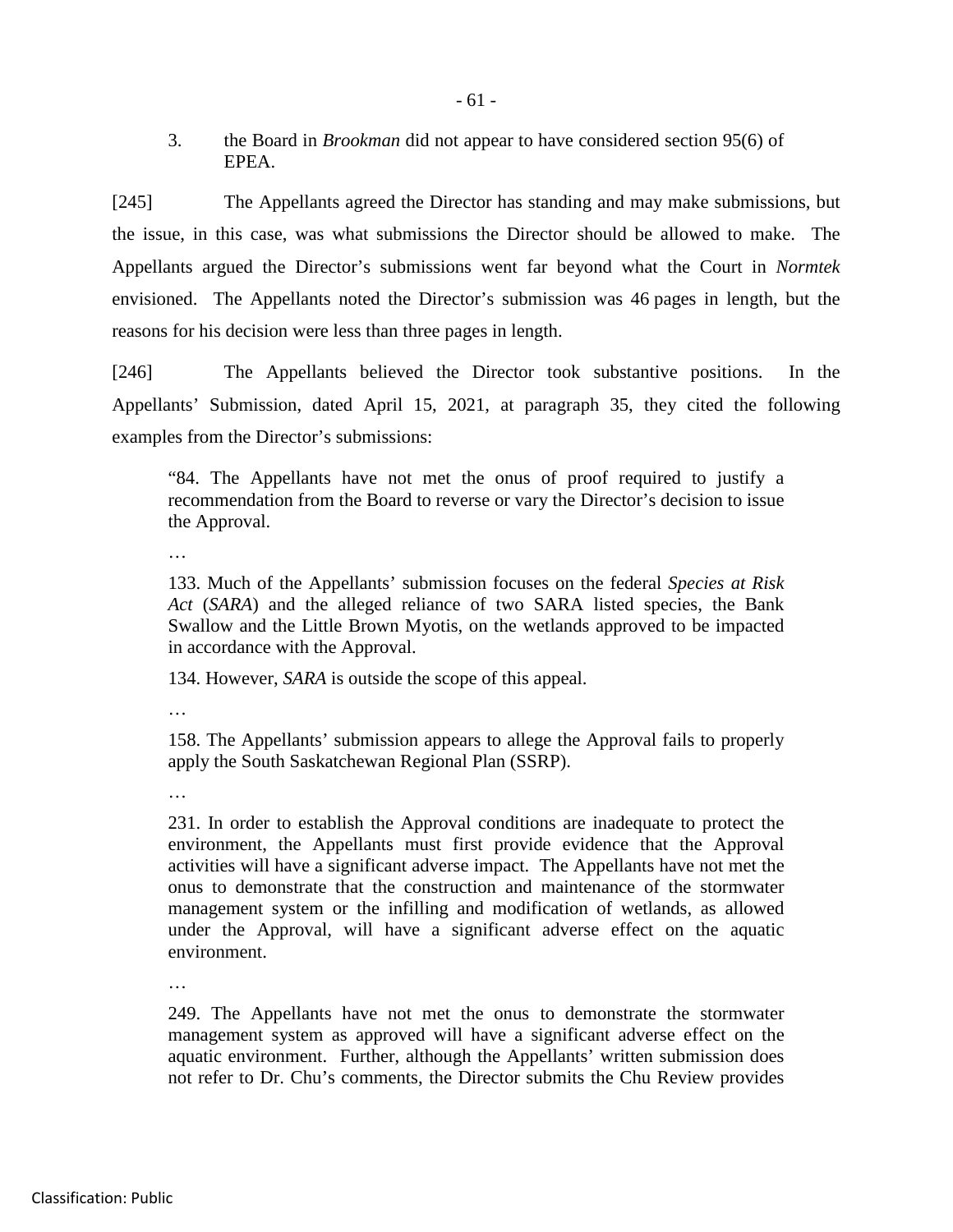no site-specific assessments or evidence of significant adverse impacts on the aquatic environment as a result of the stormwater management system.

…

257. Notwithstanding their concerns, the Appellants have submitted no evidence to suggest the Approval activities will have a significant impact on any wildlife, including the Bank Swallow or Little Brown Myotis. The Appellants' submission speaks to *SARA* generally and how it might apply if a *SARA*-listed species had an approved recovery strategy with designated critical habitat, which is not the case in this instance. However, there is no reference to how the actual Approval activities might impact wildlife, beyond stating that Bank Swallows and Little Brown Myotis 'use the wetlands.'"

[247] The Appellants referred to Justice Ashcroft's ruling in *Normtek QB* to argue the Director's submissions went far beyond submissions on the merits of his decision to grant the Approval, and they referenced *Normtek* where it stated the Director's submissions should assist the Board with understanding the "approval and the reasons therefor."

[248] The Appellants stated the Director cannot go beyond explaining the statutory scheme and his decision being appealed. Further, where the Director issued reasons for his decision, as he did in these appeals, he is bound to follow those reasons and not supplant or contradict those reasons.

[249] In their submission, dated April 15, 2021, at paragraph 40, the Appellants stated there is no authority for the Director to argue the Court of Appeal in *Normtek* "indicated a preference for the Director to provide submissions on the merits of Normtek's claim for standing." The Appellants submitted that was what the Court of Appeal was "troubled" in *Normtek*. The Appellants stated that in terms of substantive submissions, the Director was limited to providing submissions on his decision to issue the Approval.

[250] The Appellants disagreed with the Director's submissions on the inapplicability of *Leon's*, *Northwestern Utilities*, and other cases. They stated the Director provided no basis that a long line of authority dealing with tribunal participation, starting with *Northwestern Utilities*, should be ignored by the Board.

[251] The Appellants submitted the Director appeared to draw a distinction between judicial and statutory review, but he did not explain why there was a difference.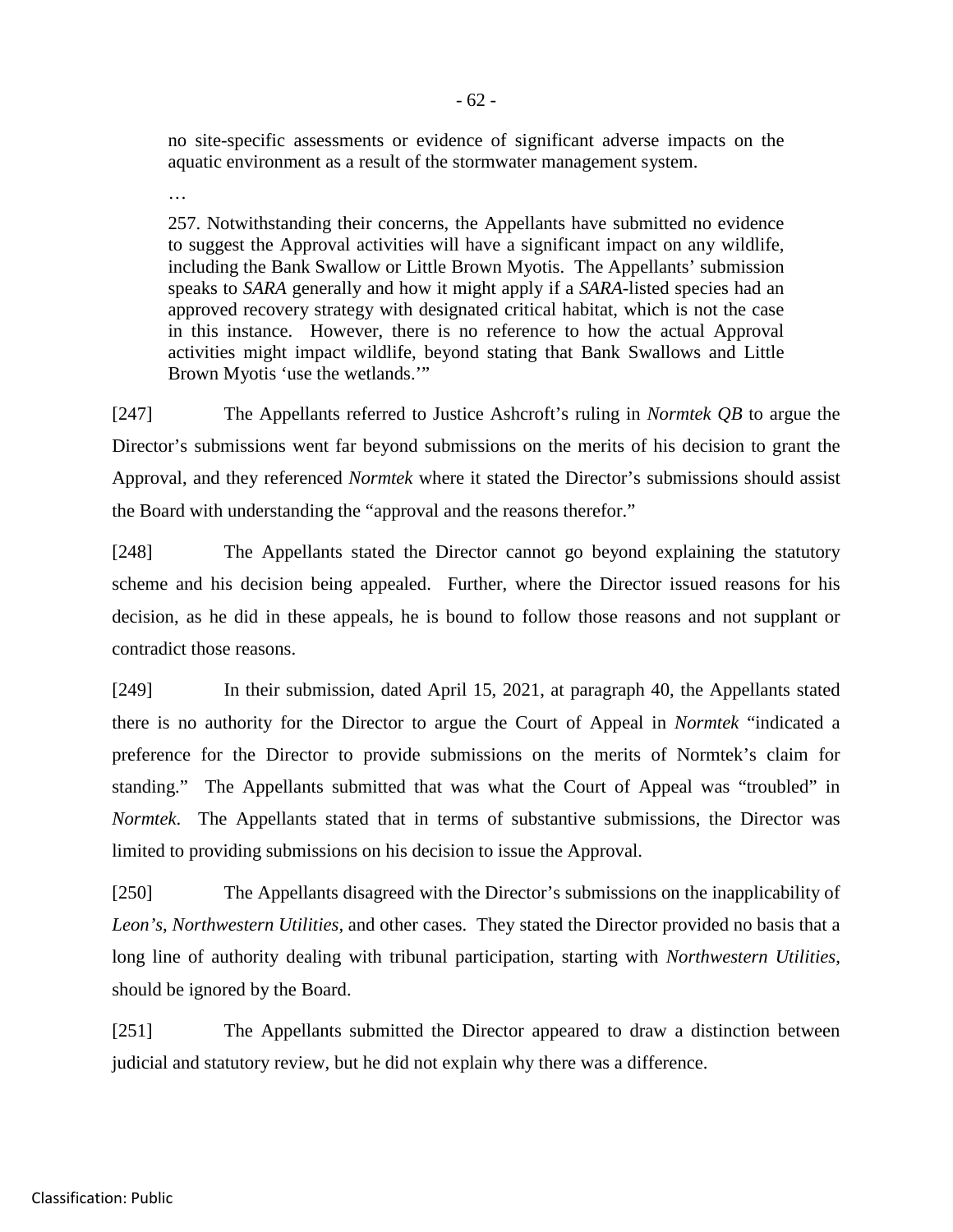[252] The Appellants stated there are instances where judicial review is undertaken because there is a right to a statutory appeal, such as under section 45 of the *Responsible Energy Development Act*, S.A. 2012, c. R-17.3, and section 470 of the *Municipal Government Act*, R.S.A. 2000, c. M-26. Section 45(1) of the *Responsible Energy Development Act* states: "A decision of the Regulator is appealable to the Court of Appeal, with the permission of the Court of Appeal, on a question of jurisdiction or on a question of law." Section 470(1) of the *Municipal Government Act* states: "Where a decision of an assessment review board is the subject of an application for judicial review, the application must be filed with the Court of Queen's Bench and served not more than 60 days after the date of the decision."

[253] The Appellants submitted the Director was, therefore, arguing the Court of Appeal and Court of Queen's Bench should ignore *Northwestern Utilities* because there is a statutory right of appeal.

[254] The Appellants argued the Director's argument was nonsensical and contrary to holdings from the Supreme Court of Canada decision in *Canada (Minister of Citizenship and Immigration)* v. *Vavilov*, 2019 SCC 65:

"[50] We wish, at this juncture, to make three points regarding how the presence of a statutory appeal mechanism should inform the choice of standard analysis. First, we note that statutory regimes that provide for parties to appeal to a court from an administrative decision may allow them to do so in all cases (that is, as of right) or only with leave of the court. While the existence of a leave requirement will affect whether a court will hear an appeal from a particular decision, it does not affect the standard to be applied if leave is given and the appeal is heard.

[51] Second, we note that not all legislative provisions that contemplate a court reviewing an administrative decision actually provide a right of appeal. Some provisions simply recognize that all administrative decisions are subject to judicial review and address procedural or other similar aspects of judicial review in a particular context. Since these provisions do not give courts an appellate function, they do not authorize the application of appellate standards. Some examples of such provisions are…s. 470 of Alberta's *Municipal Government Act*, R.S.A. 2000, c. M-26, which does not provide for an appeal to a court, but addresses procedural considerations and consequences that apply '[w]here a decision of an assessment review board is the subject of an application for judicial review': s.470(1)".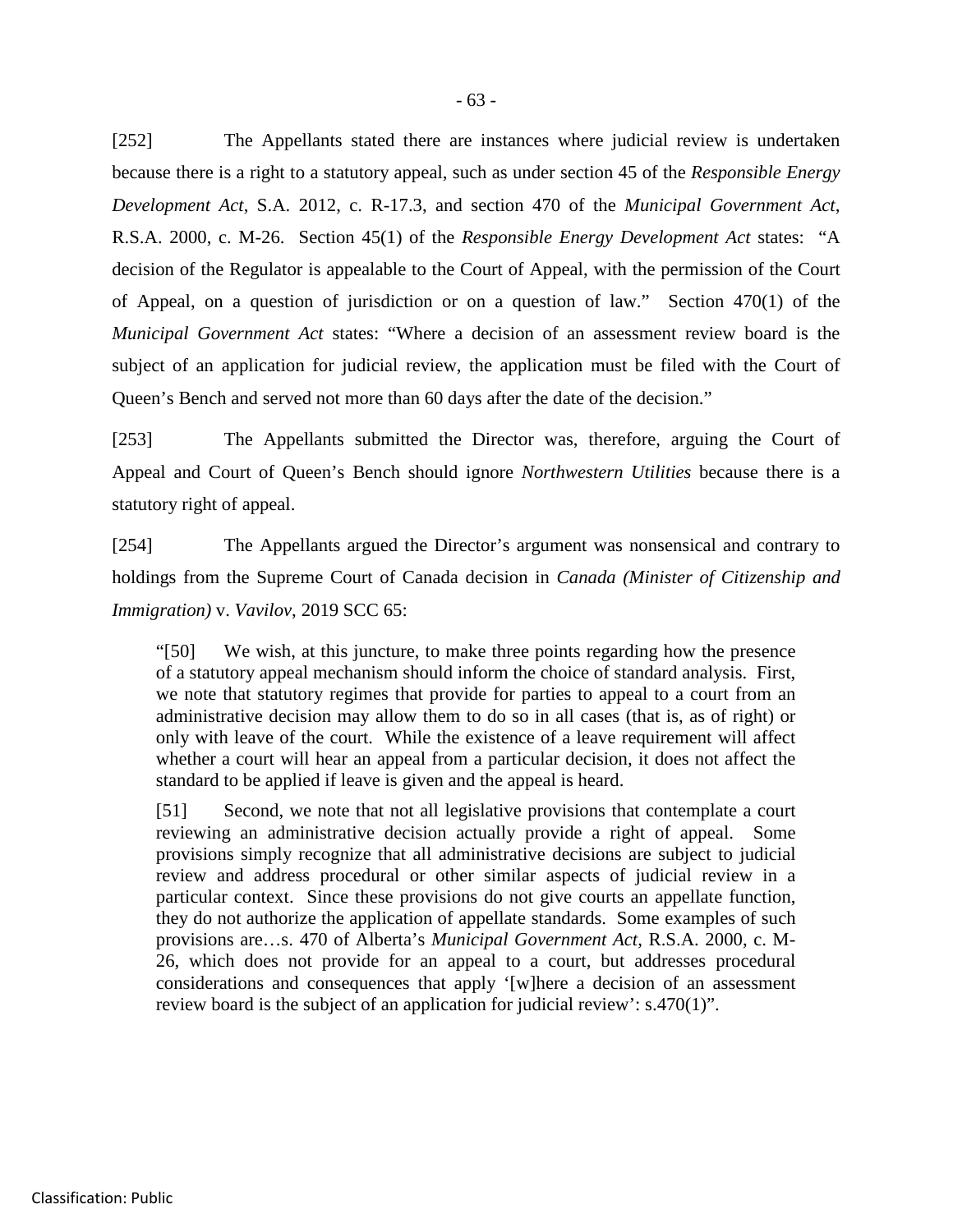- 64 -

[255] The Appellants argued the Supreme Court of Canada clearly articulated that, where there is a statutory right of appeal, principles of judicial review, such as standard of review and tribunal participation, still apply.

## **B. Board's Analysis**

[256] There is no dispute it is appropriate for the Director to make submissions to the Board during the hearing of an appeal. Rather, the issues raised here are:

- (1) What is the appropriate role of the Director in these appeals? and
- (2) What is the appropriate content of the Director's submissions in these appeals?

As a starting point, the Board must review its governing legislation set out in Part 4 of EPEA, Part 9 of the *Water Act*, and the Regulation.

- [257] Section 1(f) of the Regulation defines "party" as:
	- "(i) the person who files a notice of appeal that results in an appeal,
	- (ii) the person whose decision is the subject of the notice of appeal,
	- (ii.1) where the subject of the notice of appeal is an approval or reclamation certificate under the Act or an approval, licence, preliminary certificate or transfer of an allocation of water under the *Water Act*, the person who holds the approval, licence or preliminary certificate, the person to whom the reclamation certificate was issued or the person to whom the allocation was transferred, and
	- (iii) any other person the Board decides should be a party to the appeal." (Emphasis added by the Board.)

[258] The Regulation applies to all appeals conducted by the Board pursuant to Part 4 of EPEA and pursuant to any other enactment, including under Part 9 of the *Water Act*.

[259] Therefore, under the legislation establishing Board proceedings, a director whose decision is the subject of the appeal is entitled to "party status" in all appeals conducted by the Board. There is no distinction between the roles of the different "parties" to the appeal in the Regulation.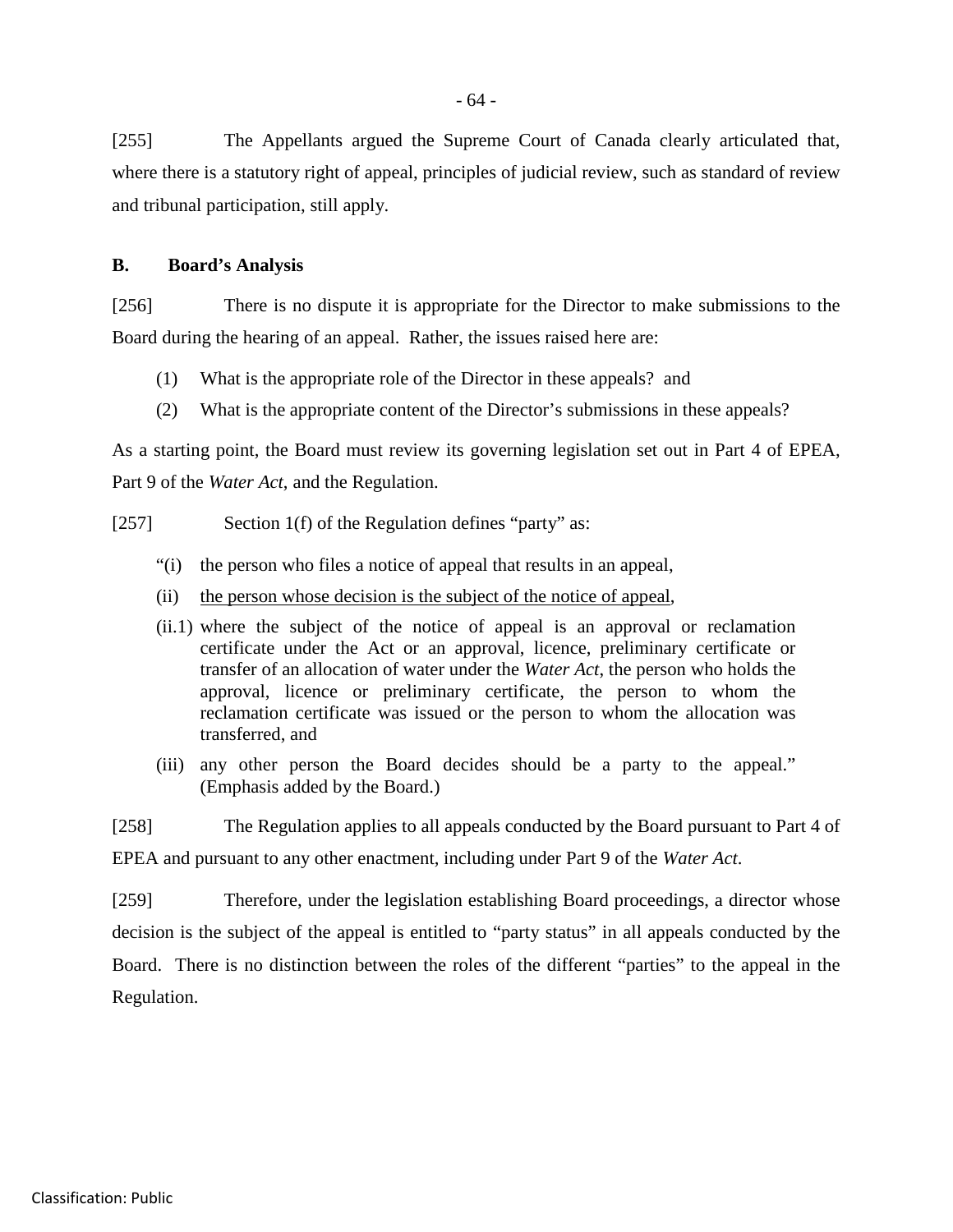[260] Here, the Director's decision to issue the *Water Act* Approval is the subject of the appeals and, accordingly, the Board finds the Director is a "party" to the appeals as stated in section 1(f)(ii) of the Regulation.

[261] With respect to the Appellants' references to *Normtek* regarding the Director's participation in an appeal, the Board finds the Courts' comments clearly pertained to the Director's participation in a Board proceeding to determine an appellant's standing before the Board - i.e., whether the appellant is directly affected. The Board notes in these appeals that the Director took no position on the Applicants' application for the reconsideration of their status as "directly affected" parties in this proceeding.

[262] As noted by the Court of Appeal, at paragraph 47, in *Normtek*:

"…one of the reasons the Director has typically been accorded 'party' status on appeals of Director's decisions is that in order to assess the merits of an appeal of a Director's decision, the Environmental Appeal Board needs to understand the approval and the reasons therefore.…

If the Director participates in a Board proceeding to determine a would-be appellant's standing, its contribution might appropriately be in the form of a response to the merits of the appellant's appeal, not in the form of an adoption of the position of the approval-holder with respect to the appellant's standing."

[263] The Board agrees and adopts this reasoning from *Normtek.*

[264] Based on this analysis, the Board accords the Director "party" status in these appeals to assess the merits of the Director's decision, so he can assist with the Board's understanding of the Approval and the reasons it was granted with the specific terms and conditions.

[265] Given the concerns raised by the Appellants, the Board considered whether the Director should have the same rights to participate in these appeals as the other parties, namely the Appellants and the Approval Holder. In other words, should the Director's participation or standing in these appeals be subject to any limits?

[266] The Board agrees with the Appellants that maintaining the Director's impartiality, principles of natural justice, principles of fairness, and the Director's statutory role, are key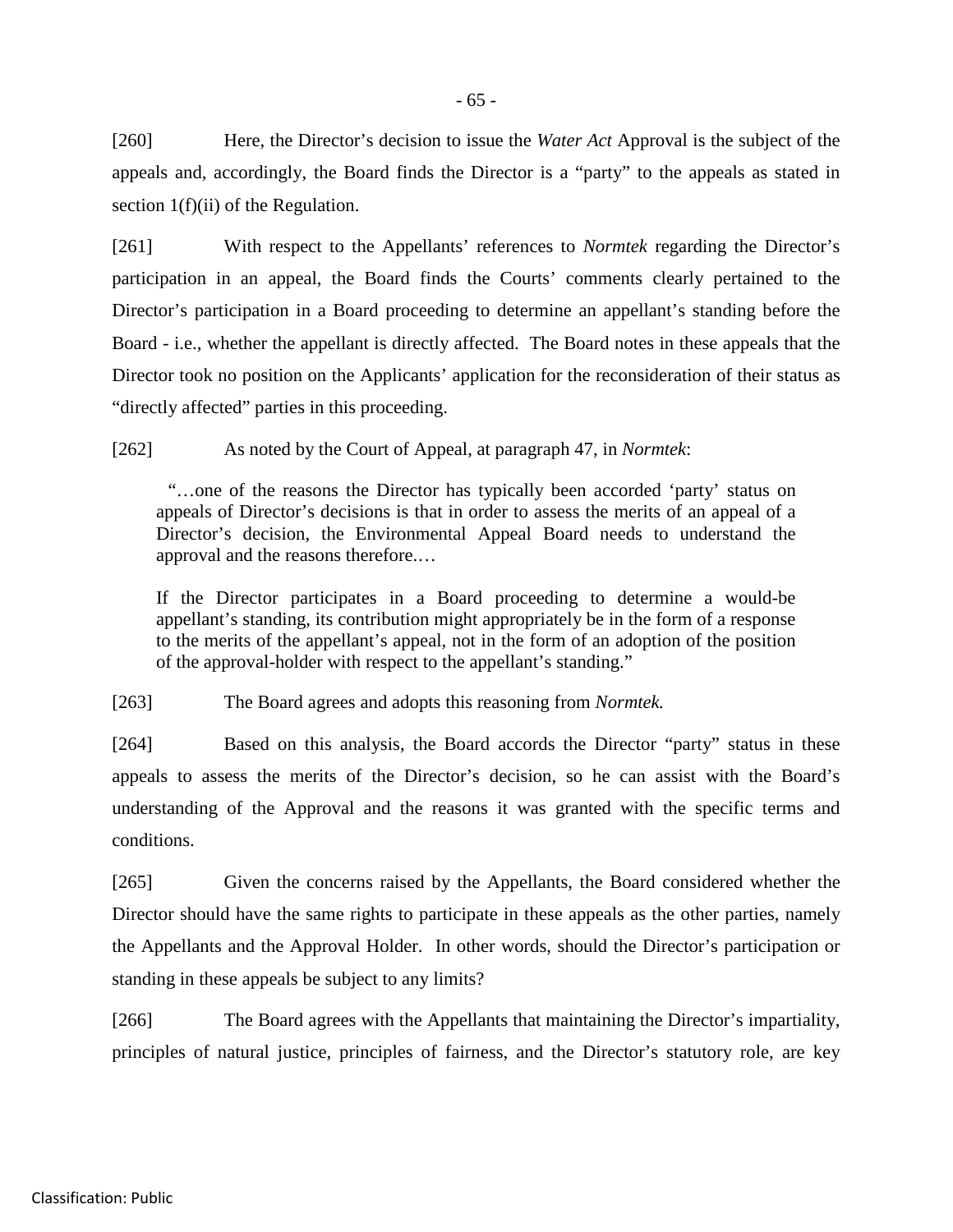considerations when the Director becomes a party to participate in the appeal of his decision before the Board.

[267] The Appellants relied on *Leon's* and *Northwestern Utilities* to support their position that the Director's participation should be limited. The Appellants agreed the Director is free to argue issues of jurisdiction or to explain the record when the Director's decisions are subject to an appeal, but the Appellants argued the Director should not enter the arena and argue the correctness of his decision. Also, the Appellants argued the Director's submissions should be limited to the standard of review, bias, and the statutory regime but based on the Courts decisions in *Imperial Oil*, *Leon's*, and *Northwestern Utilities*, new submissions cannot be led.

[268] However, the Board notes *Imperial Oil, Leon's,* and *Northwestern Utilities* predate the Supreme Court of Canada's decision in *Ontario (Energy Board)* v*. Ontario Power Generation Inc.*, 2015 SCC 44, [2015] 3 SCR 147 *("Ontario Power Generation").* This case was referenced by Justice Ashcroft in *Normtek QB,* at paragraph 19*.*

[269] The Supreme Court of Canada's decision in *Ontario Power Generation* is binding legal authority on the Board.

[270] In *Ontario Power Generation*, the Supreme Court of Canada considered several critical issues relating to a tribunal's standing on appeal of its own decision or in a judicial review, including the types of arguments a tribunal may make (jurisdictional, standard of review, or merit arguments) and the content of those arguments. Specifically, the Supreme Court of Canada made a distinction between the tribunal's level of participation and the content of the tribunal's participation.

[271] The Board acknowledges there is a distinction between a judicial review or a statutory appeal of a tribunal's decision and a hearing before the Board. However, the Board finds the Supreme Court of Canada's guidance with respect to tribunals is helpful to the Board's consideration of the Director's appropriate role, as a party, in these appeals of his decision to issue the Approval. As a result, the Board will consider the discussion of the Supreme Court of Canada with respect to the role of tribunals. The Board notes that the Appellants made similar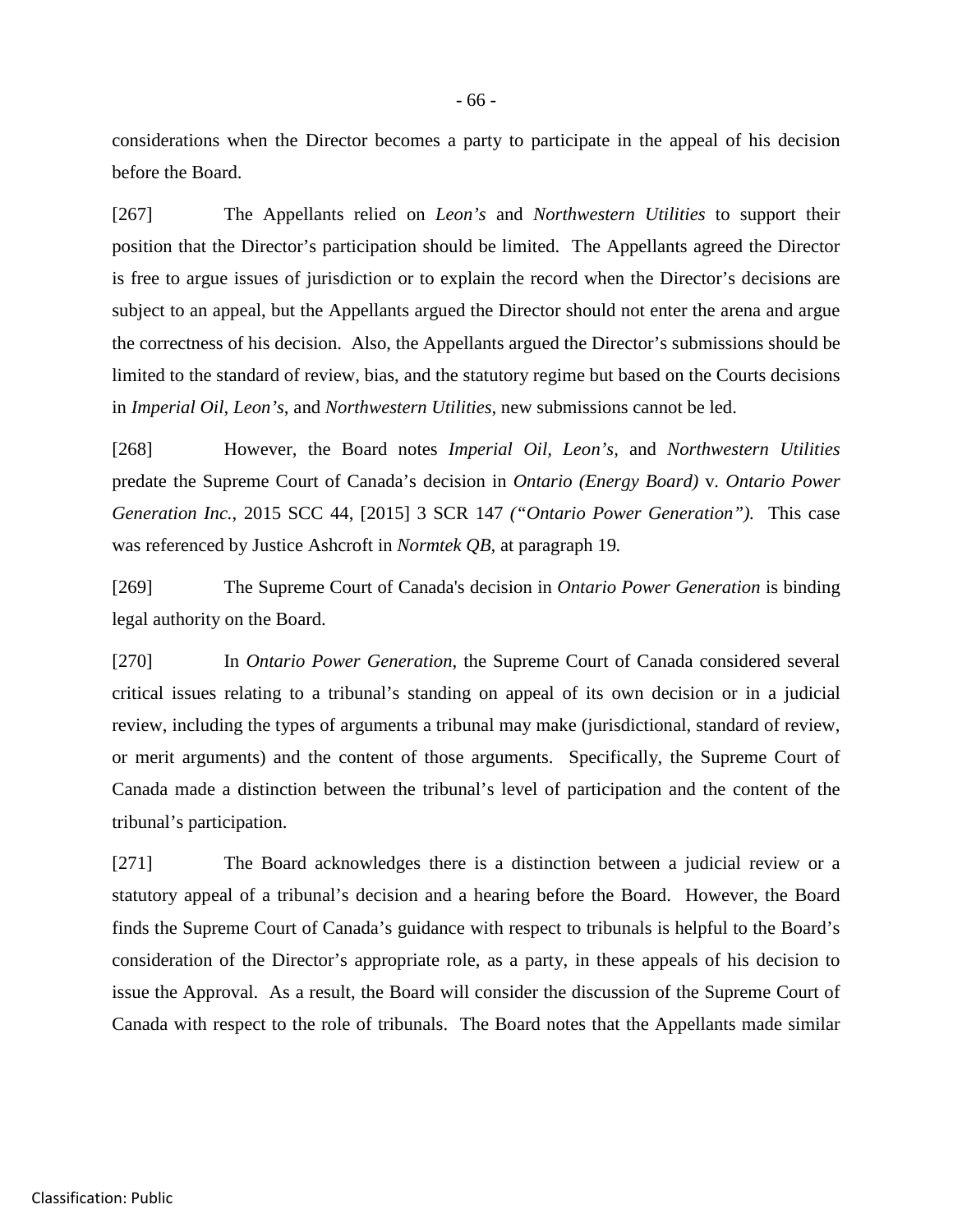arguments with respect to the *Responsible Energy Development Act* and the *Municipal Government Act.*

[272] Under section 33(3) of the *Ontario Energy Board Act, S.O. 1998, c. 15 Schedule B.*, the Ontario Energy Board (the "OEB") "is entitled to be heard by counsel upon the argument of an appeal…", and so the OEB participated as a respondent in the appeals before the courts. However, this provision neither expressly grants the OEB standing to argue the merits of the decision on appeal, nor does it expressly limit the OEB to jurisdictional or standard-of-review arguments.

[273] Justice Rothstein, writing for the majority in *Ontario Power Generation*, reviewed and considered the Supreme Court of Canada's previous decisions on tribunal standing, including *Northwestern Utilities* and *Leon's,* which are relied upon by the Applicants in their submissions.

[274] In *Northwestern Utilities*, Justice Estey limited the participation or role of the Public Utilities Board in judicial review proceedings to an explanatory role regarding the record before the board and to making representations relating to jurisdiction because of concerns about the administrative tribunal's impartiality. Justice Estey found active and even aggressive participation can have no effect other than to discredit the impartiality of an administrative tribunal either in the case where the matter is referred back to it or in future proceedings involving similar interests and issues or the same parties. Justice Estey further observed, at page 709, that, given tribunals already receive an opportunity to make their views clear in their original decisions, "... it abuses one's notion of propriety to countenance its participation as a full-fledged litigant in this Court."

[275] Justice Rothstein noted that, while the Supreme Court of Canada has never expressly overturned *Northwestern Utilities*, on some occasions, it has permitted tribunals to participate as full parties without comment.

[276] With respect to *Leon's,* Justice Rothstein noted at paragraph 5 that the Alberta Court of Appeal's position was "... the law should respond to the fundamental concerns raised in *Northwestern Utilities* but should nonetheless approach the question of tribunal standing with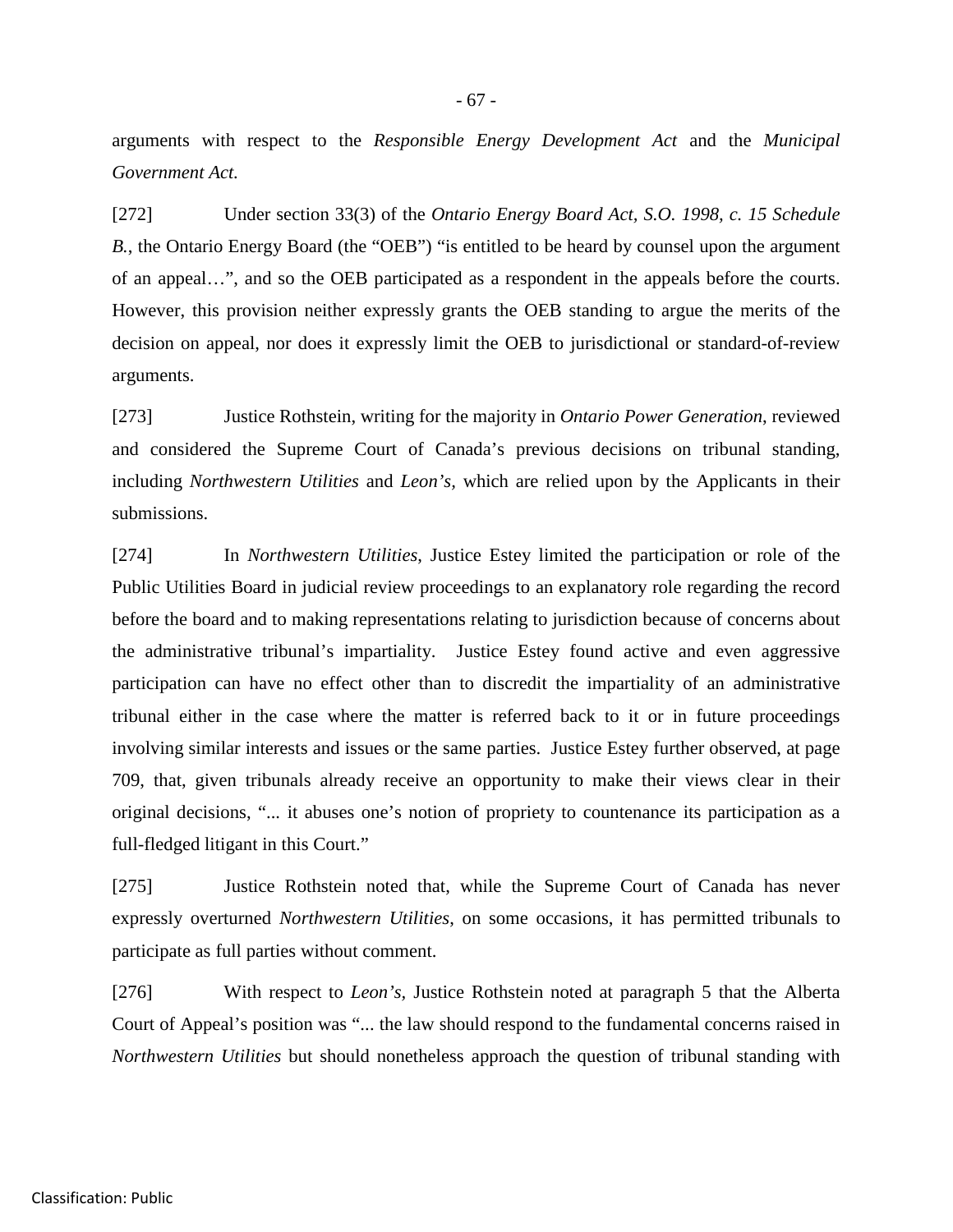discretion, to be exercised in view of relevant contextual considerations." (Emphasis added by the Board.)

[277] Justice Rothstein continued:

"[52] The considerations set forth by this Court in *Northwestern Utilities* reflect fundamental concerns with regard to tribunal participation on appeal from the tribunal's own decision. However, these concerns should not be read to establish a categorical ban on tribunal participation on appeal. A discretionary approach, as discussed by the courts in *Goodis*, *Leon's Furniture*, and *Quadrini* provides the best means of ensuring that the principles of finality and impartiality are respected without sacrificing the ability of reviewing courts to hear useful and important information and analysis….

[53] Several considerations argue in favour of a discretionary approach. Notably, because of their expertise and familiarity with the relevant administrative scheme, tribunals may in many cases be well positioned to help the reviewing court reach a just outcome. For example, a tribunal may be able to explain how one interpretation of a statutory provision might impact other provisions within the regulatory scheme, or the factual and legal realities of the specialized field in which they work. Submissions of this type may be harder for other parties to present." (Emphasis added by the Board.)

[278] After carefully considering the case-law cited in *Ontario Power Generation*, Justice Rothstein held:

"[57] … tribunal standing is a matter to be determined by the court conducting the first-instance review in accordance with the principled exercise of that court's discretion. In exercising its discretion, the court is required to balance the need for fully informed adjudication against the importance of maintaining tribunal impartiality." (Emphasis added by the Board.)

The Board agrees and adopts Justice Rothstein's reasoning from *Ontario Power Generation.*  The commentary of Justice Rothstein regarding tribunals is equally applicable to the role of the Director in appeals before the Board.

[279] Therefore, the Board, as the quasi-judicial body conducting the first-instance review of these appeals, will exercise its discretion on the Director's level of participations by balancing the need for fully informed adjudication while also considering the importance of maintaining tribunal impartiality.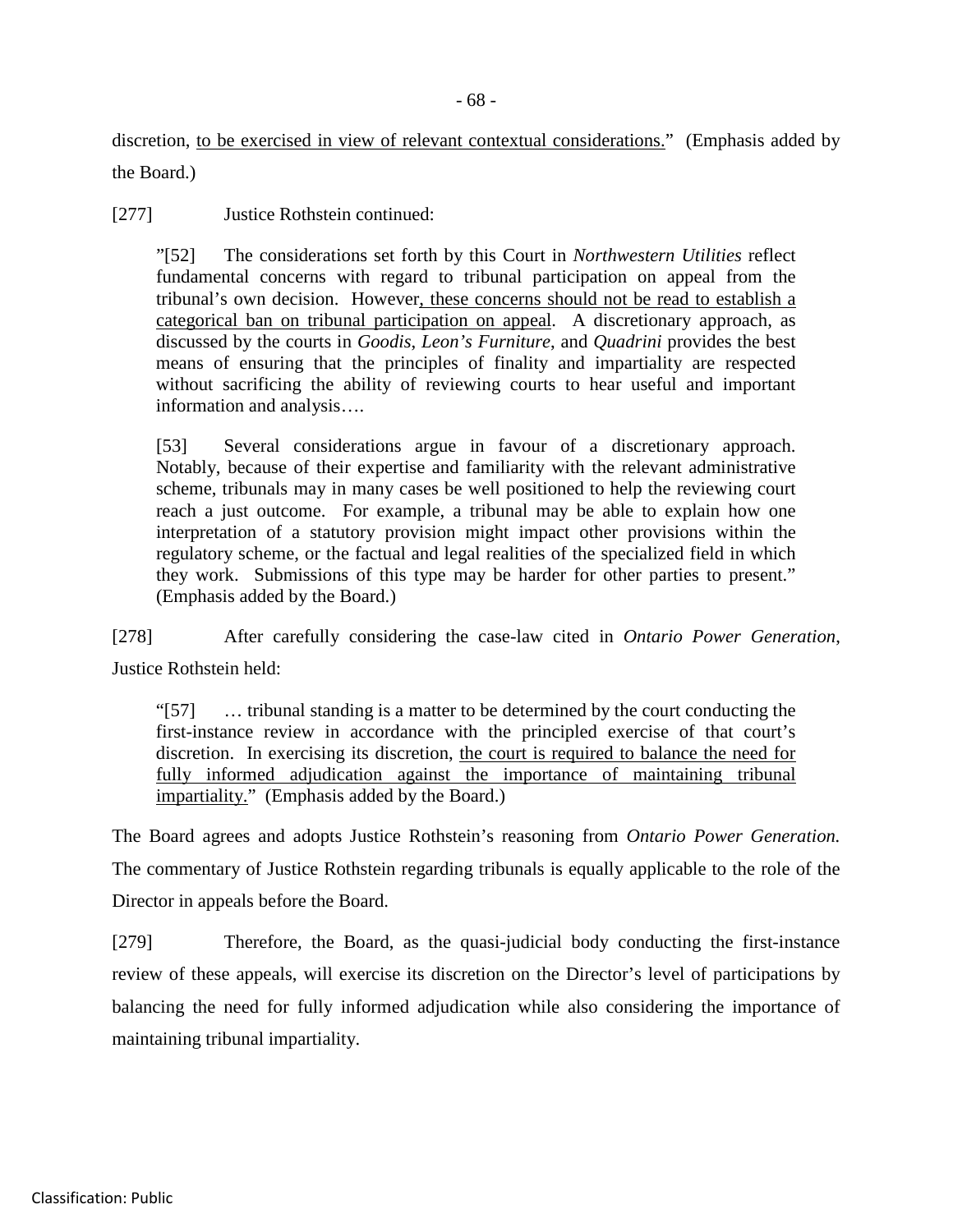[280] In doing so, the Board will consider the three principles identified by Justice Rothstein:

- 1. if an appeal or review is unopposed, the reviewing court may benefit by exercising its discretion to grant standing to the tribunal;
- 2. if there are other parties available to oppose the appeal or review, and those parties have the necessary knowledge or expertise to fully make and respond to arguments on appeal or review, tribunal standing may be less important in ensuring just outcomes; and
- 3. there is a greater concern when the tribunal adjudicates individual conflicts between two adversarial parties than when the tribunal serves a policy-making, regulatory, or investigative role or acts on behalf of the public interest.

[281] With respect to the first principle, the appeals, in this case, are opposed by the Approval Holder. However, the Board's enabling legislation clearly gives the Director, whose decision is the subject of the Notices of Appeal, party status or standing before the Board. Furthermore, that Board's statutory framework is different from the ones considered in *Leon's*  and *Northwestern Utilities* in several ways.

[282] Section 95(2) of EPEA provides that "[p]rior to conducting a hearing of an appeal, the Board may, in accordance with the regulations, determine which matters included in notices of appeal properly before it will be included in the hearing of the appeal…." Section 95(2)(d) of EPEA further states that, in making that determination, the Board may consider "whether any new information will be presented to the Board that is relevant to the decision appealed from and was not available to the person who made the decision at the time the decision was made."

[283] In *Chem-Security (Alberta) Ltd.* v. *Lesser Slave Lake Indian Regional Council*, 1997 ABCA 241, the Alberta Court of Appeal considered section 87(2) of the *Environmental Protection and Enhancement Act*, S.A. 1993, c. E-13.3, [35](#page-74-0) and found:

"[11] Section 87(2) of the Act contemplates that, prior to the hearing of an appeal, the Board may determine which matters set out in a notice of objection will be

<span id="page-74-0"></span> <sup>35</sup> Section 87(2) of the *Environmental Protection and Enhancement Act*, S.A. 1993, c. E-13.3 is similar to the current section 95(2) of EPEA.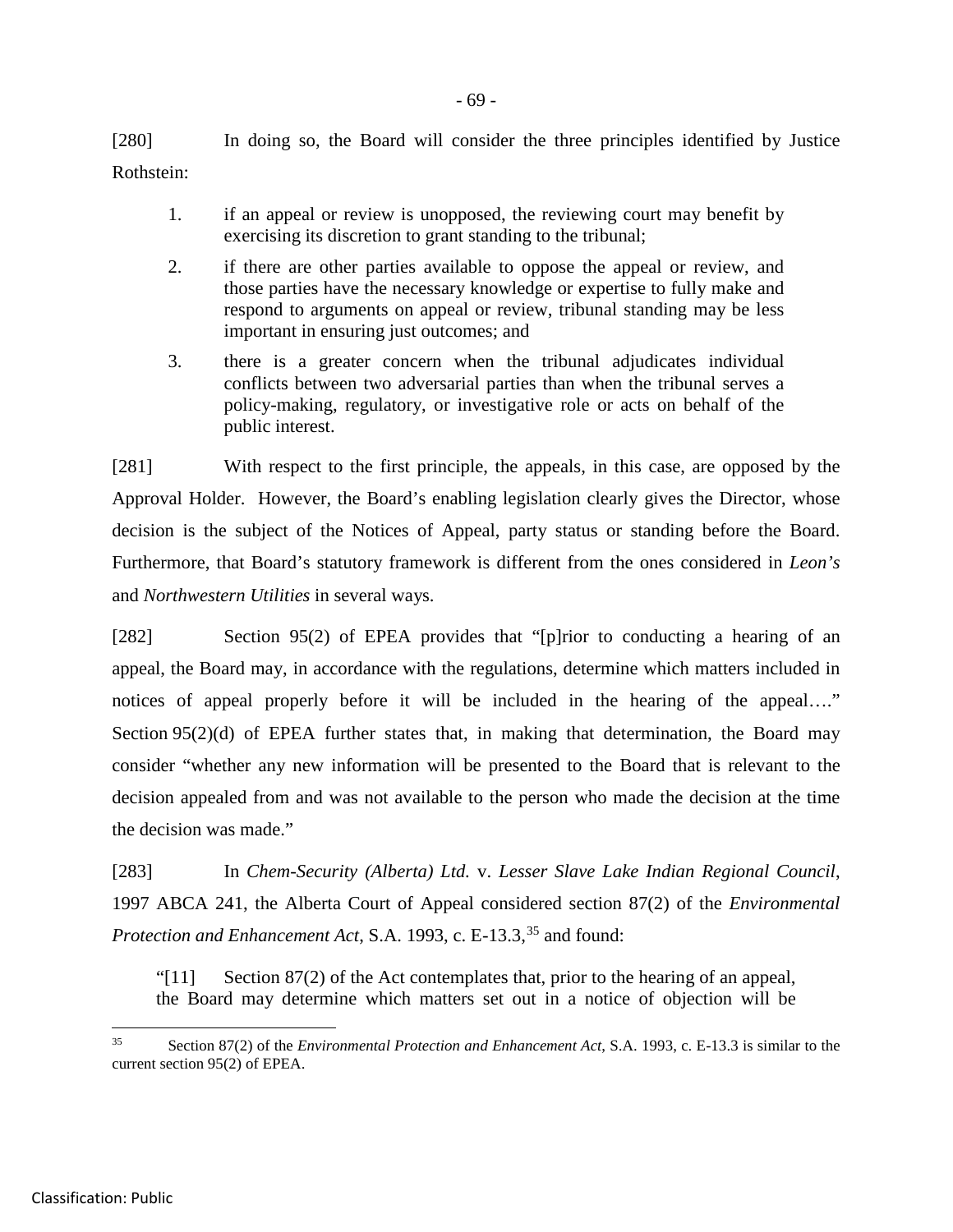included in the hearing of the appeal. In making that determination the Board is entitled to consider 'whether any new information will be presented to the Board that is relevant to the decision appealed from and was not available to the person who made the decision at the time the decision was made'.

[12] It follows that the hearing before the Board is a *de novo* hearing. The Board is empowered to consider evidence that was not before the Director. For example, if significant changes in p.c.b. emissions had occurred since the Director pronounced, the Board might consider that."

[284] Under the statutory provisions set forth in Part 4 of EPEA, in most instances, the Board makes recommendations to the Minister of Environment and Parks on the substantive disposition of an appeal under section 99(1) of EPEA, which the Minister may follow at his or her discretion under section 100(1) of EPEA.

[285] As noted in *Court* v*. Alberta Environmental Appeal Board*, 2003 ABQB 456:

"[37] [EPEA] does not empower the Board to confirm, reverse or vary certain appealed decisions of the Director, such as the decision in this case. The Minister is so empowered under [section] 100, but that power is triggered only on receipt of a report of the Board following the completion of an appeal hearing. If the Board dismisses a notice of appeal under [section]  $95(5)(a)(ii)$ , as it did in this case, there is no appeal hearing and no report is submitted to the Minister. In consequence, the appealed decision of the Director stands, subject to any permitted revisitation of that decision by the Director, of her own initiative….

[49] [EPEA], as a whole, is directed at supporting and promoting the 'protection, enhancement and wise use of the environment', through the extra-judicial resolution and balancing of several competing policy objectives and the oft-conflicting interests of multiple constituencies, and the Board plays a role in effecting that purpose."

[286] The Board is guided by the purposes of EPEA, as set out in section 2, and the purposes of the *Water Act* as set out in section 2.

[287] The Board must balance the interests of the Appellants and the Approval Holder when considering the legislative purposes of the *Water Act* and EPEA, as well as the public interest, as represented by the Director, who serves various roles, including policy-making, investigative, and regulatory roles.

[288] Ultimately, the Board's role is to provide the best possible advice to the Minister to make his decision in the public interest of Albertans. In the Board's view, the active participation of the Director, where there is new evidence before the Board, is the best way to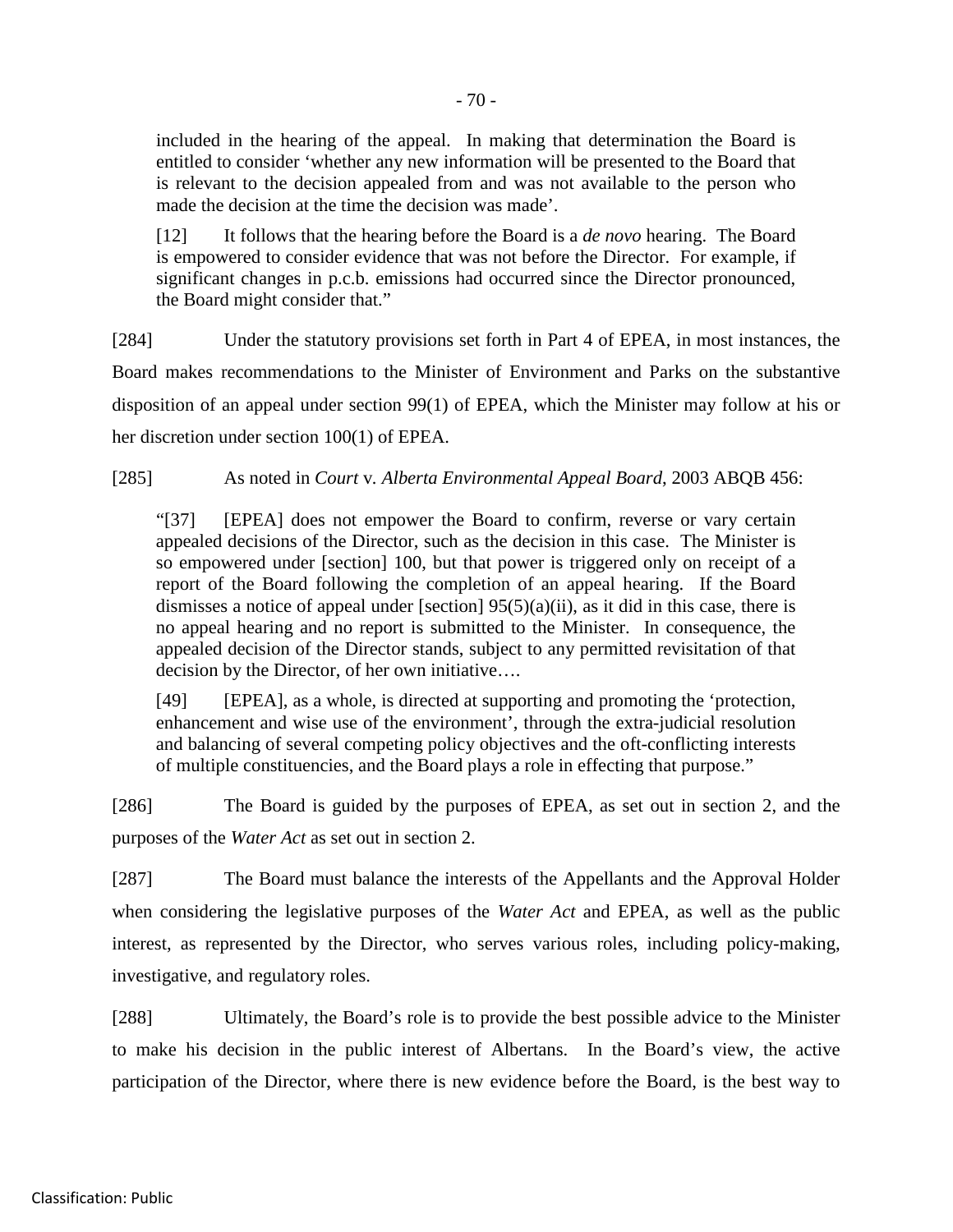support this Board function. Since the hearing before the Board is a *de novo* hearing, it is anticipated new evidence will be brought forward that may require a response from the Director.

[289] With respect to the second principle, the Approval is opposed by the Appellants, and the appeals are opposed by the Approval Holder. However, the Board finds neither the Appellants nor the Approval Holder has the same knowledge and expertise the Director has regarding the underlying issues, in particular policy issues, which are the subject of the appeals. Here, the Appellants raised concerns about the merits of the Director's regulatory decision regarding the Approval and the Activity authorized by the Approval, which they argued directly affects them. As a result, the appeals involve issues related to the Director exercising or fulfilling a regulatory role under the *Water Act* rather than adjudicating a dispute between the Approval Holder and the Appellants.

[290] Given the nature of the underlying issues in these appeals, the Board adopts and applies the observations of Justice Rothstein of *Ontario Power Generation*. The Board finds the Director's expertise and familiarity with the *Water Act* legislative scheme may help the Board provide the best possible advice to the Minister. For example, the Director may be called on to explain how the interpretation of various provisions of the *Water Act* are interrelated, and how a particular decision may impact the interpretation of other sections of the *Water Act*. In the Board's view, these types of submissions may be harder for the other parties to present.

[291] In addition, the Board adopts and applies the guidance of the Court of Appeal in *Normtek*. On that basis, the Board finds the Director's evidence and submissions should be in a form which assists the Board's understanding and reasons for the Approval so the Board can assess the merits of the appeals. However, they cannot be made in such a way to call into question the Director's impartiality.

[292] With respect to the third principle, these appeals involve issues related to the Director exercising or fulfilling a regulatory role under the *Water Act* and the issuance of the Approval. The role of the Director is not to adjudicate a dispute between the Approval Holder and the Appellants. In other words, the Director reviewed the *Water Act* application taking into consideration the applicable legislation and AEP policies. In his decision-making role, the Director does not adjudicate individual conflicts between the Appellants and the Approval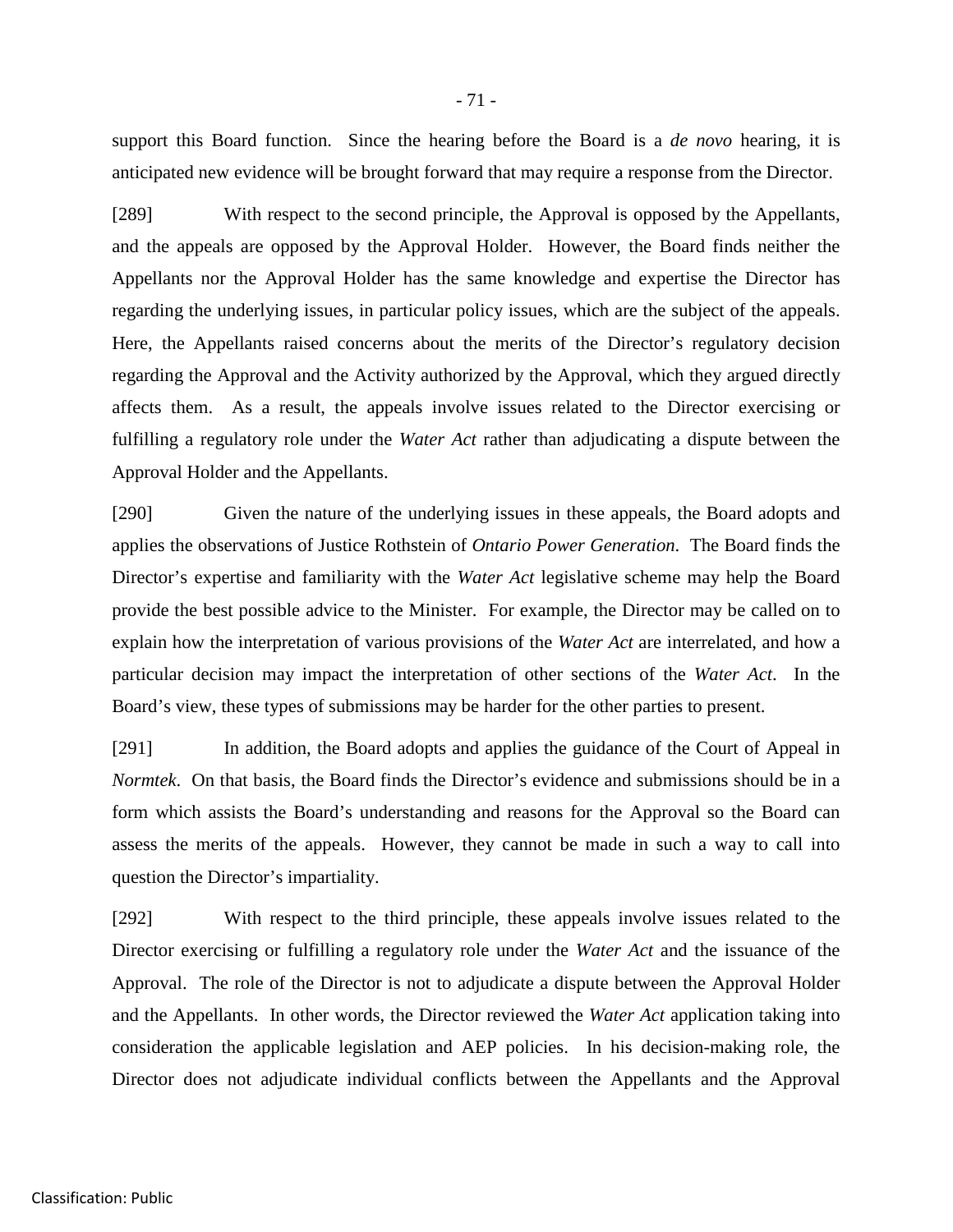Holder. However, as noted above, the Director does use a Statement of Concern process in making his decision on the *Water Act* and EPEA applications to promote good decision-making by considering a broad range of stakeholder interests. Given the concerns raised by the Appellants, the Board finds submissions provided by the Director will assist the Board in assessing the merits of the appeals.

[293] In summary, having considered these three principles, the Board finds the Director can participate in these appeals by providing both jurisdictional and merit arguments without comprising the principles of finality and impartiality. However, the Board wishes to distinguish its decision on the Director's participation in an appeal, and what types of arguments the Director may make, from the content of the Director's arguments.

[294] Concerning the content of the Director's submissions, the Appellants argued the Director engaged in *post facto* rationalization of his original decision by presenting additional evidence and making additional arguments. In response, the Director submitted that by virtue of the Board's governing legislation, he can participate fully and substantively on the merits of the appeal of his decision to issue the Approval, both in written and oral submissions.

[295] The Board notes *Ontario Energy Generation* addressed a similar concern of "*post facto*" rationalization when Justice Rothstein considered the issue of a tribunal "bootstrapping." This was a particular concern raised in the Appellants' arguments. Justice Rothstein differentiated when it is proper for a tribunal to act as a party on an appeal of its decision from the content of the tribunal's arguments. Specifically, Justice Rothstein noted at paragraph 63 that: "[t]he standing issue concerns what types of argument a tribunal may make, i.e. jurisdictional or merits arguments, while the bootstrapping issue concerns the content of those arguments."

[296] Justice Rothstein noted a tribunal is bootstrapping where it seeks to supplement what would otherwise be a deficient decision with new arguments on appeal. Put differently, Justice Rothstein wrote, at paragraph 64, that a tribunal may not "defen[d] its decision on a ground that it did not rely on in the decision under review."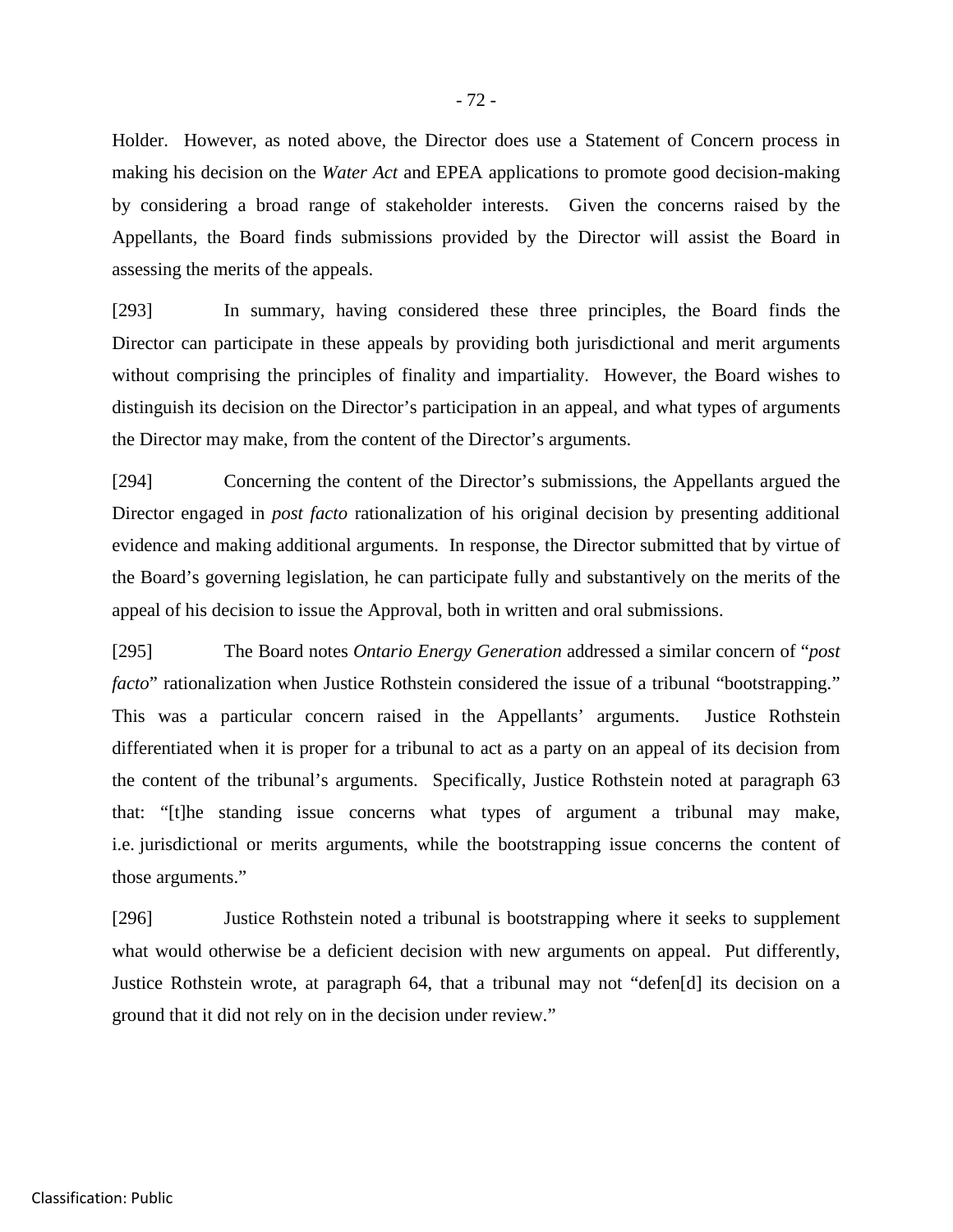[297] Justice Rothstein held, at paragraph 65, that the principle of finality dictates that once a tribunal has decided the issues before it and provided reasons for its decision, "absent a power to vary its decision or rehear the matter, it has spoken finally on the matter, and its job is done."

[298] Under the principle of finality, Justice Rothstein noted appellate courts have held:

- tribunals could not use a judicial review as a chance to "amend, vary, qualify or supplement its reasons;"[36](#page-78-0) and
- a tribunal could "offer interpretations of its reasons or conclusion, [but] cannot attempt to reconfigure those reasons, add arguments not previously given, or make submissions about matters of fact not already engaged by the record."[37](#page-78-1)

[299] Justice Rothstein observed there is merit in both positions on the issue of bootstrapping:

"[67] On the one hand, a permissive stance toward new arguments by tribunals on appeal serves the interests of justice insofar as it ensures that a reviewing court is presented with the strongest arguments in favour of both sides…. This remains true even if those arguments were not included in the tribunal's original reasons. On the other hand, to permit bootstrapping may undermine the importance of reasoned, well-written original decisions. There is also the possibility that a tribunal, surprising the parties with new arguments in an appeal or judicial review after its initial decision, may lead the parties to see the process as unfair. This may be particularly true where a tribunal is tasked with adjudicating matters between two private litigants, as the introduction of new arguments by the tribunal on appeal may give the appearance that it is 'ganging up' on one party. As discussed, however, it may be less appropriate in general for a tribunal sitting in this type of role to participate as a party on appeal."

[300] However, after considering both positions, Justice Rothstein decided on a permissive stance toward new arguments by tribunals on appeal. Specifically, Justice Rothstein found the following arguments by a tribunal did not offend the principle of finality:

<span id="page-78-0"></span> <sup>36</sup> *Ontario (Energy Board)* v*. Ontario Power Generation Inc.*, 2015 SCC 44, [2015] 3 SCR 147, at paragraph 65, citing *Canada (Attorney General)* v. *Quadrini*, 2010 FCA 246, [2012] 2 F.C.R. 3, at paragraph 16.

<span id="page-78-1"></span><sup>37</sup> *Ontario (Energy Board)* v*. Ontario Power Generation Inc.*, 2015 SCC 44, [2015] 3 SCR 147, at paragraph 65, citing *Leon's Furniture Limited* v*. Alberta (Information and Privacy Commissioner)* 2011 ABCA 94, at paragraph 29.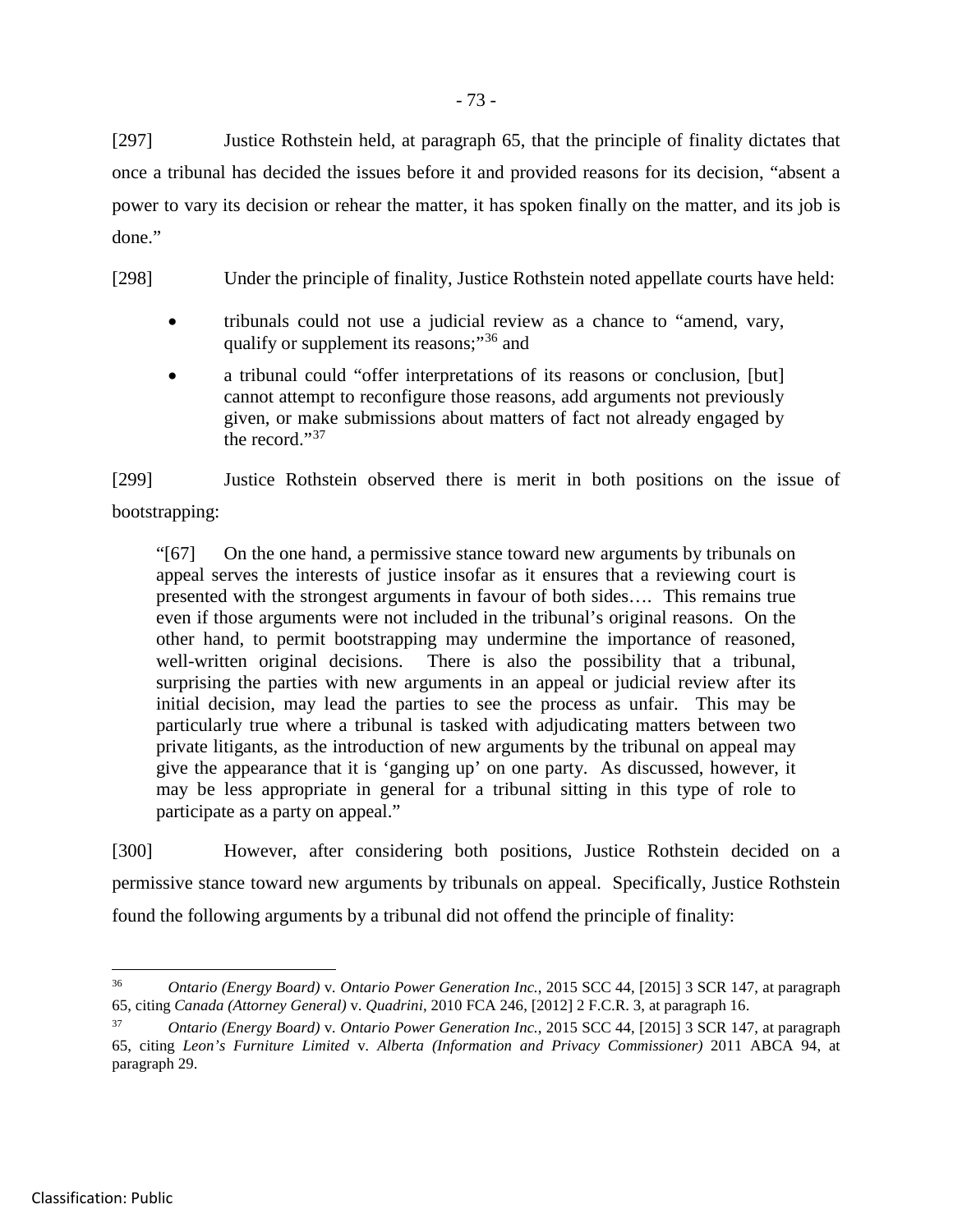- the introduction of arguments on appeal that interpret or were implicit but not expressly articulated in its original decision;
- explanations of its established policies and practices to the reviewing court, even if those were not described in the reasons under review; and
- responding to arguments raised by a counterparty.

[301] Justice Rothstein held, at paragraph 68, that "[a] tribunal raising arguments of these types on review of its decision does so in order to uphold the initial decision; it is not reopening the case and issuing a new or modified decision. The result of the original decision remains the same even if a tribunal seeks to uphold that effect by providing an interpretation of it or on grounds implicit in the original decision."

[302] However, Justice Rothstein's opinion was that tribunals should not have the unfettered ability to raise entirely new arguments on appeal. To do so may raise concerns about the appearance of unfairness and the need for tribunal decisions to be well reasoned in the first instance.

[303] With respect to these concerns, Justice Rothstein found the proper balancing of these interests against the reviewing courts' interests in hearing the strongest possible arguments from each side of a dispute is struck when tribunals retain the ability to offer interpretations of their reasons or conclusions and to make arguments implicit within their original reasons.

[304] However, Justice Rothstein cautioned that a tribunal should pay careful attention to the tone of its submission on appeal. At paragraph 71, he quoted Justice Goudge in *Goodis*:

"…if an administrative tribunal seeks to make submissions on a judicial review of its decision, it [should] pay careful attention to the tone with which it does so. Although this is not a discrete basis upon which its standing might be limited, there is no doubt that the tone of the proposed submissions provides the background for the determination of that issue. A tribunal that seeks to resist a judicial review application will be of assistance to the court to the degree its submissions are characterized by the helpful elucidation of the issues, informed by its specialized position, rather than by the aggressive partisanship of an adversary."

[305] Having regard to the Board's regulatory framework and the guidance of the Supreme Court of Canada in *Ontario Power Generation*, the Board believes it should adopt a permissive stance towards new submissions made by the Director on these appeals. However, in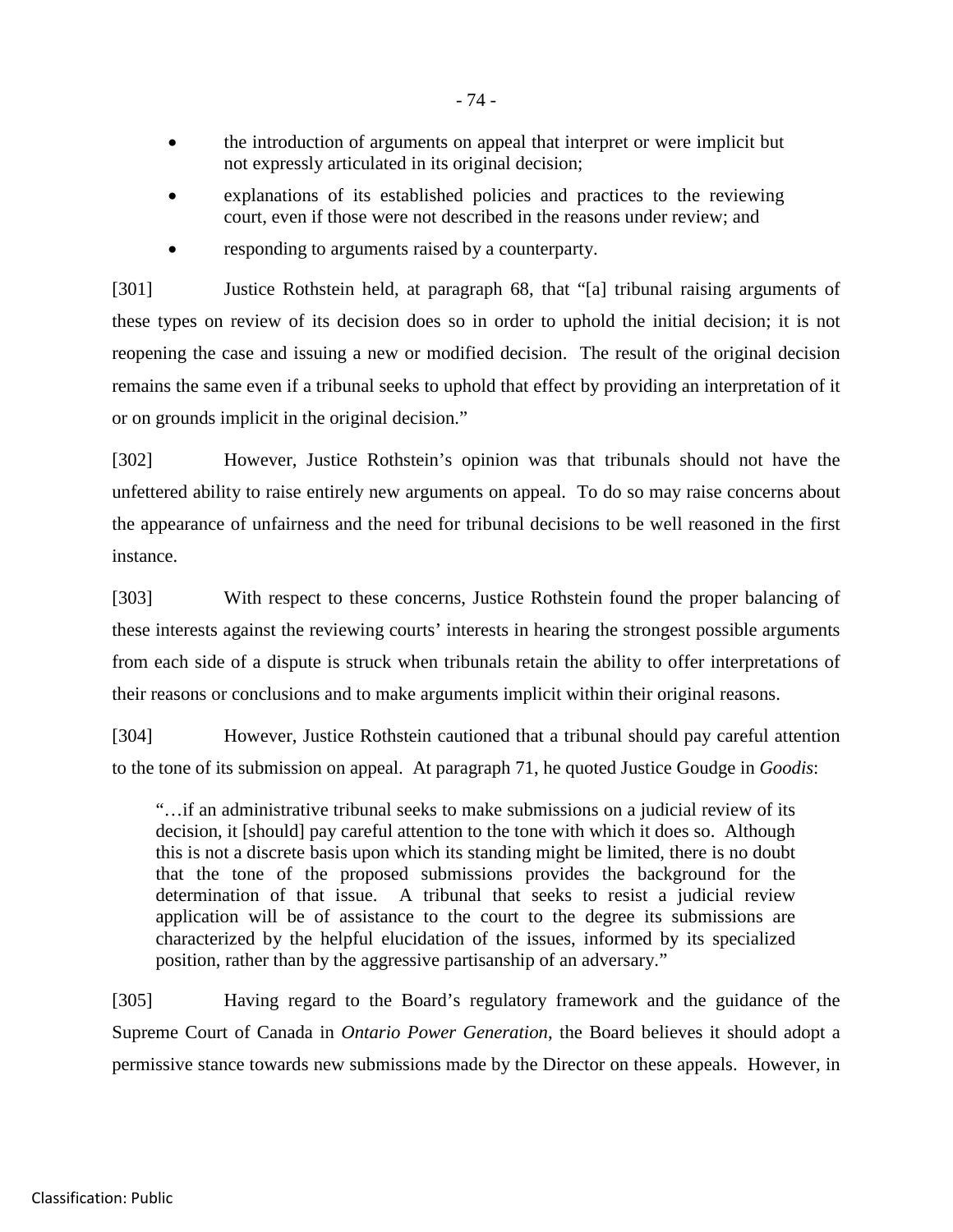doing so, the Board will consider whether the Director's submissions fall within the appropriate categories identified by Justice Rothstein, taking into consideration the Board's regulatory framework:

- the introduction of arguments on appeal that interpret or were implied but not expressly articulated in the original decision;
- explanations of established policies and practices, even if those were not described in the Director's Record or decision under appeal; or
- responding to arguments raised by the Appellants or Approval Holder.

[306] After carefully reviewing the Parties' submissions, the Board finds the Director's submissions primarily fall into the above categories. Furthermore, given the *de novo* nature of the Board proceedings, the Board is empowered to consider evidence that was not before the Director when he made his decision to issue the Approval. Accordingly, the Parties need to address any new evidence or arguments submitted after the Director's original decision was made to issue the Approval, and the Director should have the right to address any new issues that are raised so the Board can, in turn, provide the best possible advice to the Minister.

[307] Finally, the Board considered the tone of the Director's submissions given the cautions and guidance of Justice Rothstein.

[308] Here, the Board finds the tone of the Director's submission is appropriate. In his reply, the Director understands his role in these proceedings is to explain the decision he made, which is now under appeal, and he will consider any new application based on the individual merits of that application. As a result, the Board has no concerns about the Director's ability to remain impartial in future applications that come before him.

[309] Having considered the above, the Appellants' motion to limit the Director's participation in the appeals to submissions relating to the statutory scheme, bias, and the standard of review is denied.

[310] Given the Board's decision, the Board does not have to consider whether a portion of the Director's submission should be struck.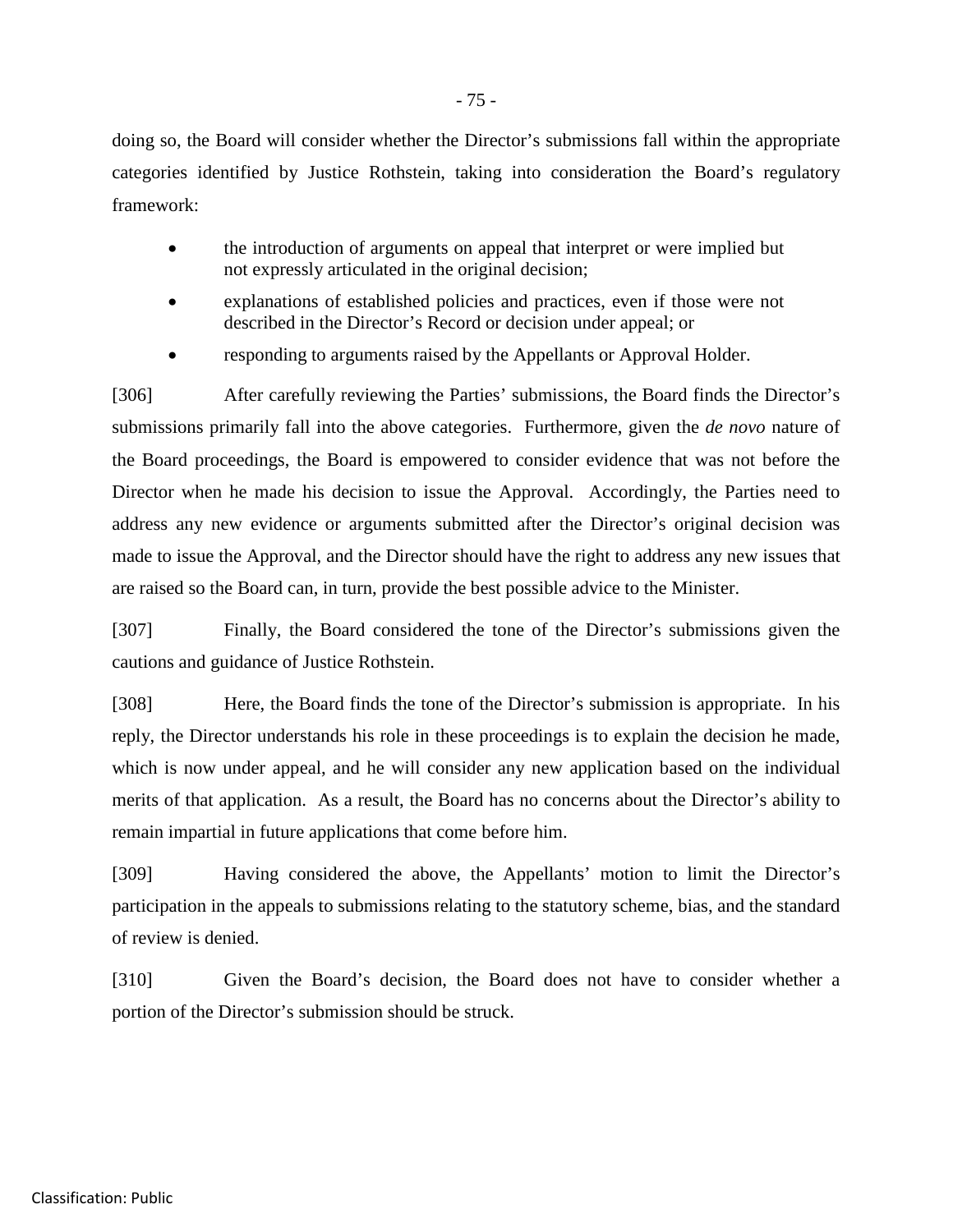# **VI. Motion 3: Further and Better Written Submissions**

#### **A. Submissions**

#### 1. Appellants

[311] Pursuant to Rule 19 of the Board's Rules of Practice, the Appellants requested the Director provide a summary for each of his witnesses. The Appellants clarified they were not requesting a "will say" statement for each witness since Rule 19 of the Board's Rules of Practice does not specifically require one. However, their position was that a "will say" statement was one way to provide this evidence.

[312] The Appellants submitted the Director was the only party that had not complied with Rule 19. The Appellants stated the Director sought to be a party to the proceedings with full participatory rights. However, the Director neglected to abide by the clear requirement to provide a summary of each of his witnesses' evidence.

[313] The Appellants stated their six expert witnesses provided their evidence in the form of two expert reports, and each of the expert witness' testimony and evidence could be derived from their expert reports. The Appellants explained two of their witnesses would be providing their evidence in "will say" statements.

[314] With respect to the Director's five witnesses, the Appellants stated the Director had not provided an expert report or a "will say" statement for his witnesses.

[315] The Appellants argued they had no understanding as to what the Director's witnesses would say in their testimonies and whether that evidence would extend beyond the Director's Record. The Appellants said there was little evidence in the Director's Record that might assist the Appellants in determining the nature of the evidence to be provided by the Director's witnesses. The Appellants stated they had no knowledge of whether the witnesses would be providing evidence like the documents in the Director's Record or whether the witnesses would go beyond the documentary evidence in the Director's Record.

[316] The Appellants argued the purposes of Rule 19 were clear:

1. to prevent parties from being surprised at the hearing by a witness' evidence;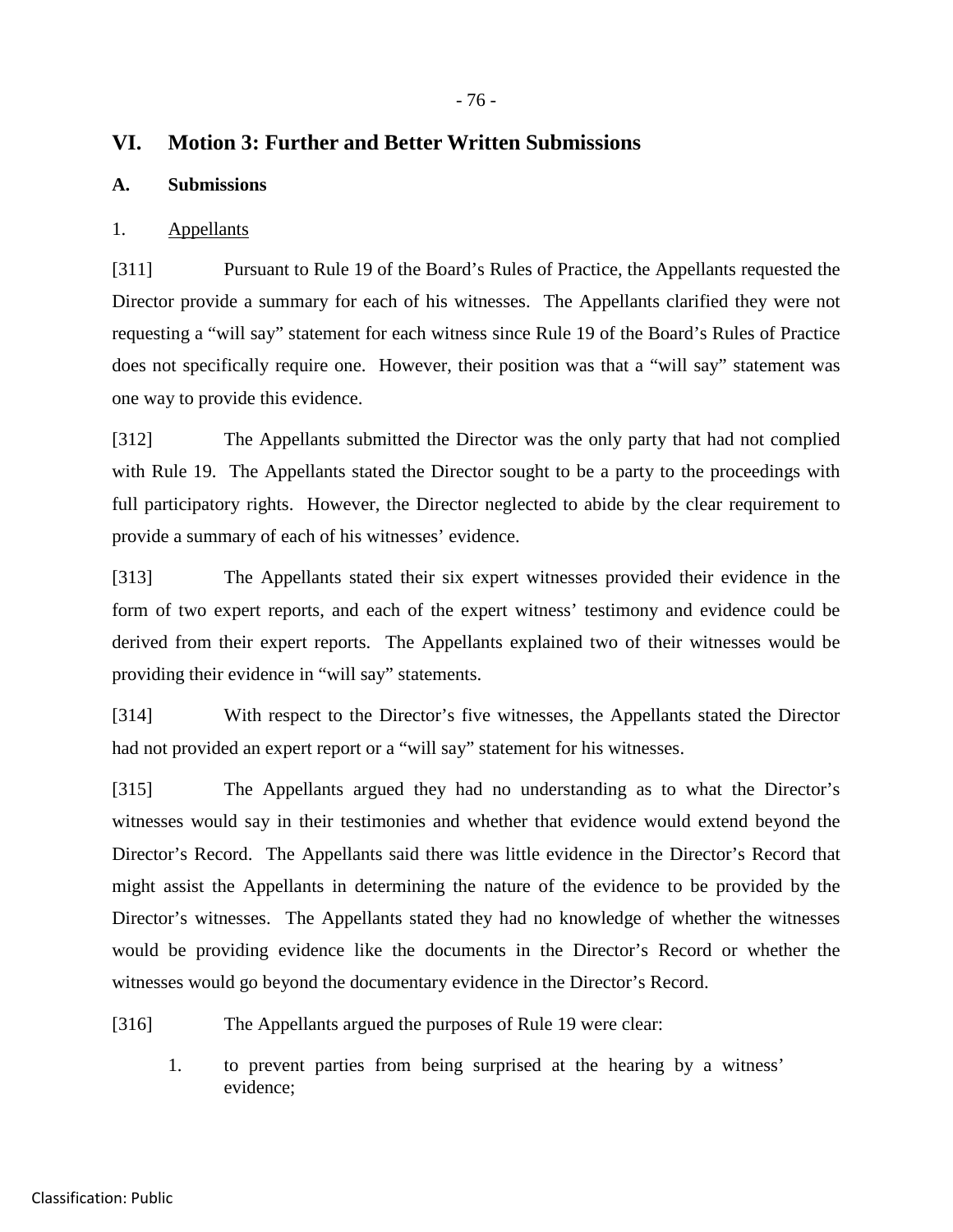- 2. to provide details outlining a witness' evidence to allow the opposing party the opportunity to fill gaps through cross-examination; and
- 3. to accord the parties with procedural fairness.

[317] The Appellants submitted it would be a breach of procedural fairness to hold the Director to a different standard than the other parties. Therefore, they requested a summary of each of the Director's witnesses' testimonies to comply with Rule 19.

### 2. Approval Holder

[318] The Approval Holder took no position except to note that if "will say" statements or some equivalent were required of the Director, the Board should make it clear such statements are not intended to limit the participation of the Director, or his staff, in the hearing by confining them to the content of the statement.

[319] The Approval Holder submitted the Board needs to consider the intent is to provide the Board with the best record to use in making its recommendations, and any attempts to "silo" witnesses to limit the evidence they can give should be resisted.

### 3. Director

[320] The Director requested the Board dismiss this motion.

[321] The Director stated his written submission contains a summary of the evidence his witnesses will speak to that is sufficient to meet Rule 19. Also, the Director cited his January 19, 2021 correspondence to the Board, which noted the evidence the Director and his witnesses intended to rely on and speak to at the hearing was included in the Director's Record, which the Appellants have had for over a year.

[322] The Director explained that consistent with previous hearings before the Board, the Director and his witnesses' testimonies will explain:

- 1. their expertise and each of their roles in AEP;
- 2. the applicable legislation and the regulatory scheme;
- 3. the applicable AEP policies, standards, and guidelines (all of which are found in the Director's Record);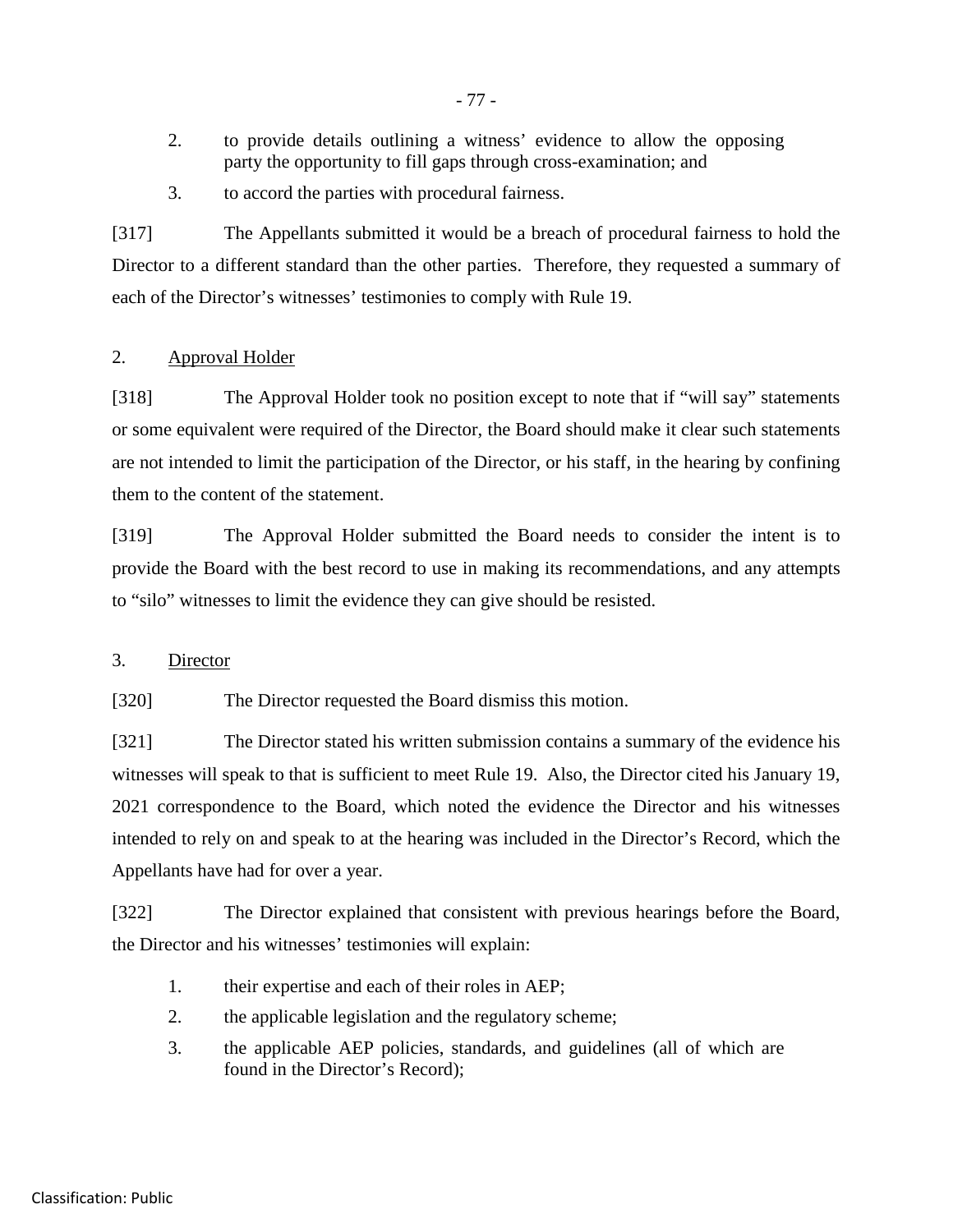- 4. AEP's process in reviewing the application, including review and assessment of the Approval Holder's technical reports;
- 5. the Director's considerations, reasons, and ultimate decision to issue the Approval;
- 6. the terms and conditions of the Approval; and
- 7. other relevant matters as necessary to respond to the Appellants' submissions and the issues for hearing.

[323] In addition to the Director's Record, the Director also provided curriculum vitae for each witness outlining their areas of expertise. Further, the Director would be submitting a copy of the Director's PowerPoint presentation in advance of the hearing, as requested by the Board. The Director confirmed he would only be relying on documents that are already before the Board.

[324] The Director said the suggestion his evidence was a "mystery" was unfounded. He stated the evidence his witnesses will speak to is found in the Director's Record and extensively referenced throughout the Director's written submission. The Director noted the summary of evidence the Appellants now requested was largely found in the submissions they were seeking to strike.

[325] The Director submitted that, should anything unexpected arise during the appeals, legal counsel would have the opportunity to cross-examine each of his witnesses.

[326] The Director maintained it was unnecessary to provide any further information on his witnesses' anticipated testimonies in advance of the hearing. However, should the Board require a list of specific documents in the Director's Record that each of his witnesses would likely speak to, the Director could provide one.

### 4. Appellants' Rebuttal

[327] The Appellants disagreed the Director's written submissions contained a summary of the evidence his witnesses would speak to that was sufficient to meet Rule 19. The Appellants said they reviewed the submissions and did not find a summary or citation to substantiate the Director's submission.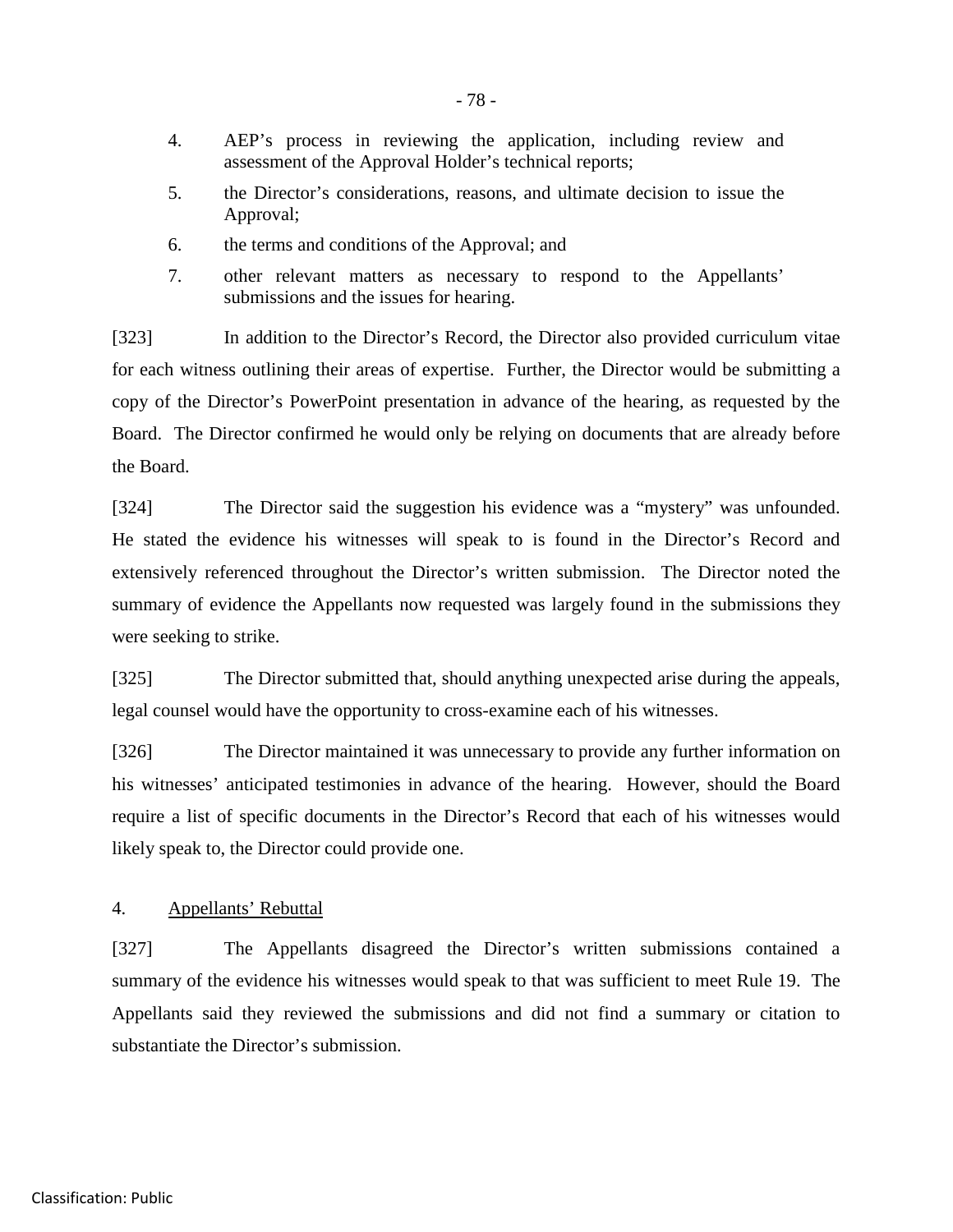[328] Concerning the Director's submission regarding the ability to cross-examine the Director's witnesses on any unexpected evidence, the Appellants argued witnesses' statements serve that exact purpose. The Appellants stated they should not be caught by surprise, and they had a right to prepare for their cross-examination instead of having to do it without any foundation.

[329] The Appellants stated that if the Director's position was upheld, the Appellants and their witnesses should be at liberty to speak to matters far outside their witness statements. They argued the Director and Approval Holder would be precluded from complaining about the basis they could cross-examine those witnesses.

[330] The Appellants submitted that, as the Director is a legislated party to these appeals, he should be held to the same standard as the Appellants and Approval Holder.

[331] The Appellants stated the fact the Director was opposed to providing witness statements speaks to his intention to surprise the Appellants, and this conduct should not be permitted.

### **B. Board's Analysis**

[332] The Board's statutory authority for establishing its own processes and procedures is set out in section 95(8) of EPEA.

[333] Rule 19 of the Board's Rules of Practice provides the requirements for written submissions:

"Every Party to an appeal must file a written submission with the Board and provide a copy to every other Party at least 7 days before the date of the hearing or as set out by the Board.

Written submissions shall be given to all other parties.

A written submission shall contain:

- summary of the facts and evidence to be relied on by the Party;
- a list of witnesses to be called on by the Party and a summary of each witness' evidence; and
- the name, address, e-mail, and telephone and fax numbers of the lawyer or other agent acting on behalf of the party."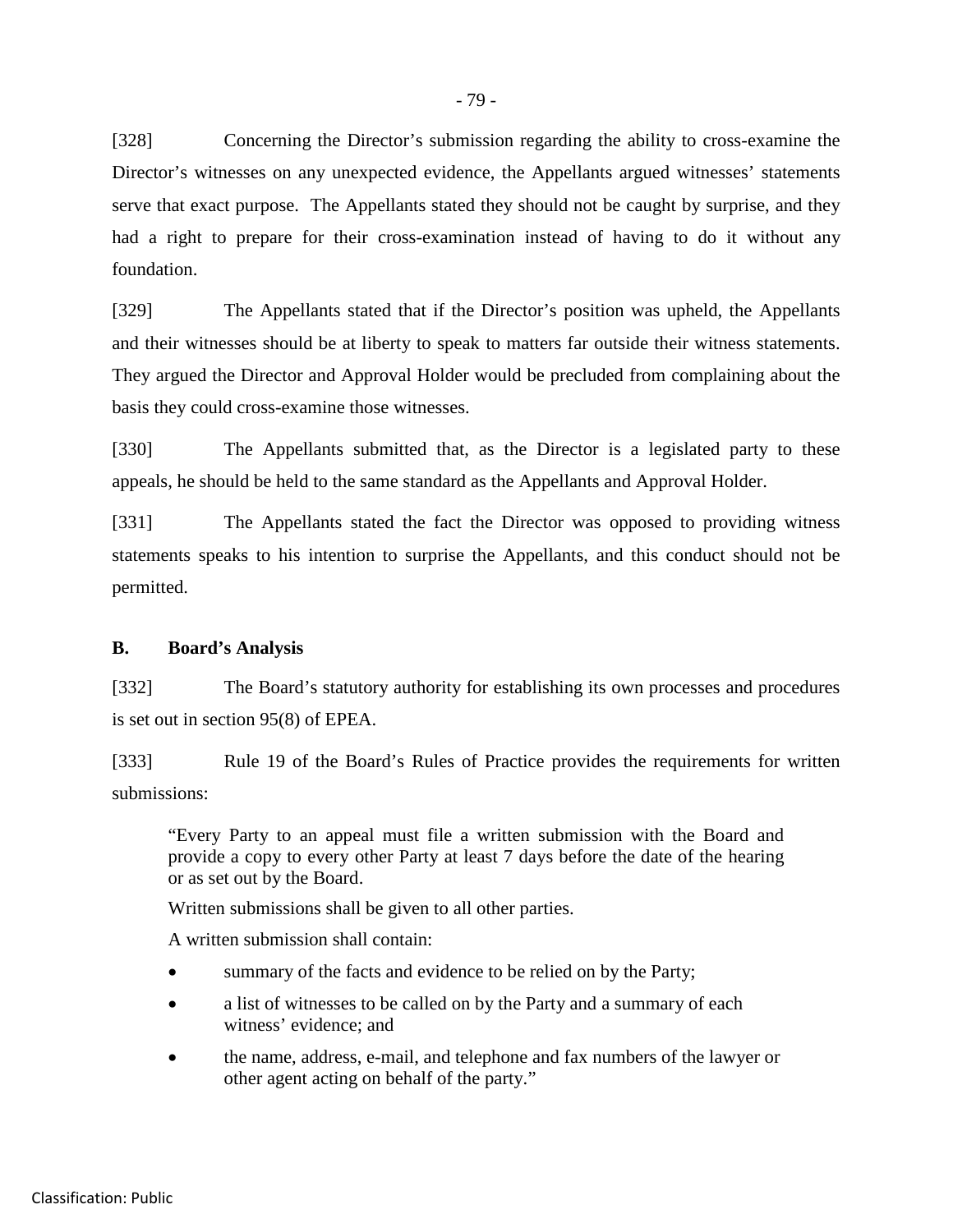[334] In this case, the Appellants and Director both agreed that "will say" statements are not required under Rule 19. The Board agrees. The Board notes the Appellants provided their "will say" statements on their own volition. However, the Appellants and the Director disagreed on what basis the Director is required to provide further written submissions as to his intended testimony in the appeals.

[335] Here, the Board finds the appeals involve an Approval that has already been issued by the Director. The Parties were provided with a full record regarding the Director's decision to issue the Approval. In his submissions, the Director has: (1) identified his witnesses and provided their curriculum vitae to the Appellants, and Approval Holder; (2) noted testimony his witnesses will rely on and speak to at the hearing is included in the Director's Record; and (3) stated he will only be relying on documents that are already before the Board.

[336] Having regard to the above, the Board finds the Director's written submissions have complied with Rule 19. Accordingly, the Board denies the Appellants' motion.

[337] Given the Board's decision above, the issue of whether the Appellants should be required to submit detailed summaries of their witnesses need not be considered.

### **VII. Additional Matters**

[338] The Board notes the Director offered to provide a list of specific documents in the Director's Record that each of his witnesses will likely speak to at the hearing. In the Board's view, this list would be helpful to have ahead of time and would streamline the hearing of these appeals; therefore, the Board asks the Director to provide this list. However, in making this request, the Board wishes to make it clear this is not a standard requirement, but the Board is taking up the Director's assistance for these particular appeals.

[339] Further, in making this request, the Board is not suggesting that the Director's witnesses would be limited to the list of documents they identify when they are undergoing cross-examination by the Appellants or questioning by the Board.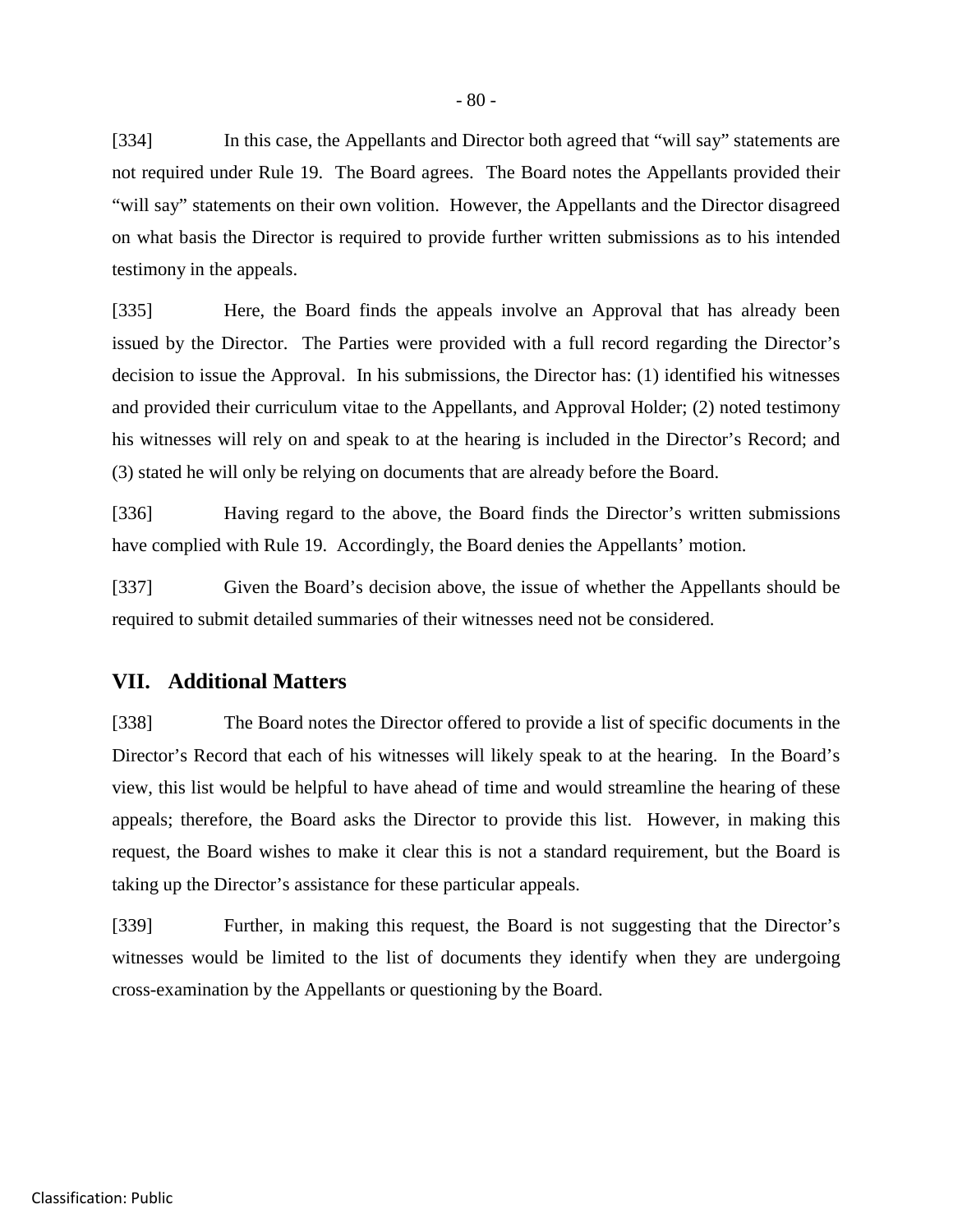## **VIII. Decision**

[340] The Board grants the reconsideration in part and finds Mr. Jonathon Groves and Ms. Shauna Kenworthy are directly affected by the Director's decision to issue the Approval and, therefore, their appeals will be heard by the Board at the substantive hearing. The Board denies the reconsideration in part and finds the appeals of Ms. Elaine Bellamy and Will Farms Ltd., Ms. Della Poulsen and Cactus Coulee Farms Inc., Ms. Shauna Murphy, and Mr. Stan Riegel are dismissed for being found not directly affected.

[341] The Board denies the application to strike out portions of the Director's written submission on the basis that the role of the Director in an appeal should be limited. The Director will participate fully in the hearing as a party as identified in the legislation.

[342] Finally, the Board denies the application to require further and better information as to what the witnesses of the Approval Holder and Director will testify. The Director and Approval Holder and their witnesses are not required to provide "will say" statements, and the initial submissions provided by the Director and Approval Holder satisfy the requirements of the Board's Rules of Practice.

Dated on May 31, 2022, at Edmonton, Alberta.

*-original signed-*

\_\_\_\_\_\_\_\_\_\_\_\_\_\_\_\_\_\_\_\_\_\_\_

\_\_\_\_\_\_\_\_\_\_\_\_\_\_\_\_\_\_\_\_\_\_\_

\_\_\_\_\_\_\_\_\_\_\_\_\_\_\_\_\_\_\_\_\_\_\_

Meg Barker Panel Chair

*-original signed-*

Tamara Bews Board Member

*-original signed-*

Chris Powter Board Member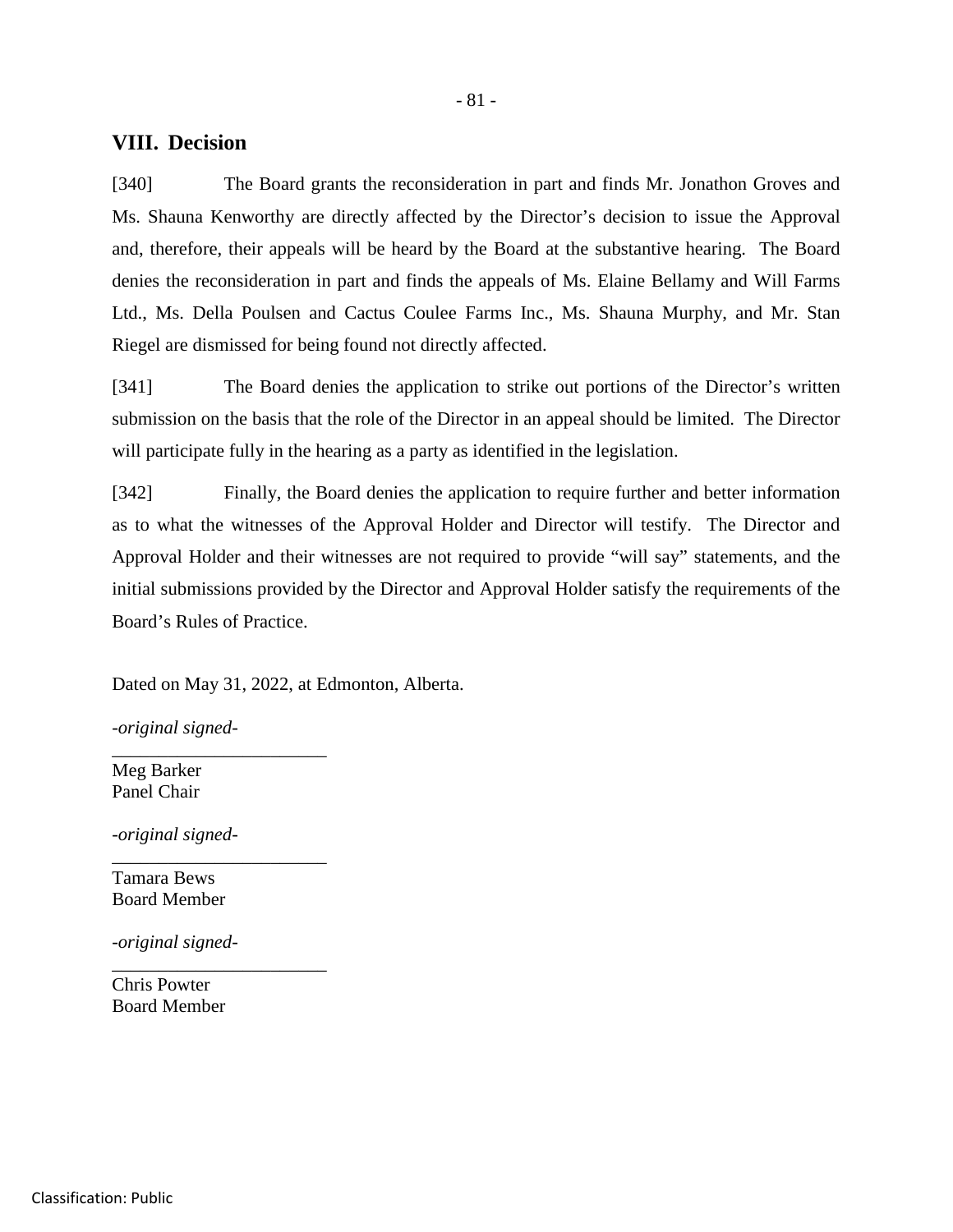# **Legislation**

*Environmental Protection and Enhancement Act*, R.S.A. 2000, c. E-12.

- 2 The purpose of this Act is to support and promote the protection, enhancement and wise use of the environment while recognizing the following:
	- (a) the protection of the environment is essential to the integrity of ecosystems and human health and to the well-being of society;
	- (b) the need for Alberta's economic growth and prosperity in an environmentally responsible manner and the need to integrate environmental protection and economic decisions in the earliest stages of planning;
	- (c) the principle of sustainable development, which ensures that the use of resources and the environment today does not impair prospects for their use by future generations;
	- (d) the importance of preventing and mitigating the environmental impact of development and of government policies, programs and decisions;
	- (e) the need for Government leadership in areas of environmental research, technology and protection standards;
	- (f) the shared responsibility of all Alberta citizens for ensuring the protection, enhancement and wise use of the environment through individual actions;
	- (g) the opportunities made available through this Act for citizens to provide advice on decisions affecting the environment;
	- (h) the responsibility to work co-operatively with governments of other jurisdictions to prevent and minimize transboundary environmental impacts;
	- (i) the responsibility of polluters to pay for the costs of their actions;
	- (j) the important role of comprehensive and responsive action in administering this Act.
- 91(1) A notice of appeal may be submitted to the Board by the following persons in the following circumstances:
	- (a) where the Director issues an approval, makes an amendment, addition or deletion pursuant to an application under section  $70(1)(a)$  or makes an amendment, addition or deletion pursuant to section 70(3)(a), a notice of appeal may be submitted
		- (i) by the approval holder or by any person who previously submitted a statement of concern in accordance with section 73 and is directly affected by the Director's decision, in a case where notice of the application or proposed changes was provided under section 72(1) or  $(2)$ , or  $\dots$
- 95(2) Prior to conducting a hearing of an appeal, the Board may, in accordance with the regulations, determine which matters included in notices of appeal properly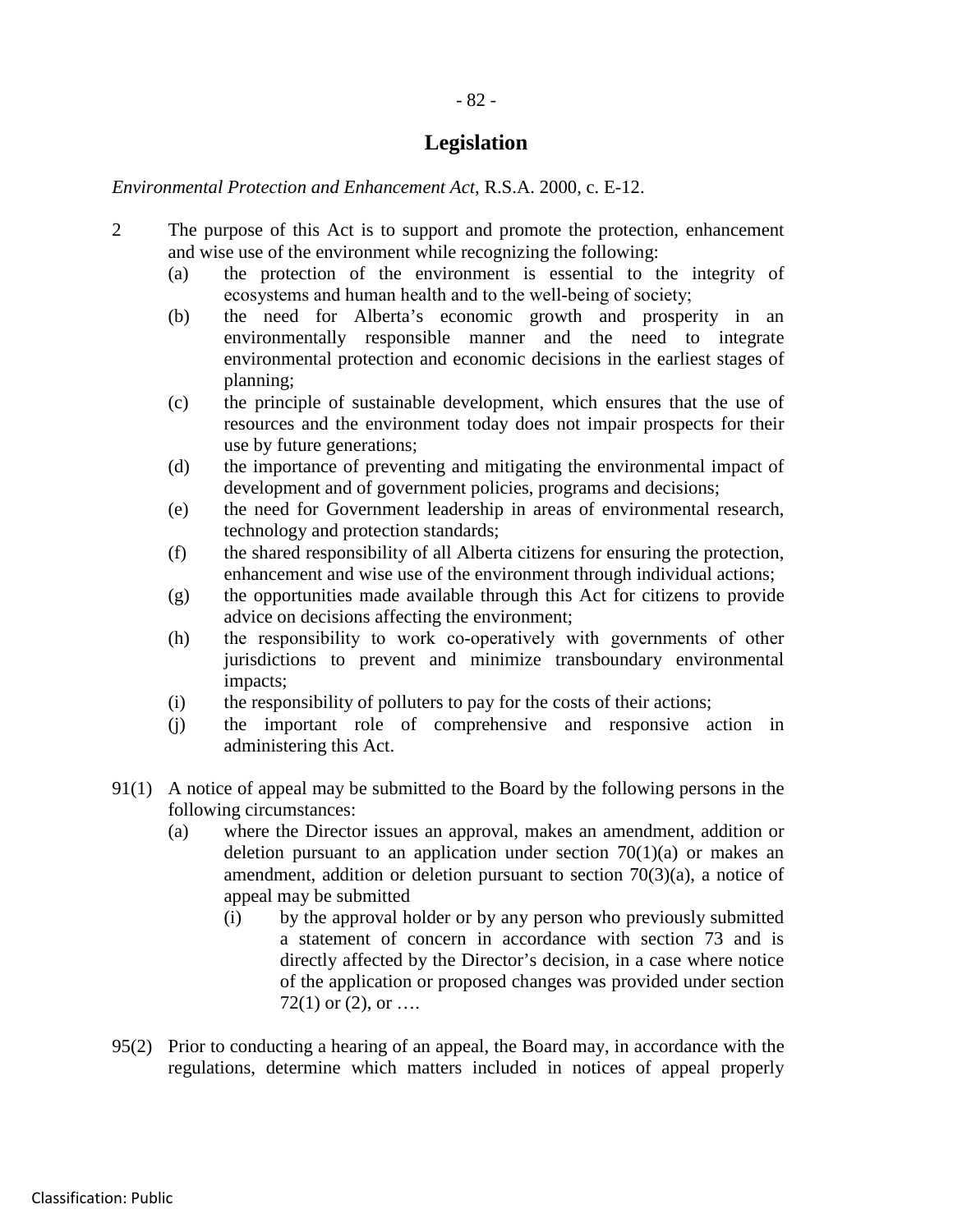before it will be included in the hearing of the appeal, and in making that determination the Board may consider the following:

- (d) whether any new information will be presented to the Board that is relevant to the decision appealed from and was not available to the person who made the decision at the time the decision was made….
- 95(5) The Board
	- (a) may dismiss a notice of appeal if …
		- (ii) in the case of a notice of appeal submitted under section  $91(1)(a)(i)$ or (ii),  $(g)(ii)$  or (m) of this Act or section  $115(1)(a)(i)$  or (ii),  $(b)(i)$ or (ii), (c)(i) or (ii), (e) or (r) of the *Water Act*, the Board is of the opinion that the person submitting the notice of appeal is not directly affected by the decision or designation….
- 95(6) Subject to subsections (4) and (5), the Board shall, consistent with the principles of natural justice, give the opportunity to make representations on the matter before the Board to any persons who the Board considers should be allowed to make representations.
- 95(8) Subject to the regulations, the Board may establish its own rules and procedures for dealing with matters before it."
- 99(1) In the case of a notice of appeal referred to in section  $91(1)(a)$  to (m) of this Act or in section  $115(1)(a)$  to (i), (k), (m) to (p) and (r) of the Water Act, the Board shall within 30 days after the completion of the hearing of the appeal submit a report to the Minister, including its recommendations and the representations or a summary of the representations that were made to it.
- 100(1) On receiving the report of the Board, the Minister may, by order,
	- (a) confirm, reverse or vary the decision appealed and make any decision that the person whose decision was appealed could make,
	- (b) make any direction that the Minister considers appropriate as to the forfeiture or return of any security provided under section 97(3)(b), and
	- (c) make any further order that the Minister considers necessary for the purpose of carrying out the decision.
- 101 Subject to the principles of natural justice, the Board may reconsider, vary or revoke any decision, order, direction, report, recommendation or ruling made by it.

*Water Act*, R.S.A. 2000, c. W-3.

2 The purpose of this Act is to support and promote the conservation and management of water, including the wise allocation and use of water, while recognizing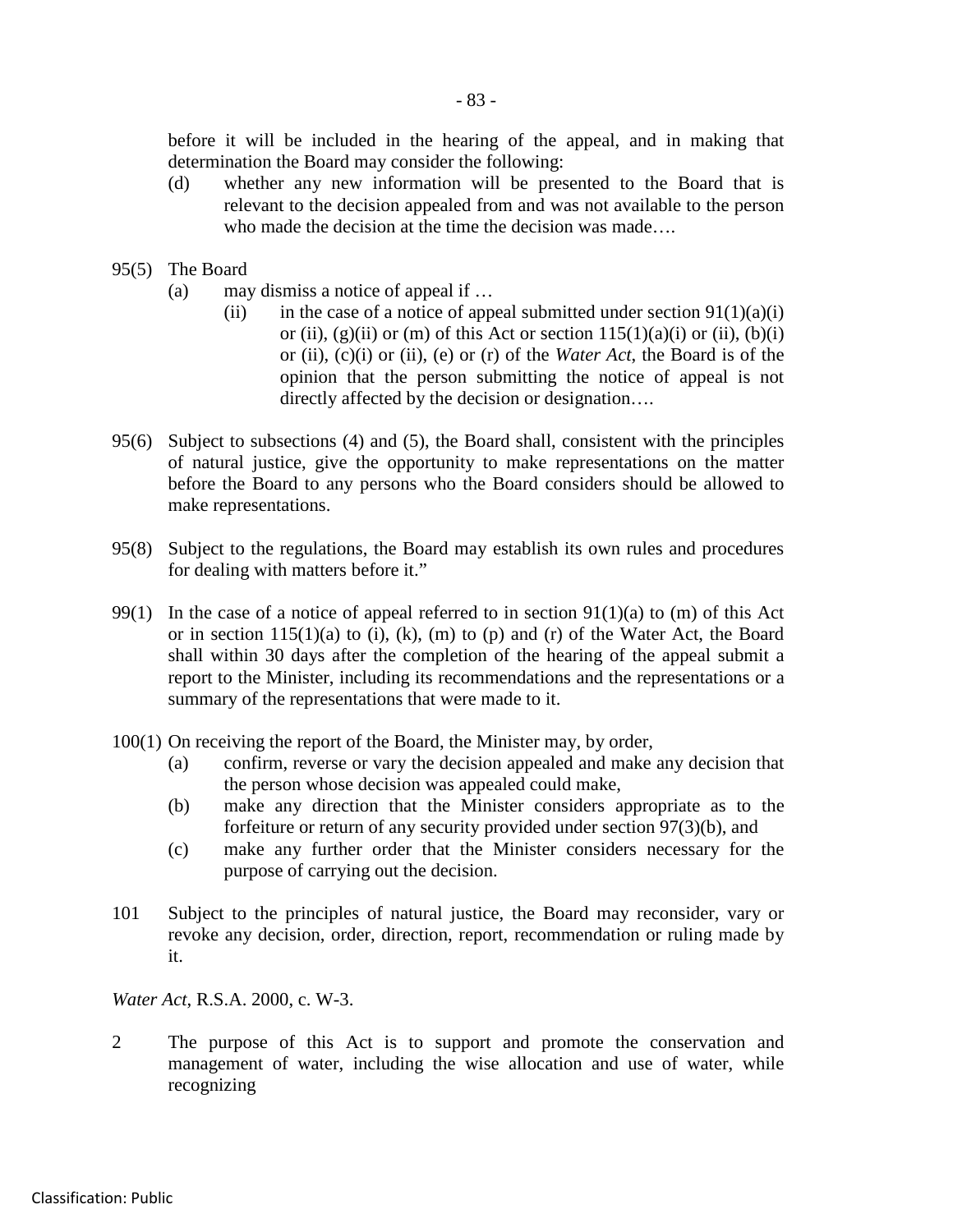- (a) the need to manage and conserve water resources to sustain our environment and to ensure a healthy environment and high quality of life in the present and the future;
- (b) the need for Alberta's economic growth and prosperity;
- (c) the need for an integrated approach and comprehensive, flexible administration and management systems based on sound planning, regulatory actions and market forces;
- (d) the shared responsibility of all residents of Alberta for the conservation and wise use of water and their role in providing advice with respect to water management planning and decision making;
- (e) the importance of working co-operatively with the governments of other jurisdictions with respect to trans boundary water management;
- (f) the important role of comprehensive and responsive action in administering this Act.
- 109(1) If notice is provided
	- (a) under section 108(1), any person who is directly affected by the application or proposed amendment … may submit to the Director a written statement of concern setting out that person's concerns with respect to the application or proposed amendment.
- 115 A notice of appeal under this Act may be submitted to the Environmental Appeals Board by the following persons in the following circumstances:
	- (a) if the Director issues or amends an approval, a notice of appeal may be submitted
		- (i) by the approval holder or by any person who previously submitted a statement of concern in accordance with section 109 who is directly affected by the Director's decision, if notice of the application or proposed changes was previously provided under section  $108...$

*Responsible Energy Development Act,* S.A. 2012, c. R-17.3.

45(1) A decision of the Regulator is appealable to the Court of Appeal, with the permission of the Court of Appeal, on a question of jurisdiction or on a question of law."

*Municipal Government Act*, R.S.A. 2000, c. M-26.

470(1) Where a decision of an assessment review board is the subject of an application for judicial review, the application must be filed with the Court of Queen's Bench and served not more than 60 days after the date of the decision."